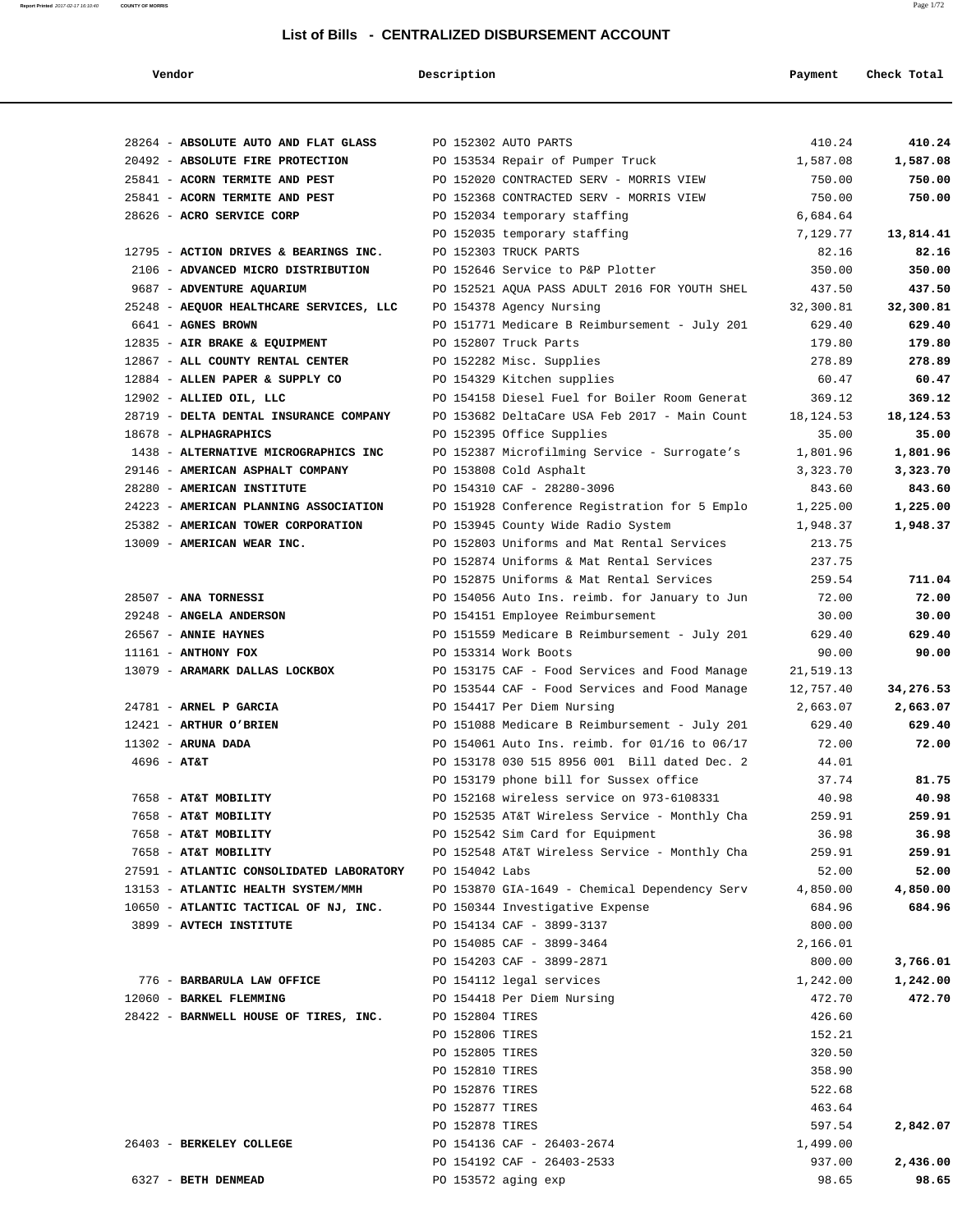| Vendor                                                           | Description      |                                               | Payment    | Check Total |
|------------------------------------------------------------------|------------------|-----------------------------------------------|------------|-------------|
| 13166 - BETTY ATTALLAH                                           |                  | PO 151826 Medicare B Reimbursement - July 201 | 629.40     | 629.40      |
| $13549 - BFI$                                                    |                  | PO 149127 Office Expenses                     | 5,680.80   | 5,680.80    |
| 9476 - BINSKY SERVICE LLC                                        |                  | PO 153017 HEATING PUMP REPAIR                 | 8,340.00   |             |
|                                                                  |                  | PO 153499 CAF - Boiler Services               | 3,613.83   | 11,953.83   |
| 5292 - BLOOMFIELD COLLEGE                                        |                  | PO 154183 CAF - 5292-3373                     | 3,500.00   | 3,500.00    |
| 13560 - BOROUGH OF BUTLER                                        |                  | PO 153933 Borough of Butler Electric          | 283.11     | 283.11      |
| 2485 - BOROUGH OF BUTLER                                         |                  | PO 154102 CAF - 2016 Supplemental Municipal A | 2,000.00   | 2,000.00    |
| $13490$ - BRODART CO                                             |                  | PO 153789 Book processing supplies received   | 1,285.60   | 1,285.60    |
| 24321 - BROWN'S HUNTERDON                                        |                  | PO 152879 TRUCK PARTS                         | 158.69     | 158.69      |
| 24321 - BROWN'S HUNTERDON                                        |                  | PO 152880 TRUCK PARTS                         | 5.98       | 5.98        |
| 24321 - BROWN'S HUNTERDON                                        |                  | PO 152881 TRUCK PARTS                         | 41.56      | 41.56       |
| 5643 - BUNKY'S HEAVY TOWING, LLC                                 |                  | PO 152882 VEHICLE TOW                         | 550.00     |             |
|                                                                  |                  | PO 152883 VEHICLE TOW                         | 575.00     | 1,125.00    |
| 13540 - BURRINI'S OLDE WORLD MARKET                              |                  | PO 152312 CBA Annual Dinner                   | 507.00     | 507.00      |
| 8451 - CABLEVISION                                               |                  | PO 151469 Cable Service - Public Safety Compl | 1,036.77   | 1,036.77    |
| 8451 - CABLEVISION                                               |                  | PO 151470 Cable Service - PSTA                | 324.57     | 324.57      |
| 20526 - CABLEVISION                                              |                  | PO 151898 Cable Service - January 2017 thru J | 663.05     | 663.05      |
| 13856 - CABLEVISION                                              |                  | PO 152044 Online Services                     | 587.60     | 587.60      |
| 13856 - CABLEVISION                                              |                  | PO 152278 Optimum Online                      | 1,445.69   | 1,445.69    |
| 13856 - CABLEVISION                                              |                  | PO 152454 Optimum Online                      | 511.92     | 511.92      |
| 13856 - CABLEVISION                                              |                  | PO 153345 Cable Service for Administration    | 375.12     | 375.12      |
| 8451 - CABLEVISION                                               |                  | PO 154248 Cable Service                       | 258.49     | 258.49      |
| 13591 - CABLEVISION                                              |                  | PO 154243 Cable Television & Internet Access  | 3,634.54   | 3,634.54    |
| $13609$ - CALEA                                                  |                  | PO 152392 Nameplates - Sheriff's Office       | 55.00      | 55.00       |
| 28532 - CANDIDO CAMPOS                                           |                  | PO 154419 Per Diem Nursing                    | 1,496.28   | 1,496.28    |
| 13194 - CARMEN N. AYALA                                          |                  | PO 151825 Medicare B Reimbursement - July 201 | 629.40     | 629.40      |
| 6691 - CAROL UBERTACCIO                                          |                  | PO 154055 Auto Ins. reimb. for January 2017 t | 72.00      | 72.00       |
| 25474 - CARRELLE L CALIXTE                                       |                  | PO 154420 Per Diem Nursing                    | 1,879.20   | 1,879.20    |
| 3382 - CCH INC                                                   |                  | PO 150349 Books - Quote                       | 103.51     | 103.51      |
| 4598 - CDW GOVERNMENT                                            |                  | PO 148044 Network Support                     | 22,321.80  |             |
|                                                                  |                  | PO 152388 MFP For Courthouse / Requested by C | 1,775.76   |             |
|                                                                  |                  | PO 152383 Stock Order - Network/Telecom       | 241.80     | 24,339.36   |
| 26636 - CENTER FOR EVALUATION                                    |                  | PO 153637 2016 CEC-16-JJC                     | 500.00     | 500.00      |
| 3638 - CENTER POINT LARGE PRINT                                  |                  | PO 153790 Books Received                      | 122.70     | 122.70      |
| 20487 - CENTURYLINK                                              |                  | PO 152215 phone service for Sussex office     | 218.23     | 218.23      |
| 20487 - CENTURYLINK                                              |                  | PO 152216 phone service for Sussex office     | 221.49     | 221.49      |
| 20487 - CENTURYLINK                                              |                  | PO 153942 Telephone T1 Chester                | 1,785.33   | 1,785.33    |
| 4735 - CERBO LUMBER & HARDWARE                                   |                  | PO 152800 MAINTENANCE SUPPLIES                | 25.74      |             |
|                                                                  | PO 153837 LUMBER |                                               | 248.48     | 274.22      |
| 24625 - CFCS - HOPE HOUSE                                        |                  | PO 153863 CH51-1606 - Adolescent Services - D | 1,155.00   | 1,155.00    |
| 1465 - CHARLES F. ROUFAEAL                                       |                  | PO 154059 Auto Ins. reimb. for 01/17 to 06/17 | 72.00      | 72.00       |
| 13777 - CHATHAM TOWNSHIP                                         |                  | PO 153884 CAF - 2017 Municipal Alliance Funds | 10,416.09  | 10,416.09   |
| 5273 - CHEROKEE GLASS INC                                        |                  | PO 153324 BUILD MAINT                         | 455.00     | 455.00      |
| 29108 - CHI EPSILON INC.                                         |                  | PO 152529 Membership                          | 210.00     | 210.00      |
| 5401 - CHIEFS OF CTY DETECTIVES                                  |                  | PO 152346 Membership                          | 200.00     | 200.00      |
| $28373 - CHLIC$                                                  |                  | PO 152750 Monthly premium bill for January 20 | 31,083.25  | 31,083.25   |
| 28373 - CHLIC                                                    |                  | PO 153677 Feb 2017 - Main County Medical      | 335,483.10 | 335,483.10  |
| 89 - CINTAS CORPORATION                                          |                  | PO 152428 First Aid Supplies                  | 256.43     | 256.43      |
| 11824 - CIVIL DYNAMICS INC                                       |                  | PO 153775 CAF - Regular Dam Inspections       | 12,840.00  |             |
|                                                                  |                  | PO 153776 CAF - Regular Dam Inspections       | 17,655.00  | 30,495.00   |
| 25571 - CLEARY GIACOBBE ALFIERI &                                |                  | PO 154052 legal services                      | 585.00     | 585.00      |
| 25571 - CLEARY GIACOBBE ALFIERI &                                |                  | PO 154063 legal services                      | 14,694.70  | 14,694.70   |
| 25571 - CLEARY GIACOBBE ALFIERI &                                |                  | PO 154064 legal services                      | 515.50     | 515.50      |
| 25571 - CLEARY GIACOBBE ALFIERI &                                |                  | PO 154371 legal services                      | 974.90     | 974.90      |
| 8454 - CLIFTON ELEVATOR SERVICE CO INC                           |                  | PO 153820 CAF - Elevator Maintenance & Inspec | 5,814.00   | 5,814.00    |
| 28841 - CMC ADAPTIVE SEATING HOME                                |                  | PO 145953 Replacement of Resident Property    | 1,853.85   | 1,853.85    |
| 4605 - COACH & EQUIPMENT MANUFACTURING CO. PO 152007 TRUCK PARTS |                  |                                               | 572.22     | 572.22      |
| 26074 - COMMUNICATIONS SERVICE                                   |                  | PO 153016 VEHICLE RADIO SERVICES              | 1,233.34   | 1,233.34    |
| 27297 - CONNOLLY & HICKEY HISTORICAL                             |                  | PO 153654 ENGINEERING SERVICES - COURT HOUSE  | 846.43     | 846.43      |
|                                                                  |                  |                                               |            |             |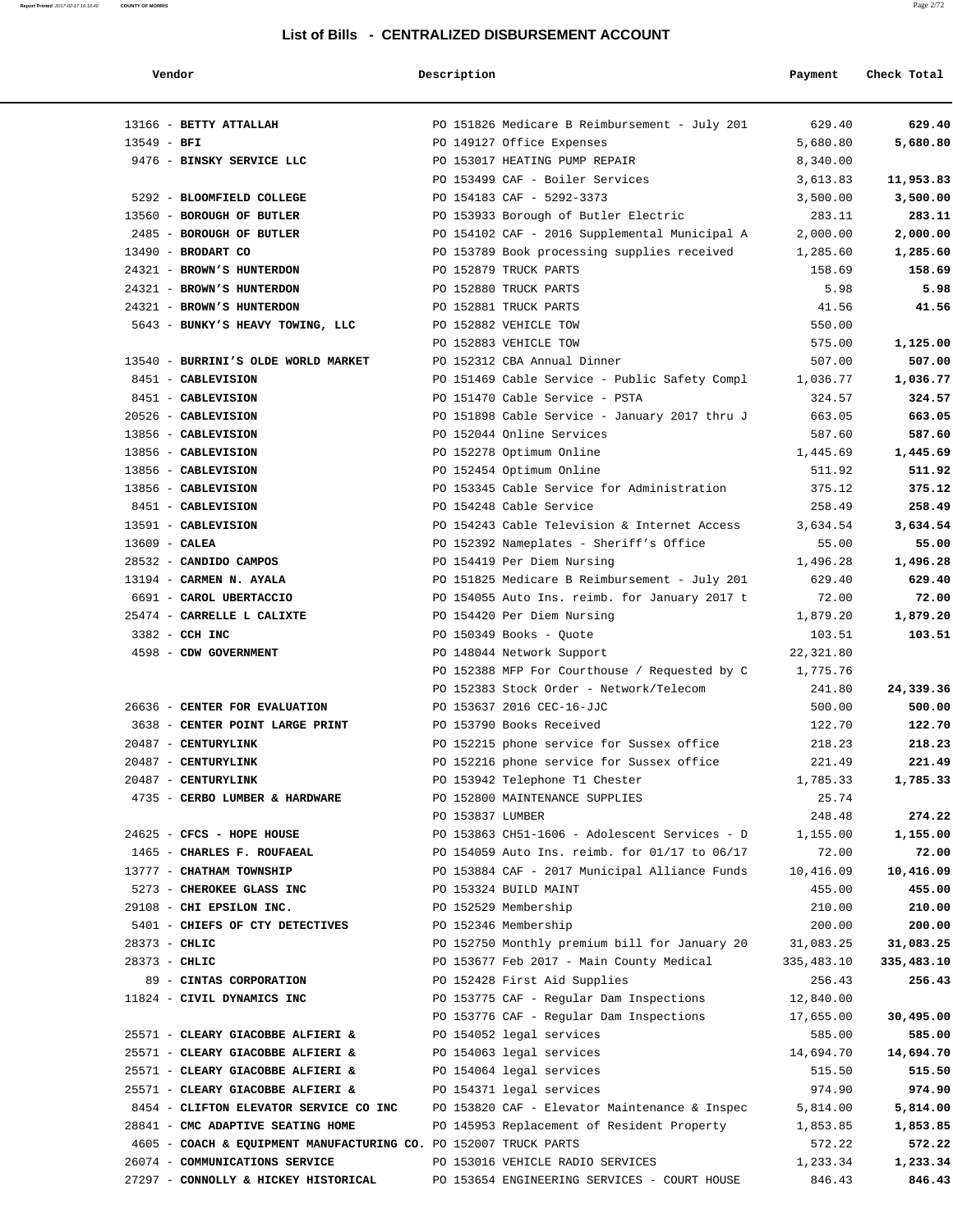| Vendor                                                                        | Description       |                                                                                | Payment            | Check Total        |
|-------------------------------------------------------------------------------|-------------------|--------------------------------------------------------------------------------|--------------------|--------------------|
| $13969$ - CONROY'S                                                            |                   | PO 154037 Flowers for Reorg Meeting                                            | 125.99             | 125.99             |
| 13972 - CONSOLIDATED ENVIRONMENTAL INC                                        |                   | PO 153583 OTHER OUTSIDE SERVICES                                               | 7,470.00           |                    |
|                                                                               |                   | PO 153584 OTHER OUTSIDE SERVICES                                               | 875.00             | 8,345.00           |
| 28838 - CONSULTANT OF AMBULATORY                                              |                   | PO 146207 INMATE MEDICAL CARE                                                  | 1,140.00           | 1,140.00           |
| 27936 - CONTINENTAL HARDWARE, INC.                                            |                   | PO 153320 Doors and Hardware Supplies                                          | 214.95             | 214.95             |
| 14643 - CORNERSTONE FAMILY                                                    |                   | PO 154379 CAF - Social Work Services                                           | 25,160.00          | 25,160.00          |
| 14644 - CORNERSTONE FAMILY PROGRAMS                                           |                   | PO 153865 CH51-1616 - "Now You Know" - Q4 201                                  | 6,600.00           |                    |
|                                                                               |                   | PO 153866 CH51-1620 - First Step Program - Q4                                  | 6,873.51           |                    |
|                                                                               |                   | PO 153867 GIA-1646 - First Step Alcohol & Dr                                   | 6,306.00           | 19,779.51          |
| 14021 - COUNTY BUSINESS SYSTEMS INC                                           |                   | PO 152896 contract base rate $1/1/2017 - 12/31/1$                              | 75,785.00          | 75,785.00          |
| 14029 - COUNTY COLLEGE OF MORRIS                                              |                   | PO 154315 CAF - 14029-2897                                                     | 1,694.00           | 1,694.00           |
| 14022 - COUNTY COLLEGE OF MORRIS                                              |                   | PO 154522 2nd HALF 2/17 OPERATING BUDGET                                       | 492,916.67         | 492,916.67         |
| 13 - COUNTY OF MORRIS                                                         |                   | PO 154530 1st Half 2/17 Metered Mail                                           | 10,667.71          | 10,667.71          |
| 13 - COUNTY OF MORRIS                                                         |                   | PO 154531 1st Half of 2/17 Metered Mail                                        | 180.13             | 180.13             |
| 14053 - COX PRINTERS                                                          |                   | PO 152449 Office Supplies                                                      | 2,604.00           | 2,604.00           |
| $20306$ - CPANJ                                                               | PO 150236 Dues    |                                                                                | 976.80             | 976.80             |
| 11084 - CSAM MARKETING, INC.                                                  |                   | PO 147895 L&PS - Vehicle Workstations                                          | 49,798.78          |                    |
|                                                                               |                   | PO 152586 EMS Support                                                          | 582.00             | 50,380.78          |
| $5239$ - CWDA                                                                 |                   | PO 153465 Membership dues for 2017                                             | 450.00             | 450.00             |
| 14102 - CY DRAKE LOCKSMITHS, INC.                                             | PO 152801 KEYS    |                                                                                | 20.40              |                    |
|                                                                               |                   | PO 153114 Supplies                                                             | 58.00              |                    |
|                                                                               | PO 152884 KEY     |                                                                                | 30.30              | 108.70             |
| 1189 - CYNTHIA CRAMOND                                                        |                   | PO 151718 Medicare B Reimbursement - July 201                                  | 1,258.80           | 1,258.80           |
| 12523 - D&B AUTO SUPPLY                                                       |                   | PO 152905 CAR PARTS                                                            | 2,435.61           |                    |
|                                                                               |                   | PO 153489 CAR PARTS                                                            | 1,549.72           |                    |
|                                                                               |                   | PO 153642 CAR PARTS                                                            | 591.20             |                    |
|                                                                               |                   | PO 153713 CAR PARTS                                                            | 171.50             |                    |
|                                                                               |                   | PO 153717 CAR PARTS                                                            | 125.95             | 4,873.98           |
| 14123 - DAILY RECORD                                                          |                   | PO 153656 LN for MC AG Brd Dev. Reorg Meeting                                  | 32.40              | 32.40              |
| 14123 - DAILY RECORD                                                          |                   | PO 153839 Contract Awards - 1/25/17 Meeting                                    | 57.88              | 57.88              |
| 14123 - DAILY RECORD                                                          |                   | PO 154038 AD 0001897839 ASB 39600 (Old Acct 5                                  | 44.68              | 44.68              |
| 14123 - DAILY RECORD                                                          |                   | PO 154101 Legal Notice 2017-18 Meeting Dates                                   | 125.64             | 125.64             |
| 14123 - DAILY RECORD                                                          |                   | PO 154342 ADVERTISEMENT                                                        | 174.72             | 174.72             |
| 27177 - DAMACINA L. OKE                                                       |                   | PO 154421 Per Diem Nursing                                                     | 1,453.48           | 1,453.48           |
| 28777 - DANIEL NUNN                                                           |                   | PO 153819 Work Boots                                                           | 89.98              | 89.98              |
| 11155 - DANILO LAPID                                                          |                   | PO 154422 Per Diem Nursing                                                     | 1,771.19           | 1,771.19           |
| 27908 - DATA NETWORK SOLUTIONS                                                |                   | PO 152895 Monthly Local Telephone Service - D                                  | 12,429.09          |                    |
|                                                                               |                   | PO 152996 Monthly Local Telephone Service - J $11,961.60$                      |                    | 24,390.69          |
| 20326 - DAVID GRANT                                                           |                   | PO 153380 REIMBURSMENT FOR COLLEGE TUITION/FE                                  | 3,698.91           | 3,698.91           |
| 25386 - DAVID JEAN-LOUIS                                                      |                   | PO 154423 Per Diem Nursing                                                     | 1,365.63           | 1,365.63           |
| 1000 - DAVID VEYSMAN                                                          |                   | PO 154060 Auto Ins. reimb. for 01/17 to 06/17                                  | 72.00              | 72.00              |
| 14213 - DEHART & SON, H.A. PO 152906 Switch Rocker Left Heater                |                   |                                                                                | 25.35              | 25.35              |
| 14228 - DELL MARKETING L.P. PO 151876 Laptop                                  |                   |                                                                                | 1,856.64           | 1,856.64           |
| 14265 - DENTRUST DENTAL INC. PO 151611 CAF - Dental Services                  |                   |                                                                                | 2,305.00           | 2,305.00           |
| $28989$ - DESIGNPLAN LIGHTING INC. $PQ$ 154362 CAF - $QJT-17W-07-DW$          |                   |                                                                                | 4,996.82           | 4,996.82           |
| 24349 - DIRECT ENERGY BUSINESS MARKETING PO 154100 GAS - HESS - SUPPLY - 1316 |                   |                                                                                | 7,620.80           | 7,620.80           |
| 8735 - DIRECT TV INC                                                          |                   | PO 153947 Other Utilities DIRECTV                                              | 23.97              |                    |
| 24335 - DISCOVERY BENEFITS INC.                                               |                   | PO 153511 DirecTV - MCC                                                        | 64.99              | 88.96<br>752.00    |
|                                                                               |                   | PO 152656 COBRA Dec 2016                                                       | 752.00             |                    |
| 29240 - DONALD HOWERING<br>7339 - DONNA GRUBLE                                |                   | PO 154207 Mileage reimb.  & other expenses<br>PO 153378 TRAINING REIMBURSEMENT | 179.26<br>2,015.16 | 179.26<br>2,015.16 |
|                                                                               |                   |                                                                                |                    |                    |
| 20585 - DOROTHY SNIDER<br>20687 - DOROTHY TAYLOR                              | PO 153570 nut exp | PO 154194 travel & expense reimbursement                                       | 38.09<br>109.81    | 38.09<br>109.81    |
|                                                                               |                   |                                                                                |                    |                    |
| 28409 - DOUGLAS R. LOIKITH FUNERAL                                            |                   | PO 153841 Cremation<br>PO 153842 Cremation                                     | 1,790.00<br>895.00 |                    |
|                                                                               |                   | PO 153851 Cremation                                                            | 895.00             |                    |
| 14379 - DOVER BRAKE & CLUTCH CO INC                                           |                   | PO 152815 TRUCK PARTS                                                          | 80.50              | 3,580.00           |
|                                                                               |                   | PO 153291 TRUCK PARTS                                                          | 292.98             | 373.48             |
| 28752 - CRYSTAL SPRINGS                                                       |                   | PO 150683 Water for Morris Township - 11/06/1                                  | 194.43             |                    |
|                                                                               |                   |                                                                                |                    |                    |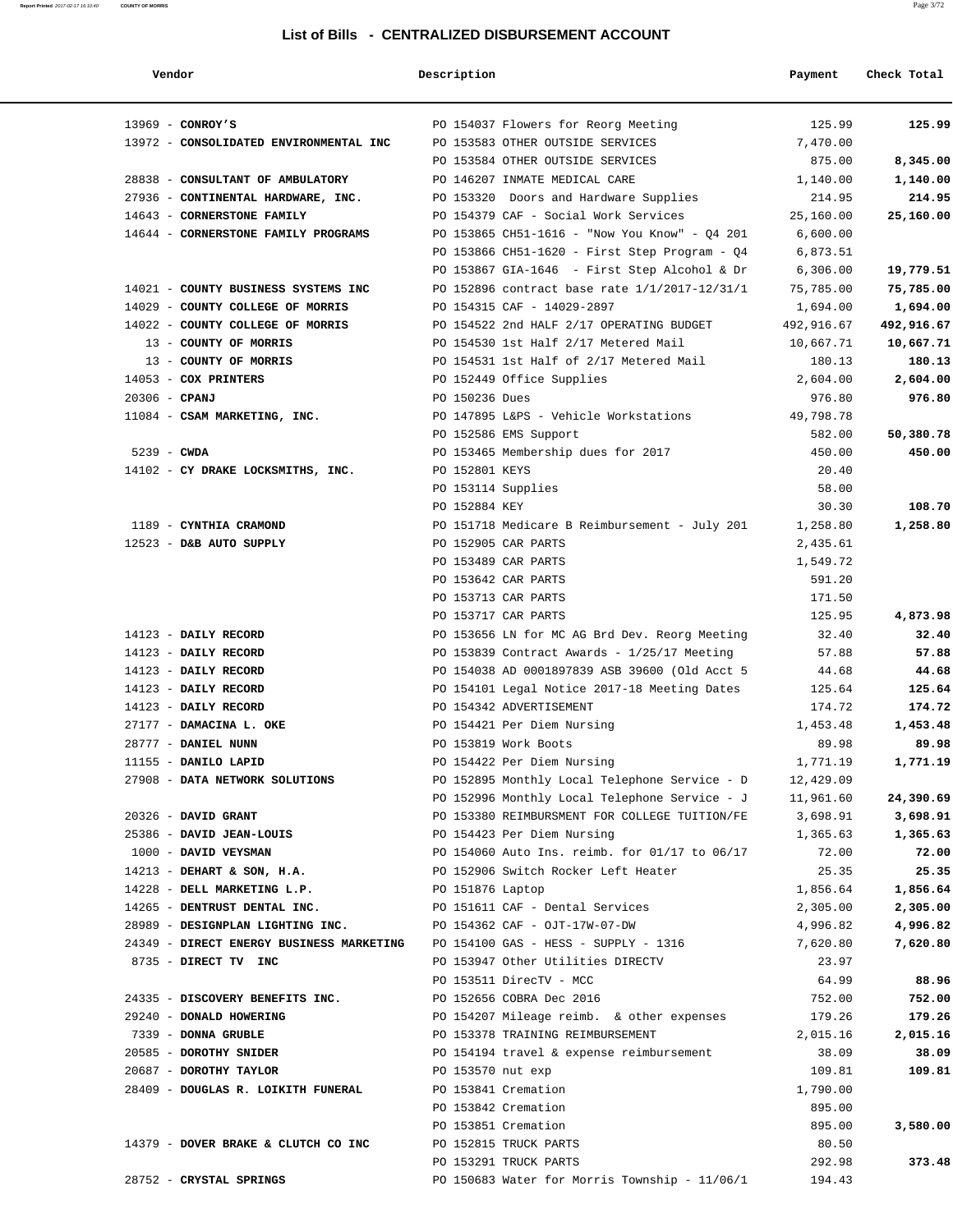| Vendor | Description | Payment | Check Total |
|--------|-------------|---------|-------------|
|        |             |         |             |
|        |             |         |             |

|                                                        | PO 152293 Spring Water Acct# 699004915918797                                                   | 81.98             |                    |
|--------------------------------------------------------|------------------------------------------------------------------------------------------------|-------------------|--------------------|
|                                                        | PO 152429 Office Water                                                                         | 452.30            |                    |
|                                                        | PO 152695 First Bill for New Water Coolers                                                     | 177.92            |                    |
|                                                        | PO 152704 BOTTLED WATER FOR BUILDINGS & GROUN                                                  | 195.84            |                    |
|                                                        | PO 152839 water supply to several offices                                                      | 87.97             |                    |
|                                                        | PO 152770 Water Delivery 11/14/16 & 12/8/16                                                    | 28.11             |                    |
|                                                        | PO 153684 DRINKING WATER                                                                       | 13.49             | 1,232.04           |
| 11374 - DUBLIN JANITORIAL SUPPLY                       | PO 153321 JANITORIAL                                                                           | 2,454.00          | 2,454.00           |
| 12553 - ECLECTIC ARCHITECTURE LLC                      | PO 153774 CAF - Moses Estey House-Historic Sp                                                  | 7,125.00          | 7,125.00           |
| 12467 - EDITHA MARQUEZ                                 | PO 154424 Per Diem Nursing                                                                     | 1,252.45          | 1,252.45           |
| 27525 - EDWARD O'ROURKE                                | PO 154029 Reimbursement - Computer Supplies/S                                                  | 380.68            | 380.68             |
| 21799 - EDWARD SHAPLEY                                 | PO 153746 Reimbursement                                                                        | 11.75             | 11.75              |
| 26117 - EDWARDS LEARNING CENTER                        | PO 154365 CAF - WFNJ - Cost Reimbursement Por                                                  | 4,905.00          | 4,905.00           |
| 26117 - EDWARDS LEARNING CENTER                        | PO 154367 CAF - WFNJ - Performance Based Port                                                  | 250.00            | 250.00             |
| 24194 - EILEEN TORMEY                                  | PO 150854 Medicare B Reimbursement - July 201                                                  | 629.40            | 629.40             |
| 14491 - EL PRIMER PASO, LTD.                           | PO 153876 CAF - GIA-1613 - El Primer Paso                                                      | 7,358.00          | 7,358.00           |
| 21722 - ELITE TRANSCRIPTS INC.                         | PO 152431 Transcription                                                                        | 115.83            | 115.83             |
| 1462 - ELIZABETH A. JACOBSON                           | PO 153873 December 2016 Mileage Reimbursement                                                  | 56.20             | 56.20              |
| 9998 - ELIZABETH BARRADALE<br>1170 - ELIZABETH BAUERLE | PO 151822 Medicare B Reimbursement - July 201<br>PO 151818 Medicare B Reimbursement - July 201 | 629.40            | 629.40             |
| 27141 - ELLEN M. NOLL                                  | PO 154425 Per Diem Nursing                                                                     | 629.40            | 629.40<br>1,796.84 |
| 29112 - ELMWOOD LOCK AND KEY                           |                                                                                                | 1,796.84          | 2,730.50           |
| 21378 - ELSIE NICAISE                                  | PO 152359 Targets & Kits - CIS/P. Mangiafridd<br>PO 154152 Employee Reimbursement              | 2,730.50<br>30.00 | 30.00              |
| 11345 - EMBROIDME                                      | PO 147961 EMS                                                                                  | 16.00             | 16.00              |
| 2047 - EMPLOYMENT HORIZONS, INC.                       | PO 154352 CAF - Office Cleaning                                                                | 46,579.00         | 46,579.00          |
| 8651 - EMSAR NJ                                        | PO 152795 OEM Medical Support                                                                  | 2,585.00          | 2,585.00           |
| 29246 - ERIC LIPPER                                    | PO 154161 Resident Activities                                                                  | 120.00            | 120.00             |
| 6038 - ESSEX COUNTY HOSPITAL                           | PO 153894 A.L. December 1-31, 2016                                                             | 3,682.02          | 3,682.02           |
| 27678 - ESSEX TRAVEL SERVICE                           | PO 152432 Extradition                                                                          | 580.00            | 580.00             |
| 14256 - ESTATE OF MARIE DEMATTEO                       | PO 151696 Medicare B Reimbursement - July 201                                                  | 629.40            | 629.40             |
| 6576 - ESTHER ROBERTS                                  | PO 151014 Medicare B Reimbursement - July 201                                                  | 629.40            | 629.40             |
| 26562 - EVADNE ELLIOTT                                 | PO 151668 Medicare B Reimbursement - July 201                                                  | 629.40            | 629.40             |
| 20265 - EVELYN TOLENTINO                               | PO 154439 Per Diem Nursing                                                                     | 998.26            | 998.26             |
| 14604 - EXTEL COMMUNICATIONS                           | PO 153627 Additional installation networking                                                   | 1,954.00          | 1,954.00           |
| 28966 - EXTRA PACKAGING CORP                           | PO 150298 Morgue Supplies                                                                      | 1,690.00          | 1,690.00           |
| 3549 - EZ WHEELS DRIVING SCHOOL                        | PO 154185 CAF - 3549-3294                                                                      | 387.00            |                    |
|                                                        | PO 154186 CAF - 3549-3468                                                                      | 399.90            |                    |
|                                                        | PO 154187 CAF - 3549-3256                                                                      | 399.90            |                    |
|                                                        | PO 154188 CAF - 3549-3468                                                                      | 1,066.40          |                    |
|                                                        | PO 154135 CAF - 3549-3655                                                                      | 1,066.40          |                    |
|                                                        | PO 154189 CAF - 3549-3211                                                                      | 399.90            |                    |
|                                                        | PO 154137 CAF - 3549-3650                                                                      | 1,125.81          |                    |
|                                                        | PO 154190 CAF - 3549-3581                                                                      | 1,125.81          | 5,971.12           |
| 3549 - EZ WHEELS DRIVING SCHOOL                        | PO 154307 CAF - 3549-3402                                                                      | 1,013.08          |                    |
|                                                        | PO 154312 CAF - 3549-3294                                                                      | 387.00            |                    |
|                                                        | PO 154319 CAF - 3549-3677                                                                      | 1,066.40          | 2,466.48           |
| 5820 - FAIRLEIGH DICKINSON UNIVERSITY                  | PO 154184 CAF - 5820-3477                                                                      | 906.95            | 906.95             |
| 10429 - FAITHFUL MOVERS &                              | PO 154162 Transport of Donated Piano to Morri                                                  | 512.25            | 512.25             |
| $5088$ - FBI/LEEDA                                     | PO 152456 Membership                                                                           | 650.00            | 650.00             |
| $14668$ - FEDEX                                        | PO 152433 Express Mail                                                                         | 466.02            |                    |
|                                                        | PO 152422 Express mail                                                                         | 117.52            |                    |
|                                                        | PO 153282 Postage                                                                              | 27.24             |                    |
|                                                        | PO 154163 Express Shipping                                                                     | 26.94             |                    |
|                                                        | PO 154242 Express Shipping                                                                     | 56.66             | 694.38             |
| 11618 - FIRE AND SAFETY SERVICES LTD                   | PO 152907 FIRE AND SAFETY SERVICES                                                             | 319.79            | 319.79             |
| 14731 - FIVE TOWN REGIONAL DIAL-A-RIDE                 | PO 154382 CAF - SCADRTAP - SC002                                                               | 24, 414.47        | 24, 414. 47        |
| 12151 - FLEMINGTON BUICK CHEVROLET                     | PO 152816 CAR PARTS                                                                            | 36.25             |                    |
|                                                        | PO 152909 CAR PARTS                                                                            | 66.17             |                    |
|                                                        | PO 152910 CAR PARTS                                                                            | 117.65            |                    |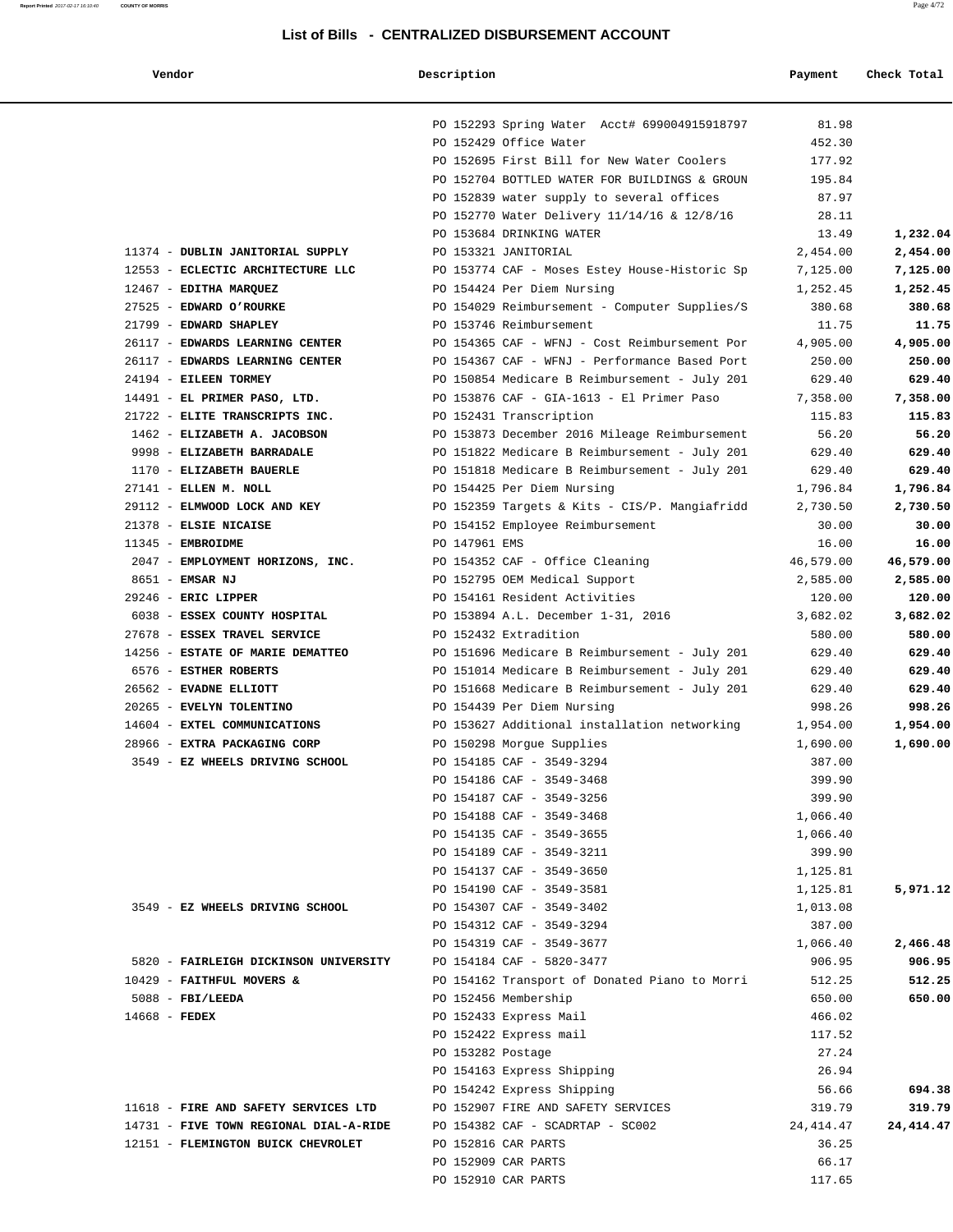#### **Report Printed** 2017-02-17 16:10:40 **COUNTY OF MORRIS** Page 5/72

| Vendor                                                               | Description                |                                               | Payment            | Check Total        |
|----------------------------------------------------------------------|----------------------------|-----------------------------------------------|--------------------|--------------------|
|                                                                      | PO 153294 CAR PARTS        |                                               | 11.32              |                    |
|                                                                      | PO 153295 CAR PARTS        |                                               | 351.20             |                    |
|                                                                      | PO 153296 CAR PARTS        |                                               | 136.96             | 719.55             |
| 27167 - FLEMINGTON CHRYSLER                                          | PO 152817 CAR PARTS        |                                               | 72.75              |                    |
|                                                                      | PO 152908 CAR PARTS        |                                               | 110.76             |                    |
|                                                                      | PO 153297 CAR PARTS        |                                               | 81.12              | 264.63             |
| 25330 - FLEMINGTON DEPT STORE INC                                    | PO 152272 Boots            |                                               | 724.75             | 724.75             |
| 25330 - FLEMINGTON DEPT STORE INC                                    | PO 152421 Winter Jackets   |                                               | 1,513.30           | 1,513.30           |
| 25330 - FLEMINGTON DEPT STORE INC                                    | PO 153662 Jacket           |                                               | 78.90              | 78.90              |
| $14749$ - FOLEY, INC.                                                |                            | PO 153343 SERVICE AGREEMENT                   | 2,613.50           | 2,613.50           |
| 13313 - FORTIS INSTITUTE                                             | PO 154201 CAF - 13313-2943 |                                               | 1,000.00           | 1,000.00           |
| 14772 - FOWLER EQUIP CO INC.                                         |                            | PO 152624 DRYER PARTS/REPAIRS                 | 340.50             | 340.50             |
| 28260 - FRANKLIN-GRIFFITH LLC                                        |                            | PO 151976 CAF - Electrical Supplies           | 3,085.58           |                    |
|                                                                      |                            | PO 151982 CAF - Electrical Supplies           | 1,741.19           |                    |
|                                                                      |                            | PO 152716 CAF - Electrical Supplies           | 2,191.54           | 7,018.31           |
| 28283 - FRED BEANS PARTS, INC.                                       | PO 152818 TRUCK PARTS      |                                               | 44.66              |                    |
|                                                                      | PO 152819 TRUCK PARTS      |                                               | 48.01              | 92.67              |
| 17778 - GAETANO SPINELLA                                             |                            | PO 150889 Medicare B Reimbursement - July 201 | 1,258.80           | 1,258.80           |
| 14841 - GALETON GLOVES                                               |                            | PO 152152 gloves, jackets, etc.               | 137.83             | 137.83             |
| 14857 - GARDEN STATE HIGHWAY                                         |                            | PO 152158 Butterfly Guardrail Markers         | 1,275.00           |                    |
|                                                                      |                            | PO 152634 Signage Material                    | 67.50              | 1,342.50           |
| 20886 - GARFIELD COMMUNITY FUNERAL                                   |                            | PO 153957 Morgue Transportation - Morris      | 3,480.00           | 3,480.00           |
| 26644 - GARICK ENTERPRISES, INC.                                     | PO 152588 MCC Maintenance  |                                               | 2,394.74           | 2,394.74           |
| 8269 - GEORGINA GRAY-HORSLEY                                         |                            | PO 154440 Per Diem Nursing                    | 930.32             | 930.32             |
| $6316$ - GILBY'S                                                     |                            | PO 153010 ACADEMY UNIFORMS                    | 1,786.00           | 1,786.00           |
| 14916 - GILL ID SYSTEMS                                              |                            | PO 152686 Quotes, 01112017JD-4, -5 & -6 PLE   | 3,725.00           | 3,725.00           |
| 21643 - GLORIA HIBBERT                                               |                            | PO 141042 Medicare B Reimbursement January 20 | 629.40             | 629.40             |
| 28624 - GRACE MAROTTA                                                |                            | PO 153770 College Reimbursement "2016" - Sher | 7,044.73           | 7,044.73           |
| 29249 - GRACE MOORE                                                  |                            | PO 154153 Employee Reimbursement              | 30.00              | 30.00              |
| $14983$ - GRAINGER                                                   | PO 152153 supplies         |                                               | 78.28              | 78.28              |
| $14984$ - GRAINGER                                                   |                            | PO 152713 BLDG MAINT/ WINTER GEAR             | 3,439.21           |                    |
|                                                                      | PO 152911 TOOLS            |                                               | 34.86              |                    |
|                                                                      | PO 152912 TOOLS            |                                               | 289.36             |                    |
|                                                                      |                            | PO 153504 ELECTRICAL/ HVAC                    | 732.69             | 4,496.12           |
| 15007 - GREENMAN PEDERSEN INC                                        |                            | PO 154083 CAF - Construction Inspection Servi | 22,457.16          | 22,457.16          |
| 27490 - HARRAH'S ATLANTIC CITY                                       |                            | PO 152655 80th Annual NJAEO Conference @ Harr | 1,455.00           | 1,455.00           |
| 11538 - HEWLETT-PACKARD COMPANY                                      | PO 150705 Printers         |                                               | 917.46             | 917.46             |
| 15188 - HILL-ROM CO, INC.                                            |                            | PO 154164 Rehabilitation Equipment Rental     | 2,375.00           | 2,375.00           |
| 3751 - HILTON KING                                                   |                            | PO 151397 Medicare B Reimbursement - July 201 | 629.40             | 629.40             |
| 28404 - HOME DEPOT U.S.A., INC.                                      |                            | PO 154025 HOME DEPOT SUPPLIES -               | 2,023.64           |                    |
|                                                                      |                            | PO 154117 HOME DEPOT SUPPLIES -               | 275.11             |                    |
|                                                                      |                            | PO 154340 HOME DEPOT SUPPLIES -               | 253.70             |                    |
|                                                                      |                            | PO 154437 HOME DEPOT SUPPLIES -               | 105.85             | 2,658.30           |
| 16302 - HOMELESS SOLUTIONS, INC.<br>20737 - HOOVER TRUCK CENTERS INC | PO 144243 TRUCK PARTS      | PO 153875 CAF - GIA-1610- Emergency Shelter a | 2,263.00<br>169.76 | 2,263.00<br>169.76 |
| 20737 - HOOVER TRUCK CENTERS INC                                     | PO 152494 TRUCK PARTS      |                                               | 304.82             | 304.82             |
| 20737 - HOOVER TRUCK CENTERS INC                                     | PO 152568 TRUCK PARTS      |                                               | 31.61              | 31.61              |
| 20737 - HOOVER TRUCK CENTERS INC                                     | PO 152820 TRUCK PARTS      |                                               | 61.04              | 61.04              |
| 20737 - HOOVER TRUCK CENTERS INC                                     | PO 152821 TRUCK PARTS      |                                               | 151.26             | 151.26             |
| 20737 - HOOVER TRUCK CENTERS INC                                     | PO 152822 TRUCK PARTS      |                                               | 10.03              | 10.03              |
| 20737 - HOOVER TRUCK CENTERS INC                                     | PO 152823 TRUCK PARTS      |                                               | 7.46               | 7.46               |
| 20737 - HOOVER TRUCK CENTERS INC                                     | PO 152913 TRUCK PARTS      |                                               | 70.58              | 70.58              |
| $10636$ - HUNAN WOK                                                  |                            | PO 152952 2016 - 2017 Meals                   | 632.50             | 632.50             |
| $8808$ - ILA TALWAR                                                  |                            | PO 154062 Auto Ins. reimb. for 01/17 to 06/17 | 90.00              | 90.00              |
| 26660 - ILIFF-RUGGIERO FUNERAL HOME INC.                             |                            | PO 154316 Morgue Livery - Sussex              | 2,400.00           | 2,400.00           |
| 10767 - ILLIENE CHARLES, RN                                          |                            | PO 154441 Per Diem Nursing                    | 2,923.00           | 2,923.00           |
| 4592 - INFORMATION & TECHNOLOGY                                      | PO 135253 CAF - 4592-2543  |                                               | 600.00             |                    |
|                                                                      | PO 135249 CAF - 4592-2545  |                                               | 1,410.00           |                    |
|                                                                      | PO 154320 CAF - 4592-2950  |                                               | 1,066.67           | 3,076.67           |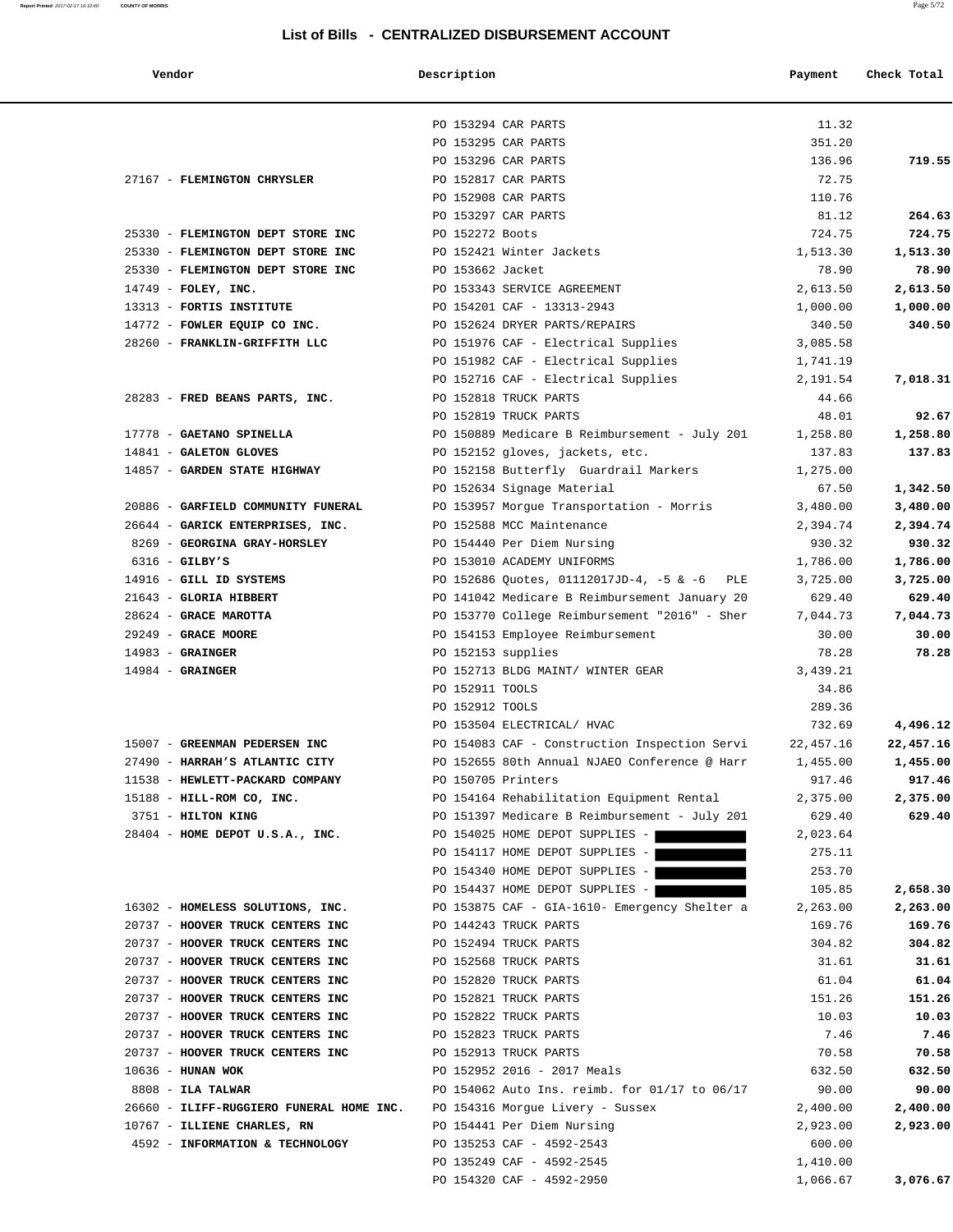| Vendor                                                                     | Description     |                                                 | Payment   | Check Total |
|----------------------------------------------------------------------------|-----------------|-------------------------------------------------|-----------|-------------|
| 1664 - INGRAM LIBRARY SERVICES                                             |                 | PO 153793 Books Received                        | 1,544.24  |             |
|                                                                            |                 | PO 153794 Books Received                        | 1,847.15  | 3,391.39    |
| 21395 - INGRID M PHIPPS                                                    |                 | PO 154154 Employee Reimbursement                | 30.00     | 30.00       |
| 4859 - INSTITUTE FOR FORENSIC PSYCHOLOGY PO 152434 Medical Expense         |                 |                                                 | 1,350.00  | 1,350.00    |
| 6100 - INTER CITY TIRE                                                     | PO 152854 TIRES |                                                 | 780.71    | 780.71      |
| 20792 - IPC HOSPITALIST PHYSICIANS NJ                                      |                 | PO 154380 CAF - Qualified Physician to Overse   | 3,600.00  | 3,600.00    |
| 15433 - J & D SALES & SERVICE LLC                                          |                 | PO 152855 SERVICE WATER RECYCLER                | 221.00    |             |
|                                                                            |                 | PO 152914 SERVICE WATER RECYCLER                | 235.00    |             |
|                                                                            |                 | PO 152915 SERVICE WATER RECYCLER                | 395.00    | 851.00      |
| 7982 - J & J TRUCK EQUIPMENT                                               |                 | PO 152569 TRUCK PARTS                           | 84.38     | 84.38       |
| 730 - JACQUELYN M. DONNELLEY PO 151683 Medicare B Reimbursement - July 201 |                 |                                                 | 629.40    | 629.40      |
| 27446 - JAIME SHANAPHY                                                     |                 | PO 152380 SANE SART Supplemental Pay            | 171.90    | 171.90      |
| 1479 - JAMES MCDANIEL                                                      |                 | PO 154054 Mi. reimb. 11/10/16 to 12/19/16 & A   | 232.65    | 232.65      |
| $17228$ - JANE RAE                                                         |                 | PO 151039 Medicare B Reimbursement - July 201   | 629.40    | 629.40      |
| 2760 - JANWAY COMPANY                                                      |                 | PO 153805 Received Supplies for Child Program   | 2,179.87  |             |
|                                                                            |                 | PO 153806 Received - Supplies for Promotional   | 1,759.58  | 3,939.45    |
| $10862$ - JEAN FRANCIS                                                     |                 | PO 151628 Medicare B Reimbursement - July 201   | 629.40    | 629.40      |
| $26565$ - JEAN TAYLOR                                                      |                 | PO 150870 Medicare B Reimbursement - July 201   | 629.40    | 629.40      |
| 20591 - JEFFREY PAUL                                                       |                 | PO 153665 used in OEM to track expenses, part   | 106.86    | 106.86      |
| 20591 - JEFFREY PAUL                                                       |                 | PO 154041 OEM / EMS Expenses                    | 1,177.36  | 1,177.36    |
| 21088 - JENNIFER CARPINTERI                                                |                 | PO 154381 Morris View Petty Cash Reimbursemen   | 294.65    | 294.65      |
| 960 - JERSEY CENTRAL POWER & LIGHT                                         | PO 151450 JCP&L |                                                 | 14.67     | 14.67       |
| 960 - JERSEY CENTRAL POWER & LIGHT                                         |                 | PO 153494 ELECTRIC - CAC COMPLEX                | 11,342.45 | 11,342.45   |
| 960 - JERSEY CENTRAL POWER & LIGHT                                         |                 | PO 153495 ELECTRIC - COMMUNICATIONS CENTER      | 14,032.54 | 14,032.54   |
| 960 - JERSEY CENTRAL POWER & LIGHT                                         |                 | PO 153496 ELECTRIC - WARRANTS                   | 1,045.64  | 1,045.64    |
| 960 - JERSEY CENTRAL POWER & LIGHT                                         | PO 153671 JCP&L |                                                 | 160.04    | 160.04      |
| 960 - JERSEY CENTRAL POWER & LIGHT                                         | PO 153814 JCP&L |                                                 | 69.26     | 69.26       |
| 960 - JERSEY CENTRAL POWER & LIGHT                                         |                 | PO 154120 ELECTRIC - 0537 THE HILL              | 77,944.75 | 77,944.75   |
| 960 - JERSEY CENTRAL POWER & LIGHT                                         |                 | PO 154121 ELECTRIC - MASTER ACCOUNT             | 30,282.57 | 30,282.57   |
| 960 - JERSEY CENTRAL POWER & LIGHT                                         |                 | PO 154122 ELECTRIC - REMOTE LOCATIONS           | 5,230.22  | 5,230.22    |
| 960 - JERSEY CENTRAL POWER & LIGHT                                         | PO 154147 JCP&L |                                                 | 36.46     | 36.46       |
| 960 - JERSEY CENTRAL POWER & LIGHT                                         |                 | PO 154165 Electricity Usage at Morris View      | 46,196.73 | 46,196.73   |
| 960 - JERSEY CENTRAL POWER & LIGHT                                         |                 | PO 154276 ELECTRIC - MOSQUITO COIMMISSION       | 704.31    | 704.31      |
| 16888 - JERSEY PAPER PLUS INC                                              |                 | PO 150296 CAF - Coarse Paper & Household Supp   | 1,035.00  |             |
|                                                                            |                 | PO 152698 Coarse Paper & Household Supplies L   | 588.02    | 1,623.02    |
| 1622 - JERSEY TRACTOR TRAILER                                              |                 | PO 154313 CAF - 1622-3656                       | 3,600.00  | 3,600.00    |
| $1815$ - JESCO INC.                                                        |                 | PO 153298 EQUIPMENT PARTS                       | 713.71    | 713.71      |
| 15508 - JML MEDICAL INC.                                                   |                 | PO 154233 CAF - Various Medical Supplies        | 20,022.23 |             |
|                                                                            |                 | PO 154234 Incontinence Products-Diapers         | 21,735.80 | 41,758.03   |
| $16017$ - JOAN MARTIN                                                      |                 | PO 151312 Medicare B Reimbursement - July 201   | 629.40    | 629.40      |
| 13233 - JOAN MOSCHELLA                                                     |                 | PO 151109 Medicare B Reimbursement - July 201   | 629.40    | 629.40      |
| $17883$ - JOAN STREHL                                                      |                 | PO 152973 travel reimbursement                  | 94.85     | 94.85       |
| 21318 - JOCELYNE VOLCY                                                     |                 | PO 153271 Employee Reimbursement                | 30.00     | 30.00       |
| $26528$ - JOHN ZEGERS                                                      |                 | PO 154132 Work Boots                            | 100.00    | 100.00      |
| 2998 - JOHNSTON COMMUNICATIONS                                             |                 | PO 152453 Fax Server Maintenance                | 1,200.00  | 1,200.00    |
| 27017 - JOYCE KUSCHKE                                                      |                 | PO 151374 Medicare B Reimbursement - July 201   | 629.40    | 629.40      |
| 677 - JULIO PORRAO                                                         |                 | PO 154068 Mileage & Auto Ins. reimb. for 01/1   | 143.80    | 143.80      |
| 7432 - JUNE WITTY                                                          |                 | PO 152382 SANE SART Supplemental Pay            | 368.50    | 368.50      |
| 21317 - KAREN HOGAN                                                        |                 | PO 154155 Employee Reimbursement                | 281.60    | 281.60      |
| 28870 - KAREN INSINGA                                                      |                 | PO 154210 parking reimbursement                 | 200.00    | 200.00      |
| 703 - KAREN REMUS                                                          |                 | PO 154053 Mileage reimb. for $01/24/17$ - Rando | 38.50     | 38.50       |
| 27488 - KAUFMAN, SEMERARO & LEIBMAN, LLP                                   |                 | PO 154399 legal services                        | 840.00    | 840.00      |
| 15565 - KELLER & KIRKPATRICK                                               |                 | PO 154364 CAF - Engineering Services on an As   | 8,192.00  |             |
|                                                                            |                 | PO 154093 Milling & Resurfacing Projects 2017   | 5,001.75  |             |
|                                                                            |                 | PO 154376 CAF - Engineering Consultants for V   | 2,756.00  | 15,949.75   |
| 29055 - KENNETH BRENZEL                                                    |                 | PO 152890 Veteran exp                           | 1,036.70  |             |
|                                                                            |                 | PO 153890 Veteran Exp                           | 72.70     | 1,109.40    |
| 15587 - KEYSTONE PUBLIC SAFETY INC.                                        |                 | PO 152893 R#2 12/21/15, Keystone                | 80,010.00 | 80,010.00   |
| 11955 - KIMBERLY JOHNSON                                                   |                 | PO 153487 travel & expense reimbursement        | 65.90     | 65.90       |
|                                                                            |                 |                                                 |           |             |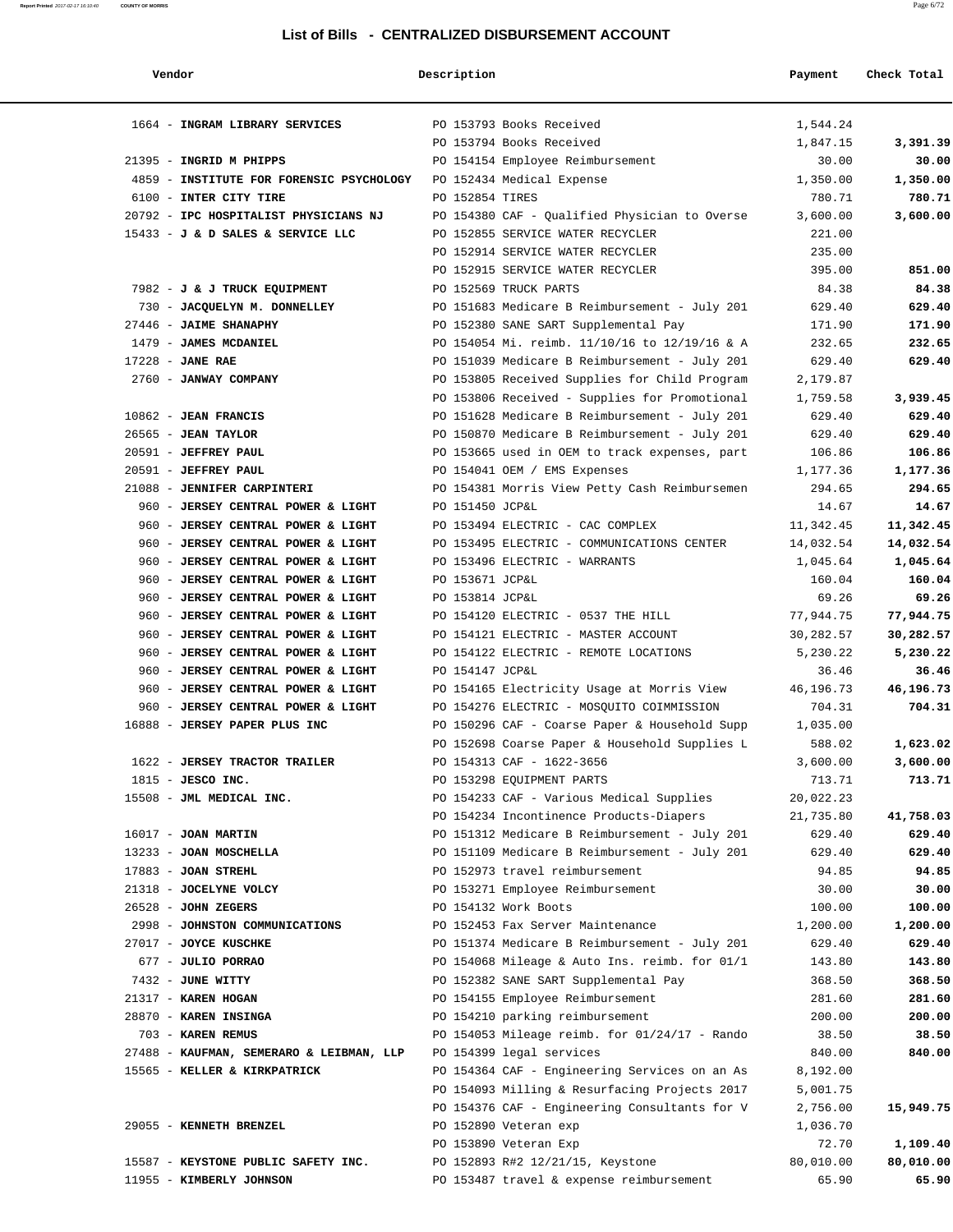# **Report Printed** 2017-02-17 16:10:40 **COUNTY OF MORRIS** Page 7/72

| Vendor                                                             | Description        |                                               | Payment   | Check Total |
|--------------------------------------------------------------------|--------------------|-----------------------------------------------|-----------|-------------|
| 7566 - KING TRANSCRIPTION                                          |                    | PO 152435 Transcripts                         | 420.42    | 420.42      |
| 10430 - KLEIZA ENTERPRISES INC                                     | PO 152721 PLUMBING |                                               | 300.00    | 300.00      |
| 20602 - KONICA MINOLTA BUSINESS                                    |                    | PO 153125 annual maintenance on 5070          | 1,803.48  | 1,803.48    |
| 11406 - KONKUS CORPORATION                                         |                    | PO 154077 CAF - Milling & Resurfacing of Scho | 68,449.74 | 68,449.74   |
| 28942 - KRISTINA DEJESUS                                           |                    | PO 152379 SANE SART Nurse Supplemental Pay    | 156.90    | 156.90      |
| 7434 - LABORATORY CORPORATION OF                                   |                    | PO 152763 DNA testing from 10/29/16 to 11/26/ | 290.25    | 290.25      |
| 15800 - LAKE PHYSICIANS & HOSPITAL                                 |                    | PO 153015 MEDICAL SUPPLIES                    | 190.00    | 190.00      |
| 15674 - LAKE SHORE INDUSTRIES, INC.                                |                    | PO 150003 Historic Site Marker - Florham      | 1,538.62  | 1,538.62    |
| 5932 - LARRY PETERS                                                |                    | PO 152530 OEM Supplies                        | 54.00     | 54.00       |
| 20143 - LASCOMP INSTITUTE                                          |                    | PO 154317 CAF - 20143-3489                    | 4,000.00  | 4,000.00    |
| 25486 - LASZLO CSENGETO                                            |                    | PO 154067 Mileage & Auto Ins. reimb. for 01/1 | 108.00    | 108.00      |
| 25383 - LAW OFFICE OF ROBERT J. GREENBAUM PO 154020 legal services |                    |                                               | 1,714.50  | 1,714.50    |
| 16637 - LAWYERS DIARY AND MANUAL LLC                               |                    | PO 152436 Law Books                           | 1,110.00  |             |
|                                                                    |                    | PO 153795 Book received                       | 105.00    |             |
|                                                                    |                    | PO 153334 Books - Sheriff's Office            | 446.00    | 1,661.00    |
| 15716 - LAWYERS DIARY AND MANUAL, LLC                              |                    | PO 153542 2017 NJ Lawyers Diary and Manual    | 112.00    | 112.00      |
| 28759 - LILLY HYMOWITZ                                             |                    | PO 154206 parking fees reimbursement          | 75.00     | 75.00       |
| 25147 - LINCOLN TECHINICAL INSTITUTE                               |                    | PO 154202 CAF - 25147-3228                    | 381.78    | 381.78      |
| 15816 - LONGFELLOWS SANDWICH DELI                                  |                    | PO 153510 Dinner for 15 People for Trail Advi | 174.00    | 174.00      |
| 21100 - LOUISE R. MACCHIA                                          |                    | PO 154442 Per Diem Nursing                    | 2,323.97  | 2,323.97    |
| 53 - LOVEYS PIZZA & GRILL                                          |                    | PO 154239 Resident Acitivities                | 28.37     | 28.37       |
| 1928 - LUCILLE BROWN                                               |                    | PO 151772 Medicare B Reimbursement - July 201 | 629.40    | 629.40      |
| 26505 - LUZ GOMEZ                                                  |                    | PO 151594 Medicare B Reimbursement - July 201 | 629.40    | 629.40      |
| 28911 - M-TEC CONSTRUCTION SERVICE LLC                             |                    | PO 146684 Milling & Resurfacing of Green Vill | 520.00    | 520.00      |
| 15927 - M.C. SOIL CONSERVATION DISTRICT                            |                    | PO 152899 7-1-16 to 12-31-16 Soil Sevices     | 12,500.00 | 12,500.00   |
|                                                                    |                    |                                               |           |             |
| 782 - MADELEINE LACZHAZY                                           |                    | PO 154205 travel reimbursement                | 332.01    | 332.01      |
| 26602 - MADISON BAPTIST CHURCH                                     |                    | PO 149676 General Election 11-8 Polling Place | 50.00     | 50.00       |
| 7568 - MADUKWE IMO IBOKO, RN                                       |                    | PO 154443 Per Diem Nursing                    | 2,370.22  | 2,370.22    |
| 28265 - MALACHY MECHANICAL                                         |                    | PO 150090 SERVICE AGREEMENT - COOKING & REFRI | 1,500.00  | 1,500.00    |
| 3210 - MANPOWER                                                    |                    | PO 144365 temporary staffing                  | 918.40    |             |
|                                                                    |                    | PO 141799 temporary staffing                  | 1,849.80  | 2,768.20    |
| 25080 - MARIA CARMELITA OBLINA                                     |                    | PO 154444 Per Diem Nursing                    | 466.03    | 466.03      |
| 27032 - MARIA T VELASQUEZ                                          |                    | PO 154069 Auto Ins. reimb. for 01/17 to 06/17 | 72.00     | 72.00       |
| 26678 - MARION ENNIS                                               |                    | PO 154445 Per Diem Nursing                    | 2,568.90  | 2,568.90    |
| 25270 - MARK CHIAROLANZA                                           |                    | PO 153704 REIMBURSEMENT Fall "2016" Tuition - | 1,920.00  | 1,920.00    |
| 11023 - MARTHA YAGHI                                               |                    | PO 154446 Per Diem Nursing                    | 599.03    | 599.03      |
| 3769 - MARTIN LUTHER KING                                          |                    | PO 152448 Meeting Expense                     | 125.00    |             |
|                                                                    |                    | PO 153200 annual morris interfaith breakfast  | 25.00     | 150.00      |
| 26497 - MARY A MONGEY                                              |                    | PO 151111 Medicare B Reimbursement - July 201 | 1,258.80  | 1,258.80    |
| $17620$ - MARY V SHEA                                              |                    | PO 150917 Medicare B Reimbursement - July 201 | 629.40    | 629.40      |
| 21298 - MAUREEN JONAH                                              |                    | PO 154156 Employee Reimbursement              | 30.00     | 30.00       |
| 9650 - MC LEAGUE OF MUNICIPALITIES                                 |                    | PO 152150 MCLOM Dinner                        | 500.00    |             |
|                                                                    |                    | PO 153128 Two from the Morris County Clerk's  | 100.00    | 600.00      |
| 5659 - MC SHERIFFS CRIMESTOPPERS                                   |                    | PO 152430 Meeting Expense                     | 285.00    | 285.00      |
| 16096 - MCMASTER-CARR SUPPLY CO                                    |                    | PO 152270 AUTO PARTS                          | 171.11    | 171.11      |
| 16095 - MCMASTER-CARR SUPPLY CO                                    |                    | PO 153233 Misc. Supplies                      | 202.09    | 202.09      |
| 12460 - MEDIA SUPPLY, INC.                                         |                    | PO 152423 Court Expense                       | 366.00    | 366.00      |
| 16129 - MENTAL HEALTH ASSOCIATION OF                               |                    | PO 153868 CH51-1605- Mental Health First Aid  | 5,000.00  | 5,000.00    |
| 16148 - METRO HYDRAULIC JACK CO.                                   | PO 152856 TOOLS    |                                               | 964.00    | 964.00      |
| 27879 - METRO PET SUPPLY INC.                                      |                    | PO 153101 Dog Food - K9                       | 2,209.30  | 2,209.30    |
| 9665 - MICHAEL KNUDSEN                                             |                    | PO 151387 Medicare B Reimbursement - July 201 | 730.80    | 730.80      |
| 24951 - MICHELLE CAPILI                                            |                    | PO 154447 Per Diem Nursing                    | 1,777.48  | 1,777.48    |
| 295 - MID-ATLANTIC TRUCK CENTRE INC                                |                    | PO 152857 TRUCK PARTS                         | 105.98    |             |
|                                                                    |                    | PO 152917 TRUCK PARTS                         | 32.60     |             |
|                                                                    |                    | PO 153302 TRUCK PARTS                         | 189.07    |             |
|                                                                    |                    | PO 153303 TRUCK PARTS                         | 94.42     | 422.07      |
| 25466 - MILLENNIUM COMMUNICATIONS                                  |                    | PO 149452 Network Support                     | 1,784.60  | 1,784.60    |
| 25428 - MIRLENE ESTRIPLET                                          |                    | PO 154448 Per Diem Nursing                    | 4,759.31  | 4,759.31    |
| 27296 - MONARCH HOUSING ASSOCIATES, INC.                           |                    | PO 153853 CAF - GIA-1604- Morris County Conti | 5,000.00  |             |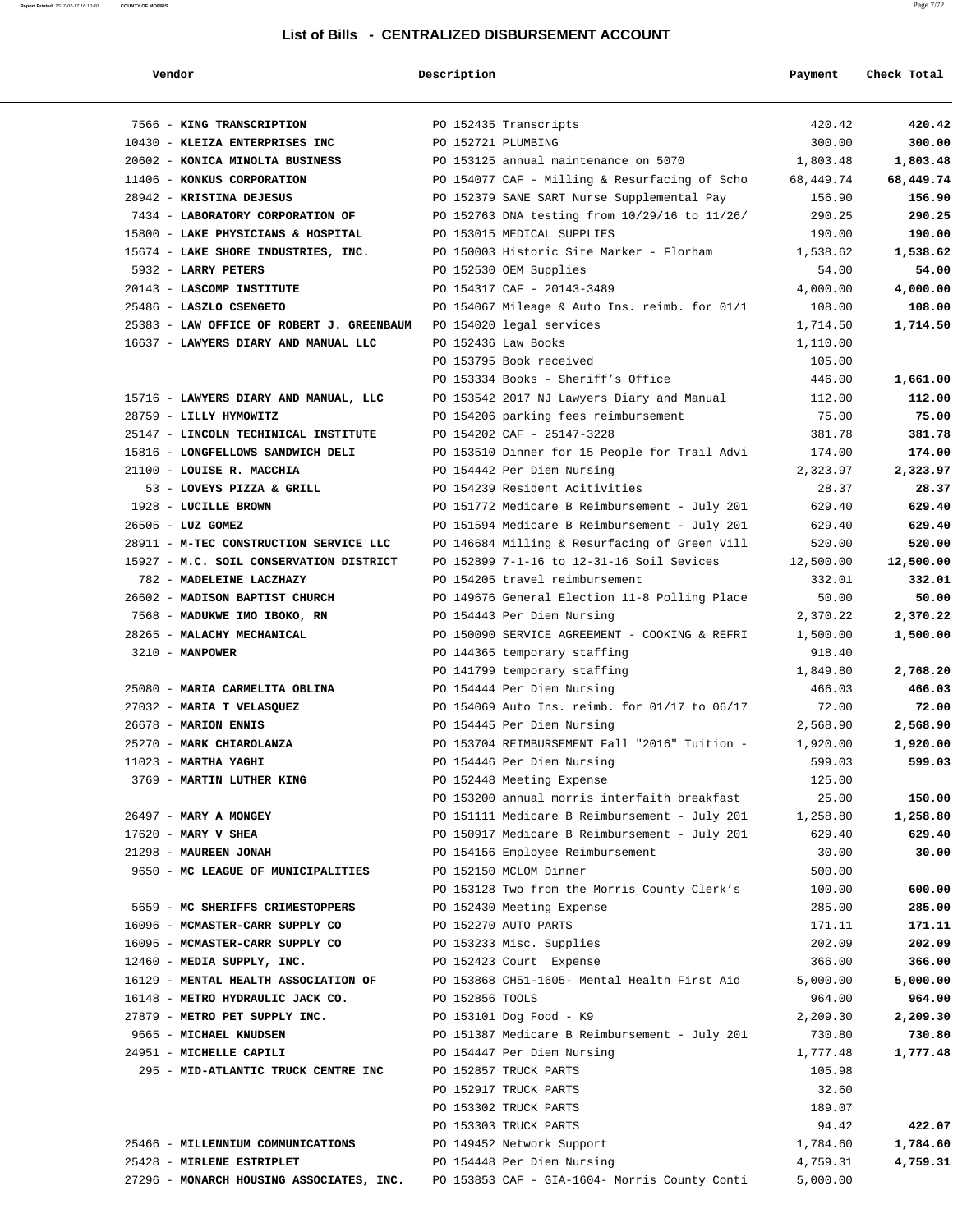| Vendor                                                                 | Description          |                                                            | Payment         | Check Total |
|------------------------------------------------------------------------|----------------------|------------------------------------------------------------|-----------------|-------------|
|                                                                        |                      | PO 153854 COC Planning Grant                               | 11,250.00       | 16,250.00   |
| 24348 - MOONLIGHT DESIGNS                                              |                      | PO 154240 Resident Activities                              | 165.00          | 165.00      |
| 19478 - MORRIS COUNTY CHAMBER OF                                       |                      | PO 153126 annual luncheon meeting 2-10-17 ID#              | 135.00          | 135.00      |
| 12819 - MORRIS COUNTY MUA                                              |                      | PO 153007 FACILITY GARBAGE COMPACTOR PULLING               | 2,090.33        | 2,090.33    |
| 19483 - MORRIS COUNTY MUNICIPAL                                        |                      | PO 153657 HAZARDOUS WASTE DISPOSAL                         | 790.23          | 790.23      |
| 19484 - MORRIS COUNTY OVERHEAD DOOR CO                                 |                      | PO 152791 OEM Expenses                                     | 205.00          | 205.00      |
| 15472 - MORRIS COUNTY PARK COMMISSION                                  |                      | PO 152611 PUBLIC SKATING SESSION FOR RESIDENT              | 36.00           | 36.00       |
| 4812 - MORRIS COUNTY PREVENTION                                        |                      | PO 153871 GIA-1615 - CARES - Q4 2016                       | 3,407.00        |             |
|                                                                        |                      | PO 153872 CH51-1609 - CARES - Q4 2016                      | 9,104.00        |             |
|                                                                        |                      | PO 153874 CAF - 2016 State Community Partners              | 2,250.00        | 14,761.00   |
| 16316 - MORRISTOWN AUTO BODY INC                                       |                      | PO 152862 VEHICLE TOW                                      | 340.00          |             |
|                                                                        |                      | PO 153305 VEHICLE TOW                                      | 337.50          | 677.50      |
| 16321 - MORRISTOWN LUMBER &                                            |                      | PO 152472 Mailboxes                                        | 563.76          |             |
|                                                                        |                      | PO 152845 weed & pest Control supplies                     | 17.98           | 581.74      |
| 16334 - MORRISTOWN MEDICAL CENTER                                      |                      | PO 153869 CH51-1621 - Co-Occuring Intensive O              | 290.00          | 290.00      |
| 16334 - MORRISTOWN MEDICAL CENTER                                      |                      | PO 153936 CH51-1621 - COD Intensive Outpatien              | 2,860.00        | 2,860.00    |
| 16323 - MORRISTOWN MEDICAL CENTER                                      |                      | PO 154526 SAFE COMMUNITIES OCT 2016-DEC 2016               | 21,064.36       | 21,064.36   |
| 28951 - MORRISTOWN NAPA, LLC                                           |                      | PO 152287 Mics. Supplies                                   | 123.81          |             |
|                                                                        | PO 152674 Battery    | PO 152858 AUTO PARTS                                       | 209.70          |             |
|                                                                        |                      | PO 152859 AUTO PARTS                                       | 52.82<br>406.32 |             |
|                                                                        |                      | PO 152860 AUTO PARTS                                       | 559.96          |             |
|                                                                        |                      | PO 152861 AUTO PARTS                                       | 373.12          |             |
|                                                                        |                      | PO 152918 AUTO PARTS                                       | 983.53          | 2,709.26    |
| 16340 - MORRISTOWN PARKING AUTHORITY                                   |                      | PO 154116 PARKING MAINTENANCE FEE                          | 5,396.00        | 5,396.00    |
| 16355 - MORSE WATCHMANS INC                                            |                      | PO 152953 KEY RING HUBS                                    | 227.00          | 227.00      |
| 3350 - MOTOROLA                                                        |                      | PO 150580 Car Radio                                        | 9,531.50        | 9,531.50    |
| 4955 - MR. JOHN, INC.                                                  | PO 153236 OTR O/S    |                                                            | 127.29          | 127.29      |
| 19501 - MSC INDUSTRIAL SUPPLY CO.                                      |                      | PO 152916 SHOP SUPPLIES                                    | 14.46           | 14.46       |
| 19523 - N.J. NATURAL GAS COMPANY                                       |                      | PO 154097 NATURAL GAS - DOVER PROBATION                    | 149.70          |             |
|                                                                        |                      | PO 154098 NATURAL GAS - WHARTON BRIDGE GEN                 | 22.09           |             |
|                                                                        |                      | PO 154099 NATURAL GAS - WHARTON BRIDGES                    | 1,342.60        |             |
|                                                                        |                      | PO 154119 NATURAL GAS - WHARTON ROADS                      | 559.07          |             |
|                                                                        |                      | PO 154071 NATURAL GAS - WHARTON OFF                        | 166.04          | 2,239.50    |
| 29132 - NAGW                                                           |                      | PO 153110 Annual Membership - Jamie Klenetsky              | 125.00          | 125.00      |
| 21122 - NATIONAL FUEL OIL INC.                                         |                      | PO 152540 PURCHASE DIESEL FUEL WHARTON 10/28/              | 61,355.33       | 61,355.33   |
| 21122 - NATIONAL FUEL OIL INC. PO 152919 Diesel fuel                   |                      |                                                            | 1,947.55        | 1,947.55    |
| 21122 - NATIONAL FUEL OIL INC. PO 152920 Diesel fuel                   |                      |                                                            | 7,329.84        | 7,329.84    |
| 21122 - NATIONAL FUEL OIL INC.                                         |                      | PO 152921 Diesel fuel                                      | 8,632.00        | 8,632.00    |
| 21122 - NATIONAL FUEL OIL INC.                                         |                      | PO 154529 FUEL CHARGES 1/17                                | 6,012.09        |             |
|                                                                        |                      | PO 154529 FUEL CHARGES 1/17                                | 38,628.88       | 44,640.97   |
| 28330 - NESTLE WATERS NORTH AMERICA INC. PO 153628 WATER COOLER RENTAL |                      |                                                            | 22.06           |             |
|                                                                        |                      | PO 153629 WATER COOLER RENTAL                              | 318.46          | 340.52      |
| 16533 - NEW HOPE FOUNDATION INC.                                       |                      | PO $153862$ GIA-1603 - Youth Detention Center P $2,450.00$ |                 |             |
|                                                                        |                      | PO 153864 CH51-1604 - Adult Inpatient Treatme              | 8,109.00        | 10,559.00   |
| 16540 - NEW PIG CORPORATION                                            |                      | PO 152276 REPAIR SUPPLY                                    | 279.04          | 279.04      |
| 16552 - NEWBRIDGE SERVICES INC                                         |                      | PO 153860 CH51-1623 Enhanced Outpatient - Q4               | 30,003.00       | 30,003.00   |
| 24712 - NICHOLAS L. ROCCAFORTE                                         |                      | PO 154241 Resident Activities                              | 75.00           | 75.00       |
| 23981 - NIELSEN DODGE - C-J-R                                          | PO 152277 AUTO PARTS |                                                            | 235.50          | 235.50      |
| 23981 - NIELSEN DODGE - C-J-R                                          |                      | PO 152605 EXTERNAL WORK                                    | 66.60           | 66.60       |
| 23981 - NIELSEN DODGE - C-J-R                                          |                      | PO 152863 EXTERNAL WORK                                    | 81.10           | 81.10       |
| 23981 - NIELSEN DODGE - C-J-R                                          |                      | PO 152864 EXTERNAL WORK                                    | 34.45           | 34.45       |
| 23981 - NIELSEN DODGE - C-J-R                                          |                      | PO 152865 VEHICLE REPAIRS                                  | 318.61          | 318.61      |
| 23981 - NIELSEN DODGE - C-J-R                                          |                      | PO 152866 VEHICLE REPAIRS                                  | 18.18           | 18.18       |
| 23981 - NIELSEN DODGE - C-J-R<br>PO 152922 VEHICLE REPAIRS             |                      |                                                            | 100.52          | 100.52      |
| 23981 - NIELSEN DODGE - C-J-R<br>PO 152923 VEHICLE REPAIRS             |                      |                                                            | 40.19           | 40.19       |
| 23981 - NIELSEN DODGE - C-J-R<br>PO 152924 VEHICLE REPAIRS             |                      |                                                            | 145.68          | 145.68      |
| 16570 - NISIVOCCIA, LLP                                                |                      | PO 152220 services rendered                                | 15,000.00       | 15,000.00   |
| 16647 - NJ PLANNING OFFICIALS                                          |                      | PO 152417 2017 Membership Dues - County II Me              | 370.00          | 370.00      |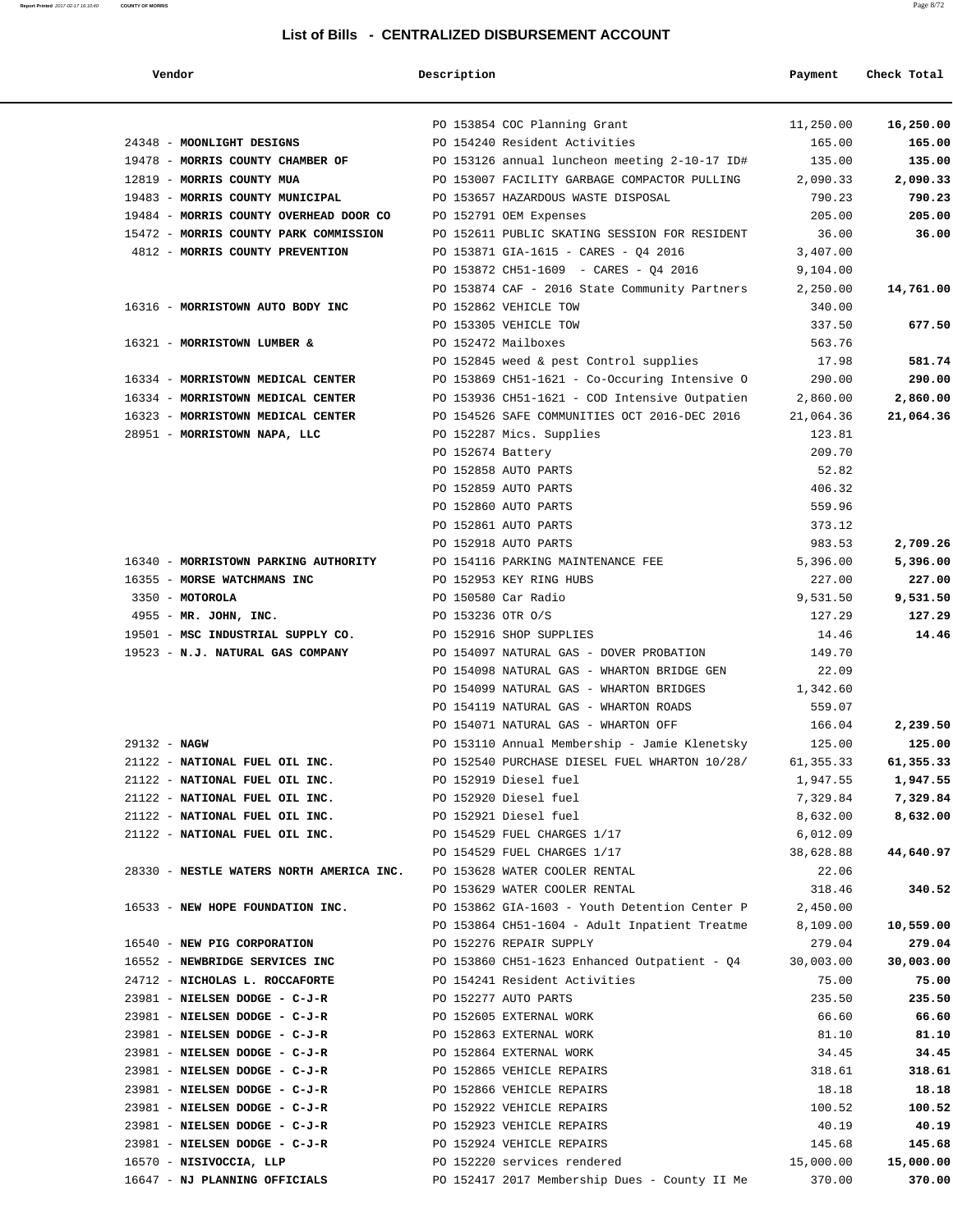| Vendor                                 | Description        |                                               | Payment  | Check Total |
|----------------------------------------|--------------------|-----------------------------------------------|----------|-------------|
| 8274 - NJ POLICE TRAFFIC               |                    | PO 152046 Membership                          | 50.00    | 50.00       |
| 7766 - NJ PUBLIC SAFETY ACCREDITATION  |                    | PO 152620 Annual "2017" Dues - Sheriff's Off  | 300.00   | 300.00      |
| 16664 - NJ STATE BAR ASSOCIATION       | PO 152437 Training |                                               | 245.00   | 245.00      |
| $6458 - NJAEO$                         |                    | PO 152653 NJAEO 80th Annual Conference Member | 1,000.00 |             |
|                                        |                    | PO 153664 Full Page Journal Advertisement for | 150.00   | 1,150.00    |
| 8991 - NJHMFA-HMIS                     |                    | PO 152751 Annual Participation fee for NJHMIS | 750.00   | 750.00      |
| 26554 - NJMCA, INC.                    |                    | PO 152676 NJMCA Annual Membership             | 240.00   | 240.00      |
| 26357 - NORTHEAST COMMUNICATIONS, INC. |                    | PO 149469 EMS Support                         | 460.00   | 460.00      |
| 26357 - NORTHEAST COMMUNICATIONS, INC. |                    | PO 149470 EMS Support                         | 410.00   | 410.00      |
| 26357 - NORTHEAST COMMUNICATIONS, INC. |                    | PO 152932 TRUCK PARTS / COMMUNICATION EQUIPME | 784.68   | 784.68      |
| 26357 - NORTHEAST COMMUNICATIONS, INC. |                    | PO 152933 TRUCK PARTS / COMMUNICATION EQUIPME | 172.00   | 172.00      |
| $19739 - NV5$                          |                    | PO 154082 CAF - Design & Survey Service for T | 1,342.50 | 1,342.50    |
| 21565 - OCLC ONLINE COMPUTER           |                    | PO 149287 On-Line Service Monthly Billing: Oc | 2,166.42 | 2,166.42    |
| 21565 - OCLC ONLINE COMPUTER           |                    | PO 149288 On-Line Service Monthly Billing: No | 2,166.42 | 2,166.42    |
| 21565 - OCLC ONLINE COMPUTER           |                    | PO 149323 On-Line Service Monthly Billing Dec | 2,166.42 | 2,166.42    |
| 26726 - OFFICE CONCEPTS GROUP, INC.    |                    |                                               |          | 408.11      |
|                                        |                    | PO 152424 Office Supplies                     | 408.11   |             |
| 26726 - OFFICE CONCEPTS GROUP, INC.    |                    | PO 152439 Office Supplies                     | 473.89   | 473.89      |
| 26726 - OFFICE CONCEPTS GROUP, INC.    |                    | PO 152610 2017 supplies                       | 145.13   | 145.13      |
| 26726 - OFFICE CONCEPTS GROUP, INC.    |                    | PO 152672 Office Supplies                     | 52.21    | 52.21       |
| 26726 - OFFICE CONCEPTS GROUP, INC.    |                    | PO 152761 Office Supplies                     | 159.91   | 159.91      |
| 26726 - OFFICE CONCEPTS GROUP, INC.    |                    | PO 152985 OFFICE SUPPLIES                     | 1,387.64 | 1,387.64    |
| 26726 - OFFICE CONCEPTS GROUP, INC.    |                    | PO 153329 2017 Department of Human Services O | 66.43    | 66.43       |
| 26726 - OFFICE CONCEPTS GROUP, INC.    |                    | PO 153932 2017 Department of Human Services O | 492.93   | 492.93      |
| 26726 - OFFICE CONCEPTS GROUP, INC.    |                    | PO 153939 Various office supplies             | 238.91   | 238.91      |
| 9375 - OLGA VISCO                      |                    | PO 150824 Medicare B Reimbursement - July 201 | 629.40   | 629.40      |
| 25021 - ONE SOURCE OF NEW JERSEY LLC   |                    | PO 152301 Misc. Supplies                      | 203.18   | 203.18      |
| 25021 - ONE SOURCE OF NEW JERSEY LLC   | PO 152931 HARDWARE |                                               | 268.52   | 268.52      |
| 25021 - ONE SOURCE OF NEW JERSEY LLC   |                    | PO 152936 HARDWARE                            | 342.17   | 342.17      |
| 25021 - ONE SOURCE OF NEW JERSEY LLC   |                    | PO 152937 HARDWARE                            | 312.68   | 312.68      |
| 25021 - ONE SOURCE OF NEW JERSEY LLC   |                    | PO 152938 HARDWARE                            | 291.95   | 291.95      |
| 14076 - OPHELIA V. CRUSE               |                    | PO 154235 aging exp                           | 264.20   | 264.20      |
| 26965 - CABLEVISION LIGHLPATH INC.     |                    | PO 152894 VOIP/ISP Monthly Service            | 9,219.50 |             |
|                                        |                    | PO 152904 VOIP/ISP Monthly Service            | 9,112.57 |             |
|                                        |                    | PO 152725 Lightpath - phone service VESTA 911 | 2,882.06 | 21, 214. 13 |
| 10287 - PANCIELLO CONSTRUCTION LLC     |                    | PO 154339 CAF - Labor Rates Masonry & Concret | 6,160.00 | 6,160.00    |
| $16887$ - PAPER MART INC               |                    | PO 147023 Office Supplies                     | 917.25   |             |
|                                        |                    | PO 152441 Office Supplies                     | 1,462.85 |             |
|                                        |                    | PO 152756 Office Supplies                     | 2,280.00 |             |
|                                        |                    | PO 153313 paper for the office                | 713.75   | 5,373.85    |
| 11293 - PATRICIA DUMPERT               |                    | PO 153891 Aging Expense                       | 36.08    | 36.08       |
| 28609 - PAUL MERKLER                   |                    | PO 153997 Travel Expense                      | 19.00    | 19.00       |
| 24836 - PEIRCE EQUIPMENT CO.           |                    | PO 152934 TRUCK PARTS                         | 6,059.47 | 6,059.47    |
| 3916 - PEMBERTON FABRICATORS, INC.     |                    | PO 153667 GAS PROVER REPAIR                   | 575.00   | 575.00      |
| 16966 - PENN-JERSEY PAPER CO.          |                    | PO 149622 Nursing General Stores              | 242.20   | 242.20      |
| 9232 - PENNJERSEY MACHINERY, LLC       |                    | PO 152867 EQUIPMENT PARTS                     | 407.39   |             |
|                                        |                    | PO 152925 EQUIPMENT PARTS                     | 38.71    | 446.10      |
| 18102 - PEQUANNOCK TOWNSHIP            |                    | PO 152642 CAF - Salting, Sanding & Plowing Op | 330.00   | 330.00      |
| 18102 - PEQUANNOCK TOWNSHIP            |                    | PO 153817 CAF - Salting, Sanding & Plowing Op |          |             |
|                                        |                    |                                               | 440.00   | 440.00      |
| 12426 - PETROCHOICE                    |                    | PO 152280 OIL AND LUBRICANTS                  | 1,543.50 | 1,543.50    |
| 27929 - PREMIER GLOBAL SERVICES        |                    | PO 153488 Conference Call Service             | 64.51    | 64.51       |
| 19681 - PITNEY BOWES CREDIT CORP       |                    | PO 152578 Maintenance charges for mail machin | 174.00   | 174.00      |
| 27964 - PNC EQUIPMENT FINANCE, LLC     |                    | PO 152752 Copier Lease charges for 09/27/16 t | 2,133.00 | 2,133.00    |
| 25859 - POINTCLICKCARE                 |                    | PO 153614 Data Processing Services for Patien | 3,579.15 | 3,579.15    |
| 12398 - POP-A-LOCK OF NORTHERN NJ      | PO 153658 SECURITY |                                               | 415.00   | 415.00      |
| 24970 - POWERDMS, INC.                 |                    | PO 152440 Document Management Annual Licenses | 5,040.00 | 5,040.00    |
| 25535 - PRECIOUS GEMS MUSIC, LLC       |                    | PO 154246 Resident Activities                 | 125.00   | 125.00      |
| 17126 - PRESENTA PLAQUE CORP           |                    | PO 152617 Work Order Quote #22161 - PLEASE OR | 262.32   | 262.32      |
| 28417 - PLIC SBD GRAND ISLAND          |                    | PO 153593 group life insurance for ETS staff  | 258.39   | 258.39      |
| 3316 - PROJECT SELF SUFFICIENCY        |                    | PO 154195 CAF - Job Search/Readiness Services | 250.00   |             |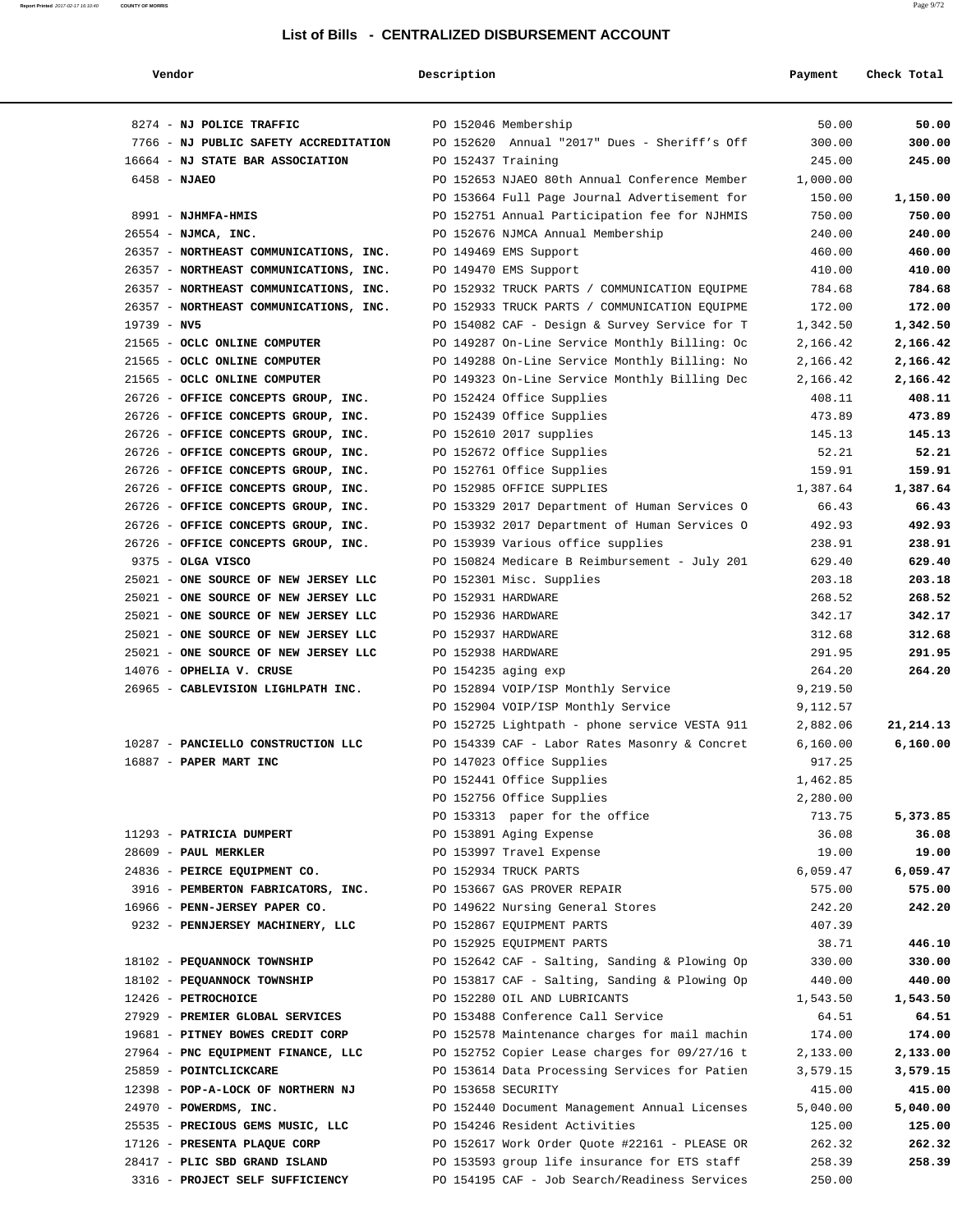| Vendor                                 | Description     |                                                         | Payment          | Check Total |
|----------------------------------------|-----------------|---------------------------------------------------------|------------------|-------------|
|                                        |                 | PO 154196 60 day retention - cost reimburseme           | 832.00           |             |
|                                        |                 | PO 154197 30 day retention for (4) clients              | 1,812.00         |             |
|                                        |                 | PO 154200 CAF - Job Search/Readiness Services           | 550.00           | 3,444.00    |
| 17189 - PSE&G CO                       |                 | PO 154035 GAS - PSE & G - MOSOUITO                      | 1,772.66         |             |
|                                        |                 | PO 154245 Gas Usage at Morris View                      | 19,037.48        | 20,810.14   |
| 7872 - QUENCH USA, INC.                | PO 153335 Water |                                                         | 48.00            | 48.00       |
| $264$ - R & J CONTROL, INC.            |                 | PO 152595 County Wide Radio                             | 660.00           |             |
|                                        |                 | PO 153006 GENERATOR MONITORING AND REMOTE STA           | 155.00           |             |
|                                        |                 | PO 153566 CAF - Generator Repair Services               | 3,410.00         |             |
|                                        |                 | PO 153566 CAF - Generator Repair Services               | 310.00           | 4,535.00    |
| 12473 - R.D. SALES DOOR & HARDWARE LLC |                 | PO 152616 AUTOMATIC DOOR REPAIR                         | 540.00           |             |
|                                        |                 | PO 152717 DOOR REPAIR                                   | 1,065.00         |             |
|                                        |                 | PO 153326 DOOR REPAIR                                   | 345.00           |             |
|                                        |                 | PO 153771 LOCKING HARDWARE                              | 460.00           | 2,410.00    |
| 15620 - R.S. KNAPP CO INC              |                 | PO 152834 plans & specs for various projects            | 1,289.34         |             |
|                                        |                 | PO 152836 Plotter Paper Supply                          | 672.23           |             |
|                                        |                 | PO 152711 OTHER OUTSIDE                                 | 433.48           |             |
|                                        |                 | PO 152847 Plans & Specs For Road Projects               | 816.21           |             |
|                                        |                 | PO 152848 Mill & Resurf various roads in Morr           | 778.92           | 3,990.18    |
| 26223 - RE-TRON TECHNOLOGIES INC.      |                 | PO 152868 TRUCK/EQUIPMENT PARTS                         | 483.25           | 483.25      |
| 26223 - RE-TRON TECHNOLOGIES INC.      |                 | PO 152869 TRUCK/EQUIPMENT PARTS                         | 2,201.28         | 2,201.28    |
| 26223 - RE-TRON TECHNOLOGIES INC.      |                 | PO 152926 TRUCK/EQUIPMENT PARTS                         | 319.88           | 319.88      |
| 26223 - RE-TRON TECHNOLOGIES INC.      |                 | PO 152927 TRUCK/EQUIPMENT PARTS                         | 2,083.20         | 2,083.20    |
| 17273 - RED BARN RESTAURANT            | PO 152563 Meals |                                                         | 264.50           | 264.50      |
| 27101 - REDMANN ELECTRIC CO., INC.     |                 | PO 153328 CAF - Labor Rates Electrical Servic           | 3,534.68         | 3,534.68    |
| 1578 - REED SYSTEMS, LTD.              |                 | PO 153317 Envirobrine Liquid Road Agent                 | 7,401.73         |             |
|                                        |                 | PO 153826 Truck Parts                                   | 230.34           |             |
|                                        |                 | PO 153827 Truck Parts                                   | 115.66           | 7,747.73    |
| 7384 - REGINA BRENDLE                  |                 | PO 151784 Medicare B Reimbursement - July 201           | 1,258.80         | 1,258.80    |
| $1542$ - RESIDEX, LLC                  |                 | PO 152541 Weed & Pest supplies                          | 514.82           | 514.82      |
| 25564 - RFS COMMERCIAL, INC.           |                 | PO 153655 RUG REPLACEMENT                               | 19,997.50        | 19,997.50   |
| 25564 - RFS COMMERCIAL, INC.           |                 | PO 153836 RUG REPLACEMENT                               | 630.00           | 630.00      |
| 25419 - RICHARD SKWIERALSKI            |                 | PO 150908 Medicare B Reimbursement - July 201           | 1,218.00         | 1,218.00    |
| 19765 - RICOH AMERICAS CORPORATION     |                 | PO 153173 COPIER LEASE PAYMENT                          | 742.57           |             |
|                                        |                 | PO 153174 COPIER LEASE PAYMENTS                         | 1,121.82         |             |
|                                        |                 | PO 153517 COLOR COPIES                                  | 251.44           |             |
|                                        |                 | PO 153595 Contract payment 1 of 12                      | 1,133.78         |             |
|                                        |                 | PO 153597 copier lease quarterly payment                | 671.38           |             |
|                                        |                 | PO 153604 quarterly copier lease payment                | 1,183.74         | 5,976.83    |
|                                        |                 | PO 154040 Lease of Copier<br>PO 151916 Lease for copier | 872.10           |             |
| 28741 - RICOH USA, INC.                |                 | PO 153537 Quarterly Copier Payment                      | 635.11<br>936.51 |             |
|                                        |                 | PO 153984 Confirm color copies on RICOH MPC35           | 105.63           |             |
|                                        |                 | PO 153693 Front Office Copier Lease - 3 month           | 1,176.11         |             |
|                                        |                 | PO 153813 Office Machine Rental                         | 6,548.48         | 9,401.84    |
| 19767 - RIDGEDALE PIZZA & RESTAURANT   |                 | PO 153228 2016 - 2017 Meals                             | 115.00           | 115.00      |
| 7952 - RIOS' ENGRAVING                 |                 | PO 152354 Eagle w/Eng - Sheriff                         | 89.00            | 89.00       |
| 17334 - RIOS' ENGRAVING                |                 | PO 152628 MCCBA New Member Kostrowski - Name            | 24.00            | 24.00       |
| 25852 - RITA FORTENBERRY               |                 | PO 151632 Medicare B Reimbursement - July 201           | 629.40           | 629.40      |
| 1395 - ROBERT ALVIENE                  |                 | PO 153289 PETTY CASH REIMBURSEMENT                      | 46.17            | 46.17       |
| 29079 - ROBERT HERRMANN                |                 | PO 153201 REIMBURSEMENT                                 | 551.92           | 551.92      |
| 27109 - ROBERT STRELEC                 |                 | PO 153668 Work Boots                                    | 90.00            | 90.00       |
| 9520 - ROCKAWAY GLASS CO., INC.        |                 | PO 153327 PLANT OPS - MV                                | 463.00           | 463.00      |
| 27972 - ROGER JINKS                    |                 | PO 153919 REIMBURSEMENT                                 | 40.36            | 40.36       |
| 7805 - ROSE DUMAPIT                    |                 | PO 154449 Per Diem Nursing                              | 1,039.70         | 1,039.70    |
| 1178 - ROSE FERRARA                    |                 | PO 151650 Medicare B Reimbursement - July 201           | 629.40           | 629.40      |
| 5345 - ROUTE 23 AUTOMALL LLC           |                 | PO 152870 AUTO PARTS                                    | 1,068.98         |             |
|                                        |                 | PO 152928 AUTO PARTS                                    | 6.62             |             |
|                                        |                 | PO 152929 AUTO PARTS                                    | 4.64             | 1,080.24    |
|                                        |                 |                                                         |                  |             |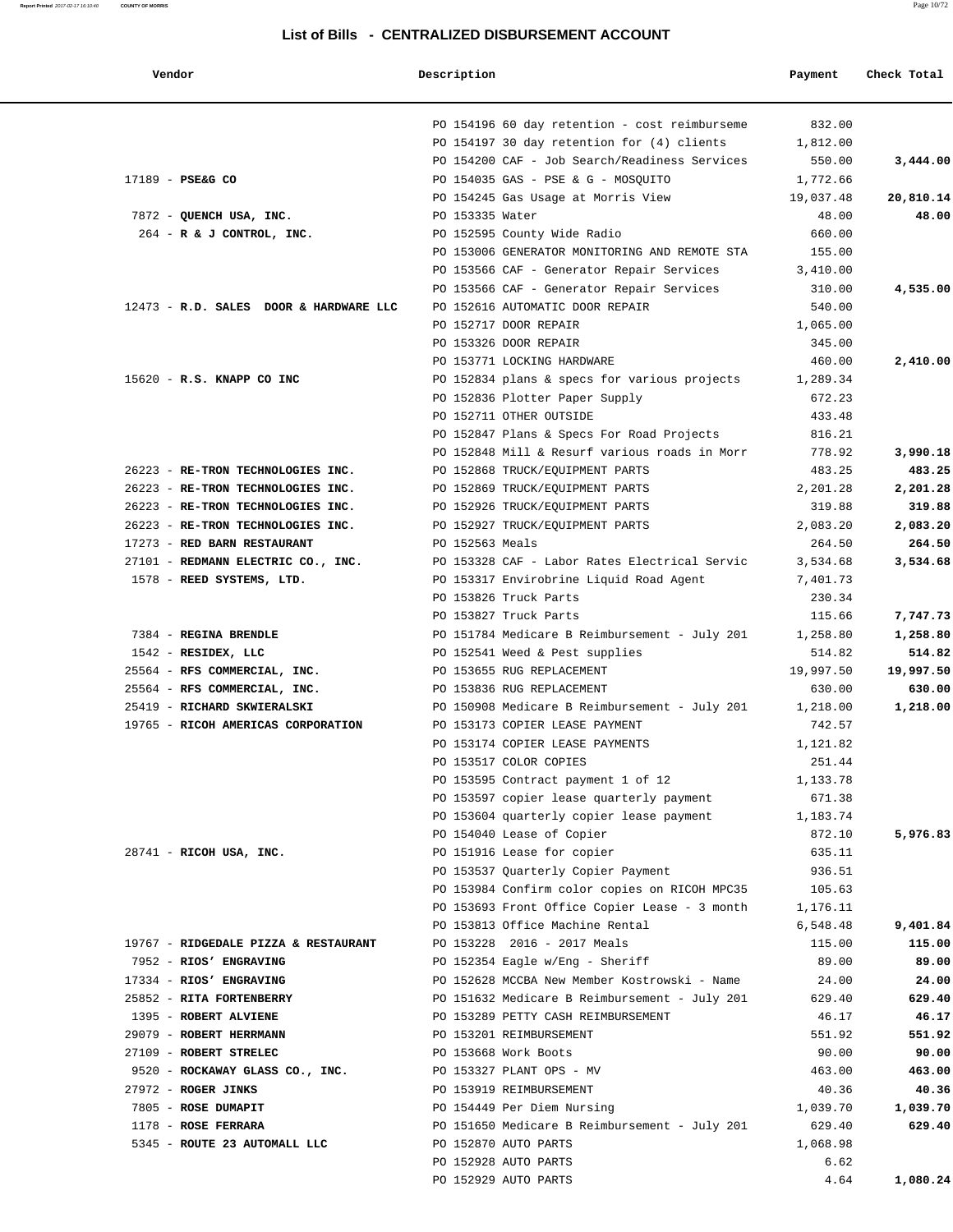| Vendor                                  | Description                                                  | Payment              | Check Total |
|-----------------------------------------|--------------------------------------------------------------|----------------------|-------------|
| 28595 - RUSSELL MOSER                   | PO 154030 Reimbursement - Staples/Sheriff's O                | 126.37               | 126.37      |
| 28926 - SABRINA BAARDA                  | PO 153892 Veteran Exp                                        | 47.00                | 47.00       |
| 19814 - SAFETY- KLEEN SYSTEMS, INC.     | PO 152292 PARTS WASHER                                       | 241.00               | 241.00      |
| 28334 - SCHOOL OF COMMUNICATIONS        | PO 154133 CAF - 28334-2831                                   | 4,000.00             | 4,000.00    |
| 24284 - SELECT REHABILITATION INC.      | PO 154383 CAF - Physical, Occupational & Spee $164,874.52$   |                      | 164,874.52  |
| 21685 - SENIOR SALON SERVICES LLC       | PO 154247 CAF - Cosmetology Services                         | 5,950.00             | 5,950.00    |
| 11835 - SENIOR SERVICES CENTER OF       | PO 153635 MAPS exp                                           | 1,350.00             | 1,350.00    |
| 25331 - SHAWNNA BAILEY                  | PO 154032 Reimb Car Ins. 9/2016-12/2016                      | 318.15               | 318.15      |
| 19854 - SHEAFFER SUPPLY INC.            | PO 152159 supplies                                           | 38.92                |             |
|                                         | PO 153219 Canvas Tarp                                        | 23.95                | 62.87       |
| 27853 - SHELLEY REINER                  | PO 154450 Per Diem Nursing                                   | 1,180.30             | 1,180.30    |
| 17726 - SHI INTERNATIONAL CORP          | PO 152482 Adobe Acrobat Pro DC 2015, License                 | 366.74               | 366.74      |
| $17668$ - SIRCHIE                       | PO 152048 Investigative Expense                              | 423.15               | 423.15      |
| 17690 - SMITH & SOLOMON                 | PO 154182 CAF - 17690-3320                                   | 3,200.00             |             |
|                                         | PO 154193 CAF - 17690-3320                                   | 400.00               | 3,600.00    |
| 29094 - SMITH BROTHERS SERVICES LLC     | PO 152608 REPAIR SUPPLY                                      | 535.00               | 535.00      |
| 17699 - SMITH MOTOR CO., INC.           | PO 152871 AUTO PARTS                                         | 224.25               |             |
|                                         | PO 153309 AUTO PARTS                                         | 4.49                 |             |
|                                         | PO 153310 AUTO PARTS                                         | 40.55                | 269.29      |
| 6981 - SODEXO INC & AFFILIATES          | PO 153754 Food for Youth Shelter last payment                | 6,612.82             | 6,612.82    |
| 6981 - SODEXO INC & AFFILIATES          | PO 153812 CAF - Dietary Services                             | 6,353.81             | 6,353.81    |
| 6981 - SODEXO INC & AFFILIATES          | PO 154253 CAF - Food and Dietary Services                    | 277,477.61           | 277,477.61  |
| 6981 - SODEXO INC & AFFILIATES          | PO 154254 CAF - Laundry Services                             | 74,805.88            | 74,805.88   |
| 6981 - SODEXO INC & AFFILIATES          | PO 154372 Nut Exp                                            | 169,241.52           | 169,241.52  |
| 6981 - SODEXO INC & AFFILIATES          | PO 154385 CAF - Housekeeping, Facility Mainte                | 215,787.83           | 215,787.83  |
| 12625 - SOMERSET HILLS TOWING           | PO 152930 TRUCK PARTS                                        | 404.88               | 404.88      |
| 17755 - SOUTHEAST MORRIS COUNTY         | PO 154249 Water Usage at Morris View                         | 9,874.74             | 9,874.74    |
| 5021 - AEROFUND FINANCIAL INC.          | PO 154368 CAF - ETS Transportaion Services fo                | 4,915.46             |             |
|                                         | PO 154369 CAF - ETS Transportaion Services fo                | 4,423.60             |             |
|                                         | PO 154370 CAF - ETS Transportaion Services fo                | 5,421.14             |             |
|                                         | PO 154396 CAF - ETS Transportaion Services fo                | 5,336.86             | 20,097.06   |
| 27837 - STEVEN GOODMAN                  | PO 153498 REIMBURSEMENT FOR COFFE TO BE USED                 | 115.80               | 115.80      |
| 1481 - SUBHAG KUMAR                     | PO 154057 Auto Ins. reimb. for 01/17 to 06/17                | 72.00                | 72.00       |
| 8621 - SUBURBAN PROPANE -2347           | PO 153281 Propane                                            | 229.99               | 229.99      |
| 549 - SUDESH MEHTA                      | PO 154058 Auto Ins. reimb. for 07/01/16 to 06                | 144.00               | 144.00      |
| 17937 - SUSSEX COUNTY COMMUNITY COLLEGE | PO 154525 2017 SPRING CHARGEBACKS                            | 675.33               | 675.33      |
| 3901 - SYLVIA MIDLER                    | PO 151123 Medicare B Reimbursement - July 201                | 629.40               | 629.40      |
| 6265 - T & M ASSOCIATES                 | PO 153830 STORAGE ROOM - FIRST FLOOR VESTIBUL                | 990.00               | 990.00      |
| 28779 - TARA CHOMINSKY                  | PO 152378 SANE SART Supplemental Pay                         | 164.20               | 164.20      |
| 18096 - TAX COLLECTOR                   | PO 153835 SEWER - MORRISTOWN                                 | 67,231.86            | 67,231.86   |
| 5611 - TBS CONTROLS LLC                 | PO 153212 HVAC                                               | 805.00               | 805.00      |
| 17990 - TELESEARCH INC                  | PO 152789 temporary staffing                                 | 3, 135. 13           |             |
|                                         | PO 153158 temporary staffing<br>PO 153159 temporary staffing | 4,154.80<br>4,206.10 |             |
|                                         | PO 153132 temporary staffing                                 | 1,847.94             |             |
|                                         | PO 153176 Mileage Reimbursement                              | 30.80                |             |
|                                         | PO 153469 Mileage reimbursement for W/E 1/15/                | 53.90                |             |
|                                         | PO 153568 temporary staffing                                 | 2,196.17             | 15,624.84   |
| 25504 - TEQUIPMENT INC.                 | PO 150630 Smart Board                                        | 7,092.70             | 7,092.70    |
| 21214 - TEW FUNERAL SERVICES INC.       | PO 153958 Morgue Transportation - Warren                     | 1,500.00             | 1,500.00    |
| 28635 - THE CAREER COMPANY              | PO 154199 CAF - 28635-3255                                   | 800.00               | 800.00      |
| 14476 - THE EDUCATIONAL CENTER          | PO 154434 CAF - 2016 State Community Partners                | 13,860.00            | 13,860.00   |
| 28487 - THE ORHOPEDIC INSTITUTE OF NJ   | PO 145971 Off-Site Medical Treatment                         | 288.00               | 288.00      |
| 9016 - THE STAR LEDGER                  | PO 152345 Newspaper Subscription                             | 481.00               | 481.00      |
| 28306 - THOMAS BLAZOVIC JR              | PO 154066 Mileage & Auto Ins. reimb. 01/17 to                | 198.75               | 198.75      |
| 24933 - THOMAS POLLIO                   | PO 154375 Petty Cash                                         | 129.69               | 129.69      |
| 10812 - THOMSON REUTER-WEST             | PO 151915 County Counsel Subscriptions 2016                  | 404.00               | 404.00      |
| 10812 - THOMSON REUTER-WEST             | PO 152182 County Counsel Subscriptions 2016                  | 727.44               | 727.44      |
| 10812 - THOMSON REUTER-WEST             | PO 152687 Monthly Statements/Clear Law - Sher                | 2,970.00             | 2,970.00    |
|                                         |                                                              |                      |             |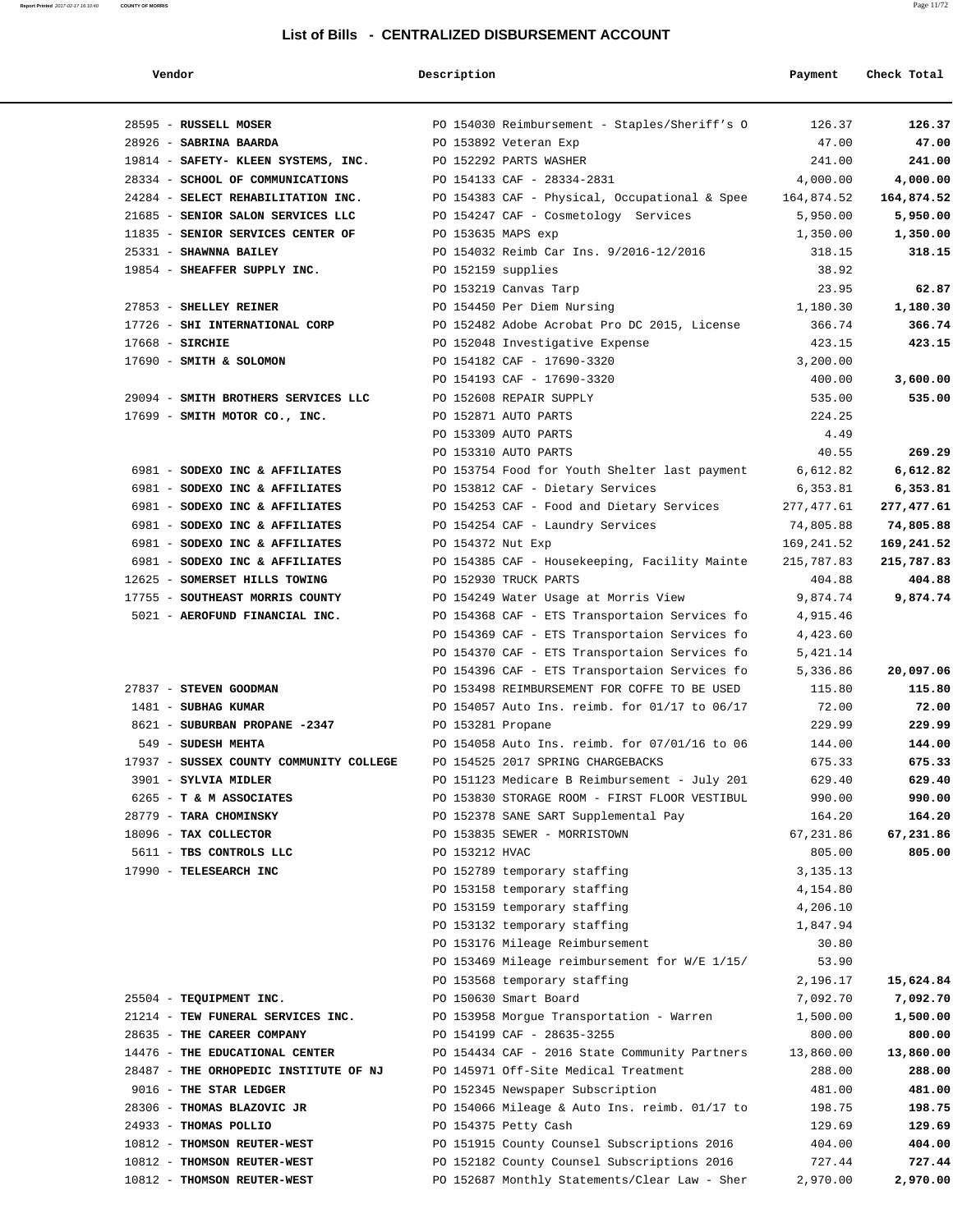| Vendor                                  | Description                                                               | Payment            | Check Total        |
|-----------------------------------------|---------------------------------------------------------------------------|--------------------|--------------------|
| 10812 - THOMSON REUTER-WEST             | PO 152688 Monthly billing/Library Books - She                             | 499.80             | 499.80             |
| 10812 - THOMSON REUTER-WEST             | PO 153133 County Counsel Subscriptions 2016                               | 404.00             | 404.00             |
| 10812 - THOMSON REUTER-WEST             | PO 153144 County Counsel Subscription Order D                             | 155.20             | 155.20             |
| 122 - TILCON NEW YORK INC.              | PO 152398 Bituminous Concrete                                             | 561.72             | 561.72             |
| 21479 - TIOGA SOLAR MORRIS COUNTY 1 LLC | PO 151224 Electric / Solar Energy                                         | 1,057.83           | 1,057.83           |
| 21479 - TIOGA SOLAR MORRIS COUNTY 1 LLC | PO 152708 Electric / Solar Energy                                         | 734.87             | 734.87             |
| 18067 - TJ'S SPORTWIDE TROPHY           | PO 153971 Office Supplies                                                 | 133.00             | 133.00             |
| 3973 - TOM POLLIO                       | PO 154143 Reimbursement - Behavior Modificati                             | 51.02              | 51.02              |
| 281 - TOMAR INDUSTRIES INC              | PO 152023 JANITORIAL                                                      | 941.99             |                    |
|                                         | PO 152675 Misc. Supplies                                                  | 364.58             |                    |
|                                         | PO 152886 JANITORIAL SUPPLIES                                             | 294.35             |                    |
|                                         | PO 153311 JANITORIAL SUPPLIES                                             | 77.00              | 1,677.92           |
| 9099 - TONY SANCHEZ LTD                 | PO 152887 TRUCK PARTS                                                     | 21.70              |                    |
|                                         | PO 152935 TRUCK PARTS                                                     | 92.40              | 114.10             |
| 13419 - TOWN OF BOONTON                 | PO 154141 CAF - 2017 Municipal Alliance Funds                             | 2,855.09           | 2,855.09           |
| 2484 - TOWNSHIP OF BOONTON              | PO 152792 Communication Rental Fees                                       | 33,948.00          | 33,948.00          |
| 15475 - TOWNSHIP OF JEFFERSON           | PO 154391 SCADRTAP - SC003 para transit dar                               | 18,000.00          | 18,000.00          |
| 11837 - TOWNSHIP OF ROXBURY             | PO 153636 CAF - SCADRTAP - SC005 MAPS exp                                 | 1,527.75           | 1,527.75           |
| $26666 - TRAC$                          | PO 153493 CAF - Improvements to Railroad Cros                             | 134,597.65         |                    |
|                                         | PO 153493 CAF - Improvements to Railroad Cros                             | 146,040.44         | 280,638.09         |
| 8952 - TREASURER STATE OF NEW JERSEY    | PO 152336 MC CBA New Member Kostrowski - UFC                              | 75.00              | 75.00              |
| 11781 - TREASURER. ST OF NJ             | PO 152749 Data processing & EBT Statements fo                             | 35,064.01          | 35,064.01          |
| 18144 - TREE KING INC                   | PO 153316 Contracted Snow Removal                                         | 18,817.50          | 18,817.50          |
| 18144 - TREE KING INC                   | PO 153818 Contracted Snow Removal                                         | 12,825.00          | 12,825.00          |
| 12333 - TRIMBOLI & PRUSINOWSKI, LLC     | PO 154215 legal services                                                  | 4,692.00           |                    |
| 21352 - TROPICANA CASINO & RESORT       | PO 154384 legal services<br>PO 152145 Hotel Reservation for the TransActi | 1,522.50<br>157.70 | 6,214.50<br>157.70 |
| 25209 - TURN OUT UNIFORMS, INC.         | PO 154076 EMS Program Uniforms                                            | 3,342.03           | 3,342.03           |
| 2101 - TURNING POINT, INC               | PO 153859 CH51-1614 DETOX - November and Dec                              | 8,976.00           |                    |
|                                         | PO 153861 CH51-161- Residential Treatment -                               | 7,244.00           | 16,220.00          |
| 12739 - TURTLE & HUGHES, INC.           | PO 152715 ELECTRICAL                                                      | 214.96             | 214.96             |
| 4144 - U-LINE SHIPPING SUPPLY           | PO 152291 OFFICE CHAIRS FOR YOUTH SHELTER 16                              | 875.52             | 875.52             |
| 9285 - U.S. SECURITY ASSOCIATES, INC.   | PO 152684 Security Guards - Sheriff's Office                              | 26,199.08          |                    |
|                                         | PO 152671 CAF - Unarmed Sercurity Guards                                  | 7,114.74           |                    |
|                                         | PO 153601 Security Officer from 11/18/16 TO 1                             | 1,737.40           |                    |
|                                         | PO 153603 Security Officer from 12/30/16 to 0                             | 1,237.35           | 36,288.57          |
| 18217 - UNION COUNTY COLLEGE            | PO 154524 2016 FALL CHARGEBACKS                                           | 4,397.62           | 4,397.62           |
| 18233 - UNITED PARCEL SERVICE           | PO 153803 Delivery Service Invoice dated 12/1                             | 16.21              | 16.21              |
| 446 - UNITRONIX DATA SYSTEMS INC        | PO 152747 Software maintenance for the month                              | 6,137.20           | 6,137.20           |
| $20042$ - V.E. RALPH & SON INC.         | PO 151269 OEM Equipment                                                   | 79.80              |                    |
|                                         | PO 152799 EMS Equipment                                                   | 67.02              | 146.82             |
| 18290 - VAN METER & ASSOCIATES INC.     | PO 153026 Education, School, Training                                     | 170.00             | 170.00             |
| $1286$ - VERIZON                        | PO 152534 Prosecutor's Office PRI for Fax Ser                             | 794.24             | 794.24             |
| $1286 - VERIZON$                        | PO 152537 Monthly Data Circuit Services - 7 T                             | 7,012.43           | 7,012.43           |
| $1286$ - VERIZON                        | PO 152549 Blue Page Listing Service - Monthly                             | 333.15             | 333.15             |
| $1286$ - VERIZON                        | PO 152897 Prosecutor's Office PRI for Fax Ser                             | 792.65             | 792.65             |
| $1286$ - VERIZON                        | PO 152898 Monthly Data Circuit Services - 7 T                             | 7,012.16           | 7,012.16           |
| $1286$ - VERIZON                        | PO 153117 telephone - $4$ Tl's                                            | 12,470.10          | 12,470.10          |
| $1286$ - VERIZON                        | PO 153177 phone service in Morristown ETS                                 | 299.65             | 299.65             |
| $1286$ - VERIZON                        | PO 153279 Telephone pobox4833                                             | 30.79              | 30.79              |
| $1286$ - VERIZON                        | PO 153414 phone service for Phillipsburg offi                             | 307.54             | 307.54             |
| $1286 - VERIZON$                        | PO 153618 Emergency Notification System                                   | 419.20             | 419.20             |
| $1286 - VERIZON$                        | PO 153943 Telephone pobox4833                                             | 61.54              | 61.54              |
| $1286$ - VERIZON                        | PO 154010 Land Line                                                       | 32.80              | 32.80              |
| 21097 - VERIZON BUSINESS                | PO 151210 Telephone Services (NUMS)                                       | 300.00             | 300.00             |
| 21097 - VERIZON BUSINESS                | PO 152536 Centrex Voicemail Service - Deirdre                             | 99.51              | 99.51              |
| $10668$ - VERIZON CABS                  | PO 151216 Telephone Services - 911 switch                                 | 3,155.72           |                    |
|                                         | PO 151223 Telephone Services - T1 American To                             | 2,232.90           | 5,388.62           |
| 1348 - VERIZON WIRELESS                 | PO 152491 Monthly Statement -                                             | 1,661.66           |                    |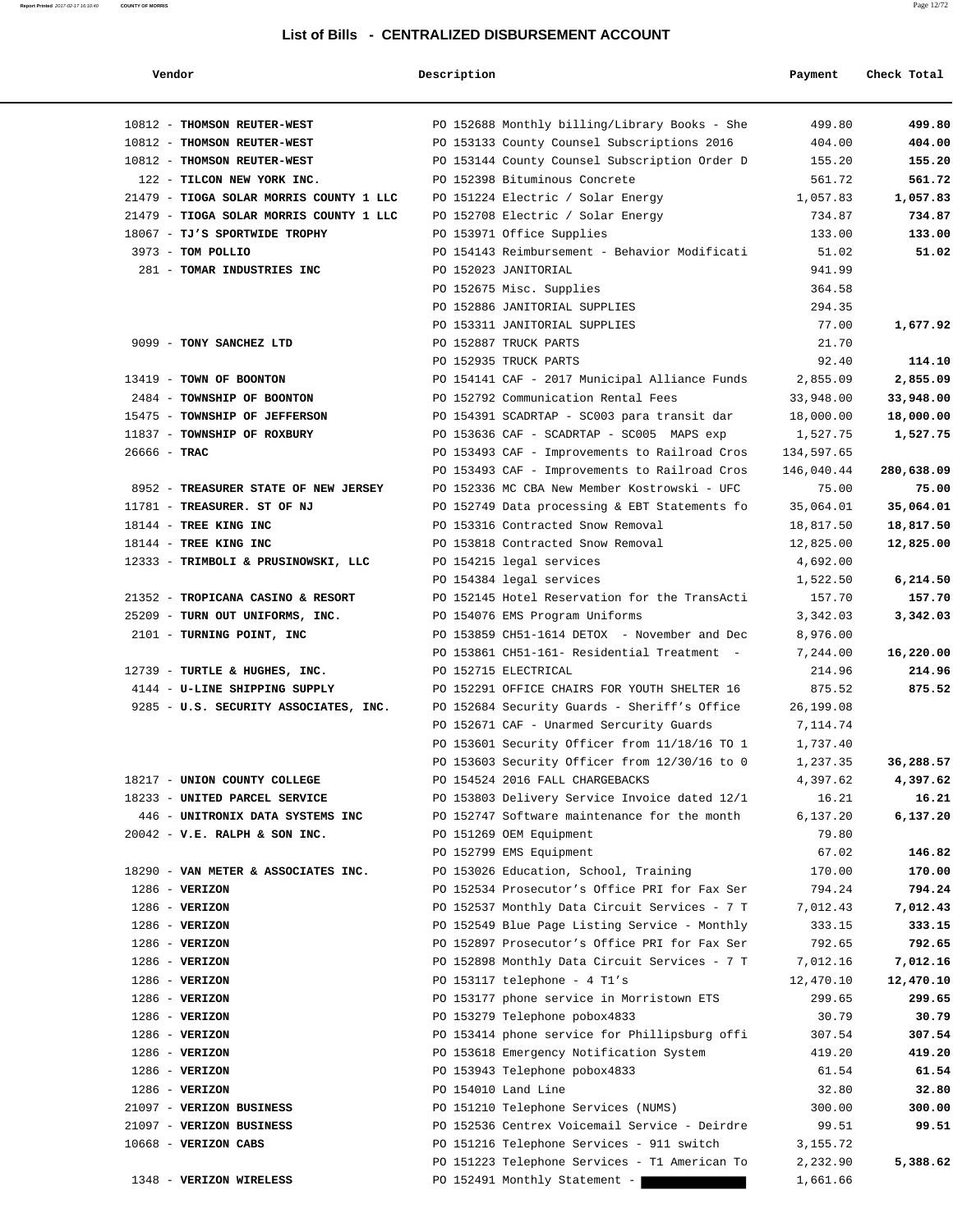| Vendor                                                                               | Description     |                                               | Payment   | Check Total |
|--------------------------------------------------------------------------------------|-----------------|-----------------------------------------------|-----------|-------------|
|                                                                                      |                 | PO 152450 Cell Phones                         | 830.22    |             |
|                                                                                      |                 | PO 152451 Cell Phones                         | 59.65     |             |
|                                                                                      |                 | PO 152452 Cell Phones                         | 9,370.99  |             |
|                                                                                      |                 | PO 154335 VERIZON MOBILE PHONE SERVICES FOR J | 9,782.63  |             |
|                                                                                      |                 | PO 154335 VERIZON MOBILE PHONE SERVICES FOR J | 287.66    | 21,992.81   |
| 27117 - VFW POST 2833                                                                |                 | PO 153585 CAF - Subgrant Agreement Funding    | 3,850.00  | 3,850.00    |
| 7037 - VILLAGE SUPER MARKET, INC.                                                    |                 | PO 153821 2/1/17 HP Board Meeting & Workshop  | 161.60    | 161.60      |
| 14766 - VIRGINIA FORTE                                                               |                 | PO 151633 Medicare B Reimbursement - July 201 | 629.40    | 629.40      |
| 6146 - W.B. MASON COMPANY INC                                                        |                 | PO 146439 SANE SART GRANT PURCHASE            | 751.93    |             |
|                                                                                      |                 | PO 153002 OFFICE SUPPLIES                     | 910.17    |             |
|                                                                                      |                 | PO 153196 OFFICE SUPPLIES                     | 638.11    |             |
|                                                                                      |                 | PO 153449 OFFICE SUPPLIES                     | 2,559.63  |             |
|                                                                                      |                 | PO 153452 supplies                            | 735.52    |             |
|                                                                                      |                 | PO 153453 supplies                            | 106.87    |             |
|                                                                                      |                 | PO 153456 Office Supplies - January           | 64.92     |             |
|                                                                                      |                 | PO 153460 OFFICE SUPPLIES                     | 170.84    | 5,937.99    |
| 6146 - W.B. MASON COMPANY INC                                                        |                 | PO 152940 Office Supplies                     | 56.83     |             |
|                                                                                      |                 | PO 153989 Folding card table & chairs for pro | 2,187.70  |             |
|                                                                                      |                 | PO 153799 Supplies for Technical Services     | 688.86    |             |
|                                                                                      |                 | PO 153885 Office Supplies, Treasurer's Office | 360.38    |             |
|                                                                                      |                 | PO 153509 Msc. Office Supplies                | 364.92    | 3,658.69    |
| 6146 - W.B. MASON COMPANY INC                                                        |                 | PO 153220 Office Supplies                     | 120.83    |             |
|                                                                                      |                 | PO 153536 Office Supplies                     | 453.03    |             |
|                                                                                      |                 | PO 153468 OFFICE SUPPLIES                     | 120.82    |             |
|                                                                                      |                 | PO 153571 department office supplies for ETS  | 1,045.50  |             |
|                                                                                      | PO 153586 aging |                                               | 73.78     |             |
|                                                                                      |                 | PO 153275 supplies                            | 292.58    |             |
|                                                                                      |                 | PO 152954 OFFICE SUPPLIES                     | 438.75    |             |
|                                                                                      |                 | PO 152939 OFFICE SUPPLIES                     | 197.73    | 2,743.02    |
| 6146 - W.B. MASON COMPANY INC                                                        |                 | PO 153831 OFFICE SUPPLIES                     | 13.01     |             |
|                                                                                      |                 | PO 153832 OFFICE SUPPLIES                     | 11.99     |             |
|                                                                                      |                 | PO 153833 OFFICE SUPPLIES                     | 6.78      |             |
|                                                                                      |                 | PO 154039 mis. office supplies                | 708.65    |             |
|                                                                                      |                 | PO 154045 Office Supplies for Purchasing Divi | 49.11     | 789.54      |
| 6146 - W.B. MASON COMPANY INC                                                        |                 | PO 154050 Office Supplies - Inv. # I38071677  | 3,038.59  |             |
|                                                                                      |                 | PO 153886 Treasurer's, Adjusters, & Mailroom  | 200.44    |             |
|                                                                                      |                 | PO 154166 Treasurer's Office Bank Ledger, 1/1 | 72.82     |             |
|                                                                                      |                 | PO 153809 2017 Department of Human Services O | 281.28    |             |
|                                                                                      |                 | PO 153810 supplies                            | 236.20    |             |
|                                                                                      |                 | PO 153785 Office Supplies - Sheriff's Office  | 1,123.94  |             |
|                                                                                      |                 | PO 153951 Office Supplies - WB Mason          | 910.05    |             |
|                                                                                      |                 | PO 153829 OFFICE SUPPLIES                     | 443.49    | 6,306.81    |
| 15649 - WALTER P. KRICH JR.                                                          |                 | PO 151376 Medicare B Reimbursement - July 201 | 3,800.40  | 3,800.40    |
| 18388 - WARREN COUNTY COMMUNITY COLL.                                                |                 | PO 153417 CAF - 18388-3336                    | 415.63    |             |
|                                                                                      |                 | PO 154179 CAF - 18388-3397                    | 1,374.00  | 1,789.63    |
| 18389 - WARREN COUNTY TECHNICAL SCHOOL                                               |                 | PO 154180 CAF - 18389-3350                    | 787.64    |             |
|                                                                                      |                 | PO 154181 CAF - 18389-3333                    | 787.64    |             |
|                                                                                      |                 | PO 154138 CAF - 18389-3351                    | 271.60    | 1,846.88    |
| 13392 - WEBSTER PLUMBING &                                                           |                 | PO 152707 CAF - Labor Rates Plumbing & Heatin | 504.00    | 504.00      |
| 18435 - WEST CHESTER MACHINERY AND                                                   |                 | PO 152872 PLOW PARTS                          | 300.62    | 300.62      |
| 18453 - WHARTON WATER DEPARTMENT                                                     |                 | PO 154023 WATER - WHARTON                     | 343.55    | 343.55      |
| 4677 - WHITEMARSH CORPORATION                                                        |                 | PO 152583 GAS PUMP EQUIPMENT                  | 766.25    |             |
|                                                                                      |                 | PO 152889 GAS PUMP EQUIPMENT                  | 50.34     | 816.59      |
| 453 - WHITES HEALTHCARE ENTERPRISES INC PO 153777 Please send check to . PO BOX 744, |                 |                                               | 427.35    | 427.35      |
| 13246 - WILLIAM F. BARNISH                                                           |                 | PO 154111 CAF - Use of Property located at 91 | 8,607.50  | 8,607.50    |
| 8335 - WILLIAM PATERSON UNIVERSITY                                                   |                 | PO 154139 CAF - 8335-3490                     | 1,792.22  | 1,792.22    |
| 28440 - WILSON TORRES                                                                |                 | PO 154033 Mileage Reimbursement for Voting A  | 48.82     | 48.82       |
| 21189 - WITMER-PUBLIC SAFETY GROUP                                                   |                 | PO 142518 PLEASE ORDER - Silencers/E. Fluri/S | 2,940.00  | 2,940.00    |
| 3793 - WOODRUFF ENERGY                                                               |                 | PO 154255 Gas Usage at Morris View            | 34,930.23 | 34,930.23   |
|                                                                                      |                 |                                               |           |             |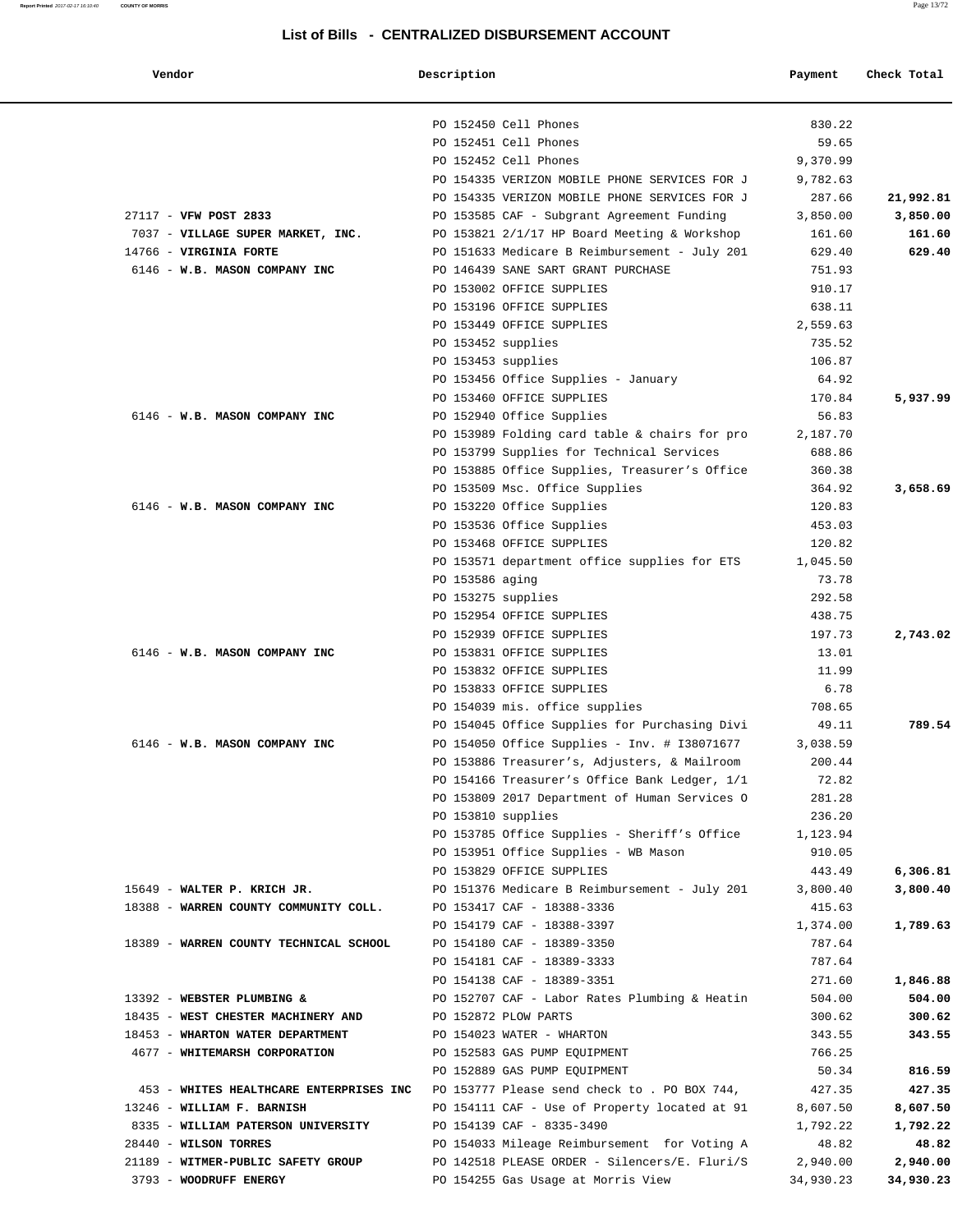| Vendor                                        | Description                                   | Payment  | Check Total  |
|-----------------------------------------------|-----------------------------------------------|----------|--------------|
| 889 - WORK N WEAR STORE                       | PO 152538 winter clothing                     | 155.00   | 155.00       |
| 28278 - XLPRINT USA, LLC                      | PO 154527 Paris Enterprise First Designer Ann | 1,123.00 | 1,123.00     |
| TOTAL                                         |                                               |          | 4,227,203.63 |
| Total to be paid from Fund 01 Current Fund    | 3,365,216.77                                  |          |              |
| Total to be paid from Fund 02 Grant Fund      | 506,737.00                                    |          |              |
| Total to be paid from Fund 04 County Capital  | 349,710.60                                    |          |              |
| Total to be paid from Fund 13 Dedicated Trust | 5,539.26                                      |          |              |
|                                               |                                               |          |              |
|                                               | 4,227,203.63                                  |          |              |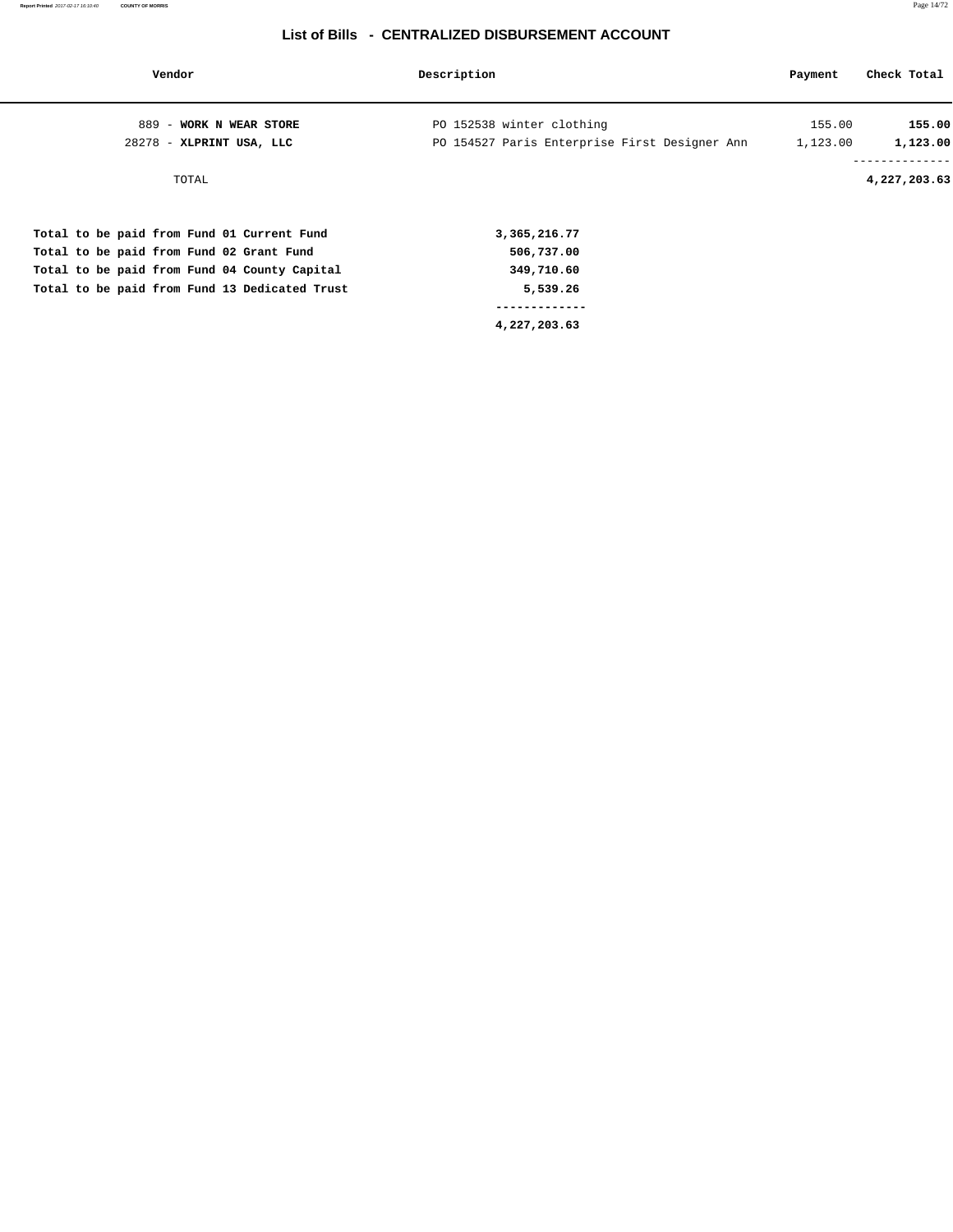**Report Printed** 2017-02-17 16:10:59 **COUNTY OF MORRIS** Page 15/72

# **List of Bills (Department/Account Detail) - CENTRALIZED DISBURSEMENT ACCOUNT**

| Account              | PO# | Vendor                                             | Description                                                   | Payment   | Account Total |
|----------------------|-----|----------------------------------------------------|---------------------------------------------------------------|-----------|---------------|
|                      |     |                                                    | <b>Current Fund</b>                                           |           |               |
| DEPARTMENT 040835    |     |                                                    |                                                               |           |               |
| 01-160-05-040835-888 |     | 152792 TOWNSHIP OF BOONTON<br>Due to Boonton/Dover | Shared Radio Communication Rentals for 2<br>TOTAL FOR ACCOUNT | 33,948.00 | 33,948.00     |
|                      |     |                                                    |                                                               |           | ============  |

**TOTAL for DEPARTMENT 040835 33,948.00**

# **County Administrator**

| 153110 NAGW          |                                                         | Jamie Klenetsky                                                             | 125.00 |              |
|----------------------|---------------------------------------------------------|-----------------------------------------------------------------------------|--------|--------------|
|                      | 01-201-20-100100-023 Associations and Memberships       | TOTAL FOR ACCOUNT                                                           |        | 125.00       |
|                      |                                                         |                                                                             |        |              |
|                      | 152150 MC LEAGUE OF MUNICIPALITIES                      | Registration for John Bonanni and Cathy                                     | 100.00 |              |
|                      | $01-201-20-100100-039$ Education Schools & Training     | TOTAL FOR ACCOUNT                                                           |        | 100.00       |
|                      |                                                         | 153939 OFFICE CONCEPTS GROUP, INC. Toner HP P1606 blk, breakfast blend kcup | 238.91 |              |
| 01-201-20-100100-058 | Office Supplies & Stationery                            | TOTAL FOR ACCOUNT                                                           |        | 238.91       |
|                      |                                                         |                                                                             |        |              |
|                      | 154530 COUNTY OF MORRIS                                 | 1st HALF 2/17 METERED MAIL                                                  | 7.96   |              |
| 01-201-20-100100-068 | Postage & Metered Mail                                  | TOTAL FOR ACCOUNT                                                           |        | 7.96         |
|                      | 152345 THE STAR LEDGER                                  | 10100-0004662094 Star Ledger Newspaper S                                    | 481.00 |              |
|                      | 01-201-20-100100-070 Publication & Subscriptions        | TOTAL FOR ACCOUNT                                                           |        | 481.00       |
|                      |                                                         |                                                                             |        |              |
|                      | 153345 CABLEVISION                                      | 07876-629394-01-4 Cable service 4/15/17                                     | 375.12 |              |
|                      | $01 - 201 - 20 - 100100 - 164$ Office Machines - Rental | TOTAL FOR ACCOUNT                                                           |        | 375.12       |
|                      |                                                         |                                                                             |        |              |
|                      |                                                         |                                                                             |        | ============ |
|                      | TOTAL for County Administrator                          |                                                                             |        | 1,327.99     |
|                      |                                                         |                                                                             |        |              |

### **Personnel**

| 154530 COUNTY OF MORRIS |                        | 1st HALF 2/17 METERED MAIL | 79.63 |
|-------------------------|------------------------|----------------------------|-------|
| 01-201-20-105100-068    | Postage & Metered Mail | TOTAL FOR ACCOUNT          | 79.63 |
|                         |                        |                            |       |
|                         |                        |                            |       |
|                         | TOTAL for Personnel    |                            | 79.63 |
|                         |                        |                            |       |

### **Board of Chosen Freeholders**

| 01-201-20-110100-068<br>Postage & Metered Mail | TOTAL FOR ACCOUNT          | 139.49 |
|------------------------------------------------|----------------------------|--------|
| 154530 COUNTY OF MORRIS                        | 1st HALF 2/17 METERED MAIL | 66.27  |
| 154530 COUNTY OF MORRIS                        | 1st HALF 2/17 METERED MAIL | 73.22  |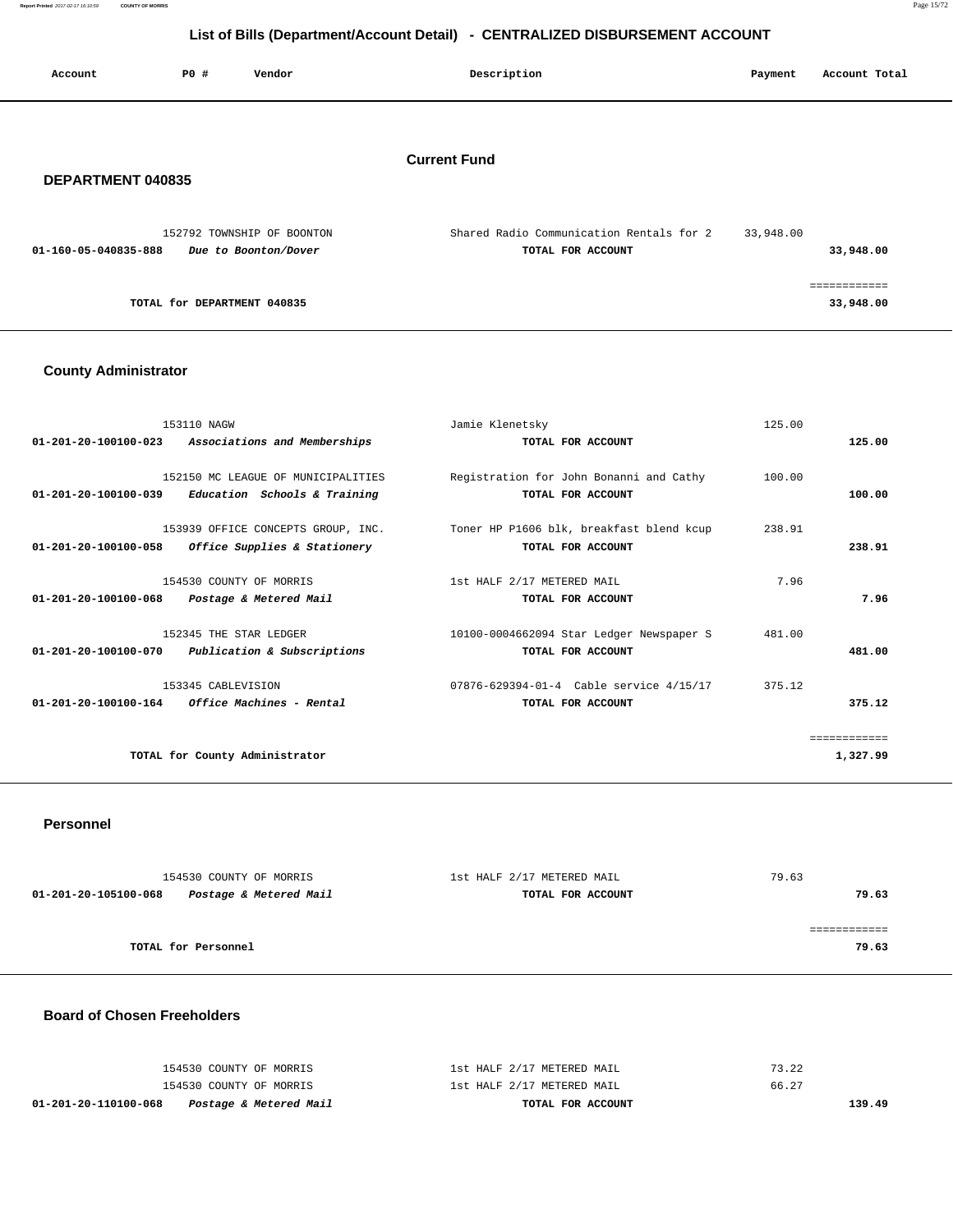**Report Printed** 2017-02-17 16:10:59 **COUNTY OF MORRIS** Page 16/72

# **List of Bills (Department/Account Detail) - CENTRALIZED DISBURSEMENT ACCOUNT**

| Account              | PO#                                | Vendor                                | Description                              | Payment | Account Total |
|----------------------|------------------------------------|---------------------------------------|------------------------------------------|---------|---------------|
|                      | <b>Board of Chosen Freeholders</b> |                                       |                                          |         |               |
|                      |                                    | 152145 TROPICANA CASINO & RESORT      | Resort fee total                         | 27.70   |               |
|                      |                                    | 152150 MC LEAGUE OF MUNICIPALITIES    | Registration for Freeholders Doug Cabana | 400.00  |               |
|                      | 154037 CONROY'S                    |                                       | Flowers for the Reorganization meeting   | 125.99  |               |
| 01-201-20-110100-079 |                                    | Special Projects                      | TOTAL FOR ACCOUNT                        |         | 683.69        |
|                      |                                    |                                       |                                          |         | eeeeeeeee     |
|                      |                                    | TOTAL for Board of Chosen Freeholders |                                          |         | 823.18        |

### **Clerk of the Board**

| 153839 DAILY RECORD                 | ASB-70021774 1.Dewberry Engineers (p/d   | 57.88  |
|-------------------------------------|------------------------------------------|--------|
| 154342 DAILY RECORD                 | ASB-03668474 SEALED BID #M17-30 02/02/1  | 84.28  |
| 154342 DAILY RECORD                 | ASB-03668474 SEALED BID #M17-29, #17-31, | 90.44  |
| Advertising<br>01-201-20-110105-022 | TOTAL FOR ACCOUNT                        | 232.60 |
|                                     |                                          |        |
|                                     |                                          |        |
| TOTAL for Clerk of the Board        |                                          | 232.60 |

# **County Clerk**

| $01 - 201 - 20 - 120100 - 031$         | 154335 VERIZON WIRELESS<br>Cellular Phones/Pagers                                                    | COUNTY CLERK'S<br>TOTAL FOR ACCOUNT                                                                                                                  | 264.99                    | 264.99                      |
|----------------------------------------|------------------------------------------------------------------------------------------------------|------------------------------------------------------------------------------------------------------------------------------------------------------|---------------------------|-----------------------------|
| 01-201-20-120100-044                   | 153125 KONICA MINOLTA BUSINESS<br>152896 COUNTY BUSINESS SYSTEMS INC<br>Equipment Service Agreements | annual maintenance agreement 12-22-16-12<br>contract #CBS28017-11 new vision/back fi<br>TOTAL FOR ACCOUNT                                            | 1,803.48<br>75,785.00     | 77,588.48                   |
| $01 - 201 - 20 - 120100 - 068$         | 154530 COUNTY OF MORRIS<br>Postage & Metered Mail                                                    | 1st HALF 2/17 METERED MAIL<br>TOTAL FOR ACCOUNT                                                                                                      | 1,840.63                  | 1,840.63                    |
| $01 - 201 - 20 - 120100 - 185$<br>Food | 153200 MARTIN LUTHER KING<br>153128 MC LEAGUE OF MUNICIPALITIES<br>153126 MORRIS COUNTY CHAMBER OF   | annual Morris Interfaith Breakfast Monda<br>Two from the Morris County Clerk's Offic<br>96th annual meeting Luncheon to be held<br>TOTAL FOR ACCOUNT | 25.00<br>100.00<br>135.00 | 260.00                      |
| $01 - 203 - 20 - 120100 - 031$         | 152168 AT&T MOBILITY<br>(2016) Cellular Phones/Pagers                                                | wireless statement on account#2872615306<br>TOTAL FOR ACCOUNT                                                                                        | 40.98                     | 40.98                       |
| 01-203-20-120100-058                   | 154039 W.B. MASON COMPANY INC<br>(2016) Office Supplies & Stationery                                 | mis. office supplies for the office.orde<br>TOTAL FOR ACCOUNT                                                                                        | 708.65                    | 708.65                      |
| $01 - 203 - 20 - 120100 - 069$         | 153313 PAPER MART INC<br>$(2016)$ Printing                                                           | product #5501030 supreme multi white 8 1<br>TOTAL FOR ACCOUNT                                                                                        | 713.75                    | 713.75                      |
| TOTAL for County Clerk                 |                                                                                                      |                                                                                                                                                      |                           | ============<br>81, 417. 48 |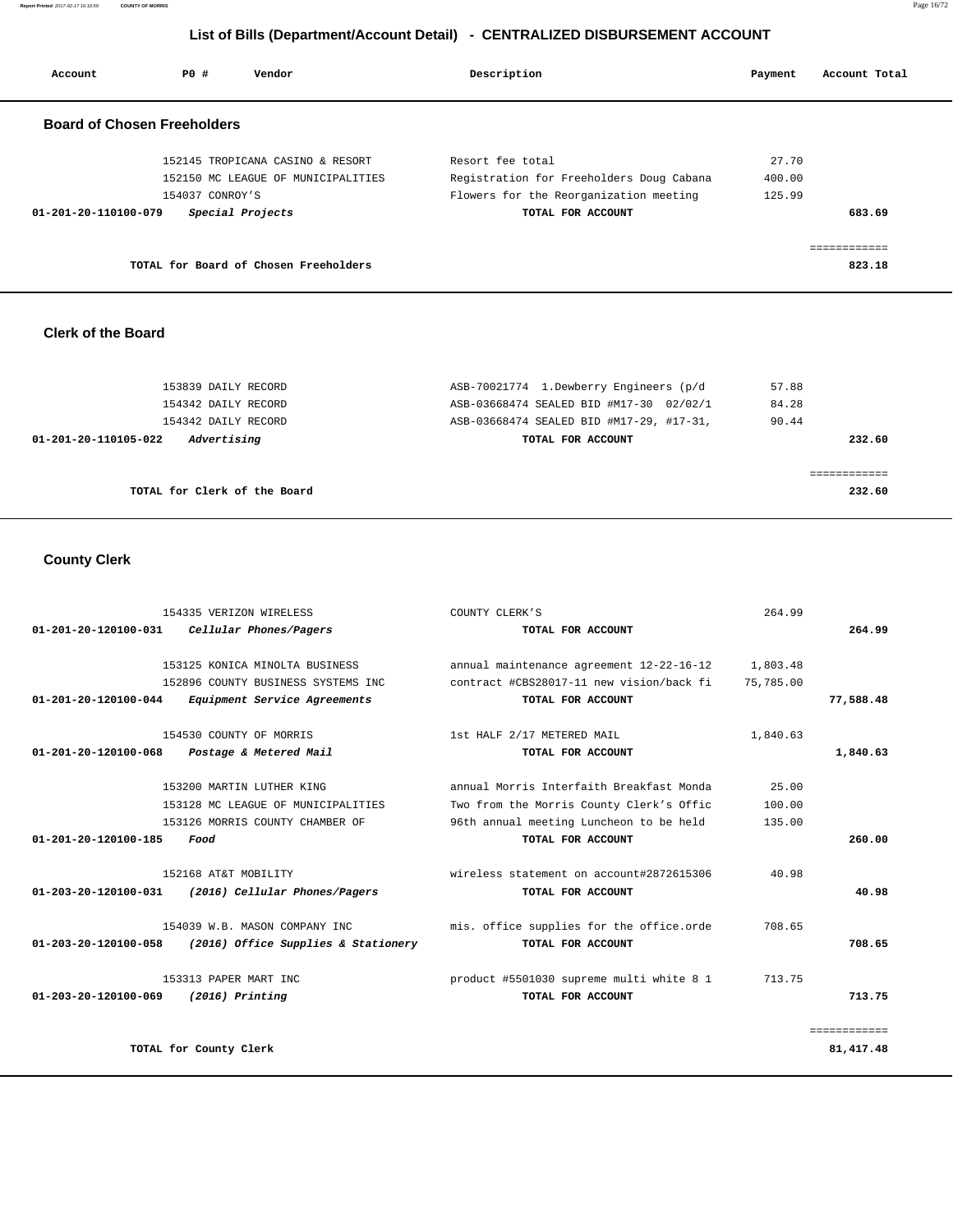## **List of Bills (Department/Account Detail) - CENTRALIZED DISBURSEMENT ACCOUNT**

| Account              | PO#                     | Vendor                              | Description                              | Payment  | Account Total |
|----------------------|-------------------------|-------------------------------------|------------------------------------------|----------|---------------|
|                      |                         |                                     |                                          |          |               |
|                      | 154038 DAILY RECORD     |                                     | ASB-39600 (Old Acct # 54031274)- Legal N | 9.68     |               |
|                      | 154038 DAILY RECORD     |                                     | Affidavit of Publication Charge          | 35.00    |               |
| 01-201-20-121100-022 | Advertising             |                                     | TOTAL FOR ACCOUNT                        |          | 44.68         |
|                      | 152653 NJAEO            |                                     | Robert Kennedy, Technical Support Specia | 200.00   |               |
|                      |                         | 152655 HARRAH'S ATLANTIC CITY       | Robert Kennedy Reservation @ Harrah's Re | 252.00   |               |
|                      |                         | 152655 HARRAH'S ATLANTIC CITY       | Robert Kennedy Tourism/Resort Fee Per Ro | 39.00    |               |
| 01-201-20-121100-039 |                         | Education Schools & Training        | TOTAL FOR ACCOUNT                        |          | 491.00        |
|                      | 154530 COUNTY OF MORRIS |                                     | 1st HALF 2/17 METERED MAIL               | 1,667.56 |               |
| 01-201-20-121100-068 |                         | Postage & Metered Mail              | TOTAL FOR ACCOUNT                        |          | 1,667.56      |
|                      |                         | 149676 MADISON BAPTIST CHURCH       | November 8, 2016 General Election Pollin | 50.00    |               |
| 01-203-20-121100-067 |                         | (2016) Polling Place Rental         | TOTAL FOR ACCOUNT                        |          | 50.00         |
|                      |                         |                                     |                                          |          | ============  |
|                      |                         | TOTAL for County Board of Elections |                                          |          | 2,253.24      |

# **Superintendent of Elections**

| 151898 CABLEVISION                                         | <b>BOE</b><br>Cablevision                | 657.54 |              |
|------------------------------------------------------------|------------------------------------------|--------|--------------|
| 153664 NJAEO                                               | Morris County Board of Elections Full Pa | 150.00 |              |
| 154033 WILSON TORRES                                       | February 2, 2017-Voting Accessibility Ad | 48.82  |              |
| National Voter Registration<br>01-201-20-121105-057        | TOTAL FOR ACCOUNT                        |        | 856.36       |
| 154530 COUNTY OF MORRIS                                    | 1st HALF 2/17 METERED MAIL               | 487.66 |              |
| 01-201-20-121105-068<br>Postage & Metered Mail             | TOTAL FOR ACCOUNT                        |        | 487.66       |
| 152653 NJAEO                                               | Dale Kramer, Administrator-Member Regist | 200.00 |              |
| 152653 NJAEO                                               | Brian Hamilton, Statewide Voter Registra | 200.00 |              |
| 152653 NJAEO                                               | Garrett Schubert, Data Processing Progra | 200.00 |              |
| 152653 NJAEO                                               | Wilson Torres, Operations Coordinator -  | 200.00 |              |
| 152655 HARRAH'S ATLANTIC CITY                              | Dale Kramer Reservation @ Harrah's Resor | 252.00 |              |
| 152655 HARRAH'S ATLANTIC CITY                              | Brian Hamilton Reservation @ Harrah's Re | 252.00 |              |
| 152655 HARRAH'S ATLANTIC CITY                              | Garrett Schubert Reservation @ Harrah's  | 252.00 |              |
| 152655 HARRAH'S ATLANTIC CITY                              | Wilson Torres Reservation @ Harrah's Res | 252.00 |              |
| 152655 HARRAH'S ATLANTIC CITY                              | Dale Kramer Tourism/Resort Fee Per Room/ | 39.00  |              |
| 152655 HARRAH'S ATLANTIC CITY                              | Brian Hamilton Tourism/Resort Fee Per Ro | 39.00  |              |
| 152655 HARRAH'S ATLANTIC CITY                              | Garrett Schubert Tourism/Resort Fee Per  | 39.00  |              |
| 152655 HARRAH'S ATLANTIC CITY                              | Wilson Torres Tourism/Resort Fee Per Roo | 39.00  |              |
| 01-201-20-121105-082<br>Travel Expense                     | TOTAL FOR ACCOUNT                        |        | 1,964.00     |
| 151898 CABLEVISION                                         | Cablevision<br>BOE R                     | 5.51   |              |
| 01-203-20-121105-057<br>(2016) National Voter Registration | TOTAL FOR ACCOUNT                        |        | 5.51         |
|                                                            |                                          |        | ============ |
| TOTAL for Superintendent of Elections                      |                                          |        | 3,313.53     |

# **County Elections (Cty Clerk)**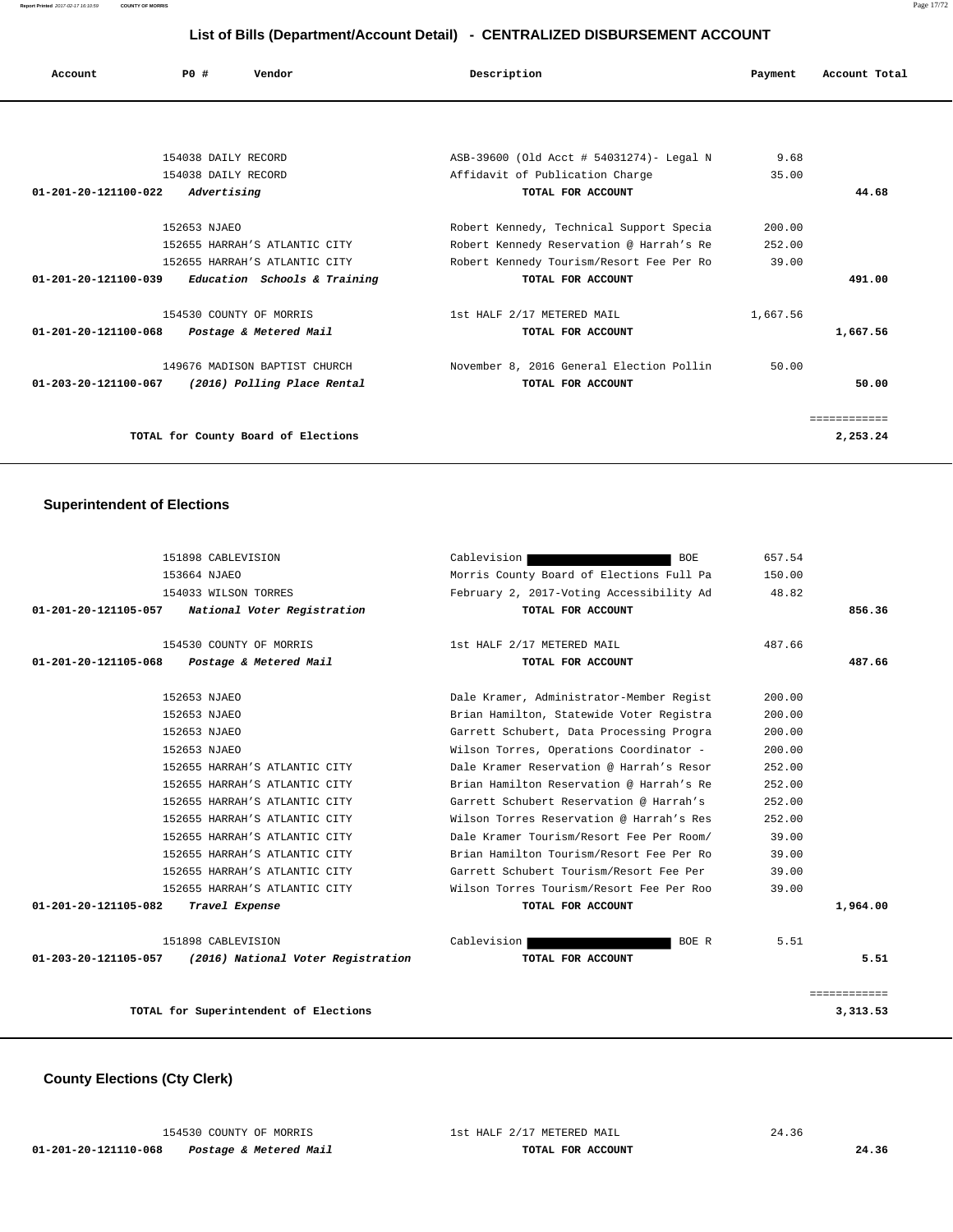**Report Printed** 2017-02-17 16:10:59 **COUNTY OF MORRIS** Page 18/72

# **List of Bills (Department/Account Detail) - CENTRALIZED DISBURSEMENT ACCOUNT**

| Account                             | PO# | Vendor                                 | Description | Payment | Account Total |
|-------------------------------------|-----|----------------------------------------|-------------|---------|---------------|
| <b>County Elections (Cty Clerk)</b> |     |                                        |             |         |               |
|                                     |     |                                        |             |         |               |
|                                     |     | TOTAL for County Elections (Cty Clerk) |             |         | 24.36         |

# **County Treasurer**

| 152482 SHI INTERNATIONAL CORP                     | Adobe Acrobat Pro DC 2015, License 1 Use | 366.74       |
|---------------------------------------------------|------------------------------------------|--------------|
| 01-201-20-130100-037 Data Processing Supplies     | TOTAL FOR ACCOUNT                        | 366.74       |
|                                                   |                                          |              |
| 153885 W.B. MASON COMPANY INC                     | Form, 1099, MISC USE, Laser              | 199.32       |
| 153885 W.B. MASON COMPANY INC                     | ENV, 1099 DBL WDW, MISC & R              | 154.66       |
| 153885 W.B. MASON COMPANY INC                     | CUP, PLAS, 100Z 100/PK, TR               | 6.40         |
| 153886 W.B. MASON COMPANY INC                     | Treasurer's Office Suplies, 1/18/17 Per  | 55.97        |
| 153886 W.B. MASON COMPANY INC                     | Treasurer's Office Return, Binder Credit | $-29.49$     |
| 154166 W.B. MASON COMPANY INC                     | BNDR, RNG, 11x17, BE (Bank Ledger)       | 72.82        |
| 01-201-20-130100-058 Office Supplies & Stationery | TOTAL FOR ACCOUNT                        | 459.68       |
| 154530 COUNTY OF MORRIS                           | 1st HALF 2/17 METERED MAIL               | 546.07       |
| 01-201-20-130100-068<br>Postage & Metered Mail    | TOTAL FOR ACCOUNT                        | 546.07       |
| 154527 XLPRINT USA, LLC                           | Paris Enterprise First Designer ALF      | 912.00       |
| 154527 XLPRINT USA, LLC                           | Paris Enterprise Printer License <46ppm  | 211.00       |
| 01-201-20-130100-078 Software Maintenance         | TOTAL FOR ACCOUNT                        | 1,123.00     |
|                                                   |                                          | ============ |
| TOTAL for County Treasurer                        |                                          | 2,495.49     |
|                                                   |                                          |              |

# **Purchasing Division**

|                      | 154045 W.B. MASON COMPANY INC | Address Labels/Scissorsm                 | 63.91    |        |
|----------------------|-------------------------------|------------------------------------------|----------|--------|
|                      | 154045 W.B. MASON COMPANY INC | Memory Foam Wrist Pad                    | 2.39     |        |
|                      | 154045 W.B. MASON COMPANY INC | Returns: Coat Hook/Memory Foam Wrist Pad | $-17.19$ |        |
| 01-201-20-130105-058 | Office Supplies & Stationery  | TOTAL FOR ACCOUNT                        |          | 49.11  |
|                      |                               |                                          |          |        |
|                      | 154530 COUNTY OF MORRIS       | 1st HALF 2/17 METERED MAIL               | 408.88   |        |
| 01-201-20-130105-068 | Postage & Metered Mail        | TOTAL FOR ACCOUNT                        |          | 408.88 |
|                      |                               |                                          |          |        |
|                      | 153684 CRYSTAL SPRINGS        | 699004915917609 5G CRYSTAL FRESH DRINKIN | 20.42    |        |
|                      | 153684 CRYSTAL SPRINGS        | LESS 7 RENTAL                            | $-6.93$  |        |
| 01-201-20-130105-095 | Other Administrative Supplies | TOTAL FOR ACCOUNT                        |          | 13.49  |
|                      |                               |                                          |          |        |
|                      |                               |                                          |          |        |
|                      | TOTAL for Purchasing Division |                                          |          | 471.48 |
|                      |                               |                                          |          |        |

### **Office Services**

|                                                                 | 153886 W.B. MASON COMPANY INC | Mailroom Office Supplies, 1/18/17 Per At | 10.59 |
|-----------------------------------------------------------------|-------------------------------|------------------------------------------|-------|
| <i>Office Supplies &amp; Stationery</i><br>01-201-20-130110-058 |                               | TOTAL FOR ACCOUNT                        | 10.59 |
|                                                                 |                               |                                          |       |
|                                                                 |                               |                                          |       |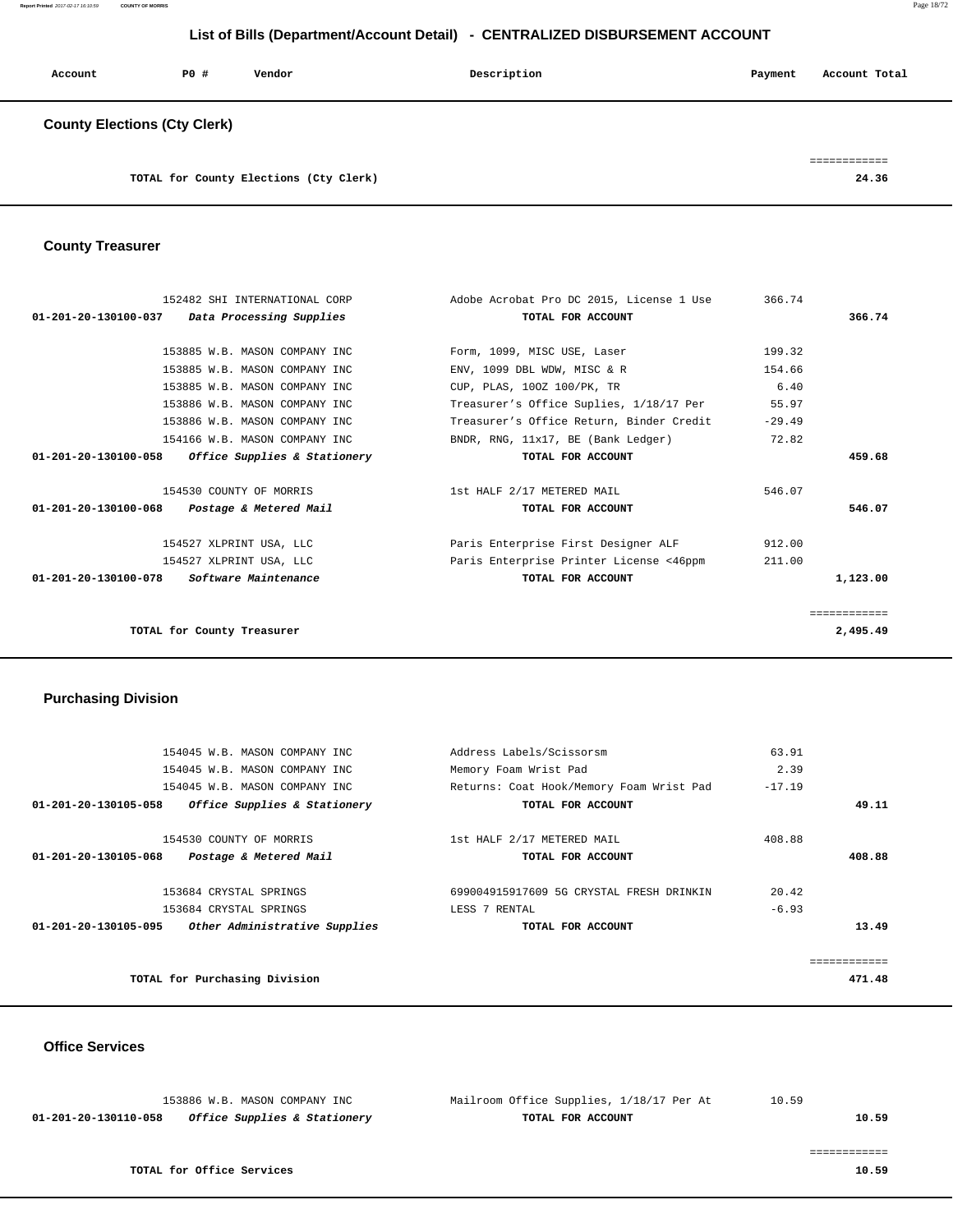**Report Printed** 2017-02-17 16:10:59 **COUNTY OF MORRIS** Page 19/72

# **List of Bills (Department/Account Detail) - CENTRALIZED DISBURSEMENT ACCOUNT**

| Account                           | P0 #<br>Vendor                       | Description                 | Account Total<br>Payment |
|-----------------------------------|--------------------------------------|-----------------------------|--------------------------|
| <b>Information Technology Div</b> |                                      |                             |                          |
|                                   | 154530 COUNTY OF MORRIS              | 1st HALF 2/17 METERED MAIL  | 6.71                     |
| $01 - 201 - 20 - 140100 - 068$    | Postage & Metered Mail               | TOTAL FOR ACCOUNT           | 6.71                     |
|                                   | 152388 CDW GOVERNMENT                | HP LaserJet M527F           | 1,775.76                 |
| $01 - 201 - 20 - 140100 - 098$    | Other Operating&Repair Supply        | TOTAL FOR ACCOUNT           | 1,775.76                 |
|                                   | 152387 ALTERNATIVE MICROGRAPHICS INC | Microfilming as per invoice | 1,801.96                 |
| $01 - 203 - 20 - 140100 - 054$    | (2016) Microfilming                  | TOTAL FOR ACCOUNT           | 1,801.96                 |
|                                   |                                      |                             | ------------             |
|                                   | TOTAL for Information Technology Div |                             | 3,584.43                 |
|                                   |                                      |                             |                          |

# **County Board of Taxation**

| 154530 COUNTY OF MORRIS                        | 1st HALF 2/17 METERED MAIL | 88.66 |
|------------------------------------------------|----------------------------|-------|
| Postage & Metered Mail<br>01-201-20-150100-068 | TOTAL FOR ACCOUNT          | 88.66 |
|                                                |                            |       |
|                                                |                            |       |
| TOTAL for County Board of Taxation             |                            | 88.66 |
|                                                |                            |       |

# **County Counsel**

| $01 - 201 - 20 - 155100 - 068$<br>Postage & Metered Mail | TOTAL FOR ACCOUNT                                                    |          | 14.89     |
|----------------------------------------------------------|----------------------------------------------------------------------|----------|-----------|
| 154530 COUNTY OF MORRIS                                  | 1st HALF 2/17 METERED MAIL                                           | 14.89    |           |
| 01-201-20-155100-051<br>Legal                            | TOTAL FOR ACCOUNT                                                    |          | 24,420.10 |
|                                                          | 154384 TRIMBOLI & PRUSINOWSKI, LLC PBA Local 327 - 2015 Contract Neg | 67.50    |           |
|                                                          | 154384 TRIMBOLI & PRUSINOWSKI, LLC (General - 9 hours @ \$135        | 1,215.00 |           |
| 154215 TRIMBOLI & PRUSINOWSKI, LLC                       | General 1.4 hours @ \$135 Jan 2017 189.00                            |          |           |
| 154215 TRIMBOLI & PRUSINOWSKI, LLC                       | Mezzacapo Jan 2017                                                   | 94.50    |           |
| 154215 TRIMBOLI & PRUSINOWSKI, LLC                       | Michele Lovito Jan 2017                                              | 2,335.50 |           |
| 154215 TRIMBOLI & PRUSINOWSKI, LLC                       | Morris View 10.2 hours @ \$135 Jan 2017 1,377.00                     |          |           |
| 154371 CLEARY GIACOBBE ALFIERI &                         | Sheriff's SOA - January 2017                                         | 974.90   |           |
| 154020 LAW OFFICE OF ROBERT J. GREENBAUM                 | In Re: Luna                                                          | 94.50    |           |
| 154020 LAW OFFICE OF ROBERT J. GREENBAUM                 | In Re: Guerrier                                                      | 310.50   |           |
| 154020 LAW OFFICE OF ROBERT J. GREENBAUM                 | In Re:<br>King                                                       | 364.50   |           |
| 154020 LAW OFFICE OF ROBERT J. GREENBAUM                 | In Re: Valencia                                                      | 202.50   |           |
| 154020 LAW OFFICE OF ROBERT J. GREENBAUM                 | In Re: Carberry                                                      | 283.50   |           |
| 154020 LAW OFFICE OF ROBERT J. GREENBAUM                 | In Re:<br>Johnson                                                    | 94.50    |           |
| 154020 LAW OFFICE OF ROBERT J. GREENBAUM                 | In Re: Holmes                                                        | 94.50    |           |
| 154020 LAW OFFICE OF ROBERT J. GREENBAUM                 | In Re: Restrepo                                                      | 94.50    |           |
| 154020 LAW OFFICE OF ROBERT J. GREENBAUM                 | In Re: Troncone                                                      | 175.50   |           |
| 154064 CLEARY GIACOBBE ALFIERI &                         | January 2017 Labor                                                   | 515.50   |           |
| 154063 CLEARY GIACOBBE ALFIERI &                         | January 2017 General                                                 | 177.90   |           |
| 154063 CLEARY GIACOBBE ALFIERI &                         | January 2017 Comp Behavioral Health 3,758.80                         |          |           |
| 154063 CLEARY GIACOBBE ALFIERI &                         | January 2017 General Counsel 10,758.00                               |          |           |
| 154112 BARBARULA LAW OFFICE                              | Michelle Schaller January 2017 1,242.00                              |          |           |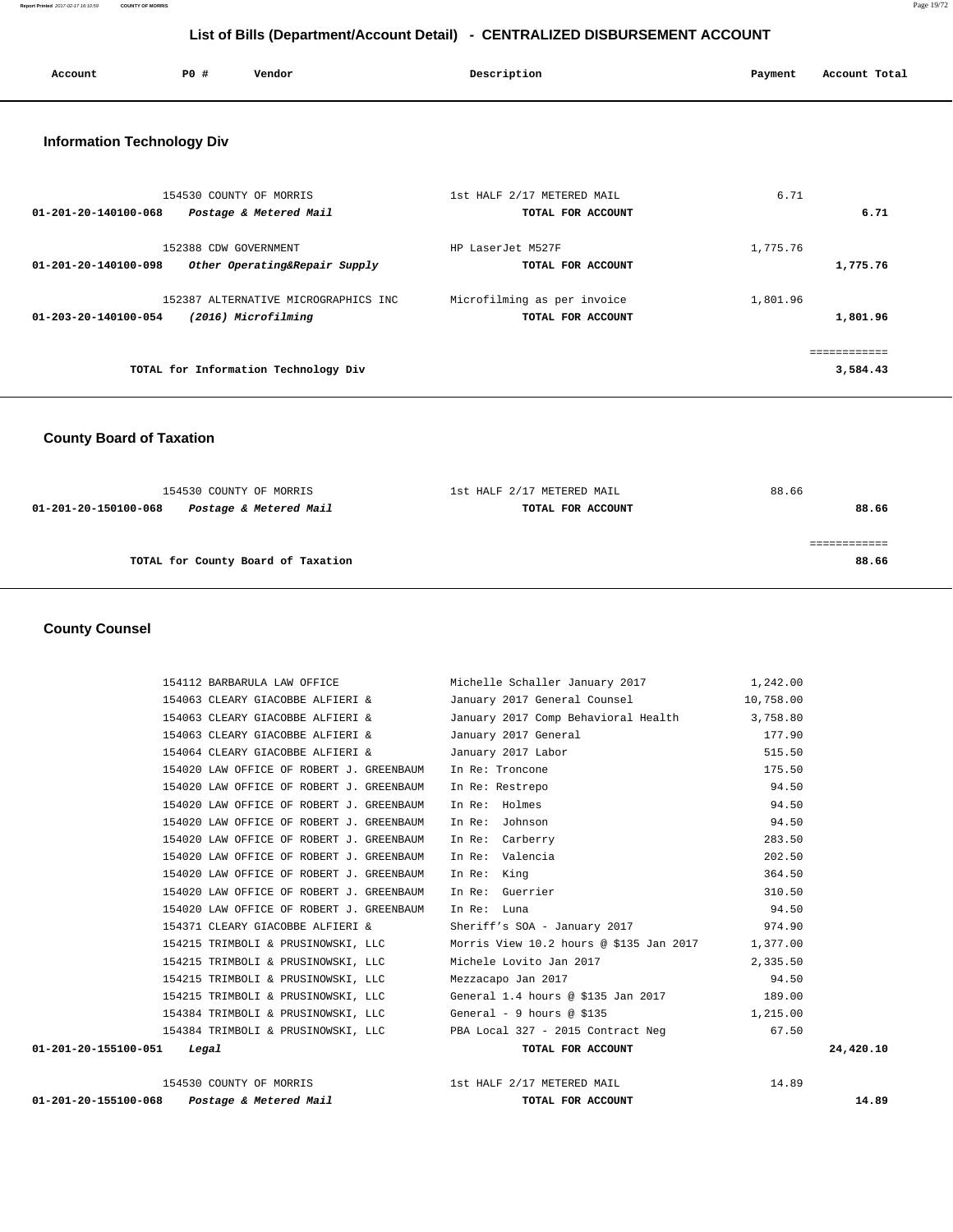# **List of Bills (Department/Account Detail) - CENTRALIZED DISBURSEMENT ACCOUNT**

| Account               | PO#                      | Vendor                                  | Description                      |                                         | Payment | Account Total |
|-----------------------|--------------------------|-----------------------------------------|----------------------------------|-----------------------------------------|---------|---------------|
| <b>County Counsel</b> |                          |                                         |                                  |                                         |         |               |
|                       |                          | 152182 THOMSON REUTER-WEST              |                                  | West Information Charg                  | 727.44  |               |
|                       |                          | 153144 THOMSON REUTER-WEST              |                                  | Acct #1003671819 NJ Court Rules State & | 155.20  |               |
|                       |                          | 153133 THOMSON REUTER-WEST              |                                  | Library Plan Charges D                  | 404.00  |               |
| 01-203-20-155100-050  |                          | $(2016)$ Law Books                      |                                  | TOTAL FOR ACCOUNT                       |         | 1,690.64      |
|                       |                          | 154399 KAUFMAN, SEMERARO & LEIBMAN, LLP | MC v. Sheriff Rochford - 2016    |                                         | 840.00  |               |
|                       |                          | 154215 TRIMBOLI & PRUSINOWSKI, LLC      |                                  | Morris View 4.9 hours @ \$120 Dec 2016  | 588.00  |               |
|                       |                          | 154215 TRIMBOLI & PRUSINOWSKI, LLC      | General .9 hour @ \$120 Dec 2016 |                                         | 108.00  |               |
|                       |                          | 154384 TRIMBOLI & PRUSINOWSKI, LLC      | General - 2 hours @ \$120        |                                         | 240.00  |               |
| 01-203-20-155100-051  | $(2016)$ Legal           |                                         |                                  | TOTAL FOR ACCOUNT                       |         | 1,776.00      |
|                       |                          |                                         |                                  |                                         |         | ============  |
|                       | TOTAL for County Counsel |                                         |                                  |                                         |         | 27,901.63     |

# **County Surrogate**

| 154530 COUNTY OF MORRIS    |                        | 1st HALF 2/17 METERED MAIL | 352.22 |
|----------------------------|------------------------|----------------------------|--------|
| 01-201-20-160100-068       | Postage & Metered Mail | TOTAL FOR ACCOUNT          | 352.22 |
|                            |                        |                            |        |
|                            |                        |                            |        |
| TOTAL for County Surrogate |                        |                            | 352.22 |
|                            |                        |                            |        |

# **Engineering**

| 152836 R.S. KNAPP CO INC                                    | 6 Rolls of Plotter Paper36x500 Roll      | 672.23 |        |
|-------------------------------------------------------------|------------------------------------------|--------|--------|
| $01-201-20-165100-058$ Office Supplies & Stationery         | TOTAL FOR ACCOUNT                        |        | 672.23 |
| 154530 COUNTY OF MORRIS                                     | 1st HALF 2/17 METERED MAIL               | 4.18   |        |
| 154530 COUNTY OF MORRIS                                     | 1st HALF 2/17 METERED MAIL               | 13.00  |        |
| 154530 COUNTY OF MORRIS                                     | 1st HALF 2/17 METERED MAIL               | 2.76   |        |
| 01-201-20-165100-068 Postage & Metered Mail                 | TOTAL FOR ACCOUNT                        |        | 19.94  |
| 152529 CHI EPSILON INC.                                     | Richard Johnson Membership # 76213 (2017 | 210.00 |        |
| 01-201-20-165100-082<br>Travel Expense                      | TOTAL FOR ACCOUNT                        |        | 210.00 |
| 152839 CRYSTAL SPRINGS                                      | PWD 300 LXP Series Hot and Cold Cooler w | 0.99   |        |
| 152839 CRYSTAL SPRINGS                                      | 11/7 & 11/14/2016 PWD 300 LXP Series Hot | 10.99  |        |
| 152839 CRYSTAL SPRINGS                                      | 12/7/16 water delivery 12 bottles, coole | 75.99  |        |
| 01-203-20-165100-058<br>(2016) Office Supplies & Stationery | TOTAL FOR ACCOUNT                        |        | 87.97  |
| 152542 AT&T MOBILITY                                        | Sim Card for Engineering Equipment       | 36.98  |        |
| $01-203-20-165100-164$ (2016) Office Machines - Rental      | TOTAL FOR ACCOUNT                        |        | 36.98  |
| 152538 WORK N WEAR STORE                                    | Size 5X Class II lined parka             | 80.00  |        |
| 152538 WORK N WEAR STORE                                    | size 3x Class III line parka             | 75.00  |        |
| 01-203-20-165100-207 (2016) Uniform & Clothing Allowance    | TOTAL FOR ACCOUNT                        |        | 155.00 |
| 152845 MORRISTOWN LUMBER &                                  | Pk of Duracell Quantum AA Battery 4PK    | 4.99   |        |
| 152845 MORRISTOWN LUMBER &                                  | MN1500B16 Duracell AA 16 PK              | 12.99  |        |
| 152541 RESIDEX, LLC                                         | Contrac Meal Place Pacs, Fastrac Blox, C | 514.82 |        |
| 01-203-20-165100-225<br>(2016) Chemicals & Sprays           | TOTAL FOR ACCOUNT                        |        | 532.80 |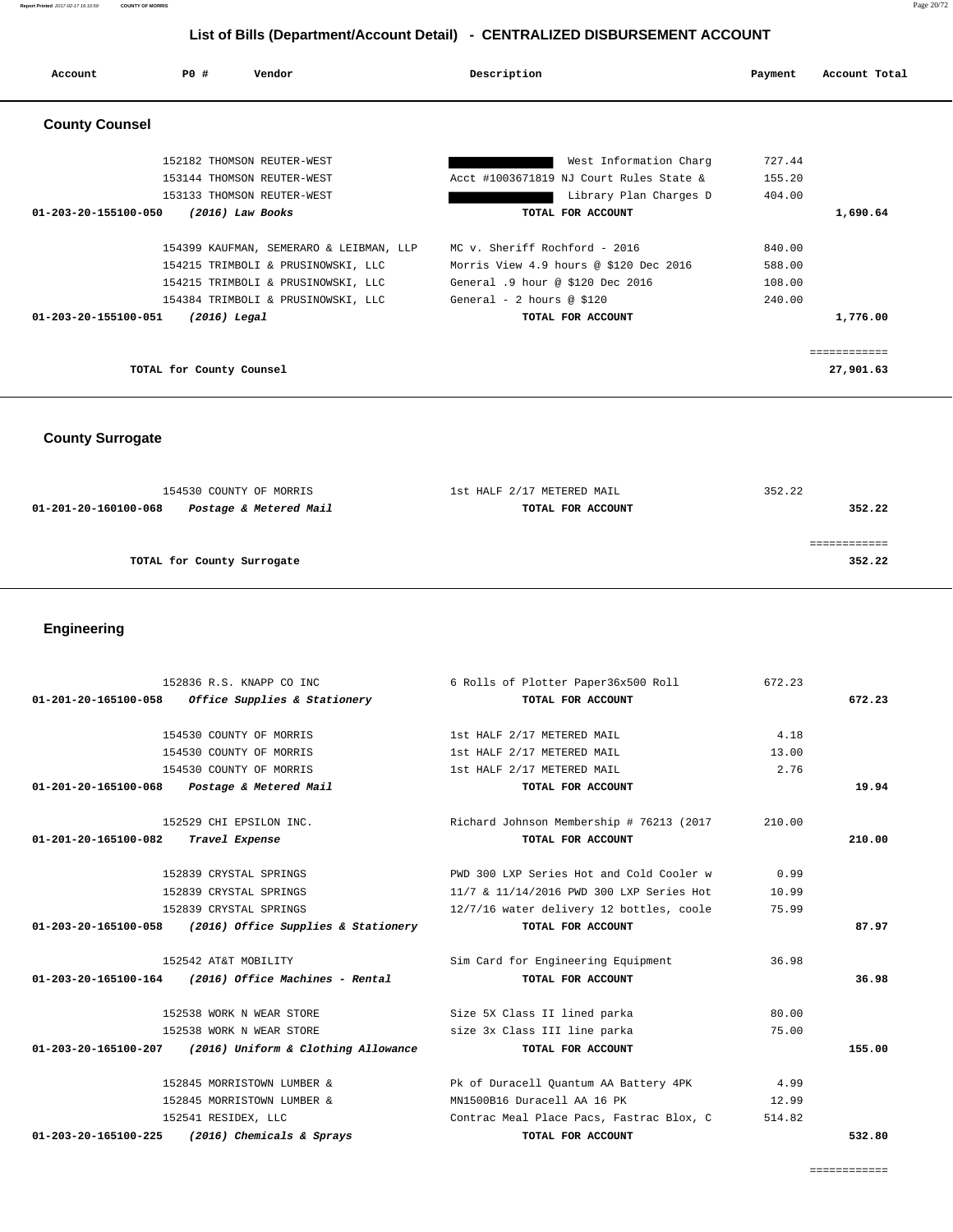#### **Report Printed** 2017-02-17 16:10:59 **COUNTY OF MORRIS** Page 21/72

# **List of Bills (Department/Account Detail) - CENTRALIZED DISBURSEMENT ACCOUNT**

| Account     | P0 #                  | Vendor | Description | Payment | Account Total |
|-------------|-----------------------|--------|-------------|---------|---------------|
| Engineering |                       |        |             |         |               |
|             | TOTAL for Engineering |        |             |         | 1,714.92      |

# **Heritage Commission**

| 154530 COUNTY OF MORRIS<br>Postage & Metered Mail<br>01-201-20-175100-068             | 1st HALF 2/17 METERED MAIL<br>TOTAL FOR ACCOUNT     | 8.26<br>8.26             |  |
|---------------------------------------------------------------------------------------|-----------------------------------------------------|--------------------------|--|
| 150003 LAKE SHORE INDUSTRIES, INC.<br>(2016) Special Projects<br>01-203-20-175100-079 | Historic Site Marker - Florham<br>TOTAL FOR ACCOUNT | 1,538.62<br>1,538.62     |  |
| TOTAL for Heritage Commission                                                         |                                                     | ============<br>1,546.88 |  |

# **Planning Board**

|              | 370.00    | 2017 Dual Membership for the MC Planning  | 152417 NJ PLANNING OFFICIALS         |                                |
|--------------|-----------|-------------------------------------------|--------------------------------------|--------------------------------|
| 370.00       |           | TOTAL FOR ACCOUNT                         | Associations and Memberships         | 01-201-20-180100-023           |
|              | 300.00    | Christine Marion - APA Member 2 Day Full  | 151928 AMERICAN PLANNING ASSOCIATION |                                |
|              | 300.00    | Kevin Sitlick - APA Member 2 Day Full Co  | 151928 AMERICAN PLANNING ASSOCIATION |                                |
|              | 300.00    | Barbara Murray - APA Member 2 Day Full C  | 151928 AMERICAN PLANNING ASSOCIATION |                                |
|              | 300.00    | Joe Barilla - APA Member 2 Day Full Conf  | 151928 AMERICAN PLANNING ASSOCIATION |                                |
|              | 225.00    | Virginia Michelin - Non Member -Thursday  | 151928 AMERICAN PLANNING ASSOCIATION |                                |
|              | $-200.00$ | \$200.00 Credit from 2016 conference - pe | 151928 AMERICAN PLANNING ASSOCIATION |                                |
| 1,225.00     |           | TOTAL FOR ACCOUNT                         | Education Schools & Training         | 01-201-20-180100-039           |
|              | 37.11     | 1st HALF 2/17 METERED MAIL                | 154530 COUNTY OF MORRIS              |                                |
| 37.11        |           | TOTAL FOR ACCOUNT                         | Postage & Metered Mail               | 01-201-20-180100-068           |
|              | 41.16     | MC Agricultural Developme                 | 153656 DAILY RECORD                  |                                |
|              | $-8.76$   | Credit from previous invoice #0000268224  | 153656 DAILY RECORD                  |                                |
|              | 125.64    | (Old account #187835 Plan                 | 154101 DAILY RECORD                  |                                |
| 158.04       |           | TOTAL FOR ACCOUNT                         | Publication & Subscriptions          | $01 - 201 - 20 - 180100 - 070$ |
|              | 350.00    | HP Designjet T2300 PostScript eMFP - Pro  | 152646 ADVANCED MICRO DISTRIBUTION   |                                |
| 350.00       |           | TOTAL FOR ACCOUNT                         | Other Operating&Repair Supply        | 01-201-20-180100-098           |
|              | 1,176.11  | January, February, March 2017 Lease Paym  | 153693 RICOH USA, INC.               |                                |
| 1,176.11     |           | TOTAL FOR ACCOUNT                         | Office Machines - Rental             | 01-201-20-180100-164           |
|              | 14.62     | Crystal Spring 5G Crystal Fresh Drinking  | 152770 CRYSTAL SPRINGS               |                                |
|              | 13.49     | Crystal Spring 5G Crystal Fresh Drinking  | 152770 CRYSTAL SPRINGS               |                                |
| 28.11        |           | TOTAL FOR ACCOUNT                         | (2016) Office Supplies & Stationery  | $01 - 203 - 20 - 180100 - 058$ |
| ============ |           |                                           |                                      |                                |
| 3,344.37     |           |                                           | TOTAL for Planning Board             |                                |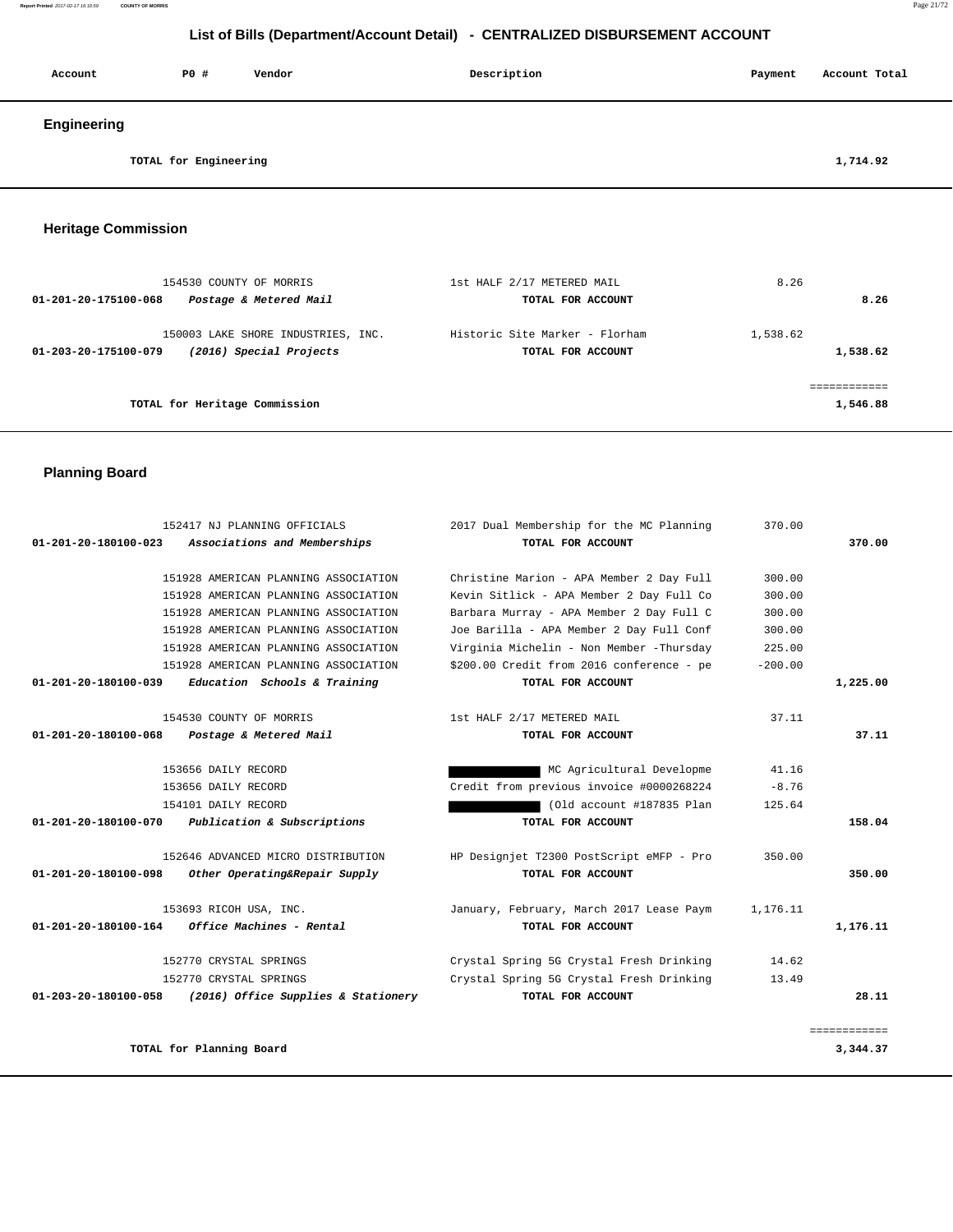**List of Bills (Department/Account Detail) - CENTRALIZED DISBURSEMENT ACCOUNT**

| Account                        | PO#<br>Vendor                           | Description                             | Payment  | Account Total |
|--------------------------------|-----------------------------------------|-----------------------------------------|----------|---------------|
|                                |                                         |                                         |          |               |
|                                | 154335 VERIZON WIRELESS                 | L&PS/WEIGHTS & MEASURES                 | 238.46   |               |
| $01 - 201 - 22 - 201100 - 031$ | Cellular Phones/Pagers                  | TOTAL FOR ACCOUNT                       |          | 238.46        |
|                                | 152939 W.B. MASON COMPANY INC           | CUSTOMER # C1033751                     | 108.57   |               |
|                                | 152939 W.B. MASON COMPANY INC           | CUSTOMER # C1033751                     | 89.16    |               |
| 01-201-22-201100-058           | <i>Office Supplies &amp; Stationery</i> | TOTAL FOR ACCOUNT                       |          | 197.73        |
|                                | 153289 ROBERT ALVIENE                   | VERIZON STORE - CELL PHONE HOLSTER      | 32.09    |               |
|                                | 153289 ROBERT ALVIENE                   | CVS - NEW SKIN                          | 11.08    |               |
|                                | 153289 ROBERT ALVIENE                   | TIMING DEVICE INSPECTION REIMBURSMENENT | 3.00     |               |
| 01-201-22-201100-059           | Other General Expenses                  | TOTAL FOR ACCOUNT                       |          | 46.17         |
|                                | 154530 COUNTY OF MORRIS                 | 1st HALF 2/17 METERED MAIL              | 1.84     |               |
| 01-201-22-201100-068           | Postage & Metered Mail                  | TOTAL FOR ACCOUNT                       |          | 1.84          |
|                                | 154529 NATIONAL FUEL OIL INC.           | FUEL CHARGES 1/17                       | 614.74   |               |
| 01-201-22-201100-140           | Gas Purchases                           | TOTAL FOR ACCOUNT                       |          | 614.74        |
|                                | 153667 PEMBERTON FABRICATORS, INC.      | GAS PROVER PARTS AND LABOR              | 575.00   |               |
| 01-201-22-201100-258           | Equipment                               | TOTAL FOR ACCOUNT                       |          | 575.00        |
|                                | 154121 JERSEY CENTRAL POWER & LIGHT     | 100 007 051 277 WEIGHTS & MEASURES      | 1,033.45 |               |
| 01-203-22-201100-137           | (2016) Electricity                      | TOTAL FOR ACCOUNT                       |          | 1,033.45      |
|                                | 154100 DIRECT ENERGY BUSINESS MARKETING | WEIGHTS & MEASURES                      | 1,183.41 |               |
|                                | 154100 DIRECT ENERGY BUSINESS MARKETING | ACCT #612830/706981 - CAC COMPLEX       | 1,247.12 |               |
| 01-203-22-201100-141           | (2016) Natural Gas                      | TOTAL FOR ACCOUNT                       |          | 2,430.53      |

 **Employee Group Insurance** 

 ============ **TOTAL for County Weights & Measures 5,137.92**

### 153677 CHLIC Feb 2017 - Main County Medical, Client 335,288.61 153677 CHLIC Feb 2017 - Main County Medical Adjustme 194.49 153682 DELTA DENTAL INSURANCE COMPANY Feb 2017 Main County, Account #F1-786760 13,355.91 153682 DELTA DENTAL INSURANCE COMPANY Feb 2017 Mosquito, Account #F1-78676000 356.13 153682 DELTA DENTAL INSURANCE COMPANY Feb 2017 Morris View, Account #F1-78676 4,412.49  **01-201-23-220100-090 Employee Group Insurance Expenditures TOTAL FOR ACCOUNT 353,607.63** 151771 AGNES BROWN Medicare B Reimbursement - July 2016 thr 629.40 151559 ANNIE HAYNES Medicare B Reimbursement - July 2016 thr 629.40 151718 CYNTHIA CRAMOND Medicare B Reimbursement - July 2016 thr 1,258.80 152656 DISCOVERY BENEFITS INC. Dec 2016 COBRA Inv # 0000714024-IN; Cust 752.00 150854 EILEEN TORMEY Medicare B Reimbursement - July 2016 thr 629.40 151818 ELIZABETH BAUERLE Medicare B Reimbursement - July 2016 thr 629.40 151014 ESTHER ROBERTS Medicare B Reimbursement - July 2016 thr 629.40 151826 BETTY ATTALLAH Medicare B Reimbursement - July 2016 thr 629.40 151683 JACQUELYN M. DONNELLEY Medicare B Reimbursement - July 2016 thr 629.40 151109 JOAN MOSCHELLA Medicare B Reimbursement - July 2016 thr 629.40 151772 LUCILLE BROWN Medicare B Reimbursement - July 2016 thr 629.40 151594 LUZ GOMEZ Medicare B Reimbursement - July 2016 thr 629.40 151696 ESTATE OF MARIE DEMATTEO Medicare B Reimbursement - July 2016 thr 629.40 151111 MARY A MONGEY Medicare B Reimbursement - July 2016 thr 1,258.80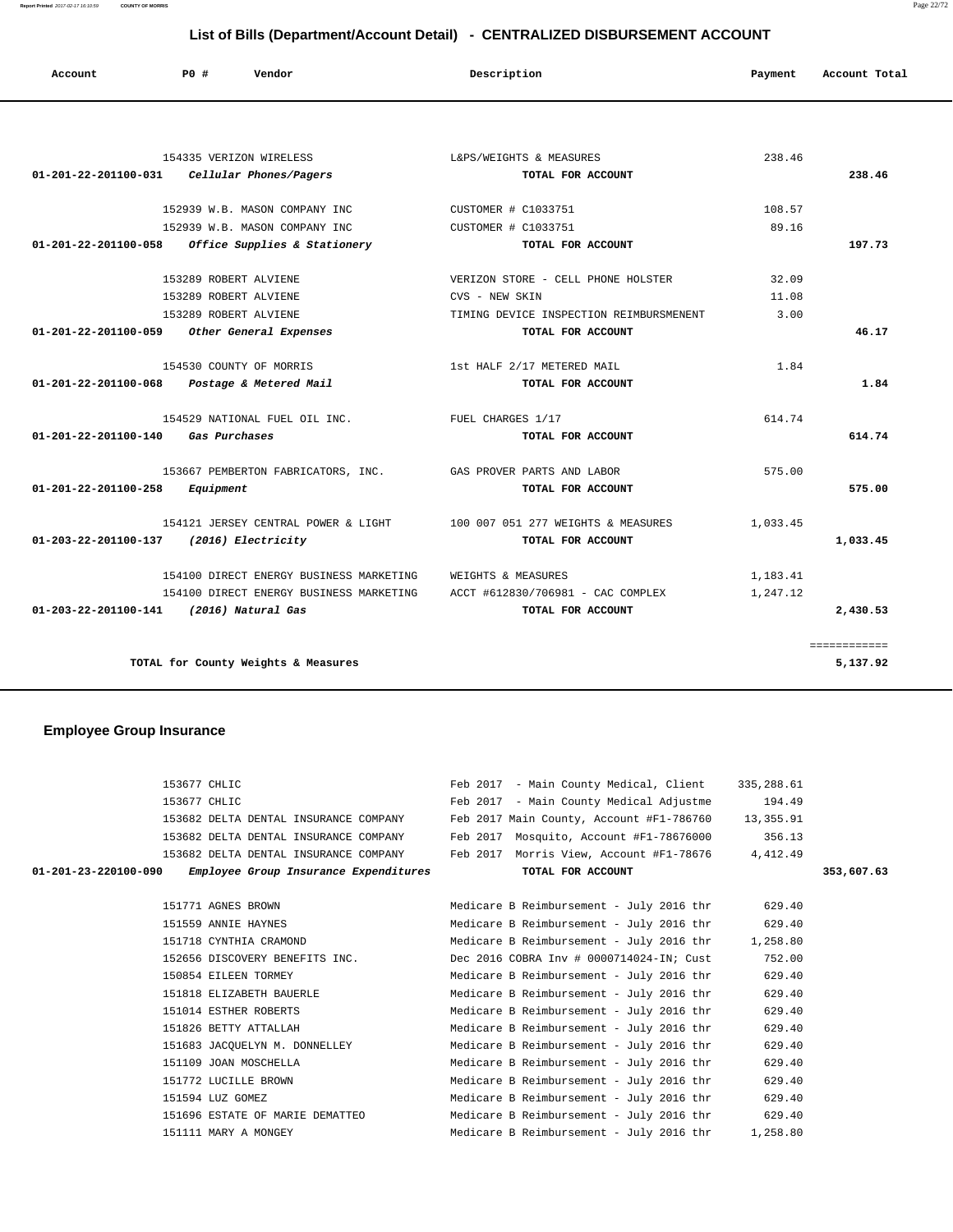| List of Bills (Department/Account Detail) - CENTRALIZED DISBURSEMENT ACCOUNT |                                 |                            |                                          |          |               |
|------------------------------------------------------------------------------|---------------------------------|----------------------------|------------------------------------------|----------|---------------|
| Account                                                                      | P0 #                            | Vendor                     | Description                              | Payment  | Account Total |
|                                                                              | <b>Employee Group Insurance</b> |                            |                                          |          |               |
|                                                                              | 151123 SYLVIA MIDLER            |                            | Medicare B Reimbursement - July 2016 thr | 629.40   |               |
|                                                                              | 151633 VIRGINIA FORTE           |                            | Medicare B Reimbursement - July 2016 thr | 629.40   |               |
|                                                                              |                                 | 151822 ELIZABETH BARRADALE | Medicare B Reimbursement - July 2016 thr | 629.40   |               |
|                                                                              |                                 | 151376 WALTER P. KRICH JR. | Medicare B Reimbursement - July 2016 thr | 3,800.40 |               |
|                                                                              |                                 | 150889 GAETANO SPINELLA    | Medicare B Reimbursement - July 2016 thr | 1,258.80 |               |
|                                                                              | 151397 HILTON KING              |                            | Medicare B Reimbursement - July 2016 thr | 629.40   |               |
|                                                                              | 151628 JEAN FRANCIS             |                            | Medicare B Reimbursement - July 2016 thr | 629.40   |               |
|                                                                              | 151039 JANE RAE                 |                            | Medicare B Reimbursement - July 2016 thr | 629.40   |               |
|                                                                              |                                 | 151387 MICHAEL KNUDSEN     | Medicare B Reimbursement - July 2016 thr | 730.80   |               |
|                                                                              | 151650 ROSE FERRARA             |                            | Medicare B Reimbursement - July 2016 thr | 629.40   |               |
|                                                                              |                                 | 150908 RICHARD SKWIERALSKI | Medicare B Reimbursement - July 2016 thr | 1,218.00 |               |
|                                                                              | 151784 REGINA BRENDLE           |                            | Medicare B Reimbursement - July 2016 thr | 1,258.80 |               |
|                                                                              | 151312 JOAN MARTIN              |                            | Medicare B Reimbursement - July 2016 thr | 629.40   |               |
|                                                                              |                                 | 151632 RITA FORTENBERRY    | Medicare B Reimbursement - July 2016 thr | 629.40   |               |
|                                                                              | 150870 JEAN TAYLOR              |                            | Medicare B Reimbursement - July 2016 thr | 629.40   |               |
|                                                                              | 151088 ARTHUR O'BRIEN           |                            | Medicare B Reimbursement - July 2016 thr | 629.40   |               |
|                                                                              |                                 | 151825 CARMEN N. AYALA     | Medicare B Reimbursement - July 2016 thr | 629.40   |               |
|                                                                              | 151668 EVADNE ELLIOTT           |                            | Medicare B Reimbursement - July 2016 thr | 629.40   |               |
|                                                                              | 141042 GLORIA HIBBERT           |                            | Medicare B - January 2016 through June 2 | 629.40   |               |
|                                                                              | 151374 JOYCE KUSCHKE            |                            | Medicare B Reimbursement - July 2016 thr | 629.40   |               |
|                                                                              | 150824 OLGA VISCO               |                            | Medicare B Reimbursement - July 2016 thr | 629.40   |               |

 **01-203-23-220100-090 (2016) Employee Group Insurance Expendit TOTAL FOR ACCOUNT 29,159.60**

```
 ============
     TOTAL for Employee Group Insurance 382,767.23
```
# **Office of Emergency Management**

| 154335 VERIZON WIRELESS                             | L&PS/ADMIN                               | 241.32   |          |
|-----------------------------------------------------|------------------------------------------|----------|----------|
| 01-201-25-252100-031<br>Cellular Phones/Pagers      | TOTAL FOR ACCOUNT                        |          | 241.32   |
| 154041 JEFFREY PAUL                                 | Training                                 | 233.68   |          |
| $01-201-25-252100-039$ Education Schools & Training | TOTAL FOR ACCOUNT                        |          | 233.68   |
| 152940 W.B. MASON COMPANY INC                       | Cust#C1033751, 1/13/17, Fire Marshall    | 56.83    |          |
| 153335 OUENCH USA, INC.                             | AC#D060587, 2/1/17, 066877/Breakroom     | 48.00    |          |
| 154041 JEFFREY PAUL                                 | OEM Supplies                             | 452.58   |          |
| $01-201-25-252100-058$ Office Supplies & Stationery | TOTAL FOR ACCOUNT                        |          | 557.41   |
| 153511 DIRECT TV INC                                | Account 056856956 - Business, Local Chan | 64.99    |          |
| 152795 EMSAR NJ                                     | Annual Stretcher Maintenance per attache | 2,585.00 |          |
| 152588 GARICK ENTERPRISES, INC.                     | Mobile Command Center maintenance per at | 2,394.74 |          |
| 151470 CABLEVISION                                  | 07876-618074-01-5 (3) Month Service Pe   | 324.57   |          |
| 151469 CABLEVISION                                  | 07876-529178-02-1 - (3) Month Service Pe | 1,036.77 |          |
| 153665 JEFFREY PAUL                                 | Per attached expense detail              | 106.86   |          |
| 152791 MORRIS COUNTY OVERHEAD DOOR CO               | Service for Armory Garage door for EMS v | 205.00   |          |
| 01-201-25-252100-059 Other General Expenses         | TOTAL FOR ACCOUNT                        |          | 6,717.93 |
| 154530 COUNTY OF MORRIS                             | 1st HALF 2/17 METERED MAIL               | 23.94    |          |
| 154530 COUNTY OF MORRIS                             | 1st HALF 2/17 METERED MAIL               | 7.82     |          |
| 01-201-25-252100-068 Postage & Metered Mail         | TOTAL FOR ACCOUNT                        |          | 31.76    |
| 152799 V.E. RALPH & SON INC.                        | EMS Support equipment per attached Ouote | 59.80    |          |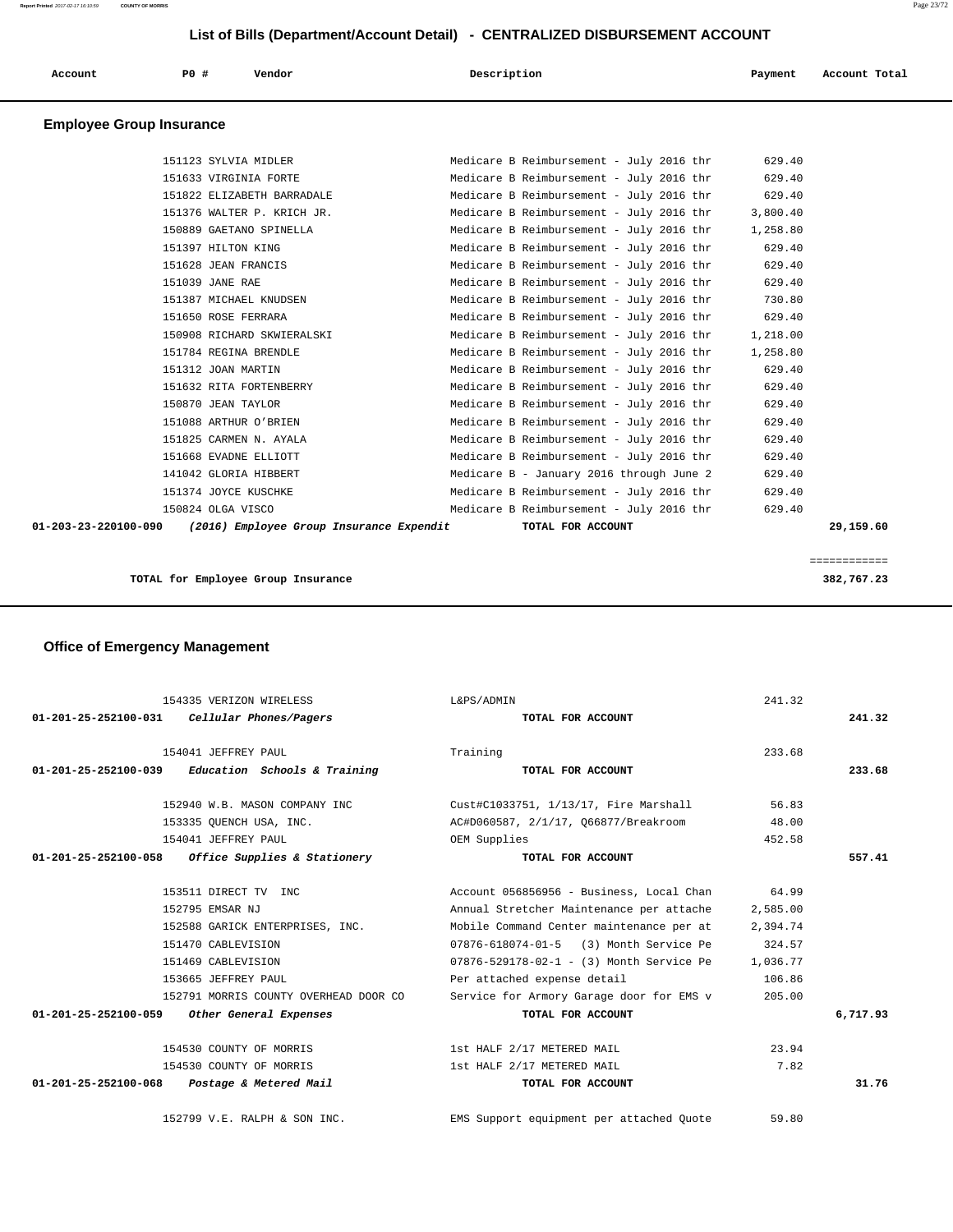| Account                               | P0 #<br>Vendor                              | Description                                                   | Payment | Account Total |
|---------------------------------------|---------------------------------------------|---------------------------------------------------------------|---------|---------------|
| <b>Office of Emergency Management</b> |                                             |                                                               |         |               |
| 01-201-25-252100-090                  | 154041 JEFFREY PAUL<br>Program Expenditures | EMS Supplies<br>TOTAL FOR ACCOUNT                             | 491.10  | 558.12        |
| 01-201-25-252100-146                  | 153488 PREMIER GLOBAL SERVICES<br>Telephone | Per Inv dated 1/19/17for Account 1640581<br>TOTAL FOR ACCOUNT | 64.51   | 64.51         |
|                                       | 152530 LARRY PETERS                         | OEM Award per attached invoice dated 12/                      | 54.00   |               |
| 01-203-25-252100-058                  | (2016) Office Supplies & Stationery         | TOTAL FOR ACCOUNT                                             |         | 54.00         |
|                                       | 152586 CSAM MARKETING, INC.                 | Vehicle installation work for EMS 3 orde                      | 582.00  |               |
|                                       | 149469 NORTHEAST COMMUNICATIONS, INC.       | Soundoff Ultralite 4 Module LED Stick Re                      | 460.00  |               |
|                                       | 149470 NORTHEAST COMMUNICATIONS, INC.       | Samlex DC to AC Power Inverter 1000 W se                      | 410.00  |               |
|                                       | 154076 TURN OUT UNIFORMS, INC.              | Inv Date 12/7/16 Yen                                          | 146.73  |               |
|                                       | 154076 TURN OUT UNIFORMS, INC.              | Inv Date 1/12/17 Howard                                       | 209.57  |               |
|                                       | 154076 TURN OUT UNIFORMS, INC.              | Inv Date 1/13/17 Kelly                                        | 209.57  |               |
|                                       | 154076 TURN OUT UNIFORMS, INC.              | Inv Date 1/14/17 Craig                                        | 153.33  |               |
|                                       | 154076 TURN OUT UNIFORMS, INC.              | Inv Date 1/16/17 Vetter                                       | 209.57  |               |
|                                       | 154076 TURN OUT UNIFORMS, INC.              | Inv Date 1/16/17 Lare                                         | 209.57  |               |
|                                       | 154076 TURN OUT UNIFORMS, INC.              | Inv Date 1/16/17 Flanagan                                     | 209.57  |               |
|                                       | 154076 TURN OUT UNIFORMS, INC.              | Inv Date 1/17/17 Omaggio                                      | 209.57  |               |
|                                       | 154076 TURN OUT UNIFORMS, INC.              | Inv Date 1/18/17<br>Burr                                      | 209.57  |               |
|                                       | 154076 TURN OUT UNIFORMS, INC.              | Inv Date 1/18/17 Debrosa                                      | 209.57  |               |
|                                       | 154076 TURN OUT UNIFORMS, INC.              | Inv Date 1/20/17 Hathaway                                     | 209.57  |               |
|                                       | 154076 TURN OUT UNIFORMS, INC.              | Inv Date 1/21/17 Best                                         | 209.57  |               |
|                                       | 154076 TURN OUT UNIFORMS, INC.              | Inv Date 1/21/17 Houser                                       | 124.73  |               |
|                                       | 154076 TURN OUT UNIFORMS, INC.              | Inv Date 1/23/17 Yen                                          | 84.84   |               |
|                                       | 154076 TURN OUT UNIFORMS, INC.              | Inv Date 1/24/17 Craig                                        | 56.24   |               |
|                                       | 154076 TURN OUT UNIFORMS, INC.              | Inv Date 1/24/17 Houser                                       | 84.84   |               |
|                                       | 154076 TURN OUT UNIFORMS, INC.              | Inv Date 1/24/17 Houston                                      | 229.72  |               |
|                                       | 154076 TURN OUT UNIFORMS, INC.              | Inv Date 1/24/17 Staff                                        | 365.90  |               |
|                                       | 151269 V.E. RALPH & SON INC.                | EMS Support equipment per attached Quote                      | 79.80   |               |
|                                       | 147961 EMBROIDME                            | Logo Embroidery per attached invoice dat                      | 16.00   |               |

**TOTAL for Office of Emergency Management 13,348.56**

 **Communications Center** 

| Software Maintenance<br>01-201-25-252105-078                   | TOTAL FOR ACCOUNT                              |           | 80,010.00 |
|----------------------------------------------------------------|------------------------------------------------|-----------|-----------|
| 152893 KEYSTONE PUBLIC SAFETY INC.                             | 1/1/17, Priority Dispatch maintenance 1/       | 80,010.00 |           |
| Postage & Metered Mail<br>01-201-25-252105-068                 | TOTAL FOR ACCOUNT                              |           | 42.92     |
| 154530 COUNTY OF MORRIS                                        | 1st HALF 2/17 METERED MAIL                     | 15.68     |           |
| 153282 FEDEX                                                   | 3876-2044-3, 1/16/17, tracking ID# 80885       | 27.24     |           |
| Office Supplies & Stationery<br>01-201-25-252105-058           | TOTAL FOR ACCOUNT                              |           | 968.05    |
| 153114 CY DRAKE LOCKSMITHS, INC.                               | $1/6/17$ , (1) Tri flow $60z$ , (2) Tri flow 1 | 58.00     |           |
| 153951 W.B. MASON COMPANY INC                                  | C1033751, 1/25/17, Office supplies, orde       | 910.05    |           |
| Education Schools & Training<br>$01 - 201 - 25 - 252105 - 039$ | TOTAL FOR ACCOUNT                              |           | 170.00    |
| 153026 VAN METER & ASSOCIATES INC.                             | 1/12/17, Applied Leadership Principles P       | 170.00    |           |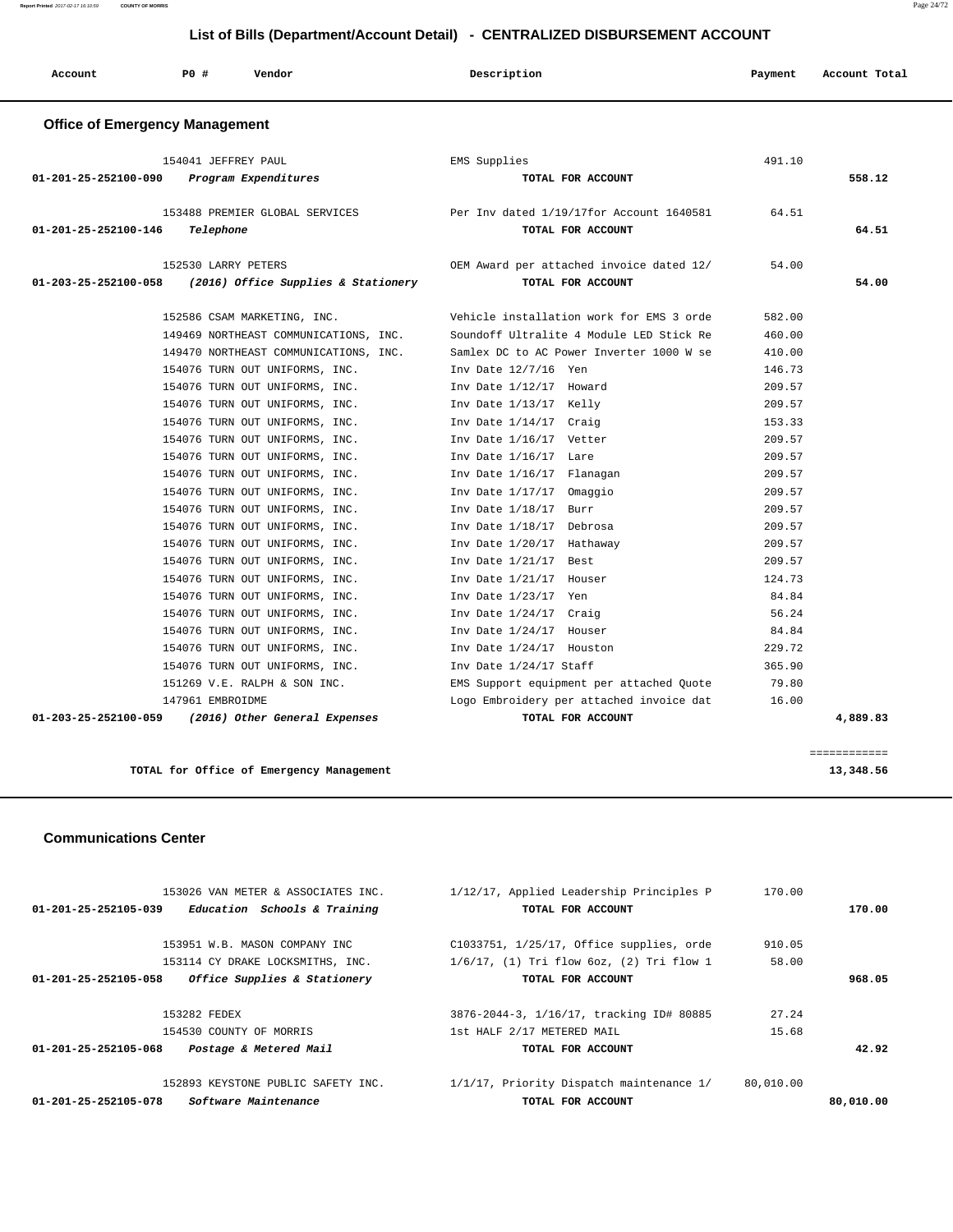# **List of Bills (Department/Account Detail) - CENTRALIZED DISBURSEMENT ACCOUNT**

| Account | <b>PO#</b> | Vendor | Description | Payment | Account Total |
|---------|------------|--------|-------------|---------|---------------|
|         |            |        |             |         |               |

# **Communications Center**

| 01-201-25-252105-131<br>County Wide Radio System                  | TOTAL FOR ACCOUNT                        |           | 1,948.37    |
|-------------------------------------------------------------------|------------------------------------------|-----------|-------------|
| 153947 DIRECT TV INC                                              | 065593658, Charges for 3 month period: 1 | 23.97     |             |
| 153281 SUBURBAN PROPANE -2347                                     | 2347-275877, 1/17/17, 165.0 gal. Propane | 229.99    |             |
| <i>Other Utilities</i><br>01-201-25-252105-148                    | TOTAL FOR ACCOUNT                        |           | 253.96      |
| 148044 CDW GOVERNMENT                                             | CDW# 4278227 Cisco IP Phone 8821         | 22,321.80 |             |
| 149452 MILLENNIUM COMMUNICATIONS                                  | Helios 2N 9155101C                       | 980.00    |             |
| 149452 MILLENNIUM COMMUNICATIONS                                  | Helios 2N 9155036                        | 804.60    |             |
| 01-203-25-252105-078<br>(2016) Software Maintenance               | TOTAL FOR ACCOUNT                        |           | 24,106.40   |
| 152595 R & J CONTROL, INC.                                        | 8/18/16, Service call for generator to d | 660.00    |             |
| 01-203-25-252105-131<br>(2016) County Wide Radio System           | TOTAL FOR ACCOUNT                        |           | 660.00      |
| 152725 CABLEVISION LIGHLPATH INC.                                 | 56012, 1/1/17, 450 W Hanover (12/1/16-12 | 2,882.06  |             |
| $01 - 203 - 25 - 252105 - 161$<br>(2016) Communications Equipment | TOTAL FOR ACCOUNT                        |           | 2,882.06    |
|                                                                   |                                          |           | =========== |
| TOTAL for Communications Center                                   |                                          |           | 111,041.76  |

# **County Medical Examiner Office**

| 153842 DOUGLAS R. LOIKITH FUNERAL                          | File#2017-003, Case 14-17-0007         | 895.00   |              |
|------------------------------------------------------------|----------------------------------------|----------|--------------|
| 01-201-25-254100-030<br>Cartage                            | TOTAL FOR ACCOUNT                      |          | 895.00       |
| 153957 GARFIELD COMMUNITY FUNERAL                          | Morris Livery 1.17                     | 3,480.00 |              |
| 153958 TEW FUNERAL SERVICES INC.                           | Warren County Livery, 1.17             | 1,500.00 |              |
| 154316 ILIFF-RUGGIERO FUNERAL HOME INC.                    | Sussex Livery 1.17, 8 cases            | 2,400.00 |              |
| 01-201-25-254100-059<br>Other General Expenses             | TOTAL FOR ACCOUNT                      |          | 7,380.00     |
| 154530 COUNTY OF MORRIS                                    | 1st HALF 2/17 METERED MAIL             | 21.51    |              |
| 01-201-25-254100-068 Postage & Metered Mail                | TOTAL FOR ACCOUNT                      |          | 21.51        |
| 154042 ATLANTIC CONSOLIDATED LABORATORY                    | AC#A1634101971, Lab Fees, January 2017 | 52.00    |              |
| X-Ray & Medical Supplies<br>$01 - 201 - 25 - 254100 - 203$ | TOTAL FOR ACCOUNT                      |          | 52.00        |
| 153841 DOUGLAS R. LOIKITH FUNERAL                          | File#2017-001, Case 19-16-0107         | 895.00   |              |
| 153841 DOUGLAS R. LOIKITH FUNERAL                          | File#2017-002, Case 19-16-0246         | 895.00   |              |
| 153851 DOUGLAS R. LOIKITH FUNERAL                          | File#2017-004, Case 14-16-1022         | 895.00   |              |
| 01-203-25-254100-030<br>$(2016)$ Cartage                   | TOTAL FOR ACCOUNT                      |          | 2,685.00     |
| 150298 EXTRA PACKAGING CORP                                | Ouote boot covers bootcyr-903-univ     | 200.00   |              |
| 150298 EXTRA PACKAGING CORP                                | Quote face mask mask-alp-2807          | 370.00   |              |
| 150298 EXTRA PACKAGING CORP                                | Quote for locks tag-mpseal             | 120.00   |              |
| 150298 EXTRA PACKAGING CORP                                | Ouote for id band                      | 300.00   |              |
| 150298 EXTRA PACKAGING CORP                                | Ouote for Body bags bbenv-50-cf        | 700.00   |              |
| 01-203-25-254100-203<br>(2016) X-Ray & Medical Supplies    | TOTAL FOR ACCOUNT                      |          | 1,690.00     |
|                                                            |                                        |          | ============ |

TOTAL for County Medical Examiner Office 12,723.51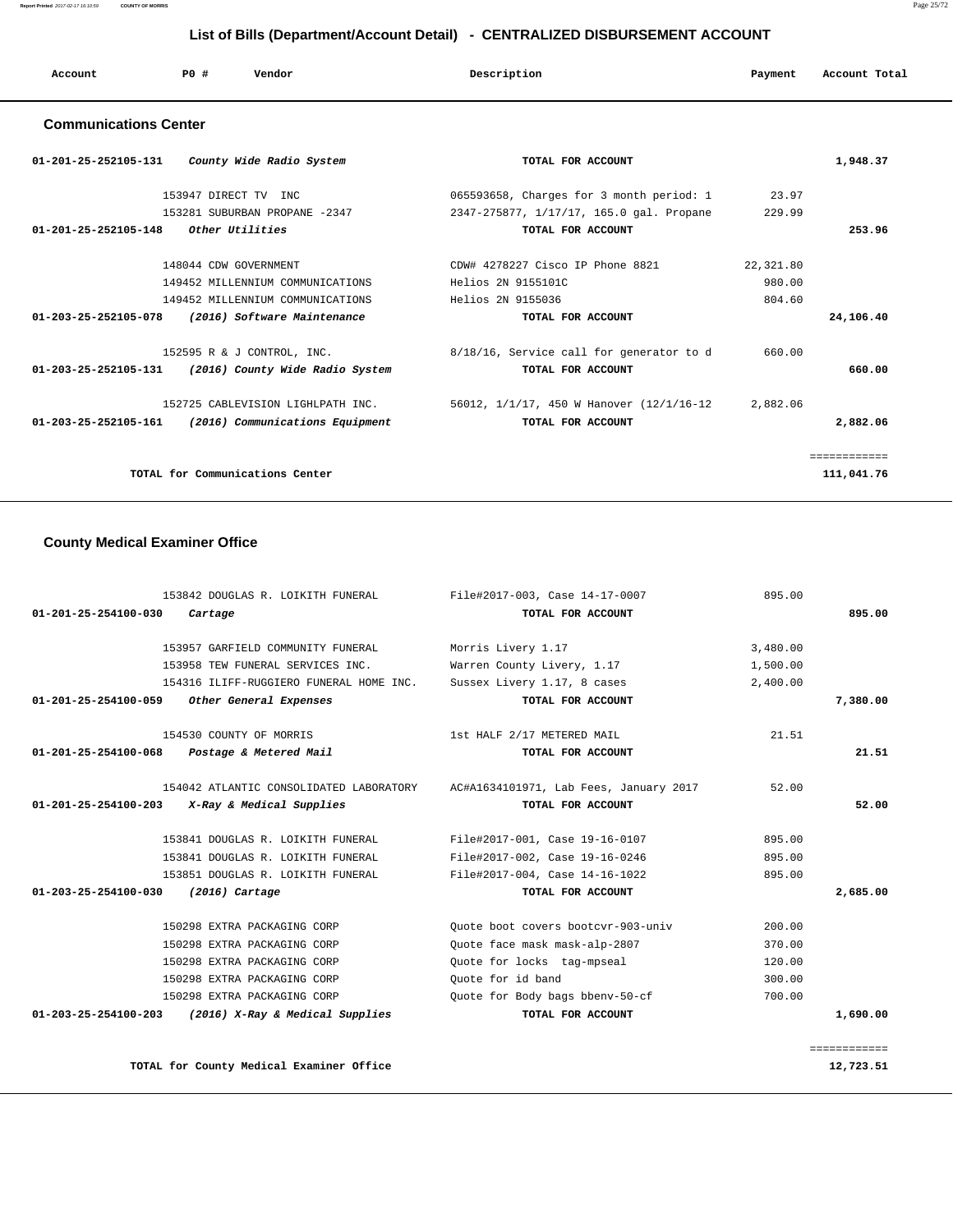**Account P0 # Vendor Description Payment Account Total** 152620 NJ PUBLIC SAFETY ACCREDITATION Membership Dues "2017" 300.00  **01-201-25-270100-023 Associations and Memberships TOTAL FOR ACCOUNT 300.00** 152354 RIOS' ENGRAVING Eagle w/Engraving ordered by Edward O'Ro 89.00 154030 RUSSELL MOSER Staples - Book Binding Covers for Graphi 126.37 154029 EDWARD O'ROURKE Supplies for the Sheriff's Office 6-Rece 380.68  **01-201-25-270100-059 Other General Expenses TOTAL FOR ACCOUNT 596.05** 153785 W.B. MASON COMPANY INC Ink 3pk - E. O'Rourke, Order #S044789676 62.00  **01-201-25-270100-064 Photographic Suppies TOTAL FOR ACCOUNT 62.00** 154530 COUNTY OF MORRIS 1st HALF 2/17 METERED MAIL 474.79  **01-201-25-270100-068 Postage & Metered Mail TOTAL FOR ACCOUNT 474.79** 152617 PRESENTA PLAQUE CORP 2 Cases of Unassembled Kits (11 per Case 203.50 152617 PRESENTA PLAQUE CORP FED EX GROUND 58.82  **01-201-25-270100-095 Other Administrative Supplies TOTAL FOR ACCOUNT 262.32** 153101 METRO PET SUPPLY INC. Plan Performance Food (40), Beef Rolls ( 2,209.30  **01-201-25-270100-185 Food TOTAL FOR ACCOUNT 2,209.30** 153334 LAWYERS DIARY AND MANUAL LLC NJ Lawyers Diary...(RED) Embossed "2017" 420.00 153334 LAWYERS DIARY AND MANUAL LLC Shipping 26.00  **01-203-25-270100-028 (2016) Books & Periodicals TOTAL FOR ACCOUNT 446.00** 153770 GRACE MAROTTA Fall Semester - "Justice Policy & Planni 4,536.95 153770 GRACE MAROTTA Completion of the Intersession "2016" se 2,507.78 153704 MARK CHIAROLANZA Fall "2016" Semester to Kean University 1,920.00  **01-203-25-270100-039 (2016) Education Schools & Training TOTAL FOR ACCOUNT 8,964.73** 152688 THOMSON REUTER-WEST 11/1/16 - 11/30/16, Inv dtd 12/1/16, Acc 249.90 152688 THOMSON REUTER-WEST 12/1/16 - 12/31/16, Inv dtd 1/1/17, Acct 249.90  **01-203-25-270100-050 (2016) Law Books TOTAL FOR ACCOUNT 499.80** 153785 W.B. MASON COMPANY INC Color Toners - Saida/Warrants, Inv dtd 1 1,061.94  **01-203-25-270100-064 (2016) Photographic Suppies TOTAL FOR ACCOUNT 1,061.94** 152687 THOMSON REUTER-WEST 9/1/16 - 9/30/16, Inv dtd 10/1/16, Acct 990.00 152687 THOMSON REUTER-WEST 11/1/16 - 11/30/16, Inv dtd 12/1/16, Acc 990.00 152687 THOMSON REUTER-WEST 12/1/16 - 12/31/16, Inv dtd 1/1/17, Acct 990.00  **01-203-25-270100-078 (2016) Software Maintenance TOTAL FOR ACCOUNT 2,970.00** 152359 ELMWOOD LOCK AND KEY (1) KTS80-12TR - ACCSS0299, ACCSS0299 80 2,730.50 152684 U.S. SECURITY ASSOCIATES, INC. 25197 GUARDS - 9/23/16 - 9/29/16, Inv d 3,195.20 152684 U.S. SECURITY ASSOCIATES, INC. GUARDS - 11/4/16 - 11/10/16, Inv dtd 11/ 2,818.23 152684 U.S. SECURITY ASSOCIATES, INC. GUARDS - 11/11/16 - 11/17/16, Inv dtd 11 2,832.32 152684 U.S. SECURITY ASSOCIATES, INC. GUARDS - 11/18/16 - 11/24/16, Inv dtd 11 2,677.33 152684 U.S. SECURITY ASSOCIATES, INC. GUARDS - 11/25/16 - 12/1/16, Inv dtd 12/ 2,719.60 152684 U.S. SECURITY ASSOCIATES, INC. GUARDS - 12/2/16 - 12/8/16, Inv dtd 12/8 3,089.52 152684 U.S. SECURITY ASSOCIATES, INC. GUARDS - 12/9/16 - 12/15/16, Inv dtd 12/ 3,427.68 152684 U.S. SECURITY ASSOCIATES, INC. GUARDS - 12/16/16 - 12/22/16, Inv dtd 12 3,089.52 152684 U.S. SECURITY ASSOCIATES, INC. GUARDS - 12/23/16 - 12/29/16, Inv dtd 12 2,349.68  **01-203-25-270100-084 (2016) Other Outside Services TOTAL FOR ACCOUNT 28,929.58** 152491 VERIZON WIRELESS 482559481-00001 - 11/2/16 - 12/1/16, Inv 1,661.66

 **01-203-25-270100-161 (2016) Communications Equipment TOTAL FOR ACCOUNT 1,661.66**

# **List of Bills (Department/Account Detail) - CENTRALIZED DISBURSEMENT ACCOUNT**

**Report Printed** 2017-02-17 16:10:59 **COUNTY OF MORRIS** Page 26/72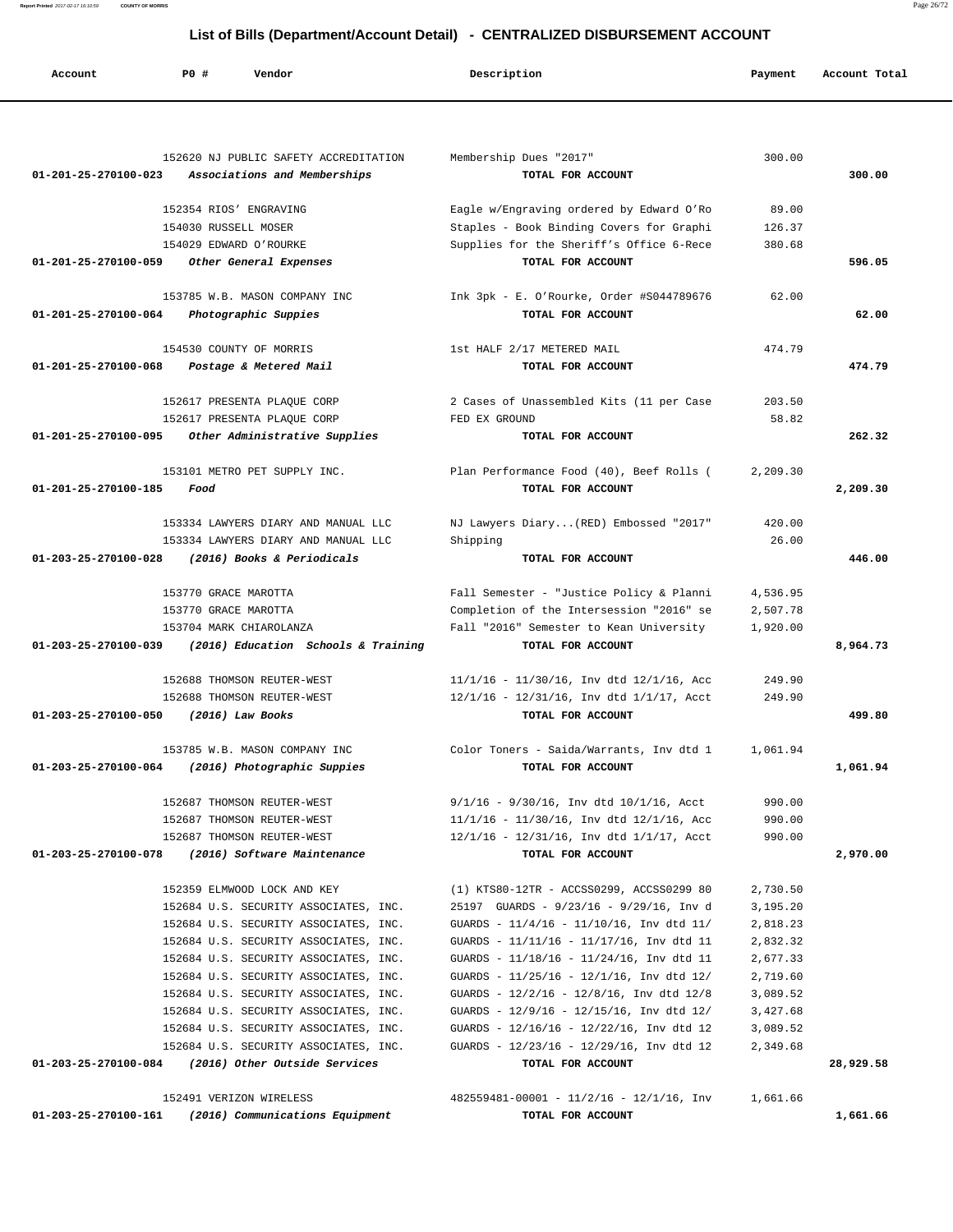**Report Printed** 2017-02-17 16:10:59 **COUNTY OF MORRIS** Page 27/72

# **List of Bills (Department/Account Detail) - CENTRALIZED DISBURSEMENT ACCOUNT**

| Account              | PO#          | Vendor                                | Description                   | Account Total<br>Payment  |
|----------------------|--------------|---------------------------------------|-------------------------------|---------------------------|
| 01-203-25-270100-202 | 152392 CALEA | (2016) Uniform And Accessories        | Shipping<br>TOTAL FOR ACCOUNT | 7.00<br>55.00             |
|                      |              | TOTAL for County Sheriff's Department |                               | ============<br>48,493.17 |

# **County Prosecutor's Office**

| 152346 CHIEFS OF CTY DETECTIVES                                | 2017 Membership- Chief John Speirs<br>200.00         |          |
|----------------------------------------------------------------|------------------------------------------------------|----------|
| 152046 NJ POLICE TRAFFIC                                       | Annual Membership- Requested by Agent Ga<br>50.00    |          |
| 01-201-25-275100-023 Associations and Memberships              | TOTAL FOR ACCOUNT                                    | 250.00   |
|                                                                |                                                      |          |
| 152456 FBI/LEEDA                                               | FBI LEEDA Training- Lt. Steven Brylinski<br>650.00   |          |
| Education Schools & Training<br>$01 - 201 - 25 - 275100 - 039$ | TOTAL FOR ACCOUNT                                    | 650.00   |
| 152453 JOHNSTON COMMUNICATIONS                                 | Monthly Maintenance for January- Norstar<br>600.00   |          |
| 152453 JOHNSTON COMMUNICATIONS                                 | Monthly Maintenance for February- Norsta<br>600.00   |          |
| 01-201-25-275100-044<br>Equipment Service Agreements           | TOTAL FOR ACCOUNT                                    | 1,200.00 |
|                                                                |                                                      |          |
| 152449 COX PRINTERS                                            | Job #96992 - Case Jacket Legal Size- Gra<br>2,604.00 |          |
| 153971 TJ'S SPORTWIDE TROPHY                                   | Sales Order #283563** Retirement plaque<br>133.00    |          |
| 152424 OFFICE CONCEPTS GROUP, INC.                             | Account #16868 - Misc. Office Supplies<br>408.11     |          |
| Office Supplies & Stationery<br>01-201-25-275100-058           | TOTAL FOR ACCOUNT                                    | 3,145.11 |
| 152422 FEDEX                                                   | Account #105105762 -1/4 & 1/5/17<br>117.52           |          |
| 154530 COUNTY OF MORRIS                                        | 1st HALF 2/17 METERED MAIL<br>1,990.61               |          |
| 01-201-25-275100-068<br>Postage & Metered Mail                 | TOTAL FOR ACCOUNT                                    | 2,108.13 |
| 152440 POWERDMS, INC.                                          | PowerDMS0001 - SDMS-AS Licenses for MCPO<br>5,040.00 |          |
| Software Maintenance<br>01-201-25-275100-078                   | TOTAL FOR ACCOUNT                                    | 5,040.00 |
|                                                                |                                                      |          |
| 152431 ELITE TRANSCRIPTS INC.                                  | State v Fernandez, Randy ** Requested by<br>21.45    |          |
| 01-201-25-275100-081<br>Transcripts                            | TOTAL FOR ACCOUNT                                    | 21.45    |
|                                                                |                                                      |          |
| 153997 PAUL MERKLER                                            | Ethically Dealing with the Media- Edison<br>19.00    |          |
| 01-201-25-275100-082<br>Travel Expense                         | TOTAL FOR ACCOUNT                                    | 19.00    |
| 152448 MARTIN LUTHER KING                                      | Martin Luther King Breakfast<br>125.00               |          |
| 01-201-25-275100-088<br>Meeting Exp Advisory Board Etc         | TOTAL FOR ACCOUNT                                    | 125.00   |
| 152278 CABLEVISION                                             | Account #07876625785019 - SEU<br>261.23              |          |
| 152278 CABLEVISION                                             | 205.59<br>Account#07876616338017-MCPO                |          |
| 152454 CABLEVISION                                             | Account #07876629490010 - $(1/8-2/7/16)$<br>188.94   |          |
| 152454 CABLEVISION                                             | Account #07876634130015-(1/8-2/7/16)<br>211.88       |          |
| 152454 CABLEVISION                                             | Account#07876629289017 (1/8-2/7/16)<br>111.10        |          |
| 154010 VERIZON                                                 | Account #973285537182057Y (1/14-2/13/17)<br>32.80    |          |
| 152048 SIRCHIE                                                 | Quote #0817512 **NJ Forensic Tox. Kit 10+<br>112.50  |          |
| 152048 SIRCHIE                                                 | NJ Custom Sexual Assault Kits **** Atten<br>298.50   |          |
|                                                                |                                                      |          |
| 152048 SIRCHIE<br>01-201-25-275100-118                         | Shipping<br>12.15<br>TOTAL FOR ACCOUNT               |          |
| Investigation Expense                                          |                                                      | 1,434.69 |
| 152428 CINTAS CORPORATION                                      | First Aid Refill for SOD Building 01/03<br>40.34     |          |
| 01-201-25-275100-189<br>Medical                                | TOTAL FOR ACCOUNT                                    | 40.34    |
| 152380 JAIME SHANAPHY                                          | Regular OnCall Pay - November 2016<br>18.40          |          |
| 152380 JAIME SHANAPHY                                          | Wkend/Holiday Pay - November 2016<br>24.50           |          |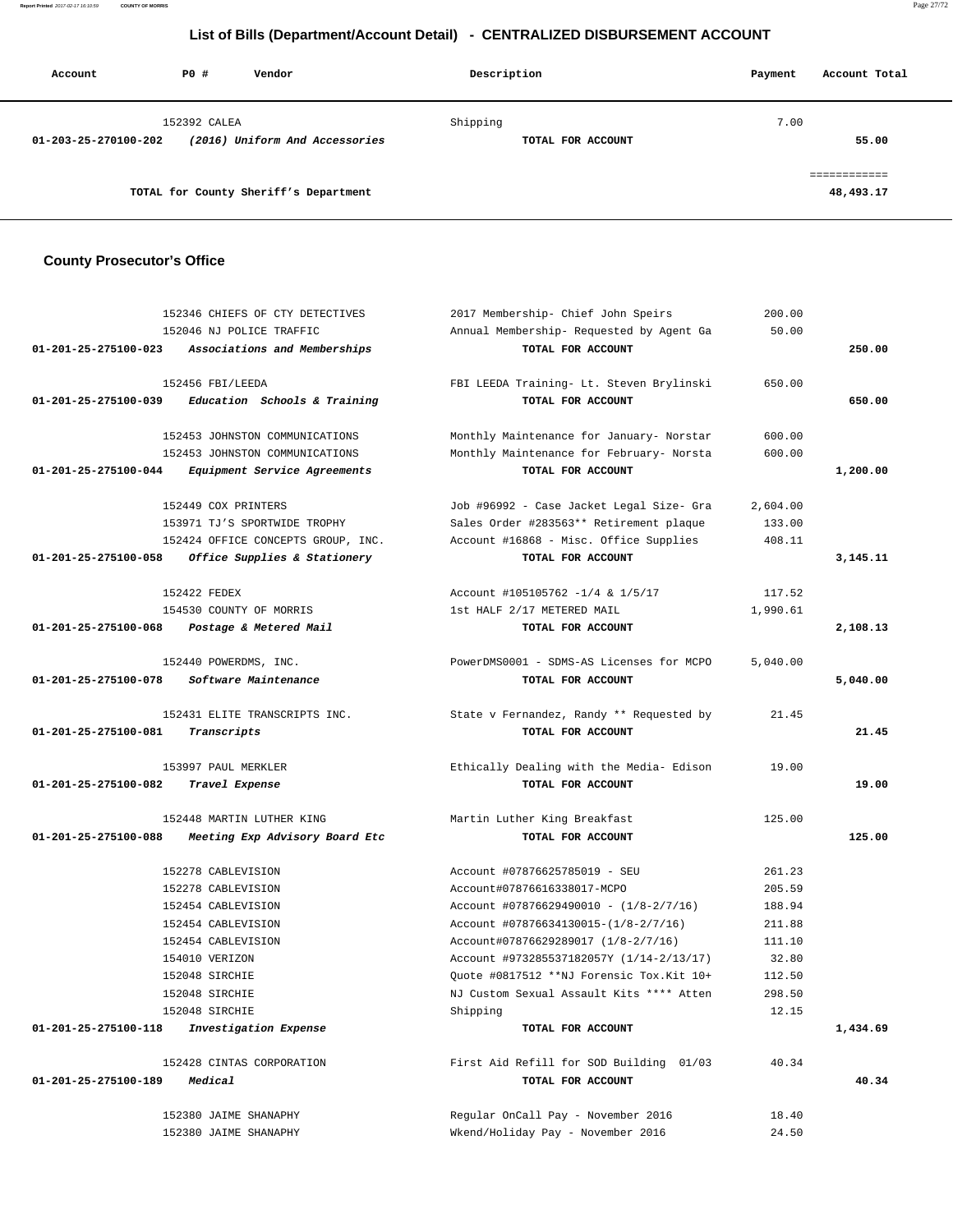**Account P0 # Vendor Description Payment Account Total**

 **County Prosecutor's Office** 152380 JAIME SHANAPHY Wkend/Holiday Pay- December 2016 30.00 152380 JAIME SHANAPHY Supplemental Case Pay- 12/17/16- 161217M 75.00 152382 JUNE WITTY Regular On Call Supplemental Pay- Decemb 120.00 152382 JUNE WITTY Wkend/Holiday Supplemental Pay- December 23.50 152382 JUNE WITTY Supplemental Case Pay- 161202MRSCD08,161 225.00 152379 KRISTINA DEJESUS Regular OnCall Supplemental Pay 66.40 152379 KRISTINA DEJESUS Wkend/Holiday Supplemental Pay 15.50 152379 KRISTINA DEJESUS Supplemental Case Pay-#161219MRMM38 75.00 152378 TARA CHOMINSKY Regular On Call Supplemental Pay- Decemb 71.20 152378 TARA CHOMINSKY Wkend/Holiday- December 2016 18.00 152378 TARA CHOMINSKY Supplemental Case Pay -#161229MRSCD010 75.00  **01-203-25-275100-016 (2016) Outside Salaries & Wages TOTAL FOR ACCOUNT 861.50** 150236 CPANJ NDAA 2017 Dues 676.80 150236 CPANJ CPANJ Dues for Prosecutor Fredric Knapp. 300.00  **01-203-25-275100-023 (2016) Associations and Memberships TOTAL FOR ACCOUNT 976.80** 152452 VERIZON WIRELESS Account #242004961-00001 (11/24-12/23/16 9,370.99 152450 VERIZON WIRELESS Account #982471570-00001 (11/13-12/12/16 830.22 152451 VERIZON WIRELESS Account #882249917-00001(10/10-11/9/16) 59.65  **01-203-25-275100-031 (2016) Cellular Phones/Pagers TOTAL FOR ACCOUNT 10,260.86** 152437 NJ STATE BAR ASSOCIATION Alexis Keller- New Attorney Day-MCLE -Tr 98.00 152437 NJ STATE BAR ASSOCIATION 147.00  **01-203-25-275100-039 (2016) Education Schools & Training TOTAL FOR ACCOUNT 245.00** 150630 TEQUIPMENT INC. 3,300.00  **01-203-25-275100-044 (2016) Equipment Service Agreements TOTAL FOR ACCOUNT 3,300.00** 152436 LAWYERS DIARY AND MANUAL LLC NJ Lawyers Diary - Embossed 1,050.00 152436 LAWYERS DIARY AND MANUAL LLC Shipping 60.00  **01-203-25-275100-050 (2016) Law Books TOTAL FOR ACCOUNT 1,110.00** 152395 ALPHAGRAPHICS 11x14 for Luis Gomez & John R. Cassie 35.00 152441 PAPER MART INC Account #47130 - MCPO 8 1/2x11 Copy Pape 1,234.00 152441 PAPER MART INC Account #47130- SOD 8 1/2x11 185.10 152441 PAPER MART INC  $\text{Account}447130-8$   $1/2x14$  43.75 152439 OFFICE CONCEPTS GROUP, INC. Account #16868 - Misc. Office Supplies 138.51 152439 OFFICE CONCEPTS GROUP, INC. Account#16868-Misc.Office Supplies 277.02 152439 OFFICE CONCEPTS GROUP, INC. Account#16868-Hand Sanitizer 58.36  **01-203-25-275100-058 (2016) Office Supplies & Stationery TOTAL FOR ACCOUNT 1,971.74** 152433 FEDEX Account #105105762 (12/22 & 12/29/16) 81.80 152433 FEDEX Account#105105762 (12/16-12/20/16) 115.36 152433 FEDEX Account#105105762(11/22-11/30/16) 76.38 152433 FEDEX Account#105105762(12/2-12/8/16) 165.98 152433 FEDEX Account#105105762(12/15/16) 26.50  **01-203-25-275100-068 (2016) Postage & Metered Mail TOTAL FOR ACCOUNT 466.02** 152435 KING TRANSCRIPTION State v Migliaccio, Robert \*\* Requested 313.17 152435 KING TRANSCRIPTION State v Howell, James \*\*Requested by Age 107.25 152431 ELITE TRANSCRIPTS INC. State v Glass, Darren \*\* Requested by AP 94.38  **01-203-25-275100-081 (2016) Transcripts TOTAL FOR ACCOUNT 514.80**

 **List of Bills (Department/Account Detail) - CENTRALIZED DISBURSEMENT ACCOUNT**

**Report Printed** 2017-02-17 16:10:59 **COUNTY OF MORRIS** Page 28/72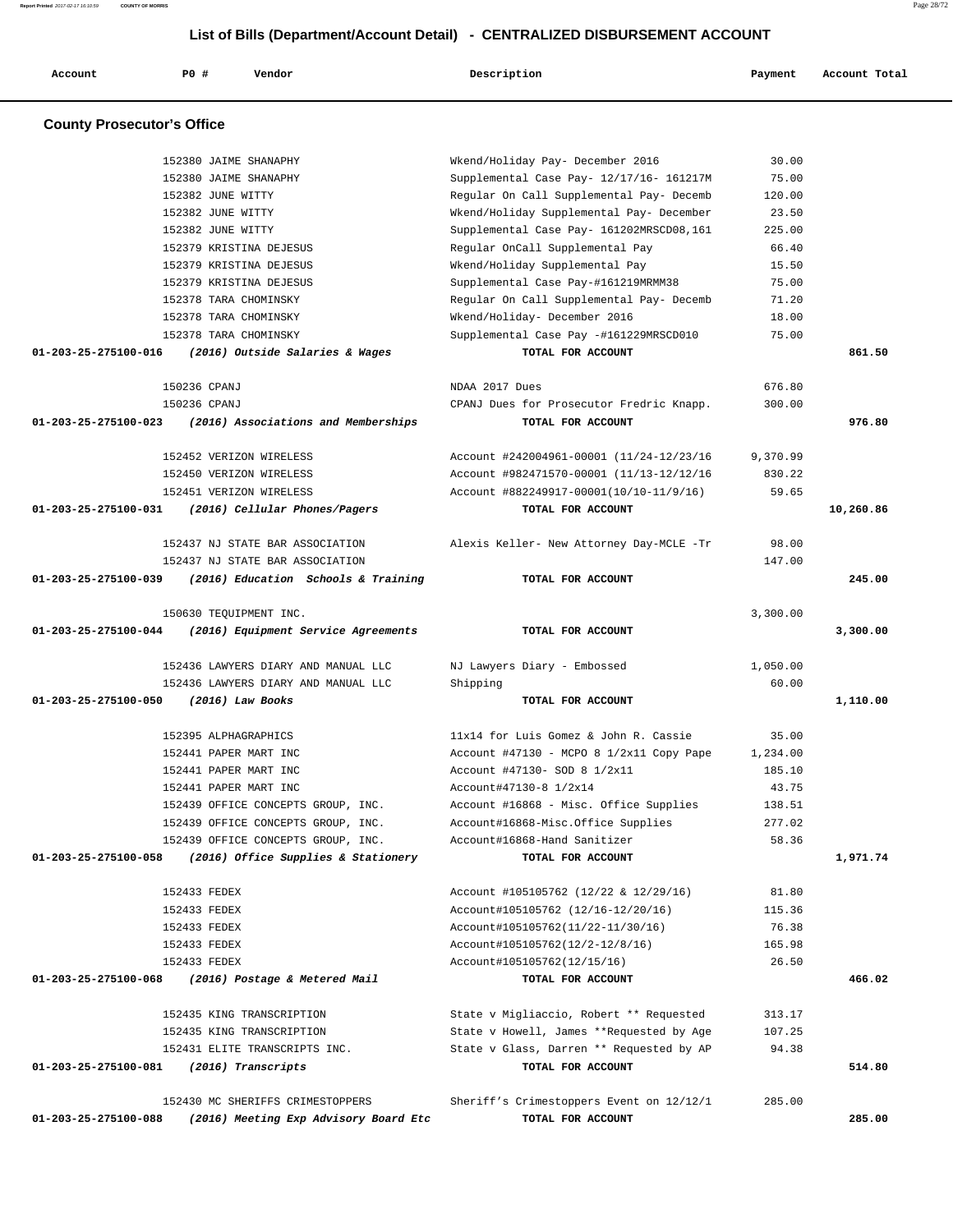**Report Printed** 2017-02-17 16:10:59 **COUNTY OF MORRIS** Page 29/72

# **List of Bills (Department/Account Detail) - CENTRALIZED DISBURSEMENT ACCOUNT**

| Account                           | PO#                | Vendor | Description                              | Payment | Account Total |
|-----------------------------------|--------------------|--------|------------------------------------------|---------|---------------|
| <b>County Prosecutor's Office</b> |                    |        |                                          |         |               |
|                                   | 152044 CABLEVISION |        | Account#07876616338017-MCPO              | 189.90  |               |
|                                   |                    |        | Aggount#07076695705010 CEUtthpoplaged BO | 220 OF  |               |

|                      | 152044 CABLEVISION                       | Account#07876625785019-SEU**Replaced PO  | 229.85   |              |
|----------------------|------------------------------------------|------------------------------------------|----------|--------------|
|                      | 152278 CABLEVISION                       | Account#07876625785019-SEU               | 261.23   |              |
|                      | 152278 CABLEVISION                       | Account#07876616338017-MCPO              | 205.59   |              |
|                      | 152278 CABLEVISION                       | Account#07876629289017-SEU               | 111.11   |              |
|                      | 152278 CABLEVISION                       | Account#07876629490010-SEU               | 189.02   |              |
|                      | 152278 CABLEVISION                       | Account#07876634130015-SEU               | 211.92   |              |
|                      | 150344 ATLANTIC TACTICAL OF NJ, INC.     | Def-Tec Max Smoke Military Style Grenade | 684.96   |              |
|                      | 150580 MOTOROLA                          | Astro APX6500 Digital Mobile Radio for 7 | 9,531.50 |              |
| 01-203-25-275100-118 | (2016) Investigation Expense             | TOTAL FOR ACCOUNT                        |          | 11,782.93    |
|                      | 150705 HEWLETT-PACKARD COMPANY           | Quote #P2035 ***HP LaserJet P2035 Printe | 685.80   |              |
|                      | 150705 HEWLETT-PACKARD COMPANY           | HP 3 Year Next Business Day Onsite Laser | 231.66   |              |
|                      | 152432 ESSEX TRAVEL SERVICE              | State v Coney, Tyson ** Airfare to/from  | 580.00   |              |
|                      | 152423 MEDIA SUPPLY, INC.                | Customer #1791/ Quote #2315 Blu Ray 6X,  | 366.00   |              |
| 01-203-25-275100-126 | (2016) Court Expenses-Extradition        | TOTAL FOR ACCOUNT                        |          | 1,863.46     |
|                      | 152429 CRYSTAL SPRINGS                   | Account #699004915947242 (12/7-12/20/16) | 227.40   |              |
|                      | 152429 CRYSTAL SPRINGS                   | Account#699004915947242 (10/28-11/14/16) | 224.90   |              |
| 01-203-25-275100-147 | (2016) Water                             | TOTAL FOR ACCOUNT                        |          | 452.30       |
|                      | 150630 TEOUIPMENT INC.                   | Item #SPNL-6075 Smart Board 6075 Interac | 3,300.00 |              |
| 01-203-25-275100-163 | (2016) Office Machines                   | TOTAL FOR ACCOUNT                        |          | 3,300.00     |
|                      | 152428 CINTAS CORPORATION                | First Aid Refill for MCPO- 3rd Fl. 12/30 | 216.09   |              |
|                      | 152434 INSTITUTE FOR FORENSIC PSYCHOLOGY | Psychological Evaluation: John Cassie, I | 450.00   |              |
|                      | 152434 INSTITUTE FOR FORENSIC PSYCHOLOGY | Psychological Evaluation: Luis Gomez     | 450.00   |              |
|                      | 152434 INSTITUTE FOR FORENSIC PSYCHOLOGY | Psychological Evaluation: Carolina Moren | 450.00   |              |
| 01-203-25-275100-189 | $(2016)$ Medical                         | TOTAL FOR ACCOUNT                        |          | 1,566.09     |
|                      | 150630 TEOUIPMENT INC.                   |                                          | 492.70   |              |
| 01-203-25-275100-258 | $(2016)$ Equipment                       | TOTAL FOR ACCOUNT                        |          | 492.70       |
|                      |                                          |                                          |          | ============ |
|                      | TOTAL for County Prosecutor's Office     |                                          |          | 53,482.92    |

 **County Jail** 

| $01-201-25-280100-058$ Office Supplies & Stationery    | TOTAL FOR ACCOUNT                                                | 3,928.15 |
|--------------------------------------------------------|------------------------------------------------------------------|----------|
|                                                        | 152954 W.B. MASON COMPANY INC OFFICE SUPPLIES DATED 1.12.17      | 107.76   |
| 152954 W.B. MASON COMPANY INC                          | OFFICE SUPPLIES DATED 1.12.17                                    | 330.99   |
| 153468 W.B. MASON COMPANY INC                          | OFFICE SUPPLIES DATED 1.11.17                                    | 83.80    |
| 153468 W.B. MASON COMPANY INC                          | OFFICE SUPPLIES DATED 1.11.17                                    | 37.02    |
| 153460 W.B. MASON COMPANY INC                          | OFFICE SUPPLIES - PLANNERS DATED 1.9.17                          | 170.84   |
| 153449 W.B. MASON COMPANY INC CREDIT MEMO DATED 1.6.17 |                                                                  | $-2.94$  |
| 153449 W.B. MASON COMPANY INC                          | OFFICE SUPPLIES DATED 1.6.17                                     | 234.80   |
|                                                        | 153449 W.B. MASON COMPANY INC THE OFFICE SUPPLIES DATED 1.6.17   | 197.98   |
| 153449 W.B. MASON COMPANY INC                          | OFFICE SUPPLIES DATED 1.6.17                                     | 2,129.79 |
| 153196 W.B. MASON COMPANY INC                          | OFFICE SUPPLIES - DATED 1.5.17                                   | 2.94     |
| 153196 W.B. MASON COMPANY INC                          | OFFICE SUPPLIES - DATED 1.5.17                                   | 153.93   |
|                                                        | 153196 W.B. MASON COMPANY INC 6. OFFICE SUPPLIES - DATED 1.5.17  |          |
|                                                        | 153196 W.B. MASON COMPANY INC    QFFICE SUPPLIES - DATED 01.3.17 | 452.28   |
|                                                        |                                                                  |          |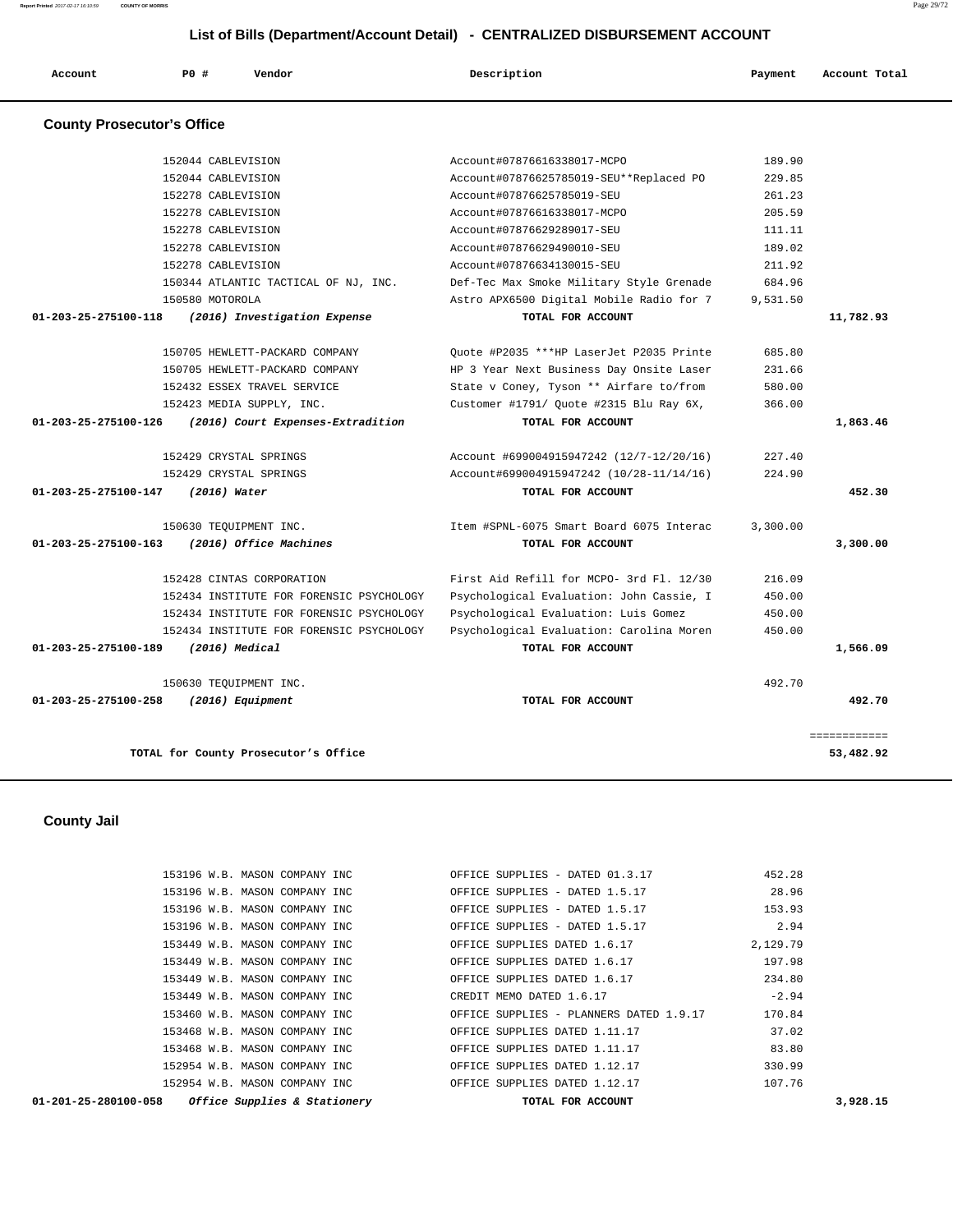| <b>PO #</b><br>Description<br>Account<br>Vendor                                                                                                         | Payment              | Account Total |
|---------------------------------------------------------------------------------------------------------------------------------------------------------|----------------------|---------------|
| <b>County Jail</b>                                                                                                                                      |                      |               |
| 01-201-25-280100-059<br>Other General Expenses<br>TOTAL FOR ACCOUNT                                                                                     |                      | 115.80        |
| 154530 COUNTY OF MORRIS<br>1st HALF 2/17 METERED MAIL                                                                                                   | 27.87                |               |
| 01-201-25-280100-068<br>Postage & Metered Mail<br>TOTAL FOR ACCOUNT                                                                                     |                      | 27.87         |
| 152801 CY DRAKE LOCKSMITHS, INC.<br>KEYS DATED 1.11.17                                                                                                  | 20.40                |               |
| 152953 MORSE WATCHMANS INC<br>KEY RING HUBS PLUS FREIGHT DATED 1.17.17                                                                                  | 227.00               |               |
| 01-201-25-280100-128<br>Security Equipment<br>TOTAL FOR ACCOUNT                                                                                         |                      | 247.40        |
| 153175 ARAMARK DALLAS LOCKBOX<br>200334000 - STAFF AND INMATE MEALS DATED                                                                               | 7,155.38             |               |
| 153175 ARAMARK DALLAS LOCKBOX<br>200334000 - STAFF MEALS DATED 1.11.17                                                                                  | 2,025.00             |               |
| 153175 ARAMARK DALLAS LOCKBOX<br>200334000 - STAFF MEALS DATED 1.11.17                                                                                  | 60.00                |               |
| 153175 ARAMARK DALLAS LOCKBOX<br>200334000 - STAFF AND INMATE MEALS DATED                                                                               | 12,226.25            |               |
| 153175 ARAMARK DALLAS LOCKBOX<br>200334000 - STAFF MEALS DATED 1.11.17                                                                                  | 52.50                |               |
| 153544 ARAMARK DALLAS LOCKBOX<br>200334000 - STAFF AND INMATE MEALS DATED                                                                               | 12,630.90            |               |
| 200334000 - STAFF MEALS DATED 1.18.17<br>153544 ARAMARK DALLAS LOCKBOX                                                                                  | 99.00                |               |
| 153544 ARAMARK DALLAS LOCKBOX<br>200334000 - STAFF MEALS DATED 1.18.17                                                                                  | 27.50                |               |
| 01-201-25-280100-185<br>Food<br>TOTAL FOR ACCOUNT                                                                                                       |                      | 34,276.53     |
| 152800 CERBO LUMBER & HARDWARE<br>MAINTENANCE SUPPLIES DATED 1.11.17                                                                                    | 25.74                |               |
| 01-201-25-280100-249<br>Bldg Maintenance Supplies<br>TOTAL FOR ACCOUNT                                                                                  |                      | 25.74         |
|                                                                                                                                                         |                      |               |
| 153378 DONNA GRUBLE<br>REIMBURSEMENT FOR TRAINING CONFERENCE IN                                                                                         | 725.00               |               |
| 153378 DONNA GRUBLE<br>REIMBURSEMENT FOR TRAINING CONFERENCE IN                                                                                         | 417.20               |               |
| 153378 DONNA GRUBLE<br>REIMBURSEMENT FOR TRAINING CONFERENCE IN                                                                                         | 728.96               |               |
| 153378 DONNA GRUBLE<br>REIMBURSEMENT FOR TRAINING CONFERENCE IN                                                                                         | 99.00                |               |
| 153378 DONNA GRUBLE<br>REIMBURSEMENT FOR TRAINING CONFERENCE IN                                                                                         | 45.00                |               |
| 153201 ROBERT HERRMANN<br>REIMBURSEMENT FOR FIRST RESPONDER BOOKS<br>153380 DAVID GRANT<br>REIMBURSMENT FOR COLLEGE TUITION/FEES/BO                     | 551.92<br>3,698.91   |               |
| 01-203-25-280100-039<br>(2016) Education Schools & Training<br>TOTAL FOR ACCOUNT                                                                        |                      | 6,265.99      |
|                                                                                                                                                         |                      |               |
| 152985 OFFICE CONCEPTS GROUP, INC.<br>OFFICE SUPPLIES DATED 2.1.16                                                                                      | 64.22                |               |
| 152985 OFFICE CONCEPTS GROUP, INC.<br>OFFICE SUPPLIES DATED 12.14.16                                                                                    | 1,323.42             |               |
| 153517 RICOH AMERICAS CORPORATION<br>COLOR COPIES FOR INTAKE COPIER FROM 10/1                                                                           | 202.02               |               |
| 153517 RICOH AMERICAS CORPORATION<br>COLOR COPIES FOR I.A. COPIER FROM 10/1/1                                                                           | 49.42                |               |
| 153002 W.B. MASON COMPANY INC<br>OFFICE SUPPLIES DATED 11.28.16                                                                                         | 212.25               |               |
| 153002 W.B. MASON COMPANY INC<br>OFFICE SUPPLIES DATED 12.19.16                                                                                         | 355.00               |               |
| 153002 W.B. MASON COMPANY INC<br>OFFICE SUPPLIES DATED 12.19.16                                                                                         | 122.63<br>195.61     |               |
| 153002 W.B. MASON COMPANY INC<br>OFFICE SUPPLIES DATED 12.30.16<br>153002 W.B. MASON COMPANY INC<br>OFFICE SUPPLIES DATED 12.29.16                      | 24.68                |               |
| 01-203-25-280100-058<br>(2016) Office Supplies & Stationery<br>TOTAL FOR ACCOUNT                                                                        |                      | 2,549.25      |
|                                                                                                                                                         |                      |               |
| 153017 BINSKY SERVICE LLC<br>HEATING PUMP REPAIR DATED 12.29.16                                                                                         | 8,340.00             |               |
| 153016 COMMUNICATIONS SERVICE<br>VEHICLE RADIO SERVICES DATED 12.21.16                                                                                  | 1,233.34             |               |
| 153007 MORRIS COUNTY MUA<br>FACILITY GARBAGE PULLING FE                                                                                                 | 670.00               |               |
| FACILITY GARBAGE PULLING FE<br>153007 MORRIS COUNTY MUA                                                                                                 | 670.00               |               |
| 153007 MORRIS COUNTY MUA<br>FACILITY GARBAGE TIPPING FE<br>01-203-25-280100-084 (2016) Other Outside Services<br>TOTAL FOR ACCOUNT                      | 750.33               | 11,663.67     |
|                                                                                                                                                         |                      |               |
| 153173 RICOH AMERICAS CORPORATION<br>LEASE PAYMENT FOR COPIER IN MAINTENANCE                                                                            | 742.57               |               |
| 153174 RICOH AMERICAS CORPORATION<br>LEASE PAYMENT FOR COPIER IN ADMIN FROM 1                                                                           | 1,121.82             |               |
| $01-203-25-280100-164$ (2016) Office Machines - Rental<br>TOTAL FOR ACCOUNT                                                                             |                      | 1,864.39      |
|                                                                                                                                                         |                      |               |
| 146207 CONSULTANT OF AMBULATORY<br>MEDICAL CARE FOR V. VERTETIS DATED 5.4.16<br>151611 DENTRUST DENTAL INC.<br>INMATE DENTAL CARE FOR NOV 2016 DATED 12 | 1,140.00<br>2,305.00 |               |
| 153015 LAKE PHYSICIANS & HOSPITAL<br>MEDICAL SUPPLIES 02 CYLINDERS DATED 11.2                                                                           | 190.00               |               |
| 01-203-25-280100-189 (2016) Medical<br>TOTAL FOR ACCOUNT                                                                                                |                      | 3,635.00      |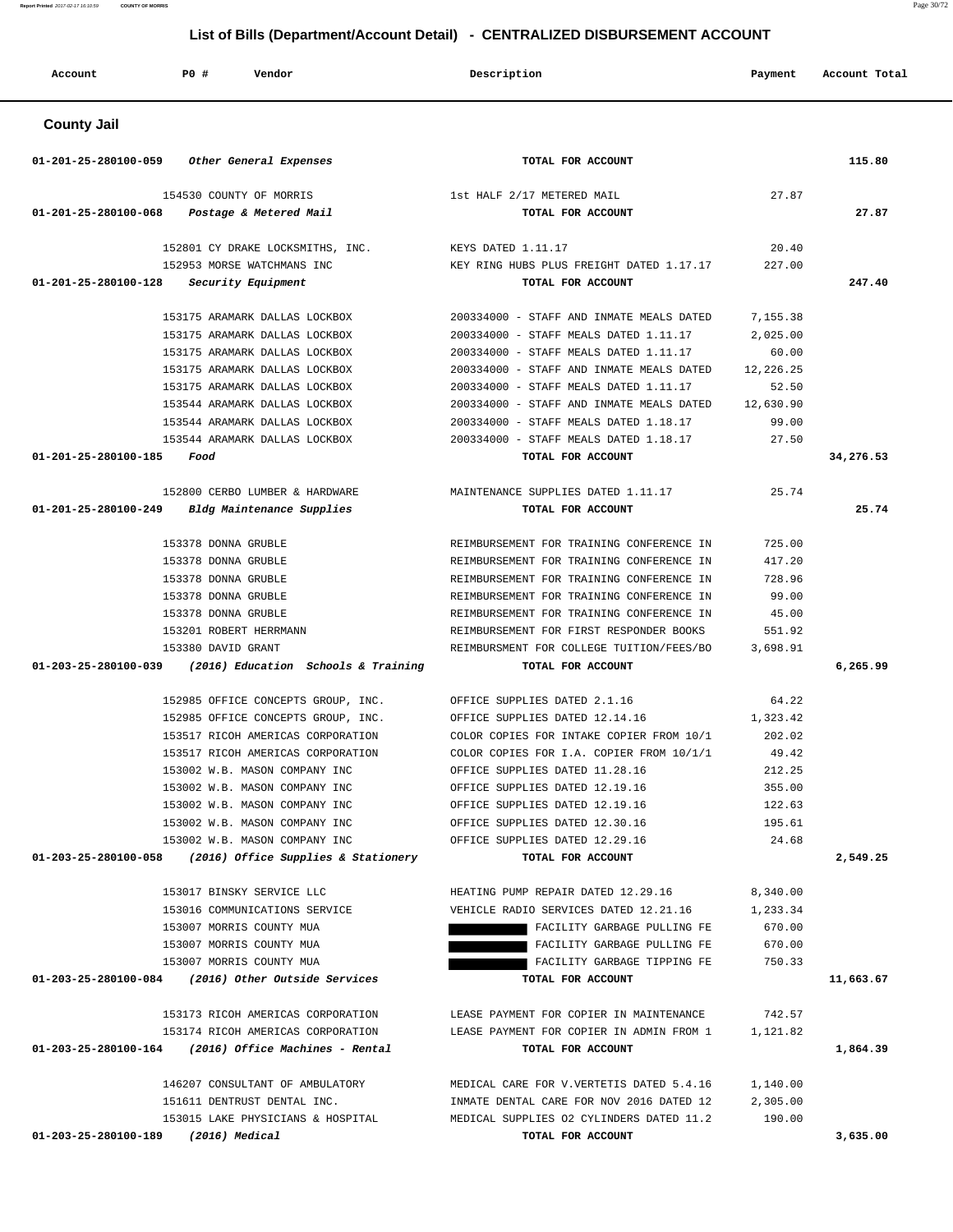#### **Report Printed** 2017-02-17 16:10:59 **COUNTY OF MORRIS** Page 31/72

# **List of Bills (Department/Account Detail) - CENTRALIZED DISBURSEMENT ACCOUNT**

| Account                        | <b>PO #</b>           | Vendor                           | Description                              | Payment  | Account Total |
|--------------------------------|-----------------------|----------------------------------|------------------------------------------|----------|---------------|
| <b>County Jail</b>             |                       |                                  |                                          |          |               |
| 01-203-25-280100-202           |                       | (2016) Uniform And Accessories   | TOTAL FOR ACCOUNT                        |          | 1,786.00      |
|                                |                       | 150296 JERSEY PAPER PLUS INC     | NITRILE GLOVES DATED 12/3/16 QUOTE #3481 | 1,035.00 |               |
| 01-203-25-280100-252           |                       | (2016) Janitorial Supplies       | TOTAL FOR ACCOUNT                        |          | 1,035.00      |
|                                |                       | 152624 FOWLER EOUIP CO INC.      | DRYER PARTS/REPAIRS DATED 12.9.16        | 340.50   |               |
|                                |                       | 153006 R & J CONTROL, INC.       | GENERATOR MONITORING AND REMOTE STARTING | 155.00   |               |
| $01 - 203 - 25 - 280100 - 262$ |                       | (2016) Machinery Repairs & Parts | TOTAL FOR ACCOUNT                        |          | 495.50        |
|                                |                       |                                  |                                          |          | ============  |
|                                | TOTAL for County Jail |                                  |                                          |          | 67,916.29     |

# **County Youth Detention Facilit**

| 153746 EDWARD SHAPLEY                                | Reimbursement for on-going Science proje  | 11.75    |              |
|------------------------------------------------------|-------------------------------------------|----------|--------------|
| 154143 TOM POLLIO                                    | Apple IPOD Touch 2nd generation           | 22.00    |              |
| 154143 TOM POLLIO                                    | Apple IPOD Touch 2nd generation           | 29.02    |              |
| $01-201-25-281100-039$ Education Schools & Training  | TOTAL FOR ACCOUNT                         |          | 62.77        |
|                                                      |                                           |          |              |
| 153456 W.B. MASON COMPANY INC                        | Desk calendar                             | 3.28     |              |
| 153456 W.B. MASON COMPANY INC                        | Expo Marker and organizer                 | 7.02     |              |
| 153456 W.B. MASON COMPANY INC                        | BIC'fi BU3 Retractable Gel Roller Ball Pe | 12.48    |              |
| 153456 W.B. MASON COMPANY INC                        | Brother PC301 Thermal Transfer Print Car  | 17.13    |              |
| 153456 W.B. MASON COMPANY INC                        | Ticonderoga'fi Pre-Sharpened Pencil, HB,  | 10.30    |              |
| 153456 W.B. MASON COMPANY INC                        | Ampadâ ¢ Glue Top Pads, 8 1/2 x 11, Whit  | 14.71    |              |
| Office Supplies & Stationery<br>01-201-25-281100-058 | TOTAL FOR ACCOUNT                         |          | 64.92        |
|                                                      |                                           |          |              |
| 154329 ALLEN PAPER & SUPPLY CO                       | Nittany Nat Multifold Towels 4000/cs      | 49.00    |              |
| 154329 ALLEN PAPER & SUPPLY CO                       | Spoon s/s Luxor 13"                       | 8.70     |              |
| 154329 ALLEN PAPER & SUPPLY CO                       | Spoon Perforated Basting 15"              | 2.77     |              |
| 01-201-25-281100-059<br>Other General Expenses       | TOTAL FOR ACCOUNT                         |          | 60.47        |
|                                                      |                                           |          |              |
| 154530 COUNTY OF MORRIS                              | 1st HALF 2/17 METERED MAIL                | 42.68    |              |
| Postage & Metered Mail<br>01-201-25-281100-068       | TOTAL FOR ACCOUNT                         |          | 42.68        |
| 153812 SODEXO INC & AFFILIATES                       | Contractual Charge                        | 2,315.80 |              |
| 153812 SODEXO INC & AFFILIATES                       | Congregate Meals: 1071 * 2.81             | 3,009.51 |              |
| 153812 SODEXO INC & AFFILIATES                       | AFI and Other                             | 1,028.50 |              |
| 01-203-25-281100-185<br>(2016) Food                  | TOTAL FOR ACCOUNT                         |          | 6,353.81     |
|                                                      |                                           |          |              |
|                                                      |                                           |          | ============ |
| TOTAL for County Youth Detention Facilit             |                                           |          | 6,584.65     |
|                                                      |                                           |          |              |

# **Road Repairs**

| 153220 W.B. MASON COMPANY INC                        | Ink Cartridges 951 Cyan/Magenta, Yellow 9 | 120.83 |        |
|------------------------------------------------------|-------------------------------------------|--------|--------|
| Office Supplies & Stationery<br>01-201-26-290100-058 | TOTAL FOR ACCOUNT                         |        | 120.83 |
| 154530 COUNTY OF MORRIS                              | 1st HALF 2/17 METERED MAIL                | 9.77   |        |
|                                                      |                                           |        |        |
| Postage & Metered Mail<br>01-201-26-290100-068       | TOTAL FOR ACCOUNT                         |        | 9.77   |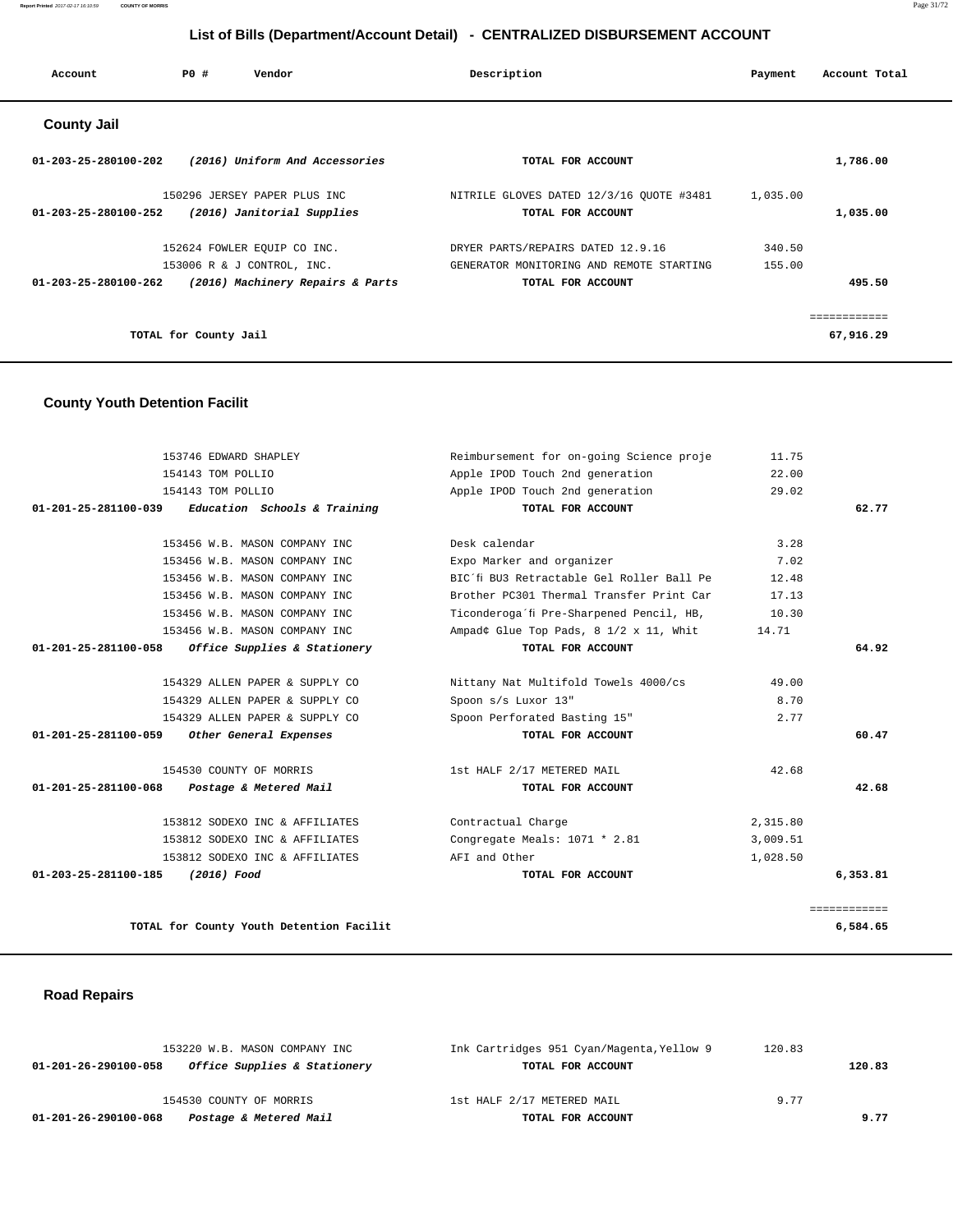| Report Printed 2017-02-17 16:10:59<br><b>COUNTY OF MORRIS</b> |                                     |                                                                              |           |               |
|---------------------------------------------------------------|-------------------------------------|------------------------------------------------------------------------------|-----------|---------------|
|                                                               |                                     | List of Bills (Department/Account Detail) - CENTRALIZED DISBURSEMENT ACCOUNT |           |               |
|                                                               |                                     |                                                                              |           |               |
| Account                                                       | <b>PO #</b><br>Vendor               | Description                                                                  | Payment   | Account Total |
| <b>Road Repairs</b>                                           |                                     |                                                                              |           |               |
| 01-201-26-290100-140                                          | Gas Purchases                       | TOTAL FOR ACCOUNT                                                            |           | 2,885.98      |
|                                                               | 152952 HUNAN WOK                    | 2017 Meals 1/2 - 1/20/2017                                                   | 320.00    |               |
|                                                               | 152952 HUNAN WOK                    | 15% Gratuity                                                                 | 48.00     |               |
|                                                               | 153228 RIDGEDALE PIZZA & RESTAURANT | 2017 Meals 1/9 1/22/2017                                                     | 60.00     |               |
|                                                               | 153228 RIDGEDALE PIZZA & RESTAURANT | 15% Gratuity                                                                 | 9.00      |               |
| 01-201-26-290100-188                                          | Meals                               | TOTAL FOR ACCOUNT                                                            |           | 437.00        |
|                                                               | 153314 ANTHONY FOX                  | work boots per contract                                                      | 90.00     |               |
|                                                               | 153819 DANIEL NUNN                  | Work Boots per Contract                                                      | 89.98     |               |
|                                                               | 153668 ROBERT STRELEC               | Work Boots per contract                                                      | 90.00     |               |
| 01-201-26-290100-207                                          | Uniform & Clothing Allowance        | TOTAL FOR ACCOUNT                                                            |           | 269.98        |
|                                                               | 153808 AMERICAN ASPHALT COMPANY     | Ticket # 5533037 EZ Street Cold Asphalt                                      | 3,323.70  |               |
| 01-201-26-290100-222                                          | Bituminous Concrete                 | TOTAL FOR ACCOUNT                                                            |           | 3,323.70      |
|                                                               | 153817 PEQUANNOCK TOWNSHIP          | January 31st, 2017 Snow Removal & Saltin                                     | 440.00    |               |
|                                                               | 153316 TREE KING INC                | Storm # 11 1/23 - 1/24/2017 Sections 2,1                                     | 18,817.50 |               |
|                                                               | 153818 TREE KING INC                | Storm # 12 1/31/2017 Sections 2, 10, 17, 22                                  | 12,825.00 |               |
|                                                               | 152642 PEOUANNOCK TOWNSHIP          | Snow Removal Jan. 14, 2017                                                   | 330.00    |               |
| 01-201-26-290100-228                                          | Contracted Snow/Ice Removal         | TOTAL FOR ACCOUNT                                                            |           | 32,412.50     |
|                                                               | 153317 REED SYSTEMS, LTD.           | Envirobrine/Cal-Mag Liquid Road Agent w/                                     | 1,632.00  |               |
|                                                               | 153317 REED SYSTEMS, LTD.           | Envirobrine/Cal-Mag Liquid Road Agent w/                                     | 1,837.12  |               |
|                                                               | 153317 REED SYSTEMS, LTD.           | Envirobrine/Cal-Mag Liquid Road Agent w/                                     | 3,932.61  |               |
| 01-201-26-290100-242                                          | Snow Removal & Ice Control          | TOTAL FOR ACCOUNT                                                            |           | 7,401.73      |
|                                                               | 153219 SHEAFFER SUPPLY INC.         | 12x20' green poly canvas tarp                                                | 23.95     |               |
|                                                               | 152472 MORRISTOWN LUMBER &          | standard white steel mailboxes/post                                          | 563.76    |               |
| 01-201-26-290100-260                                          | Construction Materials              | TOTAL FOR ACCOUNT                                                            |           | 587.71        |
|                                                               | 152952 HUNAN WOK                    | 2016 Meals 10/16 - 12/29/2016                                                | 230.00    |               |
|                                                               |                                     |                                                                              |           |               |

 152952 HUNAN WOK 15% Gratuity 34.50 153228 RIDGEDALE PIZZA & RESTAURANT 2016 Meals 12/24 - 12/30/2016 40.00 153228 RIDGEDALE PIZZA & RESTAURANT 15% Gratuity 6.00 152563 RED BARN RESTAURANT Meals 5/23 - 12/30/2016 230.00 152563 RED BARN RESTAURANT 15% 34.50

 **01-203-26-290100-188 (2016) Meals TOTAL FOR ACCOUNT 575.00** 152398 TILCON NEW YORK INC. <br>
1-6 Skin Patch 1-6 Skin Patch 561.72  **01-203-26-290100-222 (2016) Bituminous Concrete TOTAL FOR ACCOUNT 561.72** 152634 GARDEN STATE HIGHWAY 3"x100 yds premask clear 67.50  **01-203-26-290100-238 (2016) Signage TOTAL FOR ACCOUNT 67.50**

 ============ **TOTAL for Road Repairs** 48,653.42

#### **Bridges and Culverts**

| 152153 GRAINGER             | Angle Grinder 7.5A, 4-1/2 in. dia., Brus | 78.28 |
|-----------------------------|------------------------------------------|-------|
| 152159 SHEAFFER SUPPLY INC. | 3/16x1-1/2 eye bolt                      | 0.78  |
| 152159 SHEAFFER SUPPLY INC. | 1/4 Steel Snap Hook Zinc                 | 1.89  |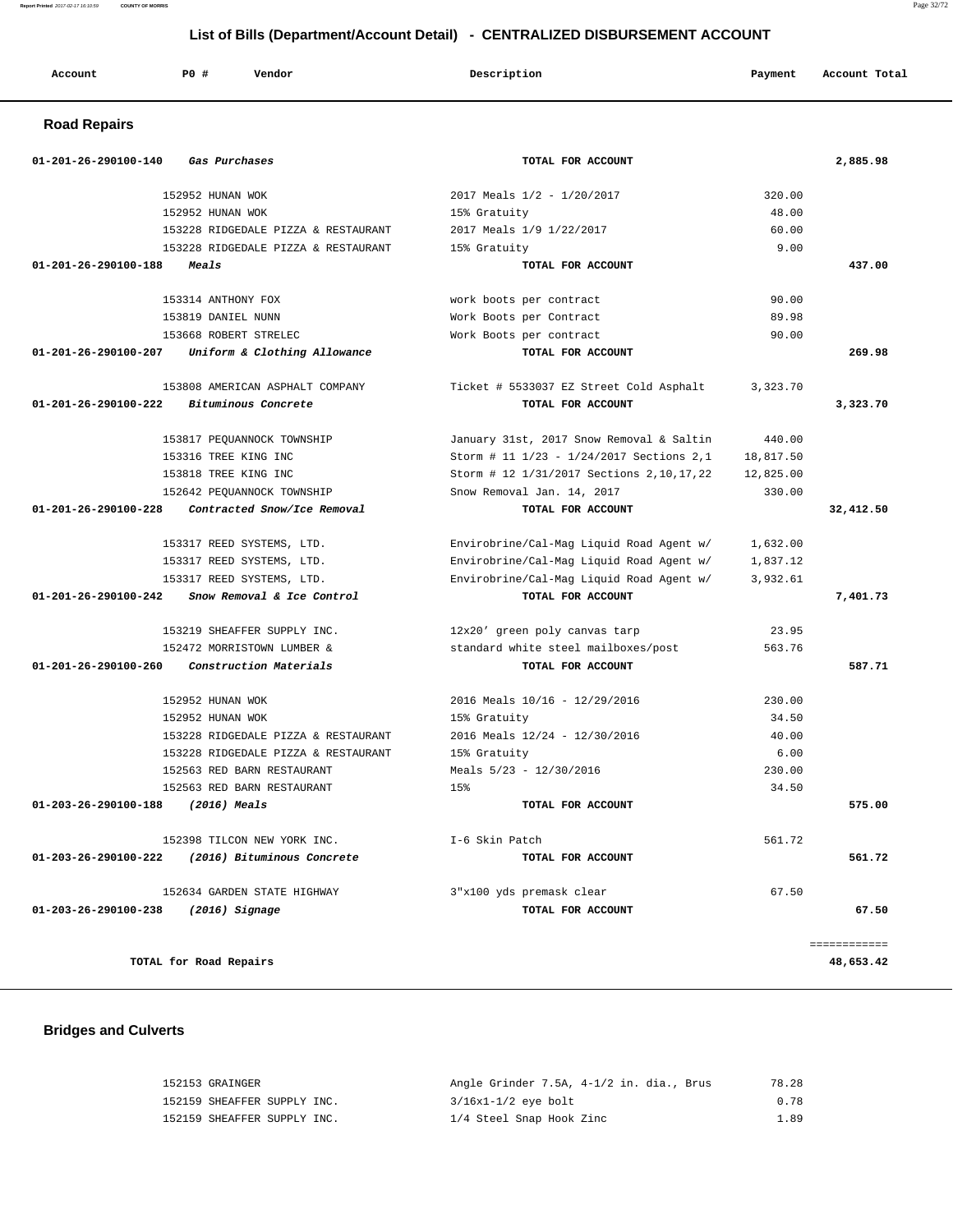**Report Printed** 2017-02-17 16:10:59 **COUNTY OF MORRIS** Page 33/72

# **List of Bills (Department/Account Detail) - CENTRALIZED DISBURSEMENT ACCOUNT**

| Account                        | PO# | Vendor                         | Description                              | Payment  | Account Total |
|--------------------------------|-----|--------------------------------|------------------------------------------|----------|---------------|
| <b>Bridges and Culverts</b>    |     |                                |                                          |          |               |
|                                |     | 152159 SHEAFFER SUPPLY INC.    | #3 double loop chain 90lb wll            | 1.38     |               |
|                                |     | 152159 SHEAFFER SUPPLY INC.    | $3/8x3-3/4$ wedge all zinc               | 7.50     |               |
|                                |     | 152159 SHEAFFER SUPPLY INC.    | 1/4hex eazyload quick disconnect bit hol | 25.90    |               |
| $01 - 203 - 26 - 292100 - 239$ |     | $(2016)$ Small Tools           | TOTAL FOR ACCOUNT                        |          | 117.20        |
|                                |     | 152158 GARDEN STATE HIGHWAY    | Butterfly Guardrail Marker, Steel (Bolt- | 1,275.00 |               |
| 01-203-26-292100-260           |     | (2016) Construction Materials  | TOTAL FOR ACCOUNT                        |          | 1,275.00      |
|                                |     | 152152 GALETON GLOVES          | Three (3) CL3 BK Bottom Bomber Jackets   | 137.83   |               |
| 01-203-26-292100-266           |     | (2016) Safety Items            | TOTAL FOR ACCOUNT                        |          | 137.83        |
|                                |     |                                |                                          |          | ============  |
|                                |     | TOTAL for Bridges and Culverts |                                          |          | 1,530.03      |

# **Buildings & Grounds**

|                                               | 154111 WILLIAM F. BARNISH                                            | RENT FOR DOVER PROBATION / MARCH 2017                                                    | 8,607.50  |           |
|-----------------------------------------------|----------------------------------------------------------------------|------------------------------------------------------------------------------------------|-----------|-----------|
| 01-201-26-310100-029 Building Rental          |                                                                      | TOTAL FOR ACCOUNT                                                                        |           | 8,607.50  |
|                                               |                                                                      | 154116 MORRISTOWN PARKING AUTHORITY <b>PARKING MAINTENANCE FEE</b> / MARCH 2017 5,396.00 |           |           |
| 01-201-26-310100-062 Parking Lot Rental       |                                                                      | TOTAL FOR ACCOUNT                                                                        |           | 5,396.00  |
|                                               |                                                                      |                                                                                          |           |           |
|                                               | 153820 CLIFTON ELEVATOR SERVICE CO INC                               | RE: A & R BLDG - 10 COURT ST - $(4)$ CAR $(S$ 1,768.00                                   |           |           |
|                                               | 153820 CLIFTON ELEVATOR SERVICE CO INC                               | $RE: CH - 15 COURT ST- (3) CAR(S)$                                                       | 782.00    |           |
|                                               | 153820 CLIFTON ELEVATOR SERVICE CO INC                               | RE: SCHUYLER ANNEX - 30 SCHUYLER - (2) C                                                 | 720.00    |           |
|                                               | 153820 CLIFTON ELEVATOR SERVICE CO INC                               | RE: LIBRARY - 30 E. HANOVER - $(1)$ CAR $(S)$                                            | 294.00    |           |
|                                               | 153820 CLIFTON ELEVATOR SERVICE CO INC                               | RE: CAC COMPLEX - 1 MEDICAL DR - (1) CA                                                  | 294.00    |           |
|                                               | 153820 CLIFTON ELEVATOR SERVICE CO INC                               | RE: SEU - 102 RAYNOR RD - $(1)$ CAR $(S)$                                                | 294.00    |           |
|                                               | 153820 CLIFTON ELEVATOR SERVICE CO INC                               | RE: HUMAN SERVICES - 340 W. HANOVER - (2)                                                | 696.00    |           |
|                                               | 153820 CLIFTON ELEVATOR SERVICE CO INC                               | RE: HOMELESS CENTER- 540 W. HANOVER - (1                                                 | 378.00    |           |
|                                               | 153820 CLIFTON ELEVATOR SERVICE CO INC                               | $RE: PSTA - 500 W. HANOVER - (1) CAR(S)$                                                 | 294.00    |           |
|                                               | 153820 CLIFTON ELEVATOR SERVICE CO INC                               | RE: LPS - 450 W. HANOVER - $(2)$ CAR $(S)$                                               | 294.00    |           |
|                                               | 152711 R.S. KNAPP CO INC                                             | RE: CAC/ PRINTING - PLANS & SPECS/01-10-                                                 | 285.54    |           |
|                                               | 152711 R.S. KNAPP CO INC                                             | RE: CH/ PRINTING - PLANS & SPECS/ 01-10-                                                 | 147.94    |           |
|                                               |                                                                      | 154352 EMPLOYMENT HORIZONS, INC. CLEANING SERVICES - JANUARY 2017/ DATED                 | 46,579.00 |           |
|                                               | 153328 REDMANN ELECTRIC CO., INC. RE: MC LIBRARY/ 01-19-17           |                                                                                          | 2,500.00  |           |
|                                               | 01-201-26-310100-084 Other Outside Services                          | TOTAL FOR ACCOUNT                                                                        |           | 55,326.48 |
|                                               | 153657 MORRIS COUNTY MUNICIPAL THE HHW - BULBS/ 01-25-17             |                                                                                          | 790.23    |           |
|                                               | $01 - 201 - 26 - 310100 - 143$ Rubbish & Trash Removal               | TOTAL FOR ACCOUNT                                                                        |           | 790.23    |
|                                               | 153584 CONSOLIDATED ENVIRONMENTAL INC RE: MV - LAUNDRY ROOM/01-04-17 |                                                                                          | 875.00    |           |
| 01-201-26-310100-204 Plant Operations         |                                                                      | TOTAL FOR ACCOUNT                                                                        |           | 875.00    |
|                                               | 152713 GRAINGER                                                      | WO78939/ RE: WINTER GEAR/ 01-10-17                                                       | 139.64    |           |
|                                               | $01-201-26-310100-207$ Uniform & Clothing Allowance                  | TOTAL FOR ACCOUNT                                                                        |           | 139.64    |
|                                               |                                                                      |                                                                                          |           |           |
|                                               |                                                                      | 152721 KLEIZA ENTERPRISES INC THE RE: YOUTH SHELTER & PSTA/01-18-17                      | 300.00    |           |
| $01 - 201 - 26 - 310100 - 235$ Pipes - Others |                                                                      | TOTAL FOR ACCOUNT                                                                        |           | 300.00    |
|                                               | 153837 CERBO LUMBER & HARDWARE                                       | RE: ANN ST. PARKING DECK/ 01-12-17                                                       | 248.48    |           |
|                                               | 153324 CHEROKEE GLASS INC                                            | WO78761/ RE: HEALTH MGMT/ 01-20-17                                                       | 455.00    |           |
|                                               | 154117 HOME DEPOT U.S.A., INC.                                       | WO79049/ RE: SHERIFF/ 02-03-17                                                           | 275.11    |           |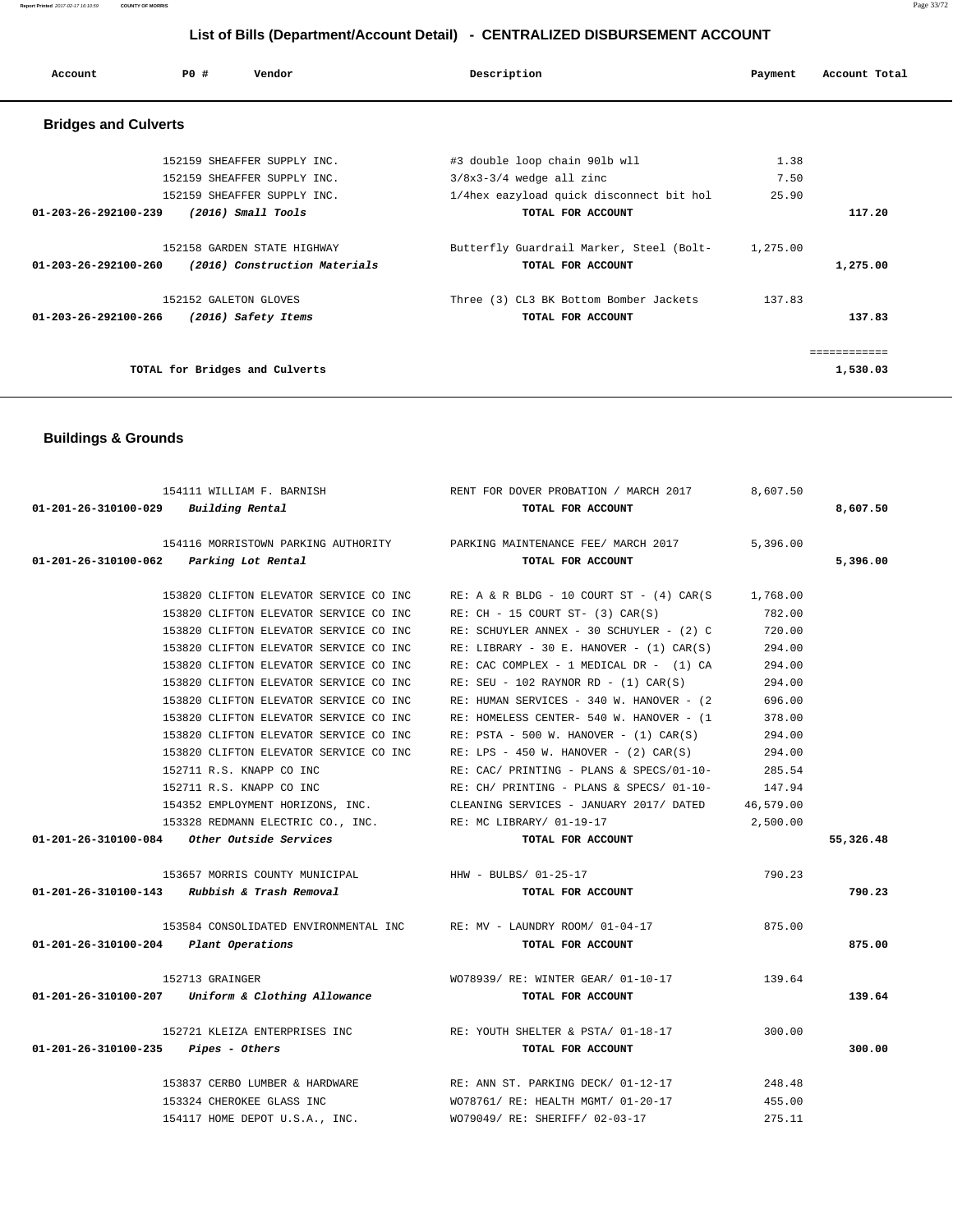| Account                        | P0 #<br>Vendor                                                    | Description                                                                    | Payment  | Account Total |
|--------------------------------|-------------------------------------------------------------------|--------------------------------------------------------------------------------|----------|---------------|
| <b>Buildings &amp; Grounds</b> |                                                                   |                                                                                |          |               |
|                                | 154025 HOME DEPOT U.S.A., INC.                                    | WO78996/ RE: SHERIFF/ 01-25-17                                                 | 141.26   |               |
|                                | 152713 GRAINGER                                                   | WO78909/ RE: SHERIFF/ 01-04-17                                                 | 387.23   |               |
|                                | 152713 GRAINGER                                                   | WO78909/ RE: SHERIFF/ 01-05-17                                                 | 387.23   |               |
|                                | 152713 GRAINGER                                                   | WO78904/ RE: SHERIFF/ 01-06-17                                                 | 289.35   |               |
|                                | 152713 GRAINGER                                                   | RE: MOSQUITO/ 01=05-17                                                         | 347.62   |               |
|                                | 152713 GRAINGER                                                   | WO78931/ RE: B&G/ 01-09-17                                                     | 74.64    |               |
|                                | 152713 GRAINGER                                                   | WO78944/ RE: B&G/ 01-11-17                                                     | 1,447.20 |               |
|                                | 152713 GRAINGER                                                   | WO78955/ RE: CH/ 01-12-17                                                      | 366.30   |               |
|                                | 153327 ROCKAWAY GLASS CO., INC.                                   | RE: CH DOOR/ 01-19-17                                                          | 463.00   |               |
|                                | $01-201-26-310100-249$ Bldg Maintenance Supplies                  | TOTAL FOR ACCOUNT                                                              |          | 5,412.80      |
|                                | 153321 DUBLIN JANITORIAL SUPPLY                                   | WO78983/ RE: B&G/ 01-13-17                                                     | 2,454.00 |               |
| 01-201-26-310100-252           | Janitorial Supplies                                               | TOTAL FOR ACCOUNT                                                              |          | 2,454.00      |
|                                | 153566 R & J CONTROL, INC.                                        | 002838/ PSTA                                                                   | 310.00   |               |
|                                | 153566 R & J CONTROL, INC.                                        | 002839/ A & R BLDG-KOHLER                                                      | 155.00   |               |
|                                | 153566 R & J CONTROL, INC.                                        | 002840/ A & R BLDG - ONAN                                                      | 155.00   |               |
|                                | 153566 R & J CONTROL, INC.                                        | 002841/ JDC                                                                    | 155.00   |               |
|                                | 153566 R & J CONTROL, INC.                                        | 002866/ YOUTH SHELTER                                                          | 155.00   |               |
|                                | 153566 R & J CONTROL, INC.                                        | 002867/ COUNTY GARAGE                                                          | 155.00   |               |
|                                | 153566 R & J CONTROL, INC.                                        | 002868/ WHARTON                                                                | 155.00   |               |
|                                | 153566 R & J CONTROL, INC.                                        | 002869/ SCHUYLER                                                               | 155.00   |               |
|                                | 153566 R & J CONTROL, INC.                                        | 003091/ ROCKAWAY                                                               | 155.00   |               |
|                                | 153566 R & J CONTROL, INC.                                        | 003092/ LONG VALLEY                                                            | 155.00   |               |
|                                | 153566 R & J CONTROL, INC.                                        | 003108/ HEALTH MNGMNT                                                          | 155.00   |               |
|                                | 153566 R & J CONTROL, INC.                                        | 003109/ MONTVILLE                                                              | 155.00   |               |
|                                | 153566 R & J CONTROL, INC.                                        | 003113/ CAC BLDG                                                               | 155.00   |               |
|                                | 153566 R & J CONTROL, INC.                                        | 003114/ SEU                                                                    | 155.00   |               |
|                                | 153566 R & J CONTROL, INC.                                        | 003129/ LAW & PUBLIC SAFETY - TS25 TRAIL                                       | 155.00   |               |
|                                | 153566 R & J CONTROL, INC.                                        | 003130/ LAW & PUBLIC SAFETY - 225K BALDO                                       | 155.00   |               |
|                                | 153566 R & J CONTROL, INC.                                        | 003131/ LAW & PUBLIC SAFETY - TRAILER                                          | 155.00   |               |
|                                | 153566 R & J CONTROL, INC.                                        | 003132/ LAW & PUBLIC SAFETY - 500K BALDO                                       | 155.00   |               |
|                                | 153566 R & J CONTROL, INC.                                        | 003133/ LAW & PUBLIC SAFETY - WHISPERWAT                                       | 155.00   |               |
|                                | 153566 R & J CONTROL, INC.                                        | 003134/ FUEL TRANSFER STATION                                                  | 155.00   |               |
|                                | 153566 R & J CONTROL, INC.                                        | 0003135/ W&M                                                                   | 155.00   |               |
|                                | 153566 R & J CONTROL, INC.                                        | 0003136/ OTA                                                                   | 155.00   |               |
|                                | 153566 R & J CONTROL, INC.                                        | 004143/ PSTA                                                                   | 155.00   |               |
|                                | 01-201-26-310100-262 Machinery Repairs & Parts                    | TOTAL FOR ACCOUNT                                                              |          | 3,720.00      |
|                                | 153504 GRAINGER                                                   | WO78871/ RE: B&G/ 10-25-17                                                     | 50.21    |               |
|                                | 154025 HOME DEPOT U.S.A., INC.<br>01-201-26-310100-264 Heat & A/C | WO78551/ RE: SHERIFF/ 01-17-17<br>TOTAL FOR ACCOUNT                            | 1,352.00 | 1,402.21      |
|                                |                                                                   |                                                                                |          |               |
|                                | 152716 FRANKLIN-GRIFFITH LLC                                      | WO78881/ RE: A&R/ 01-06-17                                                     | 2,191.54 |               |
|                                | 153504 GRAINGER                                                   | WO78997/ RE: CTY GARAGE/ 01-24-17                                              | 682.48   |               |
|                                | 154340 HOME DEPOT U.S.A., INC.                                    | WO78862/ RE: MV/ 01-31-17                                                      | 79.98    |               |
|                                | 154340 HOME DEPOT U.S.A., INC.                                    | WO79071/ RE: PURCHASING/ 02-08-17                                              | 173.72   |               |
|                                | 153328 REDMANN ELECTRIC CO., INC.                                 |                                                                                | 593.68   |               |
|                                | 153328 REDMANN ELECTRIC CO., INC.                                 | RE: OTA/ 01-19-17                                                              | 441.00   |               |
|                                | $01 - 201 - 26 - 310100 - 265$ Electrical                         | TOTAL FOR ACCOUNT                                                              |          | 4,162.40      |
|                                | 152368 ACORN TERMITE AND PEST                                     | RE: PEST CONTROL - DECEMBER 2016/DATED                                         | 750.00   |               |
|                                | 152020 ACORN TERMITE AND PEST                                     | RE: PEST CONTROL - NOVEMBER 2016/ DATED                                        | 750.00   |               |
|                                |                                                                   | 153583 CONSOLIDATED ENVIRONMENTAL INC RE: MV - CLEANED KITCHEN EXHAUST/ 10-05- | 7,470.00 |               |
|                                | 01-203-26-310100-036 (2016) Contracted Services                   | TOTAL FOR ACCOUNT                                                              |          | 8,970.00      |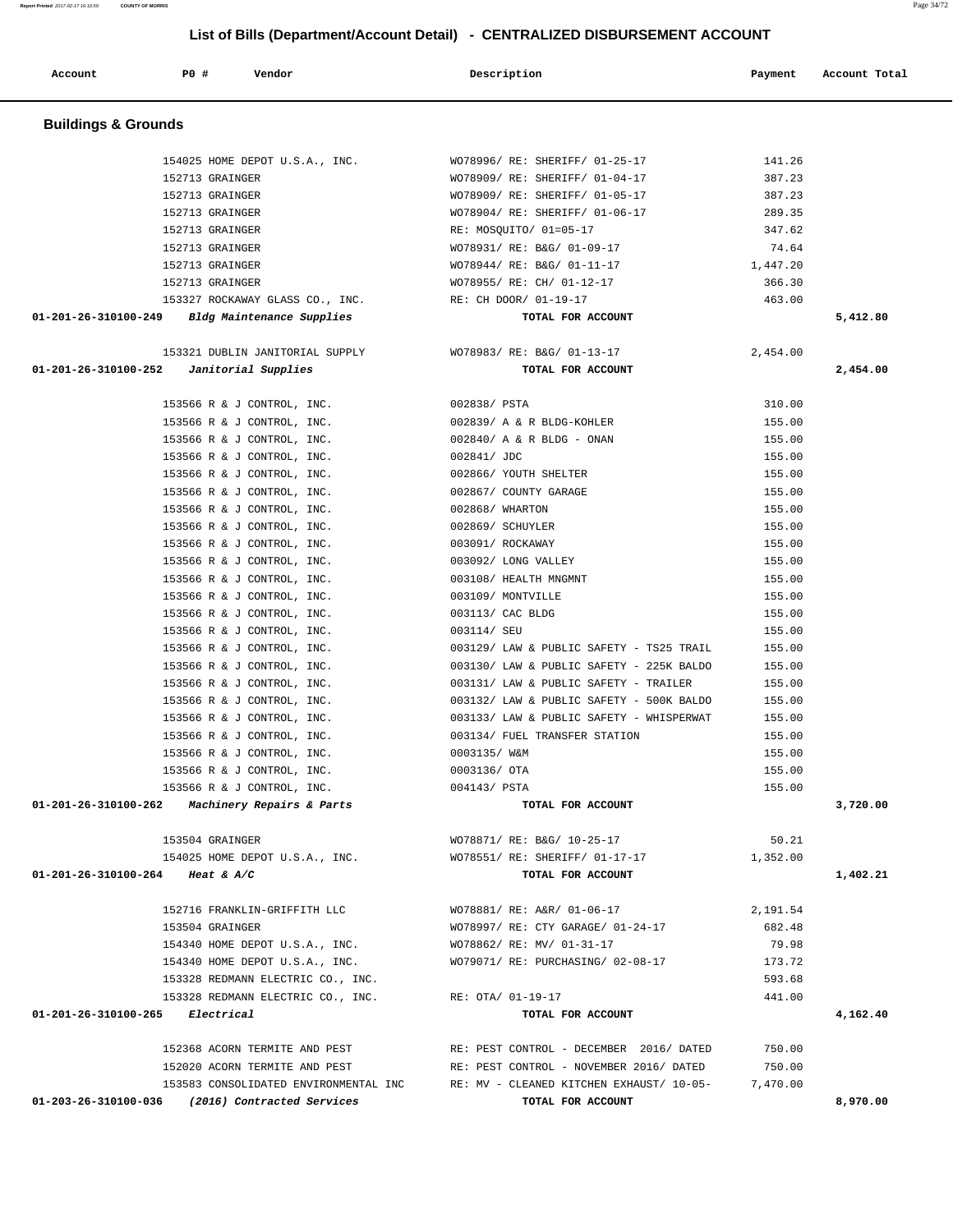# **List of Bills (Department/Account Detail) - CENTRALIZED DISBURSEMENT ACCOUNT**

| Account                        | P0 #<br>Vendor                                                                          | Description                                                                          | Payment              | Account Total |  |  |  |  |  |
|--------------------------------|-----------------------------------------------------------------------------------------|--------------------------------------------------------------------------------------|----------------------|---------------|--|--|--|--|--|
| <b>Buildings &amp; Grounds</b> |                                                                                         |                                                                                      |                      |               |  |  |  |  |  |
|                                | 153343 FOLEY, INC.<br>150090 MALACHY MECHANICAL                                         | RE: OEM - GEN 2 ANNUAL CONTRACT & QUARTE<br>RE: QUARTERLY SERVICE AGREEMENT/ 4Q16/ 1 | 1,306.75<br>1,500.00 |               |  |  |  |  |  |
|                                | $01-203-26-310100-044$ (2016) Equipment Service Agreements                              | TOTAL FOR ACCOUNT                                                                    |                      | 4,113.50      |  |  |  |  |  |
|                                | 153236 MR. JOHN, INC.<br>01-203-26-310100-084 (2016) Other Outside Services             | RE: PSTA - RENTAL AND SERVICE/ 12-12-16<br>TOTAL FOR ACCOUNT                         | 127.29               | 127.29        |  |  |  |  |  |
|                                | 152704 CRYSTAL SPRINGS<br>152704 CRYSTAL SPRINGS                                        | ACCOUNT# 699004915917006/ NOVEMBER 2016/<br>ACCOUNT# 699004915917006/ DECEMBER 2016/ | 102.92<br>92.92      |               |  |  |  |  |  |
|                                | $01-203-26-310100-095$ (2016) Other Administrative Supplies                             | TOTAL FOR ACCOUNT                                                                    |                      | 195.84        |  |  |  |  |  |
|                                | 153658 POP-A-LOCK OF NORTHERN NJ<br>01-203-26-310100-128 (2016) Security Equipment      | RE: CH/ 11-10-16<br>TOTAL FOR ACCOUNT                                                | 415.00               | 415.00        |  |  |  |  |  |
|                                | 154437 HOME DEPOT U.S.A., INC.<br>01-203-26-310100-249 (2016) Bldg Maintenance Supplies | WO78217/ RE: B&G - HILL/ 09-07-16<br>TOTAL FOR ACCOUNT                               | 105.85               | 105.85        |  |  |  |  |  |
|                                | 152023 TOMAR INDUSTRIES INC<br>01-203-26-310100-252 (2016) Janitorial Supplies          | WO78652/ RE: B&G/ 12-13-16<br>TOTAL FOR ACCOUNT                                      | 941.99               | 941.99        |  |  |  |  |  |
|                                | 153212 TBS CONTROLS LLC                                                                 | WO78738/ RE: SEU/ 11-30-16                                                           | 403.11               |               |  |  |  |  |  |
|                                | 153212 TBS CONTROLS LLC<br>01-203-26-310100-264 (2016) Heat & A/C                       | WO78836/ RE: JDC/ 12-29-16<br>TOTAL FOR ACCOUNT                                      | 401.89               | 805.00        |  |  |  |  |  |
|                                | 151982 FRANKLIN-GRIFFITH LLC                                                            | WO78646/ RE: PSTA/ 11-10-16                                                          | 1,271.56             |               |  |  |  |  |  |
|                                | 151982 FRANKLIN-GRIFFITH LLC                                                            | WO78646/ RE: PSTA/ 11-15-16                                                          | 74.80                |               |  |  |  |  |  |
|                                | 151982 FRANKLIN-GRIFFITH LLC                                                            | WO78650/ RE: PSTA/ 11-30-16                                                          | 274.81               |               |  |  |  |  |  |
|                                | 151982 FRANKLIN-GRIFFITH LLC                                                            | WO78650/ RE: PSTA/ 11-30-16                                                          | 55.40                |               |  |  |  |  |  |
|                                | 151982 FRANKLIN-GRIFFITH LLC                                                            | WO78727/ RE: MV/ 11-30-16                                                            | 64.62                |               |  |  |  |  |  |
|                                | 152715 TURTLE & HUGHES, INC.                                                            | WO78692/ RE: MOSQUITO/ 12-01-16                                                      | 52.50                |               |  |  |  |  |  |
|                                | 152715 TURTLE & HUGHES, INC.                                                            | WO78692/ RE: MOSQUITO/ 12-01-16                                                      | 119.17               |               |  |  |  |  |  |
|                                | 152715 TURTLE & HUGHES, INC.                                                            | WO78834/ RE: CASA/ 12-16-16                                                          | 43.29                |               |  |  |  |  |  |
|                                | 151976 FRANKLIN-GRIFFITH LLC                                                            | WO77970/ RE: B&G/ 11-01-16                                                           | 15.39                |               |  |  |  |  |  |
|                                | 151976 FRANKLIN-GRIFFITH LLC                                                            | WO78666/ RE: INTERFAITH PANTRY/ 12-05-16                                             | 397.40               |               |  |  |  |  |  |
|                                | 151976 FRANKLIN-GRIFFITH LLC                                                            | WO78794/ RE: B&G/ 12-09-16                                                           | 2,258.36             |               |  |  |  |  |  |
|                                | 151976 FRANKLIN-GRIFFITH LLC                                                            | WO78794/ RE: B&G/ 12-09-16                                                           | 93.75                |               |  |  |  |  |  |
|                                | 151976 FRANKLIN-GRIFFITH LLC                                                            | WO78820/ RE: SCHUYLER/ 12-22-16                                                      | 130.22               |               |  |  |  |  |  |
|                                | 151976 FRANKLIN-GRIFFITH LLC<br>151976 FRANKLIN-GRIFFITH LLC                            | WO78664/ RE: ROADS/ 11-20-16<br>WO78664/ RE: ROADS/ 12-05-16                         | 46.58<br>105.00      |               |  |  |  |  |  |
|                                | 151976 FRANKLIN-GRIFFITH LLC                                                            | WO78664/ RE: ROADS/ 12-15-16                                                         | 59.38                |               |  |  |  |  |  |
|                                | 151976 FRANKLIN-GRIFFITH LLC                                                            | WO77970/ RE: CREDIT MEMO/ ORIGINAL PO# 1                                             | $-20.50$             |               |  |  |  |  |  |
|                                | 01-203-26-310100-265 (2016) Electrical                                                  | TOTAL FOR ACCOUNT                                                                    |                      | 5,041.73      |  |  |  |  |  |
|                                |                                                                                         |                                                                                      |                      | ============  |  |  |  |  |  |

**TOTAL for Buildings & Grounds 109,302.46**

### **Motor Services Center**

| 153829 W.B. MASON COMPANY INC | Ink          | 21.55 |
|-------------------------------|--------------|-------|
| 153829 W.B. MASON COMPANY INC | Toner        | 66.35 |
| 153829 W.B. MASON COMPANY INC | Toner        | 63.69 |
| 153829 W.B. MASON COMPANY INC | Frame        | 11.73 |
| 153829 W.B. MASON COMPANY INC | Folder Ready | 32.10 |

**Report Printed** 2017-02-17 16:10:59 **COUNTY OF MORRIS** Page 35/72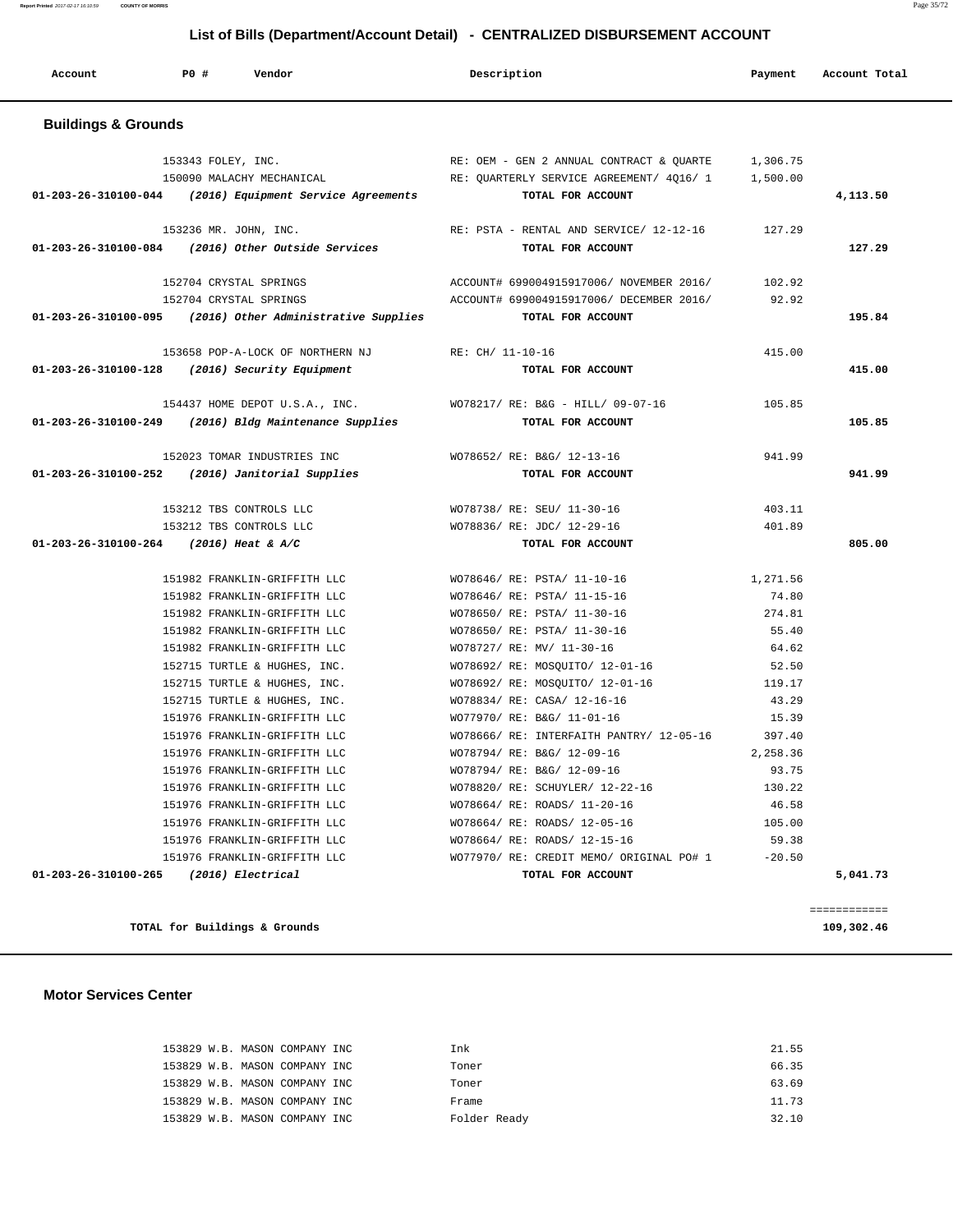# **List of Bills (Department/Account Detail) - CENTRALIZED DISBURSEMENT ACCOUNT**

| Account                                              | PO#             | Vendor                                  | Description                              | Payment  | Account Total |  |  |  |  |
|------------------------------------------------------|-----------------|-----------------------------------------|------------------------------------------|----------|---------------|--|--|--|--|
| <b>Motor Services Center</b>                         |                 |                                         |                                          |          |               |  |  |  |  |
|                                                      |                 | 153829 W.B. MASON COMPANY INC           | Coffee                                   | 216.08   |               |  |  |  |  |
|                                                      |                 | 153831 W.B. MASON COMPANY INC           | Register Book                            | 13.01    |               |  |  |  |  |
|                                                      |                 | 153832 W.B. MASON COMPANY INC           | Rental Fee                               | 11.99    |               |  |  |  |  |
|                                                      |                 | 153833 W.B. MASON COMPANY INC           | Stamp                                    | 6.78     |               |  |  |  |  |
| 01-201-26-315100-058<br>Office Supplies & Stationery |                 |                                         | TOTAL FOR ACCOUNT                        |          | 475.27        |  |  |  |  |
|                                                      |                 | 152907 FIRE AND SAFETY SERVICES LTD     | Switch                                   | 11.79    |               |  |  |  |  |
|                                                      |                 | 152907 FIRE AND SAFETY SERVICES LTD     | Rock Switch                              | 20.87    |               |  |  |  |  |
|                                                      |                 | 152907 FIRE AND SAFETY SERVICES LTD     | Pressure Switch                          | 62.32    |               |  |  |  |  |
|                                                      |                 | 152907 FIRE AND SAFETY SERVICES LTD     | Valve & Cap                              | 213.22   |               |  |  |  |  |
|                                                      |                 | 152907 FIRE AND SAFETY SERVICES LTD     | UPS                                      | 11.59    |               |  |  |  |  |
|                                                      |                 | 152915 J & D SALES & SERVICE LLC        | 55 Gallon Drum Fleetwash                 | 395.00   |               |  |  |  |  |
|                                                      |                 | 152855 J & D SALES & SERVICE LLC        | Materials                                | 36.00    |               |  |  |  |  |
|                                                      |                 | 152855 J & D SALES & SERVICE LLC        | Back Wash Media Filter, Backwash carbon  | 185.00   |               |  |  |  |  |
|                                                      |                 | 152914 J & D SALES & SERVICE LLC        | Cleaned backwash media filter, carbon fi | 235.00   |               |  |  |  |  |
|                                                      |                 | 153628 NESTLE WATERS NORTH AMERICA INC. | Rent                                     | 22.06    |               |  |  |  |  |
|                                                      |                 | 153629 NESTLE WATERS NORTH AMERICA INC. | Rent Hanover, Rent Dewey Ave             | 318.46   |               |  |  |  |  |
|                                                      |                 | 152889 WHITEMARSH CORPORATION           | Single Paper                             | 40.00    |               |  |  |  |  |
|                                                      |                 | 152889 WHITEMARSH CORPORATION           | shipping                                 | 10.34    |               |  |  |  |  |
| 01-201-26-315100-098                                 |                 | Other Operating&Repair Supply           | TOTAL FOR ACCOUNT                        |          | 1,561.65      |  |  |  |  |
|                                                      |                 | 152803 AMERICAN WEAR INC.               | Uniforms                                 | 213.75   |               |  |  |  |  |
|                                                      |                 | 152874 AMERICAN WEAR INC.               | Uniforms & Mat Rental Services           | 237.75   |               |  |  |  |  |
|                                                      |                 | 152875 AMERICAN WEAR INC.               | Uniforms & Mat Rental Services           | 259.54   |               |  |  |  |  |
| 01-201-26-315100-207                                 |                 | Uniform & Clothing Allowance            | TOTAL FOR ACCOUNT                        |          | 711.04        |  |  |  |  |
|                                                      | 152911 GRAINGER |                                         | Spring Check Valve                       | 34.86    |               |  |  |  |  |
|                                                      | 152912 GRAINGER |                                         | Wheel Torque Extension                   | 289.36   |               |  |  |  |  |
|                                                      |                 | 152916 MSC INDUSTRIAL SUPPLY CO.        | Par-KL 105B                              | 14.46    |               |  |  |  |  |
| 01-201-26-315100-239                                 | Small Tools     |                                         | TOTAL FOR ACCOUNT                        |          | 338.68        |  |  |  |  |
|                                                      |                 | 152872 WEST CHESTER MACHINERY AND       | Harness Nighthawk                        | 124.80   |               |  |  |  |  |
|                                                      |                 | 152872 WEST CHESTER MACHINERY AND       | Vehicle Lighting Harn                    | 175.82   |               |  |  |  |  |
|                                                      |                 | 152906 DEHART & SON, H.A.               | Switch Rocker Left Heater                | 17.65    |               |  |  |  |  |
|                                                      |                 | 152906 DEHART & SON, H.A.               | Freight                                  | 7.70     |               |  |  |  |  |
| 01-201-26-315100-241 Snow Plowing Parts              |                 |                                         | TOTAL FOR ACCOUNT                        |          | 325.97        |  |  |  |  |
|                                                      |                 | 152854 INTER CITY TIRE                  | TransForce                               | 780.71   |               |  |  |  |  |
|                                                      |                 | 152804 BARNWELL HOUSE OF TIRES, INC.    | P235/55R17 98W EAG RS-A VSB              | 426.60   |               |  |  |  |  |
|                                                      |                 | 152805 BARNWELL HOUSE OF TIRES, INC.    | Credit                                   | $-29.00$ |               |  |  |  |  |
|                                                      |                 | 152805 BARNWELL HOUSE OF TIRES, INC.    | Front Backhoe Flat                       | 40.00    |               |  |  |  |  |
|                                                      |                 | 152805 BARNWELL HOUSE OF TIRES, INC.    | 3X5 Radial Patch                         | 20.00    |               |  |  |  |  |
|                                                      |                 | 152805 BARNWELL HOUSE OF TIRES, INC.    | 11R225 PC                                | 175.00   |               |  |  |  |  |
|                                                      |                 | 152805 BARNWELL HOUSE OF TIRES, INC.    | 11R225 Casing                            | 85.00    |               |  |  |  |  |
|                                                      |                 | 152805 BARNWELL HOUSE OF TIRES, INC.    | Med Truck Mount/Dismount                 | 22.50    |               |  |  |  |  |
|                                                      |                 | 152805 BARNWELL HOUSE OF TIRES, INC.    | TR573 Valve                              | 7.00     |               |  |  |  |  |
|                                                      |                 | 152806 BARNWELL HOUSE OF TIRES, INC.    | LT235/85R16E                             | 152.21   |               |  |  |  |  |
|                                                      |                 | 152810 BARNWELL HOUSE OF TIRES, INC.    | 215/65R Assur Fuel                       | 358.90   |               |  |  |  |  |
|                                                      |                 | 152876 BARNWELL HOUSE OF TIRES, INC.    | P235/50R18                               | 522.68   |               |  |  |  |  |
|                                                      |                 | 152877 BARNWELL HOUSE OF TIRES, INC.    | P245/65R17                               | 463.64   |               |  |  |  |  |
|                                                      |                 | 152878 BARNWELL HOUSE OF TIRES, INC.    | 215/70R15 Fuel Max                       | 385.62   |               |  |  |  |  |
| $01 - 201 - 26 - 315100 - 245$ Tires                 |                 | 152878 BARNWELL HOUSE OF TIRES, INC.    | 235/70R16 Fuel Max<br>TOTAL FOR ACCOUNT  | 211.92   | 3,622.78      |  |  |  |  |
|                                                      |                 |                                         |                                          |          |               |  |  |  |  |

 152856 METRO HYDRAULIC JACK CO. Lincoln Ton Floor Jacks Overhauled and W 356.00 152856 METRO HYDRAULIC JACK CO. Gray Ton Air Jack Overhead Including New 598.00

**Report Printed** 2017-02-17 16:10:59 **COUNTY OF MORRIS** Page 36/72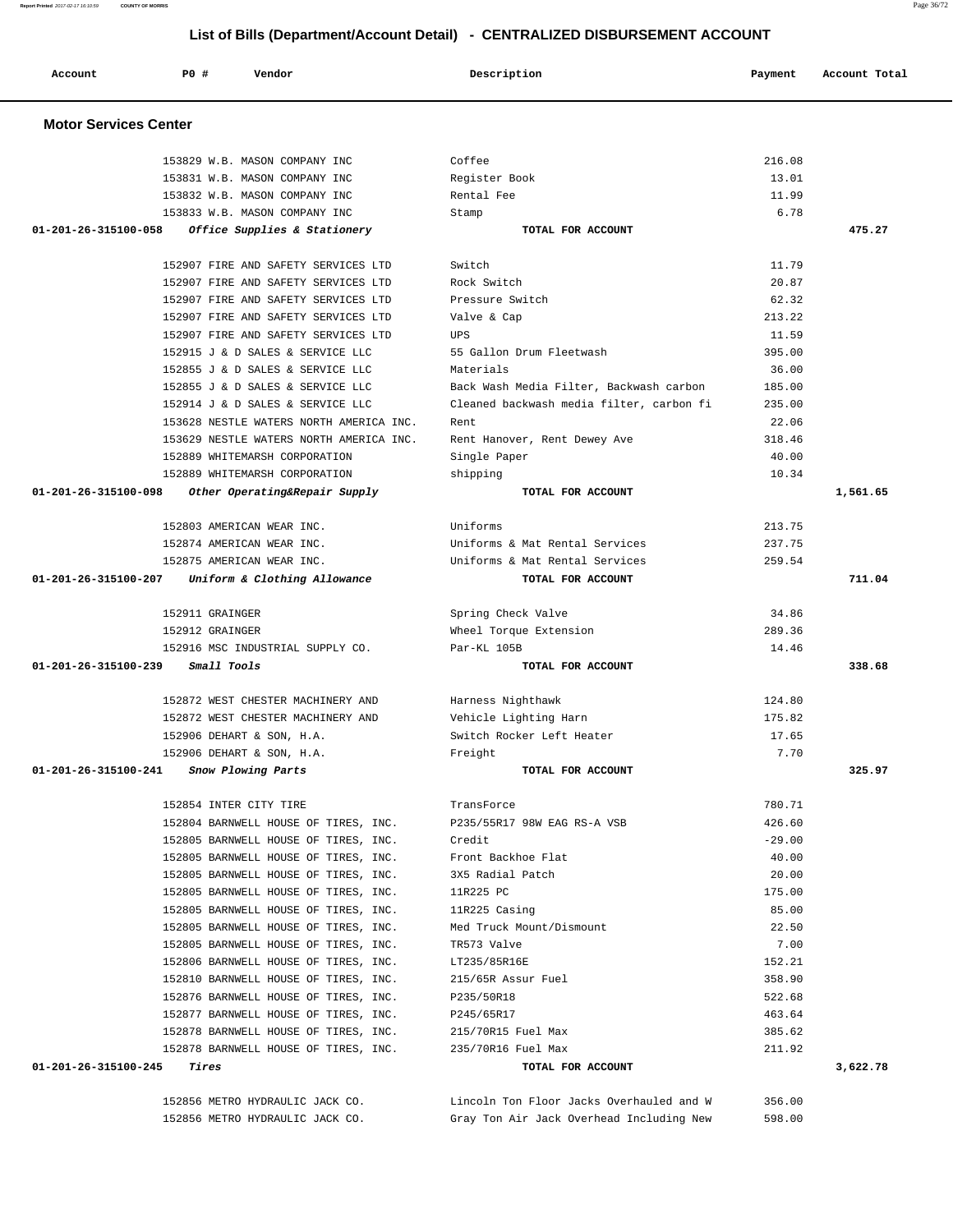| Account<br>. | <b>PO #</b> | Vendor | Description<br>$\sim$ $\sim$ | Payment | Account Total<br>. |
|--------------|-------------|--------|------------------------------|---------|--------------------|
|              |             |        |                              |         |                    |

### **Motor Services Center**

| 01-201-26-315100-246<br>Tools - Others               | TOTAL FOR ACCOUNT              |                    | 964.00 |
|------------------------------------------------------|--------------------------------|--------------------|--------|
| 153311 TOMAR INDUSTRIES INC                          | Gloves                         | 77.00              |        |
| 152886 TOMAR INDUSTRIES INC                          | Foaming Cleaner                | 59.80              |        |
| 152886 TOMAR INDUSTRIES INC                          | Toilet Tissue                  | 64.75              |        |
| 152886 TOMAR INDUSTRIES INC                          | White Towel                    | 49.80              |        |
| 152886 TOMAR INDUSTRIES INC                          | Towel White                    | 120.00             |        |
| 01-201-26-315100-252<br>Janitorial Supplies          | TOTAL FOR ACCOUNT              |                    | 371.35 |
|                                                      |                                |                    |        |
| 152867 PENNJERSEY MACHINERY, LLC                     | Brake Shoe                     | 391.69             |        |
| 152867 PENNJERSEY MACHINERY, LLC                     | Freight                        | 15.70              |        |
| 152925 PENNJERSEY MACHINERY, LLC                     | Spring                         | 31.41              |        |
| 152925 PENNJERSEY MACHINERY, LLC                     | Freight                        | 7.30               |        |
| 152926 RE-TRON TECHNOLOGIES INC.                     | 875 CCA 12V Monster            | 168.40             |        |
| 152926 RE-TRON TECHNOLOGIES INC.                     | 675 CCA 12V                    | 151.48             |        |
| 152868 RE-TRON TECHNOLOGIES INC.                     | 875 CCA 12V Monster Power      | 168.40             |        |
| 152868 RE-TRON TECHNOLOGIES INC.                     | 675 CCA 12V                    | 84.21              |        |
| 152868 RE-TRON TECHNOLOGIES INC.                     | 1100 CCA Stud Terminal Monster | 230.64             |        |
| 152927 RE-TRON TECHNOLOGIES INC.                     | Crown 1 Deep Cycle             | 2,083.20           |        |
| 152930 SOMERSET HILLS TOWING                         | TOWING (#1/09)                 | 404.88             |        |
| 152887 TONY SANCHEZ LTD                              | Check Valve for Pump           | 21.70              |        |
| 152913 HOOVER TRUCK CENTERS INC                      | Center Bearing                 | 70.58              |        |
| 152820 HOOVER TRUCK CENTERS INC                      | Motor                          | 61.04              |        |
| 152807 AIR BRAKE & EQUIPMENT                         | Wiper Blade                    | 179.80             |        |
| 152883 BUNKY'S HEAVY TOWING, LLC                     | TOWING $(# 1/17)$              | 575.00             |        |
| 152882 BUNKY'S HEAVY TOWING, LLC                     | TOWING $(+ 1/14)$              | 550.00             |        |
| 152821 HOOVER TRUCK CENTERS INC                      | Shock                          | 121.24             |        |
| 152821 HOOVER TRUCK CENTERS INC                      | Bracket                        | 30.02              |        |
| 152822 HOOVER TRUCK CENTERS INC                      | Lamp                           | 10.03              |        |
| 152823 HOOVER TRUCK CENTERS INC                      | Relay                          | 7.46               |        |
| 152815 DOVER BRAKE & CLUTCH CO INC                   | Control Cable                  | 80.50              |        |
| 153298 JESCO INC.                                    | Heater                         | 693.71             |        |
| 153298 JESCO INC.                                    | Freight                        | 20.00              |        |
| 152879 BROWN'S HUNTERDON                             | Fuel Filter                    | 104.96             |        |
| 152879 BROWN'S HUNTERDON                             | Oil Filter                     | 53.73<br>$-475.00$ |        |
| 152880 BROWN'S HUNTERDON<br>152880 BROWN'S HUNTERDON | Credit<br>Credit               | $-34.96$           |        |
| 152880 BROWN'S HUNTERDON                             | Fan Belt                       | 50.16              |        |
| 152880 BROWN'S HUNTERDON                             | Valve Kit                      | 250.12             |        |
| 152880 BROWN'S HUNTERDON                             | Sensor Assembly                | 215.66             |        |
| 152881 BROWN'S HUNTERDON                             | Gasket                         | 6.14               |        |
| 152881 BROWN'S HUNTERDON                             | Gasket V-Band                  | 27.48              |        |
| 152881 BROWN'S HUNTERDON                             | Pipe Gasket                    | 7.94               |        |
| 153291 DOVER BRAKE & CLUTCH CO INC                   | Brake Chamber                  | 292.98             |        |
| 152818 FRED BEANS PARTS, INC.                        | Antenna                        | 44.66              |        |
| 152819 FRED BEANS PARTS, INC.                        | Kit                            | 24.24              |        |
| 152819 FRED BEANS PARTS, INC.                        | Wire Assembly                  | 23.77              |        |
| 152857 MID-ATLANTIC TRUCK CENTRE INC                 | Filter                         | 22.52              |        |
| 152857 MID-ATLANTIC TRUCK CENTRE INC                 | Filter Kit                     | 32.22              |        |
| 152857 MID-ATLANTIC TRUCK CENTRE INC                 | Filter Kit                     | 51.24              |        |
| 152917 MID-ATLANTIC TRUCK CENTRE INC                 | Low Gauge                      | 32.60              |        |
| 153302 MID-ATLANTIC TRUCK CENTRE INC                 | Socket                         | 133.03             |        |
| 153302 MID-ATLANTIC TRUCK CENTRE INC                 | Freight                        | 56.04              |        |
| 153303 MID-ATLANTIC TRUCK CENTRE INC                 | Gasket                         | 14.16              |        |
| 153303 MID-ATLANTIC TRUCK CENTRE INC                 | Gasket                         | 14.66              |        |
| 153303 MID-ATLANTIC TRUCK CENTRE INC                 | Gasket                         | 65.60              |        |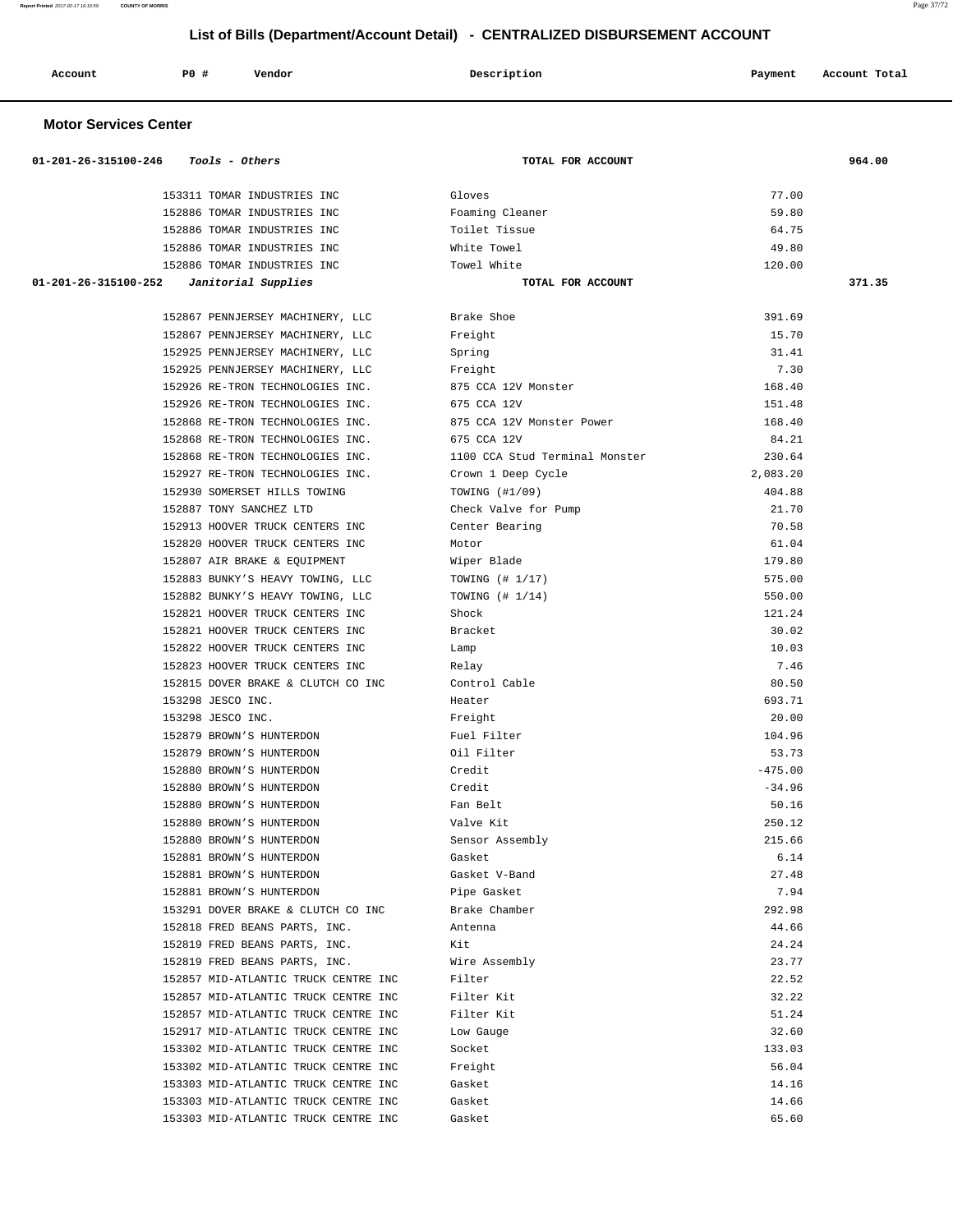| Report Printed 2017-02-17 16:10:59 | <b>COUNTY OF MORRIS</b>          |                                                                              |           | Page 38/72    |
|------------------------------------|----------------------------------|------------------------------------------------------------------------------|-----------|---------------|
|                                    |                                  | List of Bills (Department/Account Detail) - CENTRALIZED DISBURSEMENT ACCOUNT |           |               |
|                                    |                                  |                                                                              |           |               |
| Account                            | P0 #<br>Vendor                   | Description                                                                  | Payment   | Account Total |
| <b>Motor Services Center</b>       |                                  |                                                                              |           |               |
|                                    |                                  |                                                                              |           |               |
|                                    | 152869 RE-TRON TECHNOLOGIES INC. | Core Deposit                                                                 | 140.00    |               |
|                                    | 152869 RE-TRON TECHNOLOGIES INC. | Core Credit                                                                  | $-140.00$ |               |
|                                    | 153826 REED SYSTEMS, LTD.        | Pressure Switch                                                              | 221.10    |               |
|                                    | 153826 REED SYSTEMS, LTD.        | SHIPPING                                                                     | 9.24      |               |
|                                    | 153827 REED SYSTEMS, LTD.        | Fill Nozzel                                                                  | 105.82    |               |
|                                    | 153827 REED SYSTEMS, LTD.        | SHIPPING                                                                     | 9.84      |               |
| 01-201-26-315100-261               | Spare Parts for Equipment        | TOTAL FOR ACCOUNT                                                            |           | 9,719.62      |
|                                    | 152929 ROUTE 23 AUTOMALL LLC     | Jet Kit                                                                      | 4.64      |               |
|                                    | 152870 ROUTE 23 AUTOMALL LLC     | Link                                                                         | 115.93    |               |
|                                    | 152870 ROUTE 23 AUTOMALL LLC     | Wire, Coil Ignition                                                          | 760.20    |               |
|                                    | 152870 ROUTE 23 AUTOMALL LLC     | Injection                                                                    | 33.79     |               |
|                                    | 152870 ROUTE 23 AUTOMALL LLC     | Anti-Freeze, Filter                                                          | 73.04     |               |
|                                    | 152870 ROUTE 23 AUTOMALL LLC     | Blade                                                                        | 42.64     |               |
|                                    | 152870 ROUTE 23 AUTOMALL LLC     | Seal                                                                         | 4.21      |               |
|                                    | 152870 ROUTE 23 AUTOMALL LLC     | Blade, Filter                                                                | 39.17     |               |
|                                    | 152928 ROUTE 23 AUTOMALL LLC     | Windshield Hose                                                              | 6.62      |               |
|                                    | 152861 MORRISTOWN NAPA, LLC      | Hose                                                                         | 13.76     |               |
|                                    | 152861 MORRISTOWN NAPA, LLC      | Wheel Bearing Cup                                                            | 350.00    |               |
|                                    | 152861 MORRISTOWN NAPA, LLC      | Halogen Lamp                                                                 | 9.36      |               |
|                                    | 152905 D&B AUTO SUPPLY           | Credit                                                                       | $-69.65$  |               |
|                                    | 152905 D&B AUTO SUPPLY           | Credit                                                                       | $-53.07$  |               |
|                                    | 152905 D&B AUTO SUPPLY           | Credit                                                                       | $-212.81$ |               |
|                                    | 152905 D&B AUTO SUPPLY           | Gear wrench, Creeper Seat, Brake Rotor,                                      | 514.56    |               |
|                                    | 152905 D&B AUTO SUPPLY           | Air Filter, Brake Rotor, Disc Pad, Disc                                      | 940.16    |               |
|                                    | 152905 D&B AUTO SUPPLY           | Disc Pad, Duse Pac, Oxygen Sensor, Clamp                                     | 134.01    |               |
|                                    | 152905 D&B AUTO SUPPLY           | Air Filter, Serp Belt, Backside Idler Pu                                     | 850.99    |               |
|                                    | 152905 D&B AUTO SUPPLY           | Battery, Brake Rotor, Disc Pad                                               | 331.42    |               |
|                                    | 152858 MORRISTOWN NAPA, LLC      | Blue Def                                                                     | 21.32     |               |
|                                    | 152858 MORRISTOWN NAPA, LLC      | Napa Grease Cart                                                             | 31.50     |               |
|                                    | 152859 MORRISTOWN NAPA, LLC      | Led Kit                                                                      | 71.04     |               |
|                                    | 152859 MORRISTOWN NAPA, LLC      | 12 VDC Relay                                                                 | 41.82     |               |
|                                    |                                  |                                                                              |           |               |

| 152905 | D&B AUTO SUPPLY              |       |     |
|--------|------------------------------|-------|-----|
|        | 152905 D&B AUTO SUPPLY       |       |     |
| 152905 | D&B AUTO SUPPLY              |       |     |
| 152905 | D&B AUTO SUPPLY              |       |     |
| 152905 | D&B AUTO SUPPLY              |       |     |
|        | 152905 D&B AUTO SUPPLY       |       |     |
|        | 152905 D&B AUTO SUPPLY       |       |     |
|        | 152905 D&B AUTO SUPPLY       |       |     |
|        | 152858 MORRISTOWN NAPA,      |       | LLC |
|        | 152858 MORRISTOWN NAPA, LLC  |       |     |
|        | 152859 MORRISTOWN NAPA,      |       | LLC |
|        | 152859 MORRISTOWN NAPA,      |       | LLC |
|        | 152859 MORRISTOWN NAPA,      |       | LLC |
|        | 152859 MORRISTOWN NAPA,      |       | LLC |
|        | 152859 MORRISTOWN NAPA,      |       | LLC |
|        | 152860 MORRISTOWN            | NAPA, | LLC |
|        | 152860 MORRISTOWN NAPA, LLC  |       |     |
|        | 152860 MORRISTOWN NAPA, LLC  |       |     |
|        | 152860 MORRISTOWN NAPA,      |       | LLC |
|        | 152860 MORRISTOWN NAPA,      |       | LLC |
|        | 152918 MORRISTOWN NAPA, LLC  |       |     |
|        | 152918 MORRISTOWN NAPA, LLC  |       |     |
|        | 152918 MORRISTOWN            | NAPA, | LLC |
|        | 152918 MORRISTOWN NAPA, LLC  |       |     |
|        | 152918 MORRISTOWN NAPA, LLC  |       |     |
|        | 152918 MORRISTOWN NAPA, LLC  |       |     |
|        | 152816 FLEMINGTON BUICK CHEV |       |     |
|        | 152862 MORRISTOWN AUTO BODY  |       |     |
|        | 152864 NIELSEN DODGE - C-J-1 |       |     |
|        | 152864 NIELSEN DODGE - C-J-1 |       |     |

| 152870 ROUTE 23 AUTOMALL LLC      | Wire, Coil Ignition                      | 760.20    |
|-----------------------------------|------------------------------------------|-----------|
| 152870 ROUTE 23 AUTOMALL LLC      | Injection                                | 33.79     |
| 152870 ROUTE 23 AUTOMALL LLC      | Anti-Freeze, Filter                      | 73.04     |
| 152870 ROUTE 23 AUTOMALL LLC      | Blade                                    | 42.64     |
| 152870 ROUTE 23 AUTOMALL LLC      | Seal                                     | 4.21      |
| 152870 ROUTE 23 AUTOMALL LLC      | Blade, Filter                            | 39.17     |
| 152928 ROUTE 23 AUTOMALL LLC      | Windshield Hose                          | 6.62      |
| 152861 MORRISTOWN NAPA, LLC       | Hose                                     | 13.76     |
| 152861 MORRISTOWN NAPA, LLC       | Wheel Bearing Cup                        | 350.00    |
| 152861 MORRISTOWN NAPA, LLC       | Halogen Lamp                             | 9.36      |
| 152905 D&B AUTO SUPPLY            | Credit                                   | $-69.65$  |
| 152905 D&B AUTO SUPPLY            | Credit                                   | $-53.07$  |
| 152905 D&B AUTO SUPPLY            | Credit                                   | $-212.81$ |
| 152905 D&B AUTO SUPPLY            | Gear wrench, Creeper Seat, Brake Rotor,  | 514.56    |
| 152905 D&B AUTO SUPPLY            | Air Filter, Brake Rotor, Disc Pad, Disc  | 940.16    |
| 152905 D&B AUTO SUPPLY            | Disc Pad, Duse Pac, Oxygen Sensor, Clamp | 134.01    |
| 152905 D&B AUTO SUPPLY            | Air Filter, Serp Belt, Backside Idler Pu | 850.99    |
| 152905 D&B AUTO SUPPLY            | Battery, Brake Rotor, Disc Pad           | 331.42    |
| 152858 MORRISTOWN NAPA, LLC       | Blue Def                                 | 21.32     |
| 152858 MORRISTOWN NAPA, LLC       | Napa Grease Cart                         | 31.50     |
| 152859 MORRISTOWN NAPA, LLC       | Led Kit                                  | 71.04     |
| 152859 MORRISTOWN NAPA, LLC       | 12 VDC Relay                             | 41.82     |
| 152859 MORRISTOWN NAPA, LLC       | Brake Rotor                              | 170.20    |
| 152859 MORRISTOWN NAPA, LLC       | Reman Brake Caliper                      | 61.63     |
| 152859 MORRISTOWN NAPA, LLC       | Reman Brake Caliper                      | 61.63     |
| 152860 MORRISTOWN NAPA, LLC       | Round Mirror                             | 14.70     |
| 152860 MORRISTOWN NAPA, LLC       | Round Mirror                             | 15.03     |
| 152860 MORRISTOWN NAPA, LLC       | Pump                                     | 478.36    |
| 152860 MORRISTOWN NAPA, LLC       | V-Ribbed Belt                            | 18.80     |
| 152860 MORRISTOWN NAPA, LLC       | Belt Tensioner                           | 33.07     |
| 152918 MORRISTOWN NAPA, LLC       | Terminal, Hose End, Heater Motor         | 211.67    |
| 152918 MORRISTOWN NAPA, LLC       | Engine Mover, Clamp, Syringe             | 118.23    |
| 152918 MORRISTOWN NAPA, LLC       | NapaGold Air Filter, Disc Brake Pads, Br | 500.84    |
| 152918 MORRISTOWN NAPA, LLC       | U-Bolt                                   | 18.84     |
| 152918 MORRISTOWN NAPA, LLC       | Mark Lamp, Oil Filter, Fuel Filter       | 78.79     |
| 152918 MORRISTOWN NAPA, LLC       | Hose End                                 | 55.16     |
| 152816 FLEMINGTON BUICK CHEVROLET | Terminal                                 | 36.25     |
| 152862 MORRISTOWN AUTO BODY INC   | TOWING - [Unit # 16-1567]                | 340.00    |
| 152864 NIELSEN DODGE - C-J-R      | Housing                                  | 15.64     |
| 152864 NIELSEN DODGE - C-J-R      | Thermosta                                | 15.01     |
| 152864 NIELSEN DODGE - C-J-R      | Screw Hex                                | 3.80      |
| 152924 NIELSEN DODGE - C-J-R      | Manifold                                 | 103.79    |
| 152924 NIELSEN DODGE - C-J-R      | Gasket                                   | 15.07     |
| 152924 NIELSEN DODGE - C-J-R      | Hex Nut                                  | 7.60      |
| 152924 NIELSEN DODGE - C-J-R      | Bolt                                     | 7.84      |
| 152924 NIELSEN DODGE - C-J-R      | Stub Doub                                | 5.86      |
|                                   |                                          |           |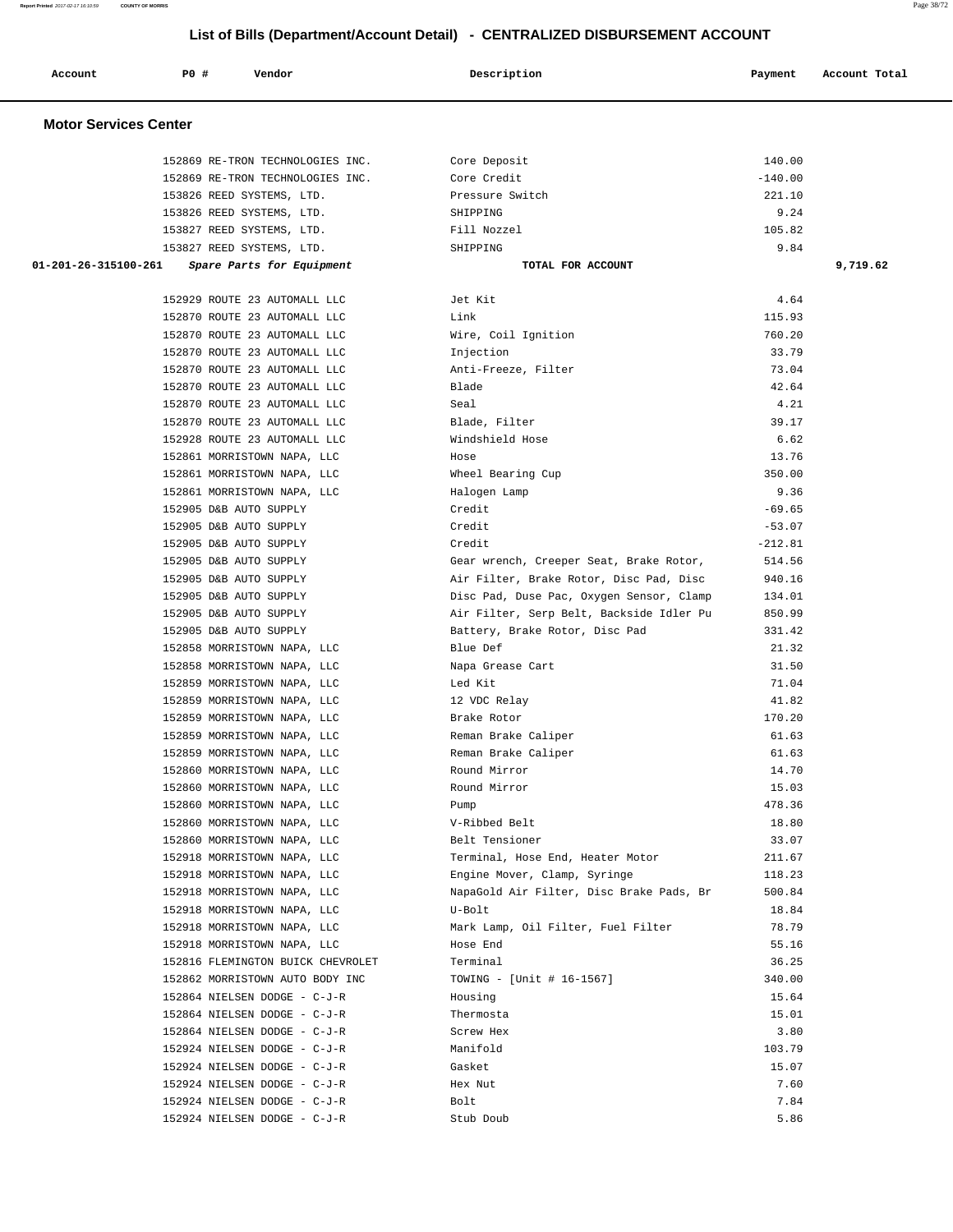| Account                      | PO# | Vendor | Description | Payment | Account Total |
|------------------------------|-----|--------|-------------|---------|---------------|
| <b>Motor Services Center</b> |     |        |             |         |               |

| 152923 NIELSEN DODGE - C-J-R      | AB Sensor                                | 40.19     |
|-----------------------------------|------------------------------------------|-----------|
| 152863 NIELSEN DODGE - C-J-R      | Credit                                   | $-40.00$  |
| 152863 NIELSEN DODGE - C-J-R      | Tube Heat                                | 95.68     |
| 152863 NIELSEN DODGE - C-J-R      | Hose Heat                                | 25.42     |
| 152866 NIELSEN DODGE - C-J-R      | Blank Key                                | 18.18     |
| 152865 NIELSEN DODGE - C-J-R      | Gasket                                   | 78.78     |
| 152865 NIELSEN DODGE - C-J-R      | Cylinder Cover                           | 225.86    |
| 152865 NIELSEN DODGE - C-J-R      | Seal                                     | 13.97     |
| 152922 NIELSEN DODGE - C-J-R      | Support                                  | 100.52    |
| 152884 CY DRAKE LOCKSMITHS, INC.  | Key                                      | 25.20     |
| 152884 CY DRAKE LOCKSMITHS, INC.  | Key                                      | 5.10      |
| 153489 D&B AUTO SUPPLY            | Credit                                   | $-80.28$  |
| 153489 D&B AUTO SUPPLY            | Credit                                   | $-18.00$  |
| 153489 D&B AUTO SUPPLY            | Credit                                   | $-76.75$  |
| 153489 D&B AUTO SUPPLY            | Credit                                   | $-22.22$  |
| 153489 D&B AUTO SUPPLY            | Credit                                   | $-38.90$  |
| 153489 D&B AUTO SUPPLY            | Weathertech, Reman Wiper Motor, Gasket,  | 939.88    |
| 153489 D&B AUTO SUPPLY            | Buzzer, Disc Brake, Oxygen Sensor, Brake | 845.99    |
| 153642 D&B AUTO SUPPLY            | Credit                                   | $-55.04$  |
| 153642 D&B AUTO SUPPLY            | Coupler                                  | 22.35     |
| 153642 D&B AUTO SUPPLY            | Adapter                                  | 10.15     |
| 153642 D&B AUTO SUPPLY            | Wiper Blade                              | 15.51     |
| 153642 D&B AUTO SUPPLY            | Wiper Blade                              | 11.98     |
| 153642 D&B AUTO SUPPLY            | Blaster Penetrant                        | 30.72     |
| 153642 D&B AUTO SUPPLY            | Aerosol                                  | 57.36     |
| 153642 D&B AUTO SUPPLY            | Halogen                                  | 14.66     |
| 153642 D&B AUTO SUPPLY            | Connector                                | 19.74     |
| 153642 D&B AUTO SUPPLY            | Oil Filter                               | 11.98     |
| 153642 D&B AUTO SUPPLY            | Fuel Filter                              | 29.50     |
| 153642 D&B AUTO SUPPLY            | Bar Repair Kit                           | 51.00     |
| 153642 D&B AUTO SUPPLY            | Ventvisor                                | 58.58     |
| 153642 D&B AUTO SUPPLY            | Cargo Mat                                | 124.99    |
| 153642 D&B AUTO SUPPLY            | Fil Kit                                  | 18.32     |
| 153642 D&B AUTO SUPPLY            | Tensioner                                | 31.08     |
| 153642 D&B AUTO SUPPLY            | Lower Ball Joint                         | 138.32    |
| 153713 D&B AUTO SUPPLY            | CREDIT                                   | $-18.32$  |
| 153713 D&B AUTO SUPPLY            | Horn                                     | 16.98     |
| 153713 D&B AUTO SUPPLY            | Platium Kit                              | 33.34     |
| 153713 D&B AUTO SUPPLY            | Disc Pad                                 | 54.09     |
| 153713 D&B AUTO SUPPLY            | Brake Pad                                | 63.58     |
| 153713 D&B AUTO SUPPLY            | Canister Vent                            | 21.83     |
| 153717 D&B AUTO SUPPLY            | CREDIT                                   | $-146.81$ |
| 153717 D&B AUTO SUPPLY            | Air Filter                               | 17.24     |
| 153717 D&B AUTO SUPPLY            | Latex Gloves                             | 17.36     |
| 153717 D&B AUTO SUPPLY            | Squeegee                                 | 49.90     |
| 153717 D&B AUTO SUPPLY            | Spark Plug                               | 12.60     |
| 153717 D&B AUTO SUPPLY            | Gas Cap                                  | 8.63      |
| 153717 D&B AUTO SUPPLY            | Battery                                  | 108.19    |
| 153717 D&B AUTO SUPPLY            | Core Deposit                             | 18.00     |
| 153717 D&B AUTO SUPPLY            | Creeper Seat                             | 40.84     |
| 152909 FLEMINGTON BUICK CHEVROLET | Hose                                     | 37.55     |
| 152909 FLEMINGTON BUICK CHEVROLET | Hose                                     | 28.62     |
| 152910 FLEMINGTON BUICK CHEVROLET | Tension                                  | 76.22     |
| 152910 FLEMINGTON BUICK CHEVROLET |                                          | 41.43     |
|                                   | Belt                                     |           |
| 153294 FLEMINGTON BUICK CHEVROLET | Filter                                   | 11.32     |
| 153295 FLEMINGTON BUICK CHEVROLET | F-Pipe                                   | 171.32    |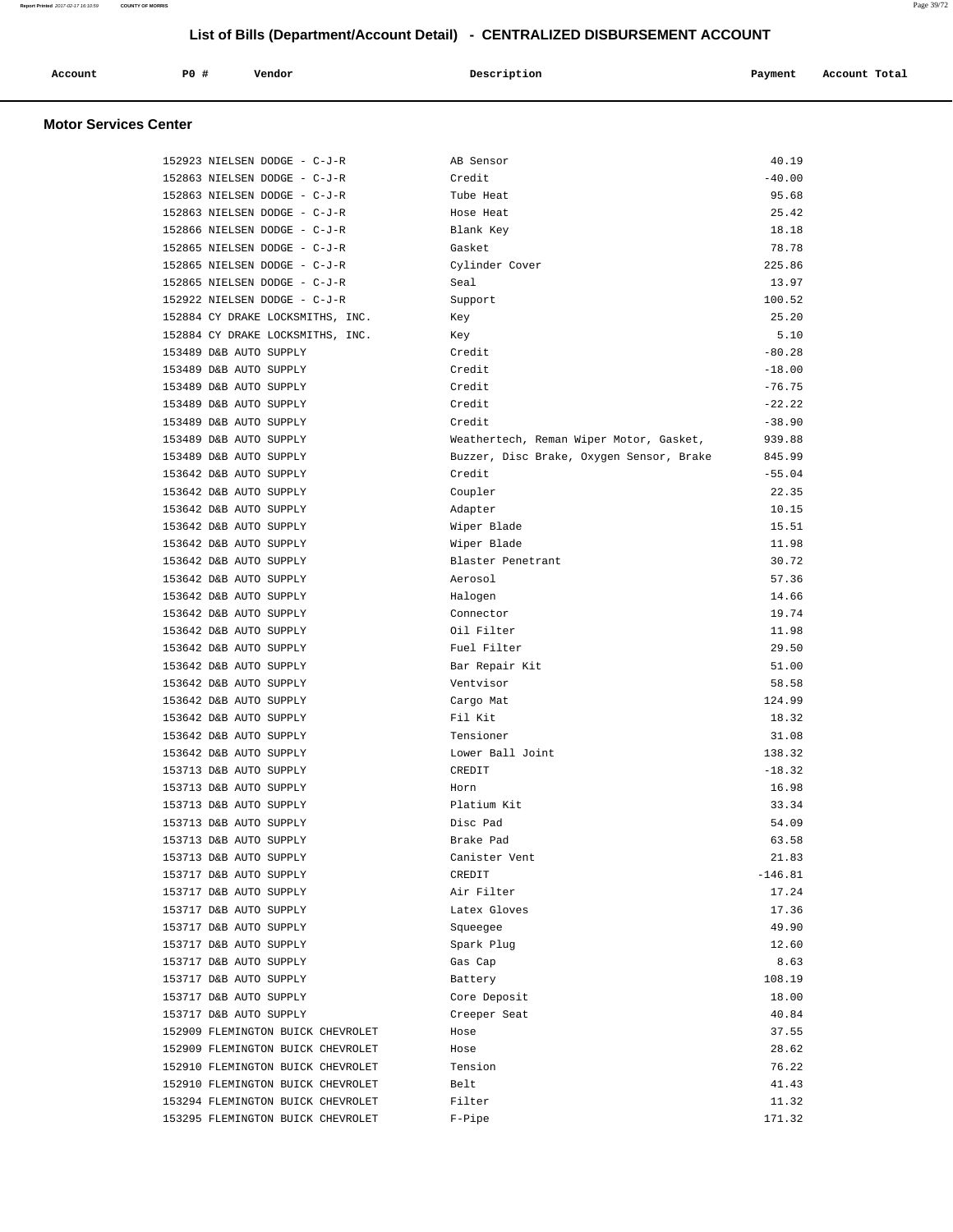#### **Report Printed** 2017-02-17 16:10:59 **COUNTY OF MORRIS** Page 40/72

 **List of Bills (Department/Account Detail) - CENTRALIZED DISBURSEMENT ACCOUNT**

| Account                      | PO#<br>Vendor                     | Description   | Account Total<br>Payment |
|------------------------------|-----------------------------------|---------------|--------------------------|
| <b>Motor Services Center</b> |                                   |               |                          |
|                              | 153296 FLEMINGTON BUICK CHEVROLET | Hose          | 33.36                    |
|                              | 153296 FLEMINGTON BUICK CHEVROLET | 218 Hose      | 66.76                    |
|                              | 153296 FLEMINGTON BUICK CHEVROLET | 240 Hose      | 27.29                    |
|                              | 153296 FLEMINGTON BUICK CHEVROLET | Clamp         | 2.80                     |
|                              | 153296 FLEMINGTON BUICK CHEVROLET | Connector     | 6.75                     |
|                              | 152817 FLEMINGTON CHRYSLER        | Engine Filter | 35.80                    |

 152817 FLEMINGTON CHRYSLER Engine Filter 36.95 152908 FLEMINGTON CHRYSLER Antifreeze 63.24 152908 FLEMINGTON CHRYSLER Blade 47.52 153297 FLEMINGTON CHRYSLER Engine Filter (153297 FLEMINGTON CHRYSLER Engine Filter (153305 MORRISTOWN AUTO BODY INC 153305 MORRISTOWN AUTO BODY INC TOWING - [Unit # 1-09] 337.50<br>152871 SMITH MOTOR CO., INC. Radio Radio 224.25 152871 SMITH MOTOR CO., INC. Radio 224.25 153309 SMITH MOTOR CO., INC. Seal Seal 4.49<br>153310 SMITH MOTOR CO., INC. Seal State Asy 30.55 153310 SMITH MOTOR CO., INC. Valve Asy 40.55  **01-201-26-315100-291 Vehicle Repairs TOTAL FOR ACCOUNT 11,029.97**

|            |            | 152583 WHITEMARSH CORPORATION |    |        |               |       | S            |
|------------|------------|-------------------------------|----|--------|---------------|-------|--------------|
| 152931     | ONE        | SOURCE                        |    |        | OF NEW JERSEY | LLC   | B            |
| 152931     | ONE        | SOURCE                        | OF |        | NEW JERSEY    | LLC   | B            |
| 152931     | ONE.       | SOURCE                        |    |        | OF NEW JERSEY | T.T.C | B            |
| 152931     | ONE        | SOURCE                        | ΟF |        | NEW JERSEY    | LLC   | B            |
| 152931     | ONE        | SOURCE                        | OF | NEW    | JERSEY        | LLC   | Н            |
| 152931     | ONE        | SOURCE                        | OF | NEW    | <b>JERSEY</b> | LLC   | H            |
| 152936     | ONE        | SOURCE                        | OF |        | NEW JERSEY    | LLC   | 1            |
| 152936     | ONE        | SOURCE                        |    | OF NEW | JERSEY        | LLC   | 1            |
| 152936     | ONE        | SOURCE                        |    | OF NEW | <b>JERSEY</b> | LLC   | 3            |
| 152936     | ONE        | SOURCE                        | OF |        | NEW JERSEY    | LLC   | 1            |
| 152936     | ONE        | SOURCE                        |    | OF NEW | JERSEY        | LLC   | 1            |
| 152936     | ONE        | SOURCE                        |    |        | OF NEW JERSEY | LLC   | 1            |
| 152936     | ONE        | SOURCE                        |    |        | OF NEW JERSEY | LLC   | 3            |
| 152936     | ONE        | SOURCE                        |    | OF NEW | JERSEY        | LLC   | 3            |
| 152936     | ONE        | SOURCE                        | ΟF | NEW    | <b>JERSEY</b> | LLC   | 1            |
| 152937     | ONE.       | SOURCE                        | OF |        | NEW JERSEY    | T.T.C | L            |
| 152937     | ONE        | SOURCE                        | OF | NEW    | JERSEY        | LLC   | 1            |
| 152937     | ONE        | SOURCE                        | ΟF | NEW    | <b>JERSEY</b> | LLC   | 1            |
| 152937     | ONE.       | SOURCE                        | OF | NEW    | <b>JERSEY</b> | LLC   | 3            |
| 152937     | ONE        | SOURCE                        |    | OF NEW | JERSEY        | LLC   | 1            |
| 152937     | ONE        | SOURCE                        | OF | NEW    | <b>JERSEY</b> | LLC   | 5            |
| 152937     | <b>ONE</b> | SOURCE                        |    |        | OF NEW JERSEY | LLC   | 3            |
| 152937 ONE |            | SOURCE                        |    |        | OF NEW JERSEY | LLC   | 7            |
| 152937 ONE |            | SOURCE                        |    |        | OF NEW JERSEY | LLC   | 1            |
| 152937     | ONE        | SOURCE                        |    | OF NEW | <b>JERSEY</b> | LLC   | 5            |
| 152937     | ONE.       | SOURCE                        | OF | NEW    | <b>JERSEY</b> | LLC   | 3            |
| 152937     | ONE        | SOURCE                        | ΟF |        | NEW JERSEY    | LLC   | 3            |
| 152937     | ONE        | SOURCE                        |    | OF NEW | <b>JERSEY</b> | LLC   | $\mathbf{1}$ |
| 152937     | ONE.       | SOURCE                        | OF |        | NEW JERSEY    | T.T.C | S            |
| 152938     | ONE        | SOURCE                        | ΟF | NEW    | JERSEY        | LLC   | Η            |
| 152938     | ONE        | SOURCE                        |    | OF NEW | JERSEY        | LLC   | Η            |
| 152938     | ONE        | SOURCE                        | OF | NEW    | <b>JERSEY</b> | LLC   | 3            |
| 152938     | ONE        | SOURCE                        | OF |        | NEW JERSEY    | LLC   | 3            |
| 152938     | ONE        | SOURCE                        |    | OF NEW | <b>JERSEY</b> | LLC   | 3            |
| 152938     | ONE        | SOURCE                        |    | OF NEW | JERSEY        | LLC   | 3            |
| 152938     | ONE        | SOURCE                        | OF | NEW    | <b>JERSEY</b> | LLC   | 1            |
| 152938     | ONE        | SOURCE                        |    | OF NEW | JERSEY        | LLC   | 1            |
| 152938     | ONE        | SOURCE                        | ΟF | NEW    | JERSEY        | LLC   | 5            |
| 152938     | ONE        | SOURCE                        | OF |        | NEW JERSEY    | LLC   | 5            |
|            |            |                               |    |        |               |       |              |

| 152583 WHITEMARSH CORPORATION                                  | SERVICE CALL FOR GASBOY               | 766.25 |
|----------------------------------------------------------------|---------------------------------------|--------|
| 152931 ONE SOURCE OF NEW JERSEY LLC Butt Heat Shrink Terminals |                                       | 42.75  |
| 152931 ONE SOURCE OF NEW JERSEY LLC                            | Butt Heat Shrink Terminals            | 85.49  |
| 152931 ONE SOURCE OF NEW JERSEY LLC                            | Butt Heat Shrink Terminals            | 51.86  |
| 152931 ONE SOURCE OF NEW JERSEY LLC                            | Blue Female Fully Insulated Connector | 31.10  |
| 152931 ONE SOURCE OF NEW JERSEY LLC                            | HD Dual Wall Red                      | 28.66  |
| 152931 ONE SOURCE OF NEW JERSEY LLC                            | HD Dual Wall Black                    | 28.66  |
| 152936 ONE SOURCE OF NEW JERSEY LLC                            | 1/4 Weight                            | 23.25  |
| 152936 ONE SOURCE OF NEW JERSEY LLC                            | 1/2 Weight                            | 31.09  |
| 152936 ONE SOURCE OF NEW JERSEY LLC                            | 3/4 Weight                            | 36.78  |
| 152936 ONE SOURCE OF NEW JERSEY LLC                            | 1 oz. Pass Weight                     | 42.76  |
| 152936 ONE SOURCE OF NEW JERSEY LLC                            | 1/4 Weight Uncoated                   | 46.21  |
| 152936 ONE SOURCE OF NEW JERSEY LLC                            | 1/2 Weight Uncoated                   | 53.12  |
| 152936 ONE SOURCE OF NEW JERSEY LLC                            | 3/4 Weight Uncoated                   | 60.22  |
| 152936 ONE SOURCE OF NEW JERSEY LLC                            | 3/4 oz. Zinc Weight                   | 22.55  |
| 152936 ONE SOURCE OF NEW JERSEY LLC                            | 1 ox. Wight-Coated                    | 26.19  |
| 152937 ONE SOURCE OF NEW JERSEY LLC                            | Lube Extreme Press Red Grease         | 137.18 |
| 152937 ONE SOURCE OF NEW JERSEY LLC                            | 1/4 Hex Head Cap                      | 15.99  |
| 152937 ONE SOURCE OF NEW JERSEY LLC                            | 1/4 Split Lock Washer                 | 10.55  |
| 152937 ONE SOURCE OF NEW JERSEY LLC                            | 3/8 Split Lock Washer                 | 16.49  |
| 152937 ONE SOURCE OF NEW JERSEY LLC                            | 1/4 Flat Washer                       | 14.33  |
| 152937 ONE SOURCE OF NEW JERSEY LLC                            | 5/16 Flat Washer                      | 10.38  |
| 152937 ONE SOURCE OF NEW JERSEY LLC                            | 3/8 Flat Washer                       | 12.89  |
| 152937 ONE SOURCE OF NEW JERSEY LLC                            | 7/16 Flat Washer                      | 18.79  |
| 152937 ONE SOURCE OF NEW JERSEY LLC                            | $1/4$ Hex Nut                         | 12.44  |
| 152937 ONE SOURCE OF NEW JERSEY LLC                            | $5/16$ Hex Nut                        | 8.81   |
| 152937 ONE SOURCE OF NEW JERSEY LLC                            | 3/8 Hex Head                          | 11.80  |
| 152937 ONE SOURCE OF NEW JERSEY LLC                            | 3/8 Hex Head Cap                      | 21.46  |
| 152937 ONE SOURCE OF NEW JERSEY LLC                            | 1/4 Hex Head Cap                      | 7.21   |
| 152937 ONE SOURCE OF NEW JERSEY LLC                            | Shipping                              | 14.36  |
| 152938 ONE SOURCE OF NEW JERSEY LLC                            | Hitch Pin                             | 10.51  |
| 152938 ONE SOURCE OF NEW JERSEY LLC                            | Hitch Pin                             | 9.76   |
| 152938 ONE SOURCE OF NEW JERSEY LLC                            | 3/32 Pin Extended                     | 3.95   |
| 152938 ONE SOURCE OF NEW JERSEY LLC                            | 3/16x2 Cotter Pin Extender            | 8.10   |
| 152938 ONE SOURCE OF NEW JERSEY LLC                            | 3/16x2-1/2 Cotter Pin Extender        | 10.13  |
| 152938 ONE SOURCE OF NEW JERSEY LLC                            | 3/16x3 Cotter Pin Extender            | 13.79  |
| 152938 ONE SOURCE OF NEW JERSEY LLC                            | 1/8x1-1/2 Cotter Pin Extender         | 6.09   |
| 152938 ONE SOURCE OF NEW JERSEY LLC                            | 1/8x2 Cotter Pin Extender             | 7.82   |
| 152938 ONE SOURCE OF NEW JERSEY LLC 5/32x2 Cotter Pin Extender |                                       | 5.94   |
| 152938 ONE SOURCE OF NEW JERSEY LLC                            | 5/32x2-1/2 Cotter Pin Extender        | 7.16   |
|                                                                |                                       |        |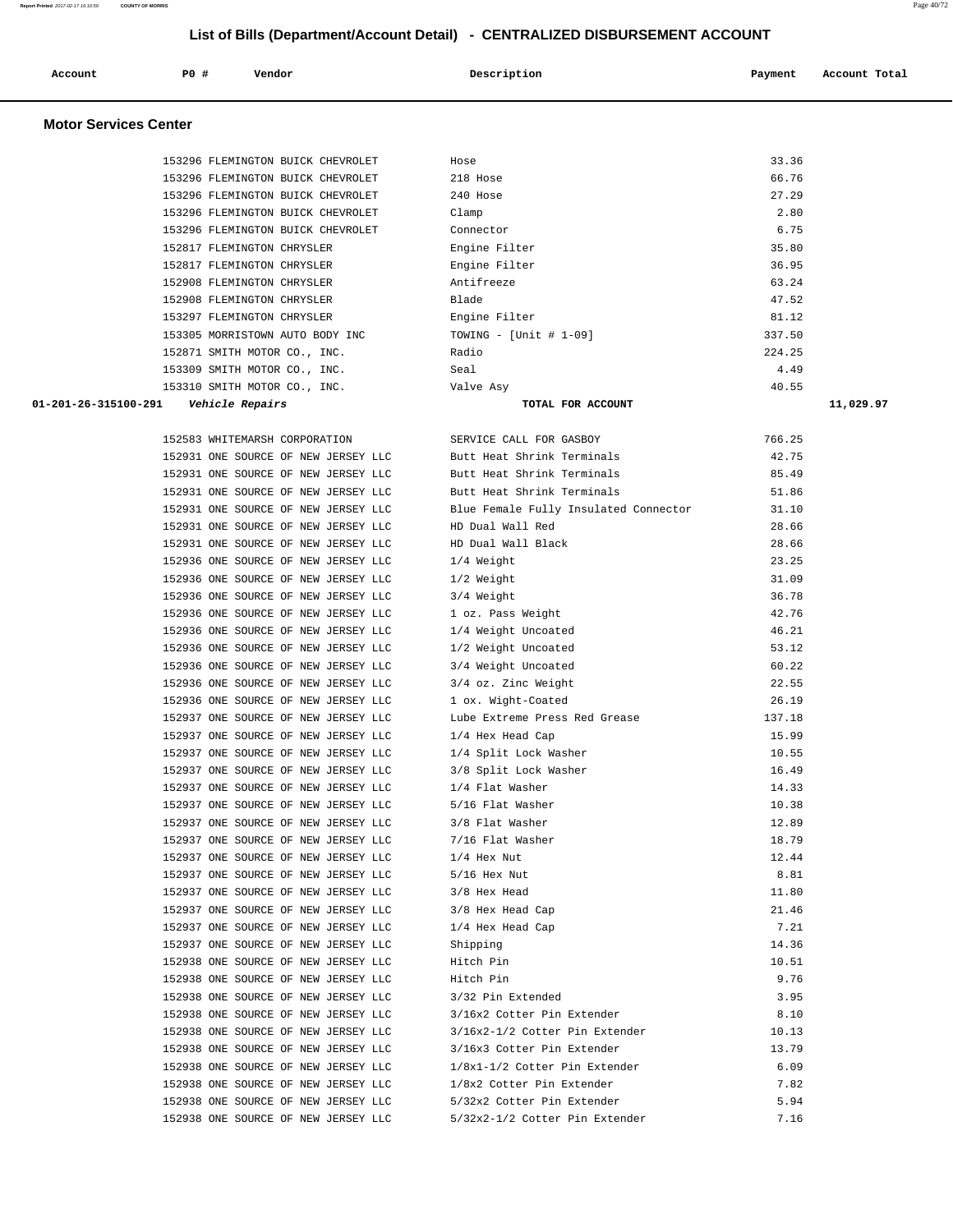| Account                      | PO#                | Vendor                                                                                          | Description                                                               | Payment         | Account Total |
|------------------------------|--------------------|-------------------------------------------------------------------------------------------------|---------------------------------------------------------------------------|-----------------|---------------|
| <b>Motor Services Center</b> |                    |                                                                                                 |                                                                           |                 |               |
|                              |                    | 152938 ONE SOURCE OF NEW JERSEY LLC                                                             | 6mm / 16mm Hex HD Cap Screw                                               | 12.98           |               |
|                              |                    | 152938 ONE SOURCE OF NEW JERSEY LLC                                                             | 8mm / 20mm Hex HD Cap Screw                                               | 11.51           |               |
|                              |                    | 152938 ONE SOURCE OF NEW JERSEY LLC                                                             | 8mm / 40mm Hex HD Cap Screw                                               | 17.15           |               |
|                              |                    | 152938 ONE SOURCE OF NEW JERSEY LLC                                                             | 10mm / 25mm Hex HD Cap Screw                                              | 20.96           |               |
|                              |                    | 152938 ONE SOURCE OF NEW JERSEY LLC                                                             | 10mm / 30mm Hex HD Cap Screw                                              | 21.89           |               |
|                              |                    | 152938 ONE SOURCE OF NEW JERSEY LLC                                                             | 10mm / 40mm Hex HD Cap Screw                                              | 27.66           |               |
|                              |                    | 152938 ONE SOURCE OF NEW JERSEY LLC                                                             | 12mm / 50mm Hex HD Cap Screw                                              | 22.64           |               |
|                              |                    | 152938 ONE SOURCE OF NEW JERSEY LLC                                                             | 12mm / 40mm Hex HD Cap Screw                                              | 17.45           |               |
|                              |                    | 152938 ONE SOURCE OF NEW JERSEY LLC                                                             | $6mm / 1.0$ Hex Nut                                                       | 4.86            |               |
|                              |                    | 152938 ONE SOURCE OF NEW JERSEY LLC                                                             | 10mm / 1.50 Hex Nut                                                       | 12.85           |               |
|                              |                    | 152938 ONE SOURCE OF NEW JERSEY LLC                                                             | 6mm Flat Washer                                                           | 3.39            |               |
|                              |                    | 152938 ONE SOURCE OF NEW JERSEY LLC                                                             | 8mm Flat Washer                                                           | 4.08            |               |
|                              |                    | 152938 ONE SOURCE OF NEW JERSEY LLC                                                             | 12mm Lock Washer                                                          | 5.10            |               |
|                              |                    | 152938 ONE SOURCE OF NEW JERSEY LLC                                                             | 14mm Lock Washer                                                          | 12.27           |               |
|                              |                    | 152276 NEW PIG CORPORATION                                                                      | SOILL KIT                                                                 | 236.00          |               |
|                              |                    | 152276 NEW PIG CORPORATION                                                                      | FREIGHT                                                                   | 43.04           |               |
|                              |                    | 152608 SMITH BROTHERS SERVICES LLC                                                              | ADAPETER FEM                                                              | 180.00          |               |
|                              |                    | 152608 SMITH BROTHERS SERVICES LLC                                                              | TRUCK SIDE HARNESS PLOW SIDE                                              | 355.00          |               |
| 01-203-26-315100-098         |                    | (2016) Other Operating&Repair Supply                                                            | TOTAL FOR ACCOUNT                                                         |                 | 2,795.61      |
|                              |                    | 152933 NORTHEAST COMMUNICATIONS, INC.                                                           | Brass Mount, Mini UHF Connector, Power C                                  | 172.00          |               |
|                              |                    | 152932 NORTHEAST COMMUNICATIONS, INC.                                                           | Vertex Super LED Light White, Red Rocker                                  | 784.68          |               |
| 01-203-26-315100-161         |                    | (2016) Communications Equipment                                                                 | TOTAL FOR ACCOUNT                                                         |                 | 956.68        |
|                              | 152280 PETROCHOICE |                                                                                                 | Bulk Med Plus SYN Blend                                                   | 1,543.50        |               |
| 01-203-26-315100-225         |                    | (2016) Chemicals & Sprays                                                                       | TOTAL FOR ACCOUNT                                                         |                 | 1,543.50      |
|                              |                    | 152934 PEIRCE EQUIPMENT CO.                                                                     | Remove Vacuum, Breaker Door Assembly and                                  | 3,379.00        |               |
|                              |                    | 152934 PEIRCE EQUIPMENT CO.                                                                     | Vacuum Structure                                                          | 2,446.58        |               |
|                              |                    | 152934 PEIRCE EQUIPMENT CO.                                                                     | 8"Quick Clamp                                                             | 25.94           |               |
|                              |                    | 152934 PEIRCE EQUIPMENT CO.                                                                     | Press Ball Valve                                                          | 179.00          |               |
|                              |                    | 152934 PEIRCE EQUIPMENT CO.                                                                     | Shop Supplies                                                             | 28.95           |               |
|                              |                    | 152935 TONY SANCHEZ LTD                                                                         | Bottom Door Retainer for Salt Spread                                      | 92.40           |               |
|                              |                    | 152303 ACTION DRIVES & BEARINGS INC.                                                            | $UCF207-20$                                                               | 82.16           |               |
|                              |                    | 152568 HOOVER TRUCK CENTERS INC                                                                 | CREDIT                                                                    | $-6.28$         |               |
|                              |                    | 152568 HOOVER TRUCK CENTERS INC                                                                 | MASK                                                                      | 37.89           |               |
|                              |                    | 152494 HOOVER TRUCK CENTERS INC                                                                 | HANDLE                                                                    | 6.28            |               |
|                              |                    | 152494 HOOVER TRUCK CENTERS INC                                                                 | HEADLAMP                                                                  | 198.80          |               |
|                              |                    | 152494 HOOVER TRUCK CENTERS INC                                                                 | WINDOW ASSY                                                               | 99.74           |               |
|                              |                    | 152007 COACH & EQUIPMENT MANUFACTURING CO. HALOGEN BUBLB                                        |                                                                           | 41.60           |               |
|                              |                    |                                                                                                 | 152007 COACH & EQUIPMENT MANUFACTURING CO. BRAUN CONTROL BOX WITH HARNESS | 272.48          |               |
|                              |                    | 152007 COACH & EQUIPMENT MANUFACTURING CO. NUT                                                  |                                                                           | 21.44           |               |
|                              |                    | 152007 COACH & EQUIPMENT MANUFACTURING CO. PIVOT PARALLEL ARM PIN                               |                                                                           | 26.78           |               |
|                              |                    | 152007 COACH & EQUIPMENT MANUFACTURING CO. WASHER                                               |                                                                           | 11.70           |               |
|                              |                    | 152007 COACH & EQUIPMENT MANUFACTURING CO. BEARING FLANGE                                       |                                                                           | 32.12           |               |
|                              |                    | 152007 COACH & EQUIPMENT MANUFACTURING CO. ASSY ARM                                             |                                                                           | 137.80<br>28.30 |               |
|                              |                    | 152007 COACH & EQUIPMENT MANUFACTURING CO. SHIPPING & HANDELING<br>152569 J & J TRUCK EQUIPMENT | PRESSURE FITTING                                                          | 29.99           |               |
|                              |                    | 152569 J & J TRUCK EQUIPMENT                                                                    | FITTING KIT                                                               | 3.99            |               |
|                              |                    | 152569 J & J TRUCK EQUIPMENT                                                                    | ELBOW                                                                     | 33.98           |               |
|                              |                    | 152569 J & J TRUCK EQUIPMENT                                                                    | FREIGHT                                                                   | 16.42           |               |
|                              |                    | 144243 HOOVER TRUCK CENTERS INC                                                                 | CREDIT                                                                    | $-924.00$       |               |
|                              |                    | 144243 HOOVER TRUCK CENTERS INC                                                                 | BRAKE DRUMS, BRAKE SHOES.                                                 | 338.58          |               |
|                              |                    | 144243 HOOVER TRUCK CENTERS INC                                                                 | BRAKE DRUMS.                                                              | 200.44          |               |
|                              |                    | 144243 HOOVER TRUCK CENTERS INC                                                                 | SLACK ADJUSTERS.                                                          | 118.60          |               |
|                              |                    | 144243 HOOVER TRUCK CENTERS INC                                                                 | BRACE, NUT, SCREW.                                                        | 88.87           |               |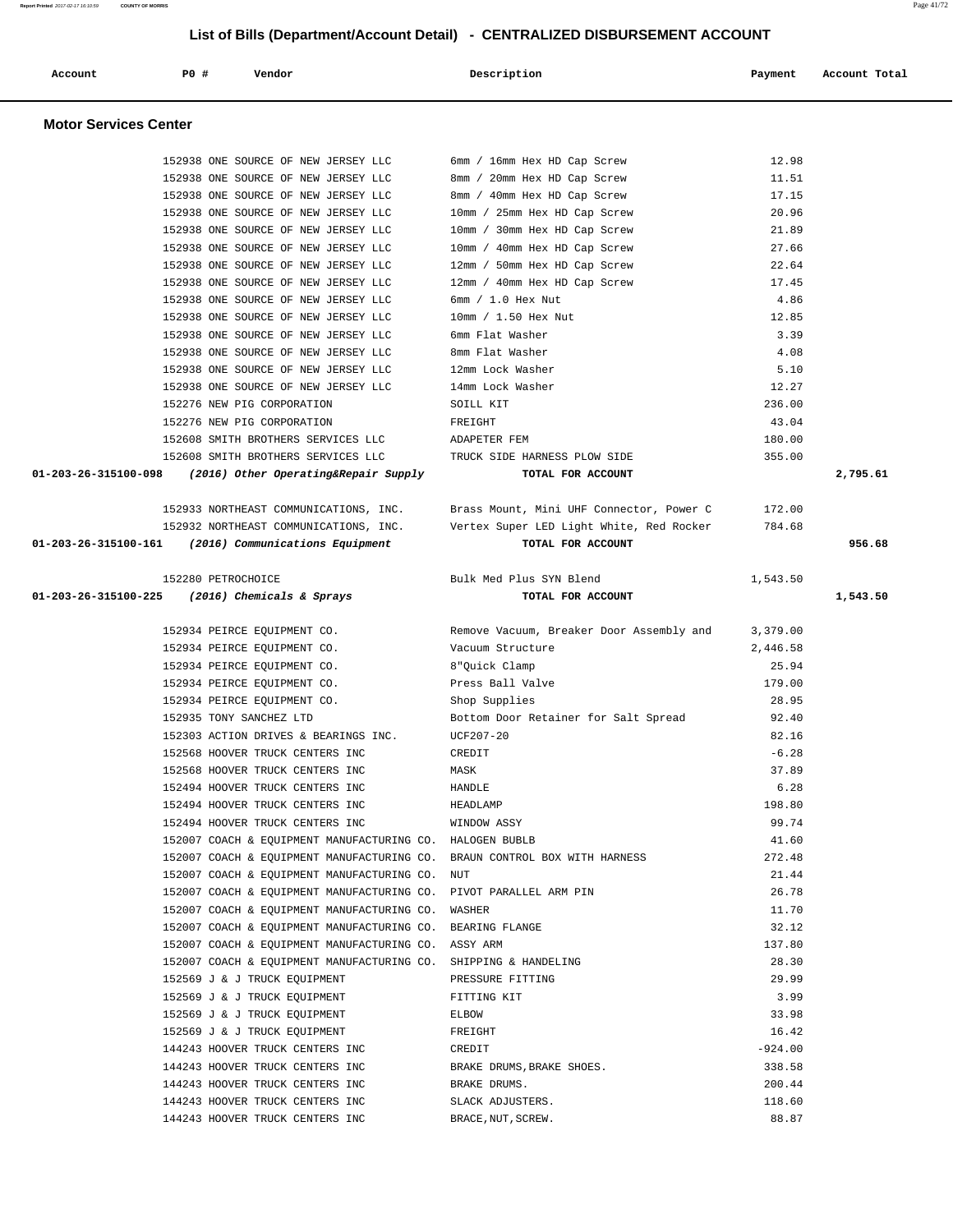**Report Printed** 2017-02-17 16:10:59 **COUNTY OF MORRIS** Page 42/72

# **List of Bills (Department/Account Detail) - CENTRALIZED DISBURSEMENT ACCOUNT**

| Account | P0 # | Vendor | Description | Payment | Account Total |
|---------|------|--------|-------------|---------|---------------|
|         |      |        |             |         |               |

#### **Motor Services Center**

| 144243 HOOVER TRUCK CENTERS INC                       | HOOD BRACKET.                                  | 145.25   |              |
|-------------------------------------------------------|------------------------------------------------|----------|--------------|
| 144243 HOOVER TRUCK CENTERS INC                       | PLUG.                                          | 10.12    |              |
| 01-203-26-315100-261 (2016) Spare Parts for Equipment | TOTAL FOR ACCOUNT                              |          | 7,396.82     |
| 152302 ABSOLUTE AUTO AND FLAT GLASS                   | (UNIT 12/20) Windshield Green Tint             | 165.30   |              |
|                                                       |                                                |          |              |
| 152302 ABSOLUTE AUTO AND FLAT GLASS                   | Adhesive                                       | 27.00    |              |
| 152302 ABSOLUTE AUTO AND FLAT GLASS                   | (Unit 12/21) Flat Windshield Green Tint 190.94 |          |              |
| 152302 ABSOLUTE AUTO AND FLAT GLASS                   | Adhesive                                       | 27.00    |              |
| 152270 MCMASTER-CARR SUPPLY CO                        | LATCH KIT                                      | 56.32    |              |
| 152270 MCMASTER-CARR SUPPLY CO                        | SHIPPING                                       | 4.79     |              |
| 152270 MCMASTER-CARR SUPPLY CO                        | LIFT TRUCK BACKUP ALARM                        | 104.64   |              |
| 152270 MCMASTER-CARR SUPPLY CO                        | SHIPPING                                       | 5.36     |              |
| 152605 NIELSEN DODGE - C-J-R                          | PERFORM FLASH UPDATE, ADJUSTMENTS, MULTI       | 66.60    |              |
| 152277 NIELSEN DODGE - C-J-R                          | CREDIT                                         | $-37.18$ |              |
| 152277 NIELSEN DODGE - C-J-R                          | SOCKET                                         | 25.24    |              |
| 152277 NIELSEN DODGE - C-J-R                          | MAINFOLD, GASKET, SHIELD, BOLT, STUD, NU       | 207.25   |              |
| 152277 NIELSEN DODGE - C-J-R                          | SENSOR                                         | 40.19    |              |
| 01-203-26-315100-291 (2016) Vehicle Repairs           | TOTAL FOR ACCOUNT                              |          | 883.45       |
|                                                       |                                                |          |              |
|                                                       |                                                |          | ============ |

**TOTAL for Motor Services Center 42,696.39**

### **Mosquito Extermination**

| 152676 NJMCA, INC.                                     | NJMCA 2017 Annual Membership Fee for Kri                                    | 40.00    |        |
|--------------------------------------------------------|-----------------------------------------------------------------------------|----------|--------|
| 152676 NJMCA, INC.                                     | NJMCA 2017 Annual Membership Fee for Ter                                    | 40.00    |        |
| 152676 NJMCA, INC.                                     | NJMCA 2017 Annual Membership Fee for Rus                                    | 40.00    |        |
| 152676 NJMCA, INC.                                     | NJMCA 2017 Annual Membership Fee for Mic                                    | 40.00    |        |
| 152676 NJMCA, INC.                                     | NJMCA 2017 Annual Membership Fee for Jef                                    | 40.00    |        |
| 152676 NJMCA, INC.                                     | NJMCA 2017 Annual Membership Fee for Bil                                    | 40.00    |        |
| $01-201-26-320100-039$ Education Schools & Training    | TOTAL FOR ACCOUNT                                                           |          | 240.00 |
| 153509 W.B. MASON COMPANY INC                          | Cork board, toner, coffee, sugar, plates                                    | 364.92   |        |
|                                                        | 152672 OFFICE CONCEPTS GROUP, INC. Paper, labels, stamp and sheet protector | 52.21    |        |
| $01-201-26-320100-058$ Office Supplies & Stationery    | TOTAL FOR ACCOUNT                                                           |          | 417.13 |
| 152282 ALL COUNTY RENTAL CENTER                        | Bearing Spacer #STI1128-647-6600                                            | 129.54   |        |
| 152282 ALL COUNTY RENTAL CENTER                        | Worm #STI1128-640-7112                                                      | 17.94    |        |
| 152282 ALL COUNTY RENTAL CENTER                        | Spring #STI1128-647-2400                                                    | 5.34     |        |
| 152282 ALL COUNTY RENTAL CENTER                        | E Clip DIN6799 8X1, 3 #STI9460-624-0801                                     | 3.48     |        |
| 152282 ALL COUNTY RENTAL CENTER                        | Pawl #STI1125-195-7200                                                      | 14.28    |        |
| 152282 ALL COUNTY RENTAL CENTER                        | Washer #STI0000-958-0923                                                    | 7.08     |        |
| 152282 ALL COUNTY RENTAL CENTER                        | Spring #STI1128-195-3500                                                    | 3.48     |        |
| 152282 ALL COUNTY RENTAL CENTER                        | Circ. Saw Blad 225 48 #STI4000-713-4205                                     | 111.54   |        |
| 152282 ALL COUNTY RENTAL CENTER                        | Files #STIFILES                                                             | 17.20    |        |
| 152282 ALL COUNTY RENTAL CENTER                        | Discount #STISALE                                                           | $-30.99$ |        |
| $01-201-26-320100-098$ Other Operating & Repair Supply | TOTAL FOR ACCOUNT                                                           |          | 278.89 |
| 152675 TOMAR INDUSTRIES INC                            | Conex translucent 7oz cold cup 2500/case                                    | 80.25    |        |
| 152675 TOMAR INDUSTRIES INC                            | Fresh Produts Wave 3D Urinal Deodorized                                     | 25.00    |        |
| 152675 TOMAR INDUSTRIES INC                            | Microburst 3000 Country Delight 12 Each/                                    | 181.68   |        |
| 152675 TOMAR INDUSTRIES INC                            | PolyBag 22X16X58 Black 100/CS #MPB-58                                       | 39.65    |        |
| 152675 TOMAR INDUSTRIES INC                            | Liner 33" X 39" Black on Rolls 2.0mil E                                     | 26.00    |        |
|                                                        |                                                                             |          |        |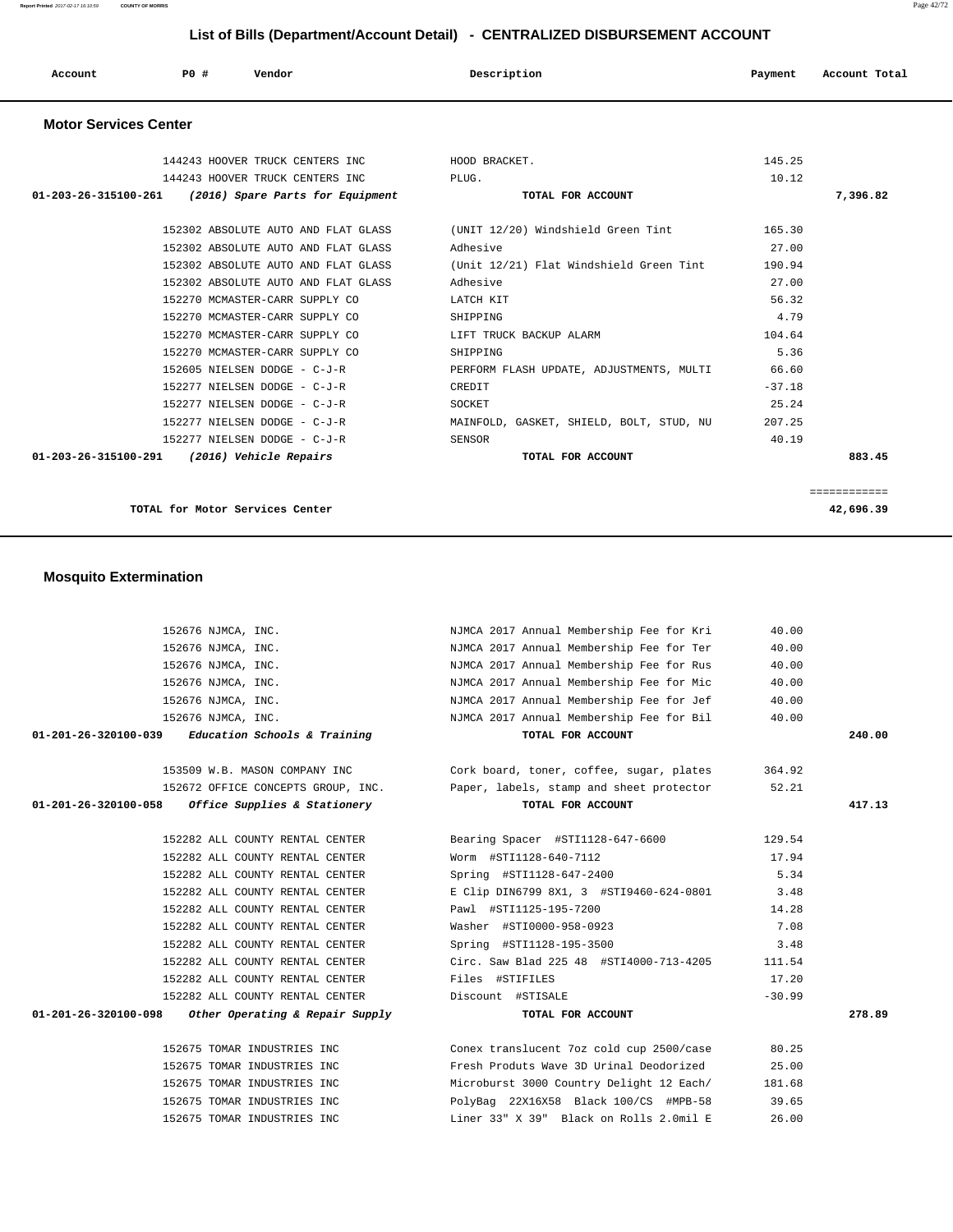**Report Printed** 2017-02-17 16:10:59 **COUNTY OF MORRIS** Page 43/72

# **List of Bills (Department/Account Detail) - CENTRALIZED DISBURSEMENT ACCOUNT**

| Account                       | P0 #<br>Vendor                                             | Description                                                   | Payment      | Account Total |
|-------------------------------|------------------------------------------------------------|---------------------------------------------------------------|--------------|---------------|
| <b>Mosquito Extermination</b> |                                                            |                                                               |              |               |
| 01-201-26-320100-249          | 152675 TOMAR INDUSTRIES INC<br>Bldg Maintenance Supplies   | Toilet Bowl Brush Holder - White Plastic<br>TOTAL FOR ACCOUNT | 5.50         | 364.58        |
|                               | 154132 JOHN ZEGERS                                         | Reimbursement for Work Boots 2017 - Coun                      | 100.00       |               |
| 01-201-26-320100-251          | Ground Maintenance Supplies                                | TOTAL FOR ACCOUNT                                             |              | 100.00        |
|                               | 152272 FLEMINGTON DEPT STORE INC                           | Lacrosse #700066 Boots Size 10                                | 289.90       |               |
|                               | 152272 FLEMINGTON DEPT STORE INC                           | Lacrosse #700066 Boots Size 11                                | 434.85       |               |
|                               | 152421 FLEMINGTON DEPT STORE INC                           | J140 Blk Jacket w/Hood Size L                                 | 236.70       |               |
|                               | 152421 FLEMINGTON DEPT STORE INC                           | J140 Blk Jacket w/Hood Size 2X                                | 78.90        |               |
|                               | 152421 FLEMINGTON DEPT STORE INC                           | J140 Blk Jacket w/Hood Size 5X                                | 88.90        |               |
|                               | 152421 FLEMINGTON DEPT STORE INC                           | J140 Blk Jacket w/Hood Size XL                                | 315.60       |               |
|                               | 152421 FLEMINGTON DEPT STORE INC                           | C003 Blk Coat Size M                                          | 97.90        |               |
|                               | 152421 FLEMINGTON DEPT STORE INC                           | C003 Blk Coat Size L                                          | 293.70       |               |
|                               | 152421 FLEMINGTON DEPT STORE INC                           | C003 Blk Coat Size XL                                         | 97.90        |               |
|                               | 152421 FLEMINGTON DEPT STORE INC                           | C003 Blk Coat Size 2X                                         | 195.80       |               |
|                               | 152421 FLEMINGTON DEPT STORE INC                           | C003 Blk Coat Size 4X                                         | 107.90       |               |
|                               | 153662 FLEMINGTON DEPT STORE INC                           | J140 Blk Size L                                               | 78.90        |               |
|                               | 153233 MCMASTER-CARR SUPPLY CO                             | Plastic Handle Paint Brush with 2" Wide                       | 62.40        |               |
|                               | 153233 MCMASTER-CARR SUPPLY CO                             | Plastic Handle Paint Brush with 1" Wide                       | 43.20        |               |
|                               | 153233 MCMASTER-CARR SUPPLY CO                             | Plastic Handle Paint Brush with 3" Wide                       | 56.28        |               |
|                               | 153233 MCMASTER-CARR SUPPLY CO                             | Size AA Alkaline Disposable Batteries, p                      | 16.74        |               |
|                               | 153233 MCMASTER-CARR SUPPLY CO                             | Size AAA Alkaline Disposable Batteries,                       | 16.46        |               |
|                               | 153233 MCMASTER-CARR SUPPLY CO                             | Shipping                                                      | 7.01         |               |
| 01-201-26-320100-258          | Equipment                                                  | TOTAL FOR ACCOUNT                                             |              | 2,519.04      |
|                               |                                                            |                                                               |              |               |
|                               | 152674 MORRISTOWN NAPA, LLC                                | Battery #8496R                                                | 97.74        |               |
|                               | 152674 MORRISTOWN NAPA, LLC                                | Core Deposit #8496R                                           | 18.00        |               |
|                               | 152674 MORRISTOWN NAPA, LLC                                | Battery #8465                                                 | 111.96       |               |
|                               | 152674 MORRISTOWN NAPA, LLC                                | Core Deposit #8465                                            | 18.00        |               |
|                               | 152674 MORRISTOWN NAPA, LLC                                | Core Deposit #8496R                                           | $-18.00$     |               |
|                               | 152674 MORRISTOWN NAPA, LLC                                | Core Deposit #8465<br>Tire Val #90-414                        | $-18.00$     |               |
|                               | 152287 MORRISTOWN NAPA, LLC                                |                                                               | 3.18<br>3.96 |               |
|                               | 152287 MORRISTOWN NAPA, LLC<br>152287 MORRISTOWN NAPA, LLC | Tire Val #90-418                                              |              |               |
|                               | 152287 MORRISTOWN NAPA, LLC                                | Tool #90-370<br>Val Tool #90-363                              | 7.93<br>3.18 |               |
|                               | 152287 MORRISTOWN NAPA, LLC                                | Tool #90-344                                                  | 2.38         |               |
|                               | 152287 MORRISTOWN NAPA, LLC                                | PTEX Ultra Black 3oz. #651589                                 | 14.82        |               |
|                               | 152287 MORRISTOWN NAPA, LLC                                | Oil Filter Pro Select #21516                                  | 4.68         |               |
|                               | 152287 MORRISTOWN NAPA, LLC                                | NAPAGOLD Oil Filter #7502                                     | 11.76        |               |
|                               | 152287 MORRISTOWN NAPA, LLC                                | NAPA Ext Life Gal #1EXT                                       | 36.56        |               |
|                               | 152287 MORRISTOWN NAPA, LLC                                | Heater/AC Door Actuator Moto #655-1551                        | 35.36        |               |
|                               | 152301 ONE SOURCE OF NEW JERSEY LLC                        | $1/4-28$ X 3/4 Hex Head Cap Screw - GR.5                      | 8.40         |               |
|                               | 152301 ONE SOURCE OF NEW JERSEY LLC                        | $1/4-28$ X 1 Hex Head Cap Screw - GR.5 #3                     | 9.54         |               |
|                               | 152301 ONE SOURCE OF NEW JERSEY LLC                        | $1/4-28$ X 1-1/4 Hex Head Cap Screw GR.5                      | 11.89        |               |
|                               | 152301 ONE SOURCE OF NEW JERSEY LLC                        | Blaster - case/12 #CHE203CS                                   | 82.74        |               |
|                               | 152301 ONE SOURCE OF NEW JERSEY LLC                        | CRS All States Brakleen (12/CS) #CRC-05                       | 62.12        |               |
|                               | 152301 ONE SOURCE OF NEW JERSEY LLC                        | 7-1/4 Nylon Cable Tie - Black #D9629 P                        | 9.65         |               |
|                               | 152301 ONE SOURCE OF NEW JERSEY LLC                        | Shipping                                                      | 18.84        |               |
| 01-201-26-320100-291          | Vehicle Repairs                                            | TOTAL FOR ACCOUNT                                             |              | 536.69        |
|                               |                                                            |                                                               |              |               |
|                               | 152293 CRYSTAL SPRINGS                                     | Spring Water Delivered11-30-16                                | 50.00        |               |
|                               | 152293 CRYSTAL SPRINGS                                     | Cooler Rental 12-6-16                                         | 1.98         |               |
|                               | 152293 CRYSTAL SPRINGS                                     | Spring Water Delivered 12-15-16                               | 30.00        |               |
|                               | 01-203-26-320100-058 (2016) Office Supplies & Stationery   | TOTAL FOR ACCOUNT                                             |              | 81.98         |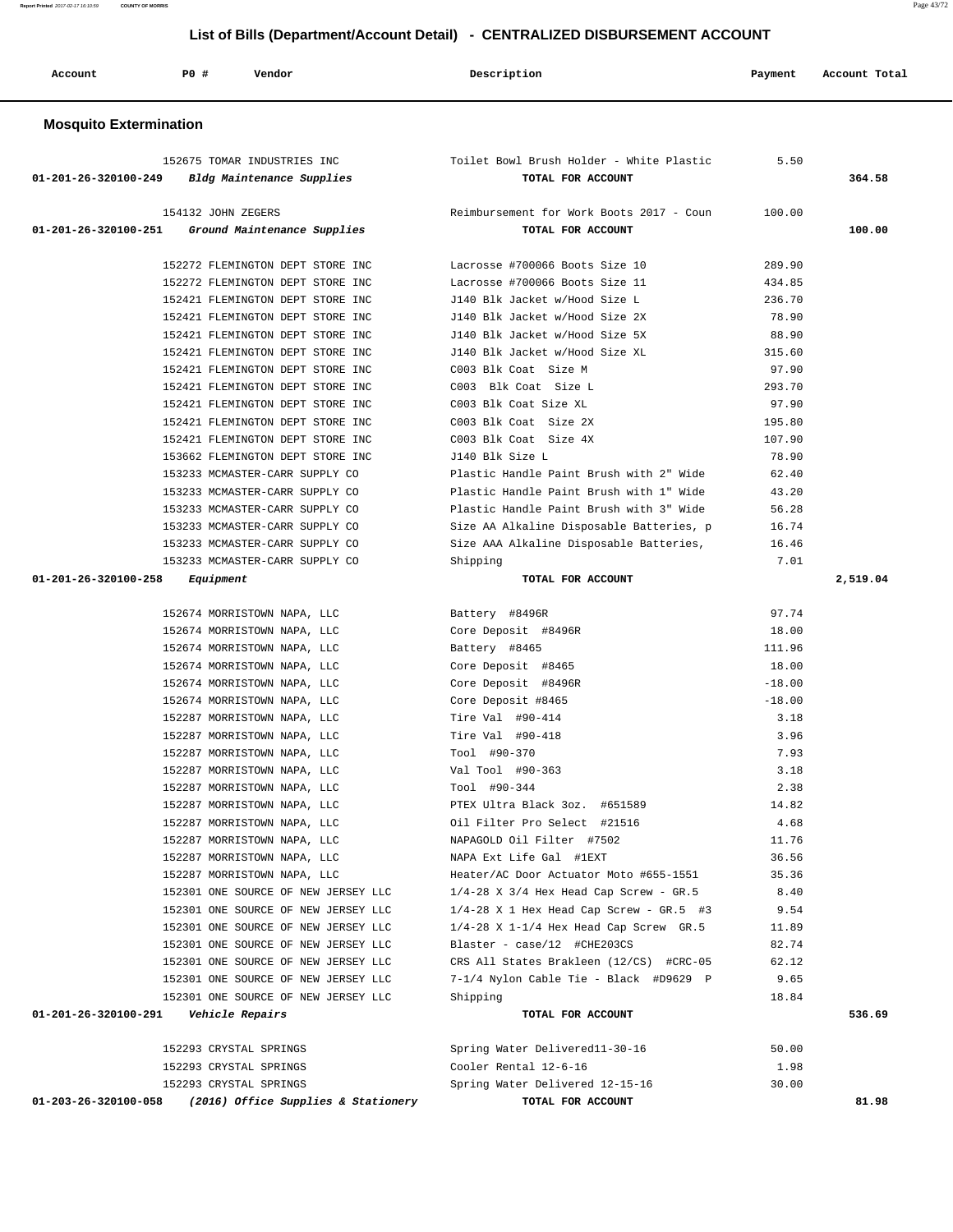**Report Printed** 2017-02-17 16:10:59 **COUNTY OF MORRIS** Page 44/72

# **List of Bills (Department/Account Detail) - CENTRALIZED DISBURSEMENT ACCOUNT**

| Account                       | PO# | Vendor                           | Description       | Payment | Account Total           |
|-------------------------------|-----|----------------------------------|-------------------|---------|-------------------------|
| <b>Mosquito Extermination</b> |     |                                  |                   |         |                         |
| 01-203-26-320100-163          |     | (2016) Office Machines           | TOTAL FOR ACCOUNT |         | 872.10                  |
|                               |     | TOTAL for Mosquito Extermination |                   |         | ===========<br>5,410.41 |

# **Health Management**

|                                | 154335 VERIZON WIRELESS       | L&PS/HEALTH MANAGEMENT                   | 871.80   |              |
|--------------------------------|-------------------------------|------------------------------------------|----------|--------------|
| 01-201-27-330100-031           | Cellular Phone/Pagers         | TOTAL FOR ACCOUNT                        |          | 871.80       |
|                                |                               |                                          |          |              |
|                                | 153810 W.B. MASON COMPANY INC | Supplies invoice dated 1/24/2017         | 236.20   |              |
|                                | 153275 W.B. MASON COMPANY INC | Supplies invoice dated 1/11/2017         | 197.33   |              |
| 01-201-27-330100-058           | Office Supplies & Stationery  | TOTAL FOR ACCOUNT                        |          | 433.53       |
|                                | 151876 DELL MARKETING L.P.    | Quote 1023104285409                      | 1,856.64 |              |
|                                | 153275 W.B. MASON COMPANY INC | Invoice dated 1/11/2017                  | 95.25    |              |
|                                | 153453 W.B. MASON COMPANY INC | Supplies invoice dated 1/6/2017          | 106.87   |              |
| 01-201-27-330100-084           | Other Outside Services        | TOTAL FOR ACCOUNT                        |          | 2,058.76     |
|                                | 151916 RICOH USA, INC.        | New Lease for Ricoh copier MP C3004      | 635.11   |              |
| $01 - 201 - 27 - 330100 - 164$ | Office Machines - Rental      | TOTAL FOR ACCOUNT                        |          | 635.11       |
|                                | 154530 COUNTY OF MORRIS       | 1st HALF 2/17 METERED MAIL               | 29.59    |              |
| $01 - 201 - 27 - 330100 - 210$ | Environmental Compliance      | TOTAL FOR ACCOUNT                        |          | 29.59        |
|                                | 149127 BFI                    | Item Code MRF121AWAF - Office system equ | 5,680.80 |              |
| 01-203-27-330100-084           | (2016) Other Outside Services | TOTAL FOR ACCOUNT                        |          | 5,680.80     |
|                                |                               |                                          |          | ============ |
|                                | TOTAL for Health Management   |                                          |          | 9,709.59     |
|                                |                               |                                          |          |              |

### **Human Services**

| 153809 W.B. MASON COMPANY INC                        | copy paper for C&BH                      | 281.28   |
|------------------------------------------------------|------------------------------------------|----------|
| 153932 OFFICE CONCEPTS GROUP, INC.                   | Office supplies for Liz K., Jenn C. and  | 492.93   |
| 153329 OFFICE CONCEPTS GROUP, INC.                   | 2017 Department of Human Services Office | 66.43    |
| Office Supplies & Stationery<br>01-201-27-331100-058 | TOTAL FOR ACCOUNT                        | 840.64   |
| 154530 COUNTY OF MORRIS                              | 1st HALF 2/17 METERED MAIL               | 155.85   |
| 01-201-27-331100-068<br>Postage & Metered Mail       | TOTAL FOR ACCOUNT                        | 155.85   |
| 153873 ELIZABETH A. JACOBSON                         | R/T transportation mileage               | 46.20    |
| 153873 ELIZABETH A. JACOBSON                         | Parking fees                             | 10.00    |
| 01-203-27-331100-082<br>(2016) Travel Expense        | TOTAL FOR ACCOUNT                        | 56.20    |
|                                                      |                                          |          |
| TOTAL for Human Services                             |                                          | 1,052.69 |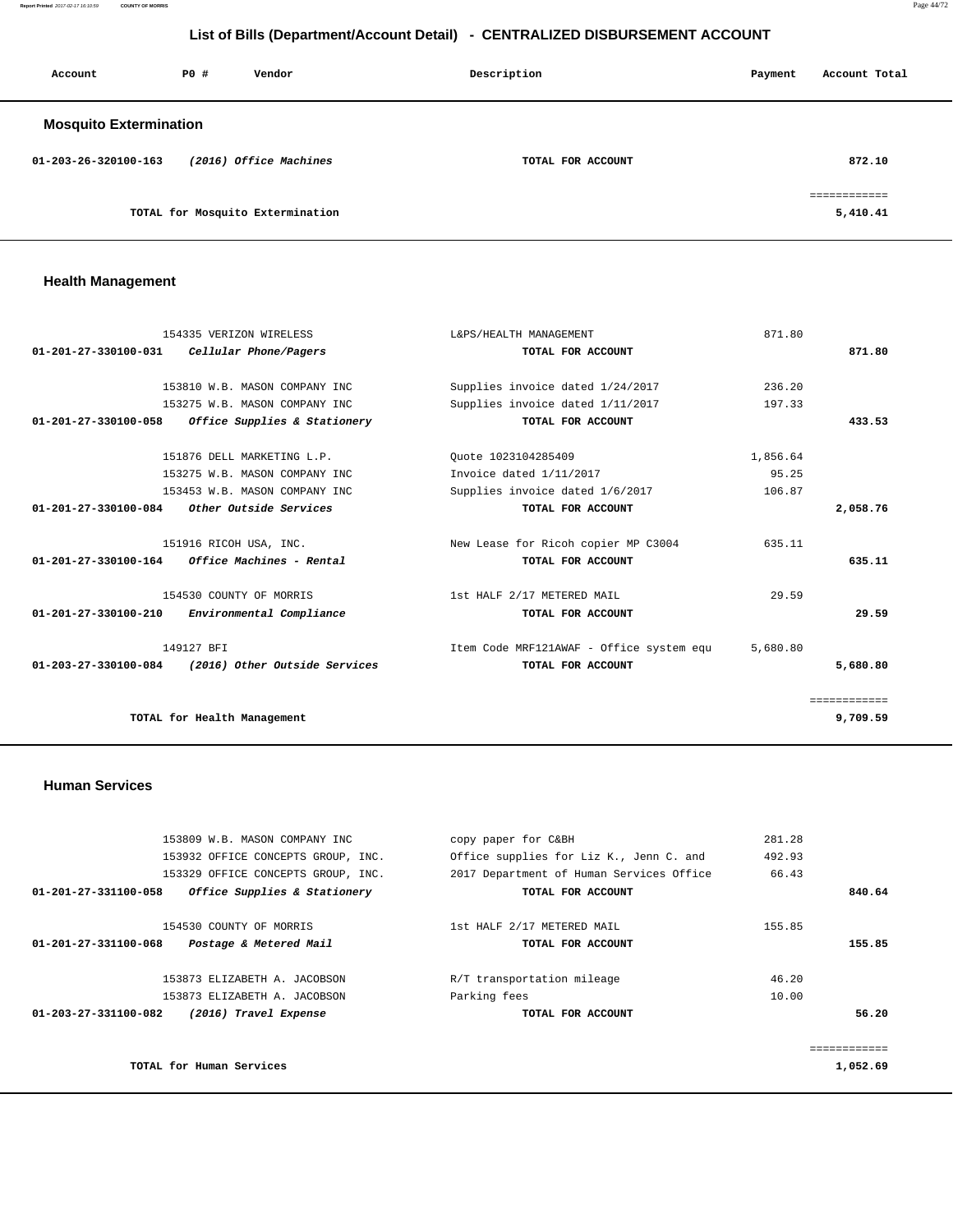| 153754 SODEXO INC & AFFILIATES | Dietary Services Food services from Dec. | 2,975.60 |
|--------------------------------|------------------------------------------|----------|
| 153754 SODEXO INC & AFFILIATES | Contractual Charges                      | 1,635.42 |
| 153754 SODEXO INC & AFFILIATES | AFI and Other                            | 2,001.80 |
| 152695 CRYSTAL SPRINGS         | First Bill received for the year 2016    | 175.94   |
| 152695 CRYSTAL SPRINGS         | Water for Youth Shelter 1 hot and cold   | 0.99     |

| 01-201-27-331110-058 Office Supplies & Stationery          | TOTAL FOR ACCOUNT                                                   |        | 145.13 |
|------------------------------------------------------------|---------------------------------------------------------------------|--------|--------|
| 152611 MORRIS COUNTY PARK COMMISSION                       | PUBLIC SKATING SESSION FOR RESIDENTS AT                             | 24.00  |        |
| 152611 MORRIS COUNTY PARK COMMISSION                       | SKATE RENTALS                                                       | 12.00  |        |
| 154375 THOMAS POLLIO                                       | Primary Time with Youth Shelter resident                            | 8.10   |        |
| 154375 THOMAS POLLIO                                       | Primary Time Dunkin Donuts 9.47 Feb. 3,                             | 9.47   |        |
| 154375 THOMAS POLLIO                                       | Movies for Youth Shelter Residents Feb.                             | 25.62  |        |
| 154375 THOMAS POLLIO                                       | Movies Youth Shelter Residents Feb. 3, 2                            | 35.21  |        |
| 154375 THOMAS POLLIO                                       | Dunkin Donuts partial payment with Gift                             | 6.29   |        |
| 154375 THOMAS POLLIO                                       | Newark Museum for Ys Residents 1/16/17                              | 45.00  |        |
| 01-201-27-331110-059 Other General Expenses                | TOTAL FOR ACCOUNT                                                   |        | 165.69 |
| 154530 COUNTY OF MORRIS                                    | 1st HALF 2/17 METERED MAIL                                          | 3.43   |        |
| $01-201-27-331110-068$ Postage and Metered Mail            | TOTAL FOR ACCOUNT                                                   |        | 3.43   |
| 152698 JERSEY PAPER PLUS INC                               | Coarse Paper & Household Supplies Laundr                            | 169.60 |        |
| 152698 JERSEY PAPER PLUS INC                               | c fold towels                                                       | 84.78  |        |
| 152698 JERSEY PAPER PLUS INC                               | 9 inch paper plates                                                 | 136.14 |        |
| 152698 JERSEY PAPER PLUS INC                               | glass cleaner                                                       | 197.50 |        |
| $01-201-27-331110-252$ Janitorial Supplies                 | TOTAL FOR ACCOUNT                                                   |        | 588.02 |
| 152521 ADVENTURE AQUARIUM                                  | AOUA PASS ADULT 2016 FOR YOUTH SHELTER R                            | 437.50 |        |
| $01-203-27-331110-039$ (2016) Education Schools & Training | TOTAL FOR ACCOUNT                                                   |        | 437.50 |
|                                                            |                                                                     |        |        |
|                                                            | 152291 U-LINE SHIPPING SUPPLY TEM H 5522 BIG AND TALL LEATHER CHAIR | 558.00 |        |
| 152291 U-LINE SHIPPING SUPPLY                              | ITEM H 4112BL TASK CHAIR WITH ADJUSTABLE                            | 250.00 |        |
| 152291 U-LINE SHIPPING SUPPLY                              | FRT/HNDLING                                                         | 67.52  |        |

# 152610 OFFICE CONCEPTS GROUP, INC. GEO 24341 POSTER BOARD 20.53 152610 OFFICE CONCEPTS GROUP, INC. EPI 750173 POSTER BOARD 63.28 152610 OFFICE CONCEPTS GROUP, INC. GEO 24320 POSTER BOARD 20.53  **01-201-27-331110-058 Office Supplies & Stationery TOTAL FOR ACCOUNT 145.13 01-201-27-331110-059 Other General Expenses TOTAL FOR ACCOUNT 165.69 01-201-27-331110-068 Postage and Metered Mail TOTAL FOR ACCOUNT 3.43**

 **01-203-27-331110-189 (2016) Medical TOTAL FOR ACCOUNT 427.35** ============ **TOTAL for Youth Shelter 9,433.38**

#### **Office on Aging**

| 01-201-27-333100-048<br>Insurance | TOTAL FOR ACCOUNT        | 24.00 |
|-----------------------------------|--------------------------|-------|
| 153891 PATRICIA DUMPERT           | Reimb for Car Ins 1/2017 | 12.00 |
| 154235 OPHELIA V. CRUSE           | Car Ins Reimb 1/2017     | 12.00 |

 152695 CRYSTAL SPRINGS 2nd water cooler for Youth Shelter R1633 0.99  **01-203-27-331110-185 (2016) Food TOTAL FOR ACCOUNT 6,790.74**

153777 WHITES HEALTHCARE ENTERPRISES INC Supply of Medicines for the month of Dec 427.35

 152610 OFFICE CONCEPTS GROUP, INC. PAC -104234 POSTER BOARD 20.26 152610 OFFICE CONCEPTS GROUP, INC. GEO 24328 POSTER BOARD 20.53

 **Account P0 # Vendor Description Payment Account Total**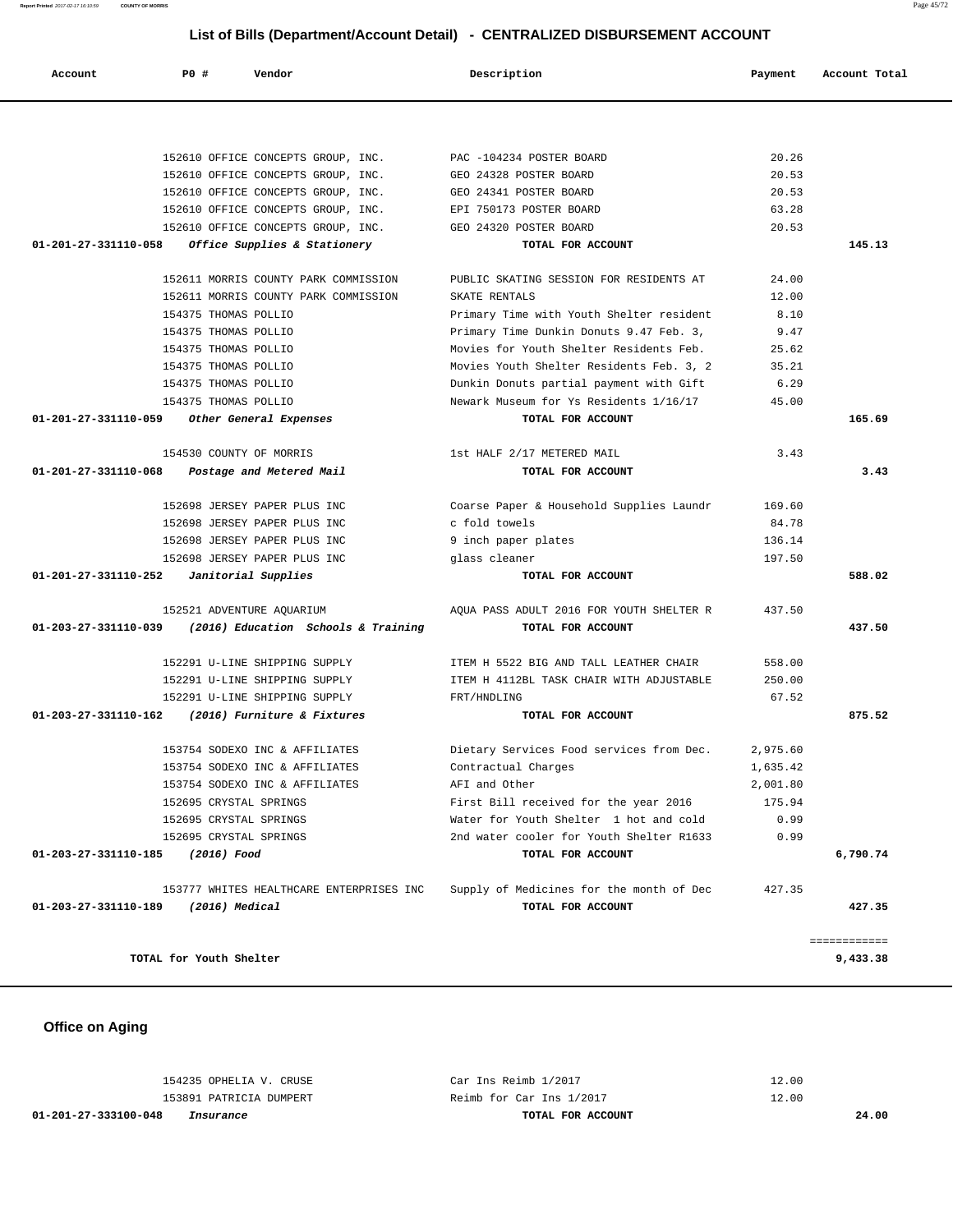| Account | $P0$ # | Vendor | Description | Payment | Account Total |
|---------|--------|--------|-------------|---------|---------------|
|         |        |        |             |         |               |

# **Office on Aging**

| $01-201-27-333100-058$ Office Supplies & Stationery      | TOTAL FOR ACCOUNT              | 105.94       |
|----------------------------------------------------------|--------------------------------|--------------|
| 154530 COUNTY OF MORRIS                                  | 1st HALF 2/17 METERED MAIL     | 422.56       |
| 01-201-27-333100-068<br>Postage & Metered Mail           | TOTAL FOR ACCOUNT              | 422.56       |
| 154235 OPHELIA V. CRUSE                                  | Mileage 1/2017                 | 63.70        |
| 153891 PATRICIA DUMPERT                                  | Reimb for mileage 1/2017       | 24.08        |
| 01-201-27-333100-082<br>Travel Expense                   | TOTAL FOR ACCOUNT              | 87.78        |
| 154032 SHAWNNA BAILEY                                    | Reimb Car Ins. 9/2016-12/2016  | 60.00        |
| 154235 OPHELIA V. CRUSE                                  | car ins reimb 11/16 12/16      | 24.00        |
| 153572 BETH DENMEAD                                      | car ins reimb for 12/16        | 12.00        |
| 01-203-27-333100-048 (2016) Insurance                    | TOTAL FOR ACCOUNT              | 96.00        |
| 153586 W.B. MASON COMPANY INC                            | ord#S04387708                  | $-32.16$     |
| 01-203-27-333100-058 (2016) Office Supplies & Stationery | TOTAL FOR ACCOUNT              | $-32.16$     |
| 154032 SHAWNNA BAILEY                                    | Reimb Mileage                  | 255.15       |
| 154032 SHAWNNA BAILEY                                    | Parking                        | 3.00         |
| 154235 OPHELIA V. CRUSE                                  | Mileage reimb 2016 11/16/12/16 | 164.50       |
| 153572 BETH DENMEAD                                      | mileage reimb 12/16            | 69.65        |
| 153572 BETH DENMEAD                                      | Parking                        | 17.00        |
| 01-203-27-333100-082 (2016) Travel Expense               | TOTAL FOR ACCOUNT              | 509.30       |
|                                                          |                                | ============ |
| TOTAL for Office on Aging                                |                                | 1,213.42     |

#### **Grant in Aid**

|                      | 153876 EL PRIMER PASO, LTD. DEC-16-GIA-1613 El Primer Paso    |                                                                                   | 7,358.00     |          |
|----------------------|---------------------------------------------------------------|-----------------------------------------------------------------------------------|--------------|----------|
|                      | 01-203-27-342000-459 (2016) Grant in Aid GIA: HISPANIC AFFAIR | TOTAL FOR ACCOUNT                                                                 |              | 7,358.00 |
|                      |                                                               | 153875 HOMELESS SOLUTIONS, INC. 04-GIA-1610 Family Shelter and Men's Pro 2,263.00 |              |          |
| 01-203-27-342000-460 | (2016) Grant in Aid GIA:HOUSING SOLUTION                      | TOTAL FOR ACCOUNT                                                                 |              | 2,263.00 |
|                      |                                                               |                                                                                   |              |          |
|                      | 153867 CORNERSTONE FAMILY PROGRAMS                            | Social Work Hours - 04 2016                                                       | 6,312.40     |          |
|                      | 153867 CORNERSTONE FAMILY PROGRAMS                            | Adj. for amount left in CAF                                                       | $-6.40$      |          |
|                      | 01-203-27-342000-462 (2016) Grant in Aid GIA: FAMILY SERVICES | TOTAL FOR ACCOUNT                                                                 |              | 6,306.00 |
|                      |                                                               |                                                                                   |              |          |
|                      | 153870 ATLANTIC HEALTH SYSTEM/MMH                             | Psych Evals - December 2016                                                       | 400.00       |          |
|                      | 153870 ATLANTIC HEALTH SYSTEM/MMH                             | UDS - December 2016                                                               | 100.00       |          |
|                      | 153870 ATLANTIC HEALTH SYSTEM/MMH                             | IOP Sessions                                                                      | 4,350.00     |          |
|                      | 01-203-27-342000-464 (2016) Grant in Aid GIA: MORR MEMOR. HOS | TOTAL FOR ACCOUNT                                                                 |              | 4,850.00 |
|                      |                                                               |                                                                                   |              |          |
|                      | 153862 NEW HOPE FOUNDATION INC. Workshop Days - December 2016 |                                                                                   | 2,450.00     |          |
|                      | 01-203-27-342000-491 (2016) Grant in Aid: New Hope            | TOTAL FOR ACCOUNT                                                                 |              | 2,450.00 |
|                      |                                                               | 153853 MONARCH HOUSING ASSOCIATES, INC. 7/21/16-12/31/16 GIA-1604 Housing for Al  | 5,000.00     |          |
|                      | 01-203-27-342000-495 (2016) Grant in Aid: Monarch Housing Ass | TOTAL FOR ACCOUNT                                                                 |              | 5,000.00 |
|                      |                                                               |                                                                                   |              |          |
|                      | 153871 MORRIS COUNTY PREVENTION                               | Recovery Support Contacts - Q4 2016 8,680.00                                      |              |          |
|                      | 153871 MORRIS COUNTY PREVENTION                               | Adjustment for amount left in CAF                                                 | $-5, 273.00$ |          |
|                      | 01-203-27-342000-497 (2016) Grant in Aid: MC Prevention       | TOTAL FOR ACCOUNT                                                                 |              | 3,407.00 |
|                      |                                                               |                                                                                   |              |          |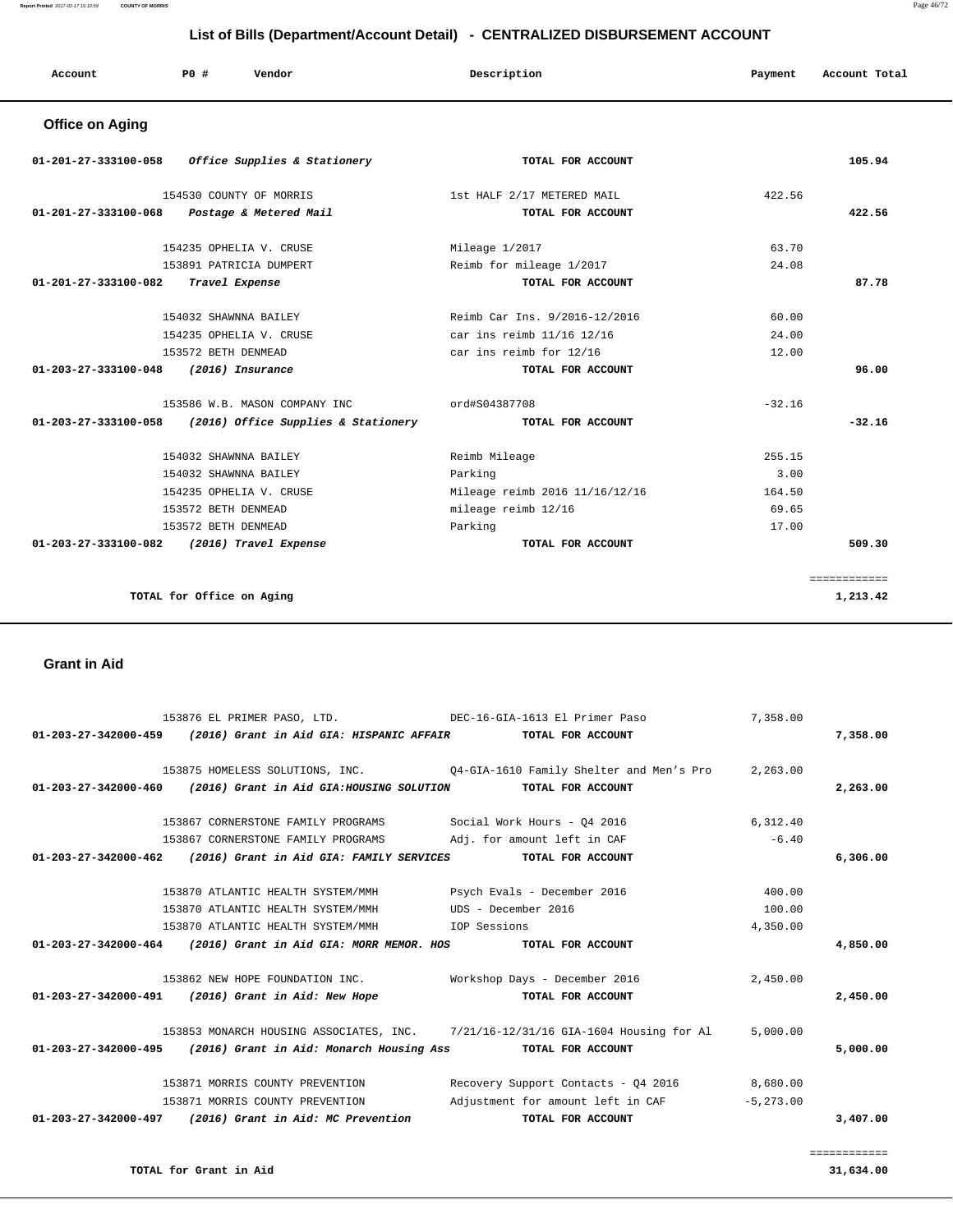**Report Printed** 2017-02-17 16:10:59 **COUNTY OF MORRIS** Page 47/72

# **List of Bills (Department/Account Detail) - CENTRALIZED DISBURSEMENT ACCOUNT**

| Account | P <sub>0</sub> | Vendor<br>. | Description | Payment<br>$\sim$ $\sim$ | Account Total |
|---------|----------------|-------------|-------------|--------------------------|---------------|
|         |                |             |             |                          |               |

### **Seniors, Disabled & Veterans**

| 153892 SABRINA BAARDA<br>01-201-27-343100-059<br>Other General Expenses                   | Car Ins Reimb 1/2017<br>TOTAL FOR ACCOUNT                                     | 12.00                    | 12.00        |
|-------------------------------------------------------------------------------------------|-------------------------------------------------------------------------------|--------------------------|--------------|
| 153892 SABRINA BAARDA<br>$01 - 201 - 27 - 343100 - 082$<br>Travel Expense                 | Mileage reimb 1/2017<br>TOTAL FOR ACCOUNT                                     | 35.00                    | 35.00        |
| 152890 KENNETH BRENZEL<br>$01 - 203 - 27 - 343100 - 059$<br>(2016) Other General Expenses | NJAVSO EXP 10/23/16-10/28/16<br>TOTAL FOR ACCOUNT                             | 908.60                   | 908.60       |
| 153890 KENNETH BRENZEL<br>153890 KENNETH BRENZEL<br>152890 KENNETH BRENZEL                | Mileage reim 11/2016 12/2016<br>Parking Reimb<br>NJAVSO EXP 10/23/16-10/28/16 | 42.70<br>30.00<br>128.10 |              |
| 01-203-27-343100-082<br>(2016) Travel Expense<br>153585 VFW POST 2833                     | TOTAL FOR ACCOUNT<br>as per Contract jackhammer concrete floo                 | 3,850.00                 | 200.80       |
| $01-204-55-343100-515$ (2015) Seniors Disabled & Veterans - OE                            | TOTAL FOR ACCOUNT                                                             |                          | 3,850.00     |
|                                                                                           |                                                                               |                          | ============ |
| TOTAL for Seniors, Disabled & Veterans                                                    |                                                                               |                          | 5,006.40     |

### **County Board of Social Service**

| $01 - 201 - 27 - 345100 - 023$ | 153465 CWDA<br>Associations and Memberships | Membership dues for 2017<br>TOTAL FOR ACCOUNT | 450.00    | 450.00    |
|--------------------------------|---------------------------------------------|-----------------------------------------------|-----------|-----------|
|                                |                                             |                                               |           |           |
|                                | 154067 LASZLO CSENGETO                      | Postage                                       | 3.45      |           |
| 01-201-27-345100-068           | Postage & Metered Mail                      | TOTAL FOR ACCOUNT                             |           | 3.45      |
|                                | 152751 NJHMFA-HMIS                          | Annual Participation fee for NJHMIS 2017      | 750.00    |           |
|                                | 153603 U.S. SECURITY ASSOCIATES, INC.       | Security officer payment - 01/01/17 to 0      | 996.45    |           |
| 01-201-27-345100-325           | Special Services                            | TOTAL FOR ACCOUNT                             |           | 1,746.45  |
|                                |                                             |                                               |           |           |
|                                | 152750 CHLIC                                | Monthly premium bill for the month of Ja      | 31,083.25 |           |
| 01-201-27-345100-329           | Hospital Insurance Premiums                 | TOTAL FOR ACCOUNT                             |           | 31,083.25 |
|                                |                                             |                                               |           |           |
|                                | 154053 KAREN REMUS                          | ADM - Mileage reimb. for 01/24/17 - Rand      | 38.50     |           |
|                                | 154054 JAMES MCDANIEL                       | Mileage for 01/12 to 01/25/17                 | 75.60     |           |
|                                | 154066 THOMAS BLAZOVIC JR                   | FSS - Mileage 01/03 & 01/04/16                | 5.60      |           |
|                                | 154067 LASZLO CSENGETO                      | ADM - Mileage reimbursement for 01/03/17      | 32.55     |           |
|                                | 154068 JULIO PORRAO                         | APS - Mileage reimbursement 01/05/17 to       | 62.30     |           |
| 01-201-27-345100-332           | Mileage                                     | TOTAL FOR ACCOUNT                             |           | 214.55    |
|                                | 154054 JAMES MCDANIEL                       | Auto Ins. reimbursement for January 2017      | 90.00     |           |
|                                | 154055 CAROL UBERTACCIO                     | FSS - Auto Ins. reimb. for January 2017       | 72.00     |           |
|                                | 154056 ANA TORNESSI                         | FSS - Auto Insurance reimbursement for J      | 72.00     |           |
|                                | 154057 SUBHAG KUMAR                         | FSS - Auto Insurance reimbursement for J      | 72.00     |           |
|                                |                                             |                                               |           |           |
|                                | 154058 SUDESH MEHTA                         | Auto Ins. for January 2017 to June 2017       | 72.00     |           |
|                                | 154059 CHARLES F. ROUFAEAL                  | FSS - Auto Ins. reimbursement for Januar      | 72.00     |           |
|                                | 154060 DAVID VEYSMAN                        | FSS - Auto insurance reimb. for January       | 72.00     |           |
|                                | 154061 ARUNA DADA                           | FSS - Auto Insurance reimbursement for J      | 72.00     |           |
|                                | 154062 ILA TALWAR                           | FSS - Auto insurance reimbursement for J      | 90.00     |           |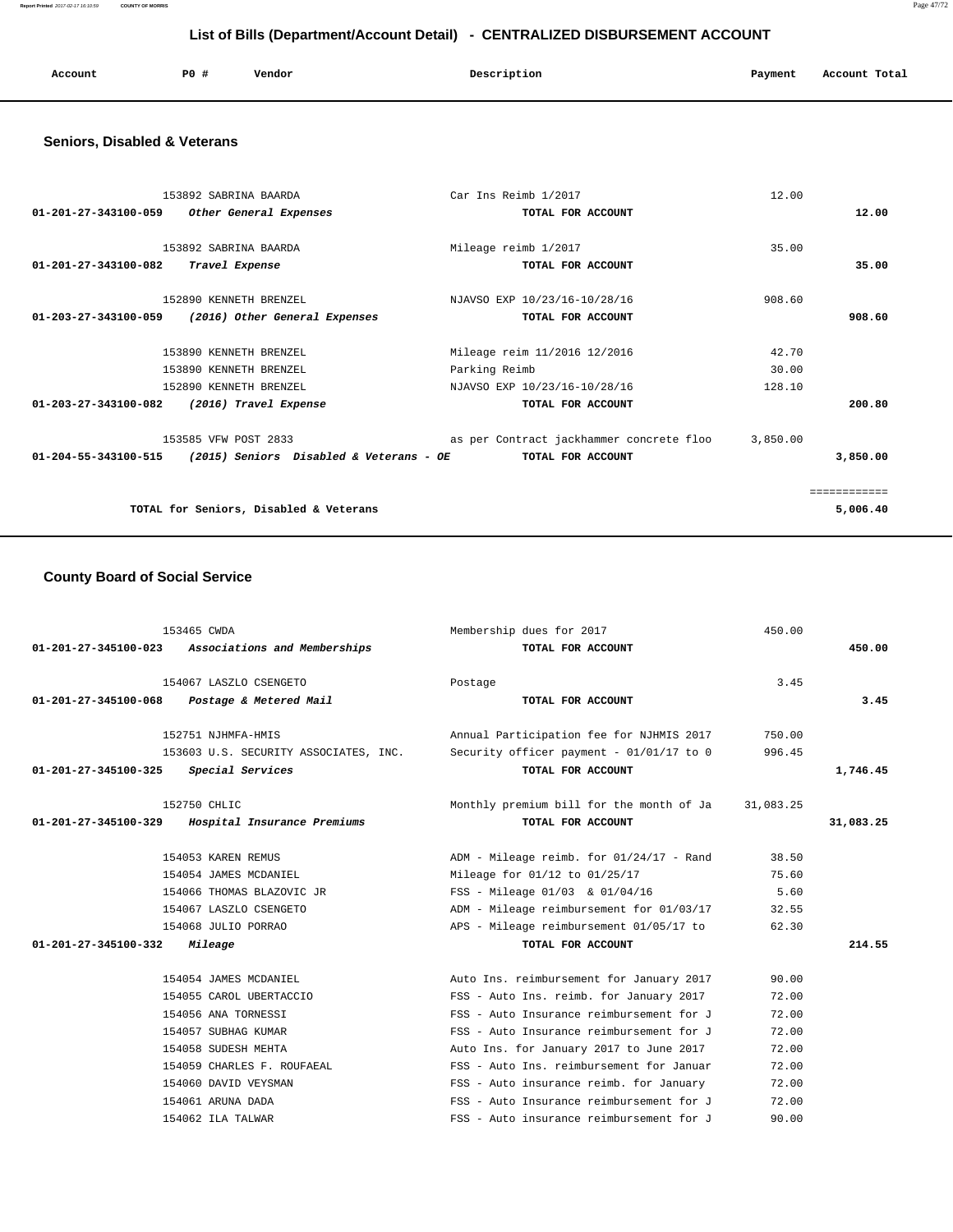**Report Printed** 2017-02-17 16:10:59 **COUNTY OF MORRIS** Page 48/72

# **List of Bills (Department/Account Detail) - CENTRALIZED DISBURSEMENT ACCOUNT**

| Account                                        | PO#                    | Vendor                                   | Description                              | Payment   | Account Total |
|------------------------------------------------|------------------------|------------------------------------------|------------------------------------------|-----------|---------------|
| <b>County Board of Social Service</b>          |                        |                                          |                                          |           |               |
|                                                | 154067 LASZLO CSENGETO |                                          | Auto Ins. reimbursement for January 2017 | 72.00     |               |
|                                                | 154068 JULIO PORRAO    |                                          | Auto insurance reimbursement for January | 72.00     |               |
|                                                | 154068 JULIO PORRAO    |                                          | Toll                                     | 9.50      |               |
|                                                |                        | 154069 MARIA T VELASQUEZ                 | CSP - Auto insurance reimbursement for J | 72.00     |               |
| 01-201-27-345100-333                           |                        | Other Allowances                         | TOTAL FOR ACCOUNT                        |           | 981.50        |
|                                                |                        | 153627 EXTEL COMMUNICATIONS              | OUOTE 01/23/17 - Additional installation | 1,954.00  |               |
| 01-201-27-345100-336                           |                        | Repairs & Alterations                    | TOTAL FOR ACCOUNT                        |           | 1,954.00      |
|                                                |                        | 152761 OFFICE CONCEPTS GROUP, INC.       | Purchase of office supplies - Acct. # 17 | 159.91    |               |
|                                                | 152756 PAPER MART INC  |                                          | Supreme Multi White 92BRT 8 1/2 x 11 20# | 2,280.00  |               |
|                                                |                        | 154050 W.B. MASON COMPANY INC            | Office Supplies                          | 3, 141.56 |               |
|                                                |                        | 154050 W.B. MASON COMPANY INC            | Ccredit Memo # CR3536297 for returned it | $-102.97$ |               |
|                                                | 147023 PAPER MART INC  |                                          | 9 x 12 24# White Booklet Envelopes       | 917.25    |               |
| $01 - 203 - 27 - 345100 - 058$                 |                        | (2016) Office Supplies & Stationery      | TOTAL FOR ACCOUNT                        |           | 6,395.75      |
|                                                | 154207 DONALD HOWERING |                                          | 25 Foot Cable for PC Equipment           | 168.76    |               |
|                                                | 150683 CRYSTAL SPRINGS |                                          | Water for Morris Township -11/06/16 & 11 | 194.43    |               |
| 01-203-27-345100-059                           |                        | (2016) Other General Expenses            | TOTAL FOR ACCOUNT                        |           | 363.19        |
|                                                |                        | 152752 PNC EQUIPMENT FINANCE, LLC        | Copier Lease charges for 09/27/16 to 12/ | 2,133.00  |               |
| 01-203-27-345100-164                           |                        | (2016) Office Machines - Rental          | TOTAL FOR ACCOUNT                        |           | 2,133.00      |
|                                                |                        | 152578 PITNEY BOWES CREDIT CORP          | Maintenance charges for mail machine - 1 | 174.00    |               |
| 01-203-27-345100-166                           |                        | (2016) Office Machine- Repair            | TOTAL FOR ACCOUNT                        |           | 174.00        |
|                                                |                        | 152747 UNITRONIX DATA SYSTEMS INC        | Software maintenance for the month of De | 6,137.20  |               |
|                                                |                        | 153601 U.S. SECURITY ASSOCIATES, INC.    | Security Officer payment - 11/18/16 to   | 1,737.40  |               |
|                                                |                        | 153603 U.S. SECURITY ASSOCIATES, INC.    | Security officer payment - 12/30/16      | 240.90    |               |
| 01-203-27-345100-325                           |                        | (2016) Special Services                  | TOTAL FOR ACCOUNT                        |           | 8,115.50      |
|                                                | 154054 JAMES MCDANIEL  |                                          | CSP - Mileage reimb. for 01/24 to 01/25/ | 64.05     |               |
|                                                | 154207 DONALD HOWERING |                                          | ADM - Mileage reimbursement - 12/13 & 12 | 10.50     |               |
|                                                |                        | 154066 THOMAS BLAZOVIC JR                | Mileage reimbursement for 10/20/16 to 12 | 108.15    |               |
| 01-203-27-345100-332                           | $(2016)$ Mileage       |                                          | TOTAL FOR ACCOUNT                        |           | 182.70        |
|                                                | 154054 JAMES MCDANIEL  |                                          | Parking                                  | 3.00      |               |
|                                                | 154058 SUDESH MEHTA    |                                          | FSS - Auto insurance reimbursement for J | 72.00     |               |
|                                                |                        | 154066 THOMAS BLAZOVIC JR                | Parking                                  | 13.00     |               |
| 01-203-27-345100-333                           |                        | (2016) Other Allowances                  | TOTAL FOR ACCOUNT                        |           | 88.00         |
|                                                |                        | 152763 LABORATORY CORPORATION OF         | DNA testing from 10/29/16 to 11/26/16 -  | 290.25    |               |
| 01-203-27-345100-351 (2016) Paternity Expenses |                        |                                          | TOTAL FOR ACCOUNT                        |           | 290.25        |
|                                                |                        | 152749 TREASURER. ST OF NJ               | Data processing & EBT Statements for the | 35,064.01 |               |
| 01-203-27-345100-354                           |                        | (2016) FAMIS and ACSES                   | TOTAL FOR ACCOUNT                        |           | 35,064.01     |
|                                                |                        |                                          |                                          |           | ============  |
|                                                |                        | TOTAL for County Board of Social Service |                                          |           | 89,239.60     |

#### **DEPARTMENT 349110**

153894 ESSEX COUNTY HOSPITAL A.L. December 1-31, 2016 3,901.66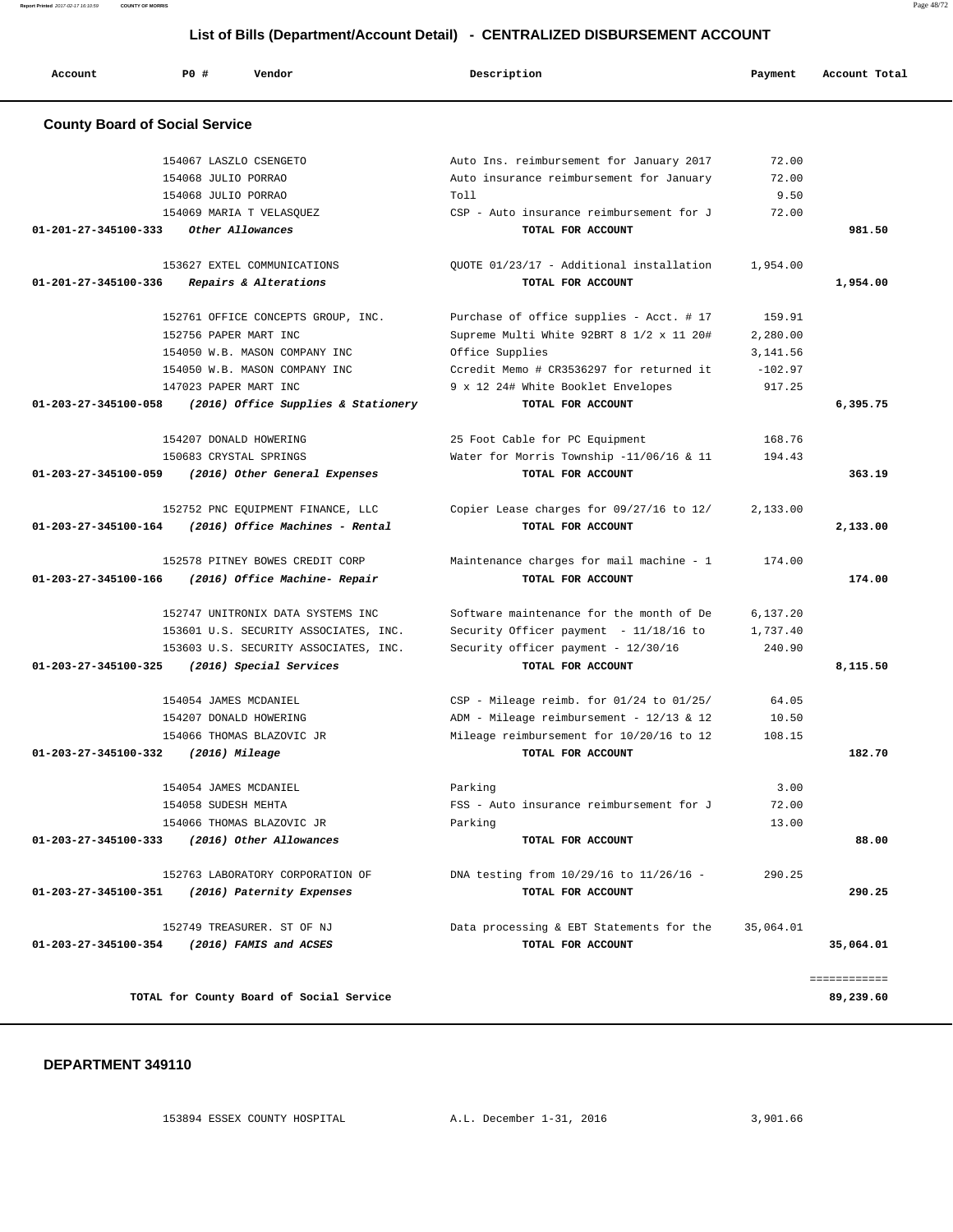**Report Printed** 2017-02-17 16:10:59 **COUNTY OF MORRIS** Page 49/72

# **List of Bills (Department/Account Detail) - CENTRALIZED DISBURSEMENT ACCOUNT**

| Account              | P0 #                        | Vendor                      | Description       | Payment | Account Total            |
|----------------------|-----------------------------|-----------------------------|-------------------|---------|--------------------------|
| DEPARTMENT 349110    |                             |                             |                   |         |                          |
| 01-203-27-349110-090 |                             | (2016) Program Expenditures | TOTAL FOR ACCOUNT |         | 3,682.02                 |
|                      | TOTAL for DEPARTMENT 349110 |                             |                   |         | ============<br>3,682.02 |

#### **MV:Administration**

| 154418 BARKEL FLEMMING                                   | LPN Nursing Services, 1.29 thru 2.11.2017 | 472.70    |           |
|----------------------------------------------------------|-------------------------------------------|-----------|-----------|
| 154417 ARNEL P GARCIA                                    | LPN Nursing Services, 1.29 thru 2.11.2017 | 2,663.07  |           |
| 154419 CANDIDO CAMPOS                                    | RN Nursing Services, 1.29 thru 2.11.2017  | 1,496.28  |           |
| 154420 CARRELLE L CALIXTE                                | LPN Nursing Services, 1.29 thru 2.11.2017 | 1,879.20  |           |
| 154421 DAMACINA L. OKE                                   | LPN Nursing Services, 1.29 thru 2.11.2017 | 1,453.48  |           |
| 154422 DANILO LAPID                                      | RN Nursing Services, 1.29 thru 2.11.2017  | 1,771.19  |           |
| 154423 DAVID JEAN-LOUIS                                  | LPN Nursing Services, 1.29 thru 2.07.2017 | 477.63    |           |
| 154423 DAVID JEAN-LOUIS                                  | RN Nursing Services, 2.08 thru 2.11.2017  | 888.00    |           |
| 154424 EDITHA MARQUEZ                                    | RN Nursing Services, 1.29 thru 2.11.2017  | 1,252.45  |           |
| 154425 ELLEN M. NOLL                                     | LPN Nursing Services, 1.29 thru 2.11.2017 | 1,796.84  |           |
| 154439 EVELYN TOLENTINO                                  | RN Nursing Services, 1.29 thru 2.11.2017  | 998.26    |           |
| 154440 GEORGINA GRAY-HORSLEY                             | LPN Nursing Services, 1.29 thru 2.11.2017 | 930.32    |           |
| 154441 ILLIENE CHARLES, RN                               | RN Nursing Services, 1.29 thru 2.11.2017  | 2,923.00  |           |
| 154442 LOUISE R. MACCHIA                                 | RN Nursing Services, 1.29 thru 2.11.2017  | 2,323.97  |           |
| 154443 MADUKWE IMO IBOKO, RN                             | RN Nursing Services, 1.29 thru 2.11.2017  | 2,370.22  |           |
| 154444 MARIA CARMELITA OBLINA                            | LPN Nursing Services, 1.29 thru 2.11.2017 | 466.03    |           |
| 154445 MARION ENNIS                                      | LPN Nursing Services, 1.29 thru 2.11.2017 | 2,568.90  |           |
| 154446 MARTHA YAGHI                                      | RN Nursing Services, 1.29 thru 2.11.2017  | 599.03    |           |
| 154447 MICHELLE CAPILI                                   | RN Nursing Services, 1.29 thru 2.11.2017  | 1,777.48  |           |
| 154448 MIRLENE ESTRIPLET                                 | RN Nursing Services, 1.29 thru 2.11.2017  | 4,759.31  |           |
| 154449 ROSE DUMAPIT                                      | RN Nursing Services, 1.29 thru 2.11.2017  | 1,039.70  |           |
| 154450 SHELLEY REINER                                    | LPN Nursing Services, 1.29 thru 2.11.2017 | 1,180.30  |           |
| 01-201-27-350100-013<br>Temporary Help - Per Diem Nurses | TOTAL FOR ACCOUNT                         |           | 36,087.36 |
|                                                          |                                           |           |           |
| 154378 AEQUOR HEALTHCARE SERVICES, LLC                   | Nursing Services, $1.8 > 1.14.2017$       | 15,817.04 |           |
| 154378 AEQUOR HEALTHCARE SERVICES, LLC                   | Nursing Services, $1.15 > 1.21.2017$      | 16,483.77 |           |
| 01-201-27-350100-016<br>Outside Salaries & Wages         | TOTAL FOR ACCOUNT                         |           | 32,300.81 |
|                                                          |                                           |           |           |
| 154379 CORNERSTONE FAMILY                                | Social Work Services, January-2017        | 25,160.00 |           |
| 01-201-27-350100-036<br>Contracted Services              | TOTAL FOR ACCOUNT                         |           | 25,160.00 |
|                                                          |                                           |           |           |
| 153614 POINTCLICKCARE                                    | morr-1, Training Database, January~2017   | 100.00    |           |
| 153614 POINTCLICKCARE                                    | morr-1, ADT/MDS/3rd Party Patient Billing | 3,479.15  |           |
| 01-201-27-350100-040<br>Electronic Data Processing       | TOTAL FOR ACCOUNT                         |           | 3,579.15  |
|                                                          |                                           |           |           |
| 154162 FAITHFUL MOVERS &                                 | Transport of Donated Piano, 1.30.2017     | 512.25    |           |
| 01-201-27-350100-046<br>General Stores                   | TOTAL FOR ACCOUNT                         |           | 512.25    |
|                                                          |                                           |           |           |
| 154163 FEDEX                                             | 3684-0206-0, dated 1.23.2017              | 26.94     |           |
| 154242 FEDEX                                             | 3684-0206-0, 2.6.2017                     | 56.66     |           |
| 154530 COUNTY OF MORRIS                                  | 1st HALF 2/17 METERED MAIL                | 109.79    |           |
| 01-201-27-350100-068<br>Postage & Metered Mail           | TOTAL FOR ACCOUNT                         |           | 193.39    |
|                                                          |                                           |           |           |
| 153813 RICOH USA, INC.                                   | Contract#17750,1st Qtr. 2017              | 5,100.01  |           |
| 153813 RICOH USA, INC.                                   | Contract#16099,1st Qtr. 2017              | 205.64    |           |
|                                                          |                                           |           |           |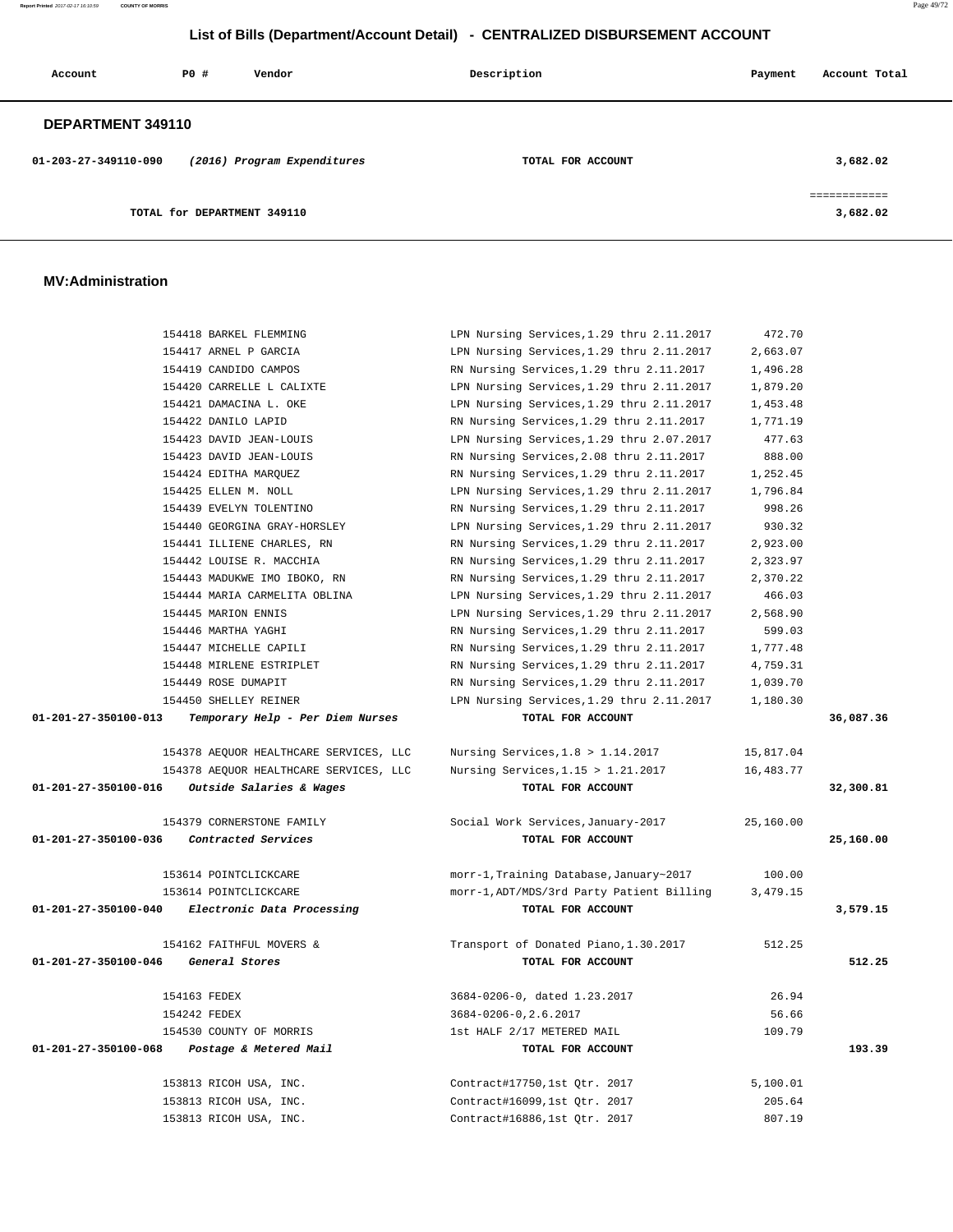**Report Printed** 2017-02-17 16:10:59 **COUNTY OF MORRIS** Page 50/72

# **List of Bills (Department/Account Detail) - CENTRALIZED DISBURSEMENT ACCOUNT**

| Account                  | PO# | Vendor                                | Description                              | Payment   | Account Total |
|--------------------------|-----|---------------------------------------|------------------------------------------|-----------|---------------|
| <b>MV:Administration</b> |     |                                       |                                          |           |               |
| 01-201-27-350100-164     |     | Office Machines - Rental              | TOTAL FOR ACCOUNT                        |           | 6,548.48      |
|                          |     | 152671 U.S. SECURITY ASSOCIATES, INC. | 27010, Security through 1-05-2017        | 7, 114.74 |               |
| 01-201-27-350100-266     |     | Safety Items                          | TOTAL FOR ACCOUNT                        |           | 7,114.74      |
|                          |     | 145953 CMC ADAPTIVE SEATING HOME      | Wheelchair Replacement, 9-13-2016        | 1,853.85  |               |
|                          |     | 154381 JENNIFER CARPINTERI            | Reimburse Resident Family for Missing Sh | 89.98     |               |
| 01-203-27-350100-046     |     | (2016) General Stores                 | TOTAL FOR ACCOUNT                        |           | 1,943.83      |
|                          |     |                                       |                                          |           | ============  |
|                          |     | TOTAL for MV:Administration           |                                          |           | 113,440.01    |

# **MV:Building Services**

| 154385 SODEXO INC & AFFILIATES                                    | 100022833, January~2017                | 215,787.83                |
|-------------------------------------------------------------------|----------------------------------------|---------------------------|
| Contracted Services<br>01-201-27-350110-036                       | TOTAL FOR ACCOUNT                      | 215,787.83                |
| 154158 ALLIED OIL, LLC<br>(2016) Fuel Oil<br>01-203-27-350110-139 | 548887,10.11.2016<br>TOTAL FOR ACCOUNT | 369.12<br>369.12          |
| TOTAL for MV: Building Services                                   |                                        | ===========<br>216,156.95 |

 **MV:Dietary** 

| 154253 SODEXO INC & AFFILIATES                     | 100005746, January~2017 | 277,477.61 |
|----------------------------------------------------|-------------------------|------------|
| <i>Contracted Services</i><br>01-201-27-350115-036 | TOTAL FOR ACCOUNT       | 277,477.61 |
|                                                    |                         |            |
|                                                    |                         |            |
| TOTAL for MV:Dietary                               |                         | 277,477.61 |
|                                                    |                         |            |

# **MV:Laundry**

| 154254 SODEXO INC & AFFILIATES              | 100005746, January~2017 | 74,805.88 |
|---------------------------------------------|-------------------------|-----------|
| Contracted Services<br>01-201-27-350125-036 | TOTAL FOR ACCOUNT       | 74,805.88 |
| 154234 JML MEDICAL INC.                     | 5MOC02, 2.2.2017        | 21,735.80 |
| <i>Diapers</i><br>01-201-27-350125-182      | TOTAL FOR ACCOUNT       | 21,735.80 |
|                                             |                         |           |
| TOTAL for MV:Laundry                        |                         | 96,541.68 |
|                                             |                         |           |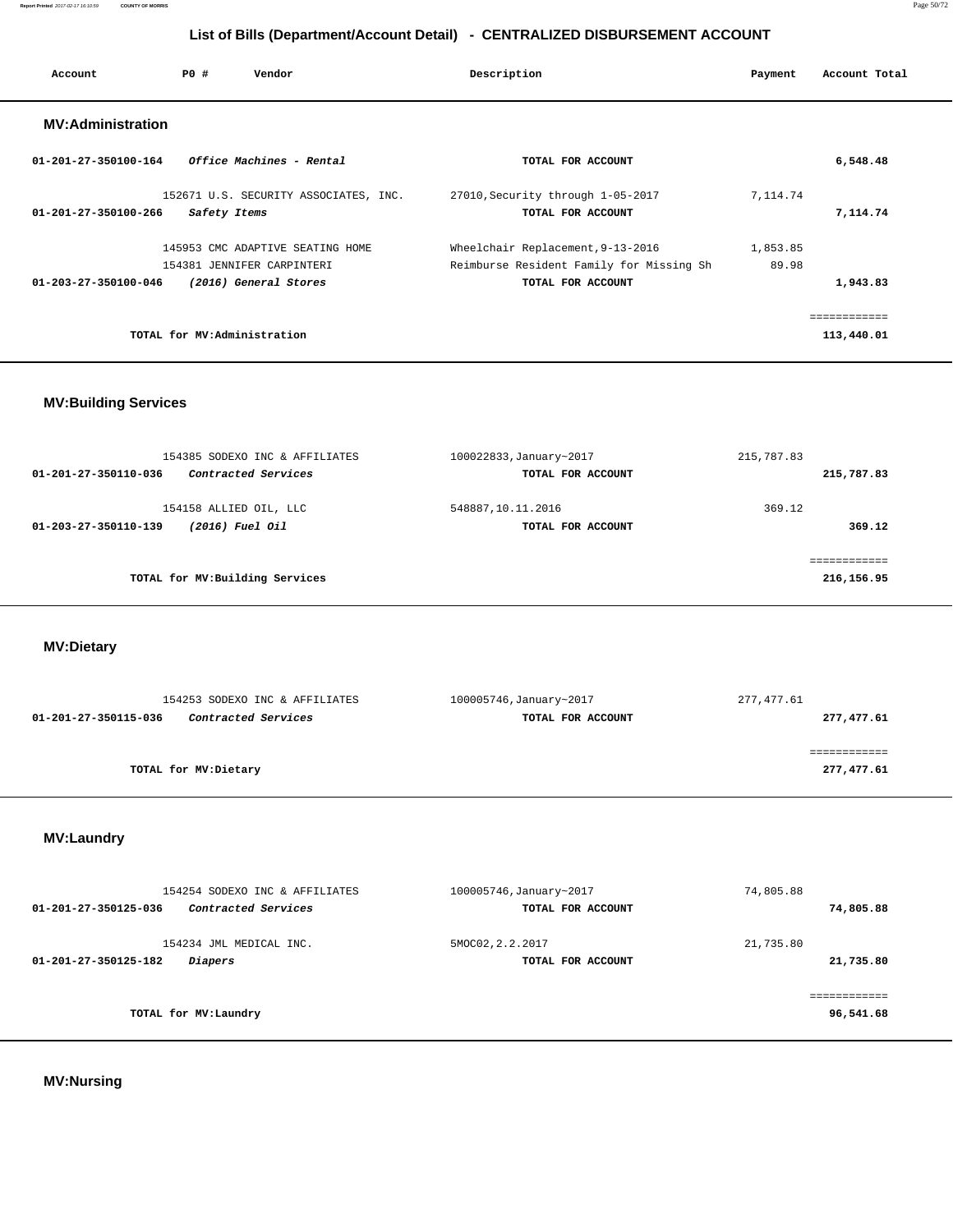| Account | P0 # | Vendor | Description | Payment | Account Total |
|---------|------|--------|-------------|---------|---------------|
|         |      |        |             |         |               |

### **MV:Nursing**

| 01-201-27-350130-036<br><i>Contracted Services</i> | TOTAL FOR ACCOUNT               | 3,600.00     |
|----------------------------------------------------|---------------------------------|--------------|
| 154233 JML MEDICAL INC.                            | 5MOC02, 1.12.2017               | 3,014.58     |
| 154233 JML MEDICAL INC.                            | 5MOC02, 1.04.2017               | 273.82       |
| 154233 JML MEDICAL INC.                            | 5MOC02, 1.09.2017               | 602.40       |
| 154233 JML MEDICAL INC.                            | 5MOC02, 1.12.2017               | 2,845.89     |
| 154233 JML MEDICAL INC.                            | 5MOC02, 1.12.2017               | 10,621.04    |
| 154233 JML MEDICAL INC.                            | 5MOC02, 1.12.2017               | 1,499.00     |
| 154233 JML MEDICAL INC.                            | 5MOC02, 1.12.2017               | 38.85        |
| 154233 JML MEDICAL INC.                            | 5MOC02, 1.12.2017               | 1,126.65     |
| 01-201-27-350130-046<br>General Stores             | TOTAL FOR ACCOUNT               | 20,022.23    |
| 153271 JOCELYNE VOLCY                              | CNA Re-Certification, 1-11-2017 | 30.00        |
| 154152 ELSIE NICAISE                               | CNA Re-Certification, 1.30.17   | 30.00        |
| 154153 GRACE MOORE                                 | CNA Re-Certification, 1.25.17   | 30.00        |
| 154154 INGRID M PHIPPS                             | CNA Re-Certificatioin, 2.2.17   | 30.00        |
| 154156 MAUREEN JONAH                               | CNA Re-Certification, 1.30.17   | 30.00        |
| 154151 ANGELA ANDERSON                             | CNA Re-Certification, 1.27.2017 | 30.00        |
| 01-201-27-350130-191<br>Nursing                    | TOTAL FOR ACCOUNT               | 180.00       |
| 149622 PENN-JERSEY PAPER CO.                       | 20955, 11-2-2016                | 242.20       |
| 01-203-27-350130-046<br>(2016) General Stores      | TOTAL FOR ACCOUNT               | 242.20       |
| 145971 THE ORHOPEDIC INSTITUTE OF NJ               | 067142917A, Nancy C., 9-9-2016  | 288.00       |
| 01-203-27-350130-189<br>(2016) Medical             | TOTAL FOR ACCOUNT               | 288.00       |
|                                                    |                                 | ============ |
| TOTAL for MV:Nursing                               |                                 | 24,332.43    |

### **MV:Recreation/Volunteer Svc**

| 154243 CABLEVISION                                          | 07876-533982-01-2, February~2017         | 3,634.54 |              |
|-------------------------------------------------------------|------------------------------------------|----------|--------------|
| Contracted Services<br>01-201-27-350135-036                 | TOTAL FOR ACCOUNT                        |          | 3,634.54     |
| 154161 ERIC LIPPER                                          | Music Entertainment in Atrium, 1.20.2017 | 120.00   |              |
| 154240 MOONLIGHT DESIGNS                                    | Art Therapy Program in Atrium, 1.25.2017 | 165.00   |              |
| 154241 NICHOLAS L. ROCCAFORTE                               | Music Program on 2D, 2.6.2017            | 75.00    |              |
| 154246 PRECIOUS GEMS MUSIC, LLC                             | Music Program on 2D, 1.26.2017           | 125.00   |              |
| 154155 KAREN HOGAN                                          | Luncheon for Recreation Staff.1.30.17    | 281.60   |              |
| 154381 JENNIFER CARPINTERI                                  | Reimburse for Resident Activity Supplies | 204.67   |              |
| 154239 LOVEYS PIZZA & GRILL                                 | Food for Super Bowl Party, 2.5.2017      | 28.37    |              |
| $01 - 201 - 27 - 350135 - 194$<br><i>Patient Activities</i> | TOTAL FOR ACCOUNT                        |          | 999.64       |
| 154247 SENIOR SALON SERVICES LLC                            | 6409, November~2016                      | 5,950.00 |              |
| 01-203-27-350135-036<br>(2016) Contracted Services          | TOTAL FOR ACCOUNT                        |          | 5,950.00     |
|                                                             |                                          |          | ------------ |
| TOTAL for MV: Recreation/Volunteer Svc                      |                                          |          | 10,584.18    |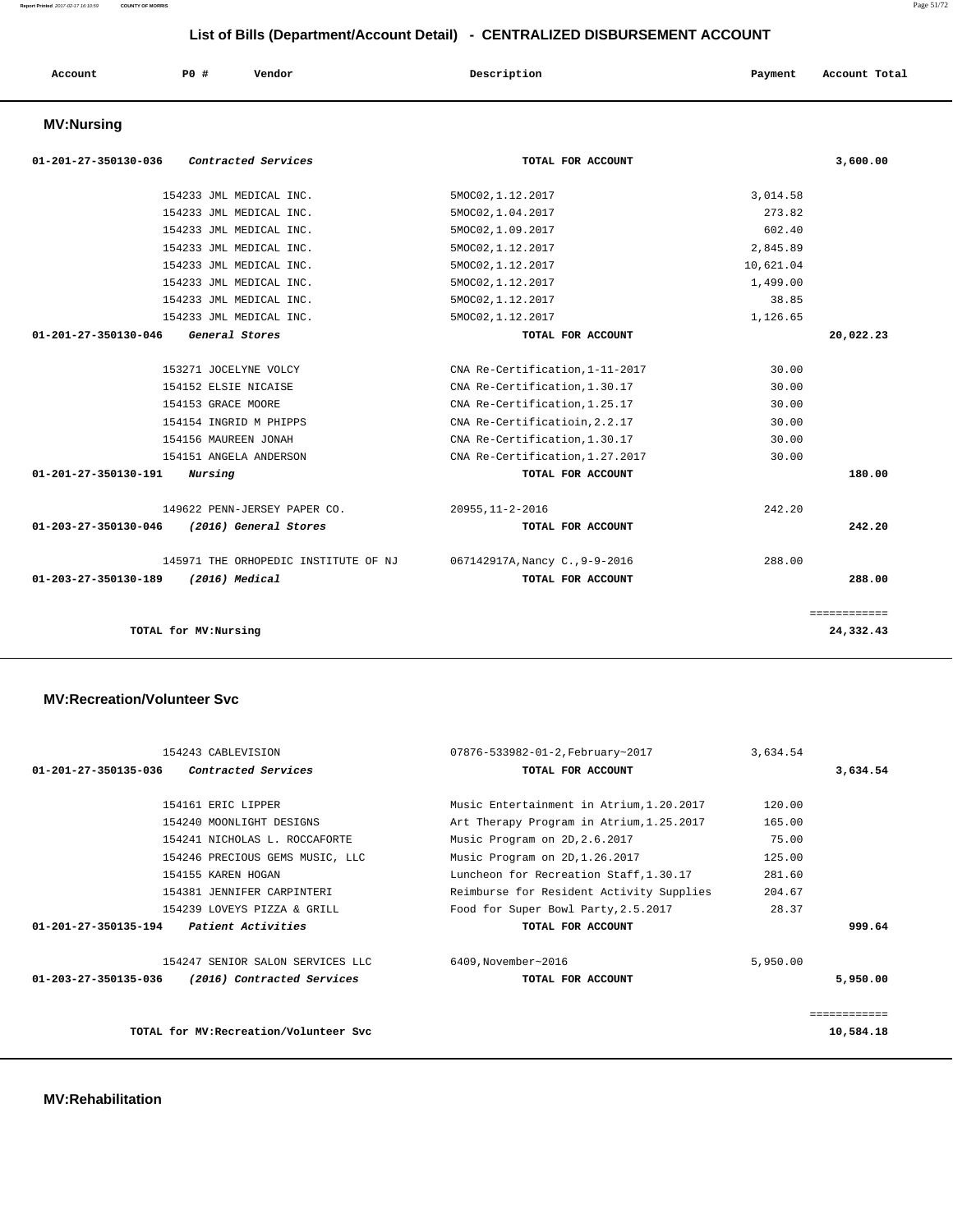**Report Printed** 2017-02-17 16:10:59 **COUNTY OF MORRIS** Page 52/72

# **List of Bills (Department/Account Detail) - CENTRALIZED DISBURSEMENT ACCOUNT**

| Account                  | PO#                          | Vendor                                            | Description                                           | Payment  | Account Total              |
|--------------------------|------------------------------|---------------------------------------------------|-------------------------------------------------------|----------|----------------------------|
| <b>MV:Rehabilitation</b> |                              |                                                   |                                                       |          |                            |
| 01-201-27-350140-036     |                              | Contracted Services                               | TOTAL FOR ACCOUNT                                     |          | 164,874.52                 |
| 01-203-27-350140-046     |                              | 154164 HILL-ROM CO, INC.<br>(2016) General Stores | 616884, Rental 12.7 > 12.31.2016<br>TOTAL FOR ACCOUNT | 2,375.00 | 2,375.00                   |
|                          | TOTAL for MV: Rehabilitation |                                                   |                                                       |          | ------------<br>167,249.52 |

### **County Adjuster**

| 153886 W.B. MASON COMPANY INC<br>Office Supplies & Stationery<br>01-201-27-357100-058 | Adjuster's Office Supplies, 1/18/17 Per<br>TOTAL FOR ACCOUNT | 163.37<br>163.37 |
|---------------------------------------------------------------------------------------|--------------------------------------------------------------|------------------|
| 154530 COUNTY OF MORRIS<br>Postage & Metered Mail<br>01-201-27-357100-068             | 1st HALF 2/17 METERED MAIL<br>TOTAL FOR ACCOUNT              | 633.87<br>633.87 |
| TOTAL for County Adjuster                                                             |                                                              | 797.24           |

### **County Library**

|                                                                            | 154530 COUNTY OF MORRIS 15t HALF 2/17 METERED MAIL                                                                     | 810.46   |          |
|----------------------------------------------------------------------------|------------------------------------------------------------------------------------------------------------------------|----------|----------|
| 01-201-29-390100-068    Postage & Metered Mail                             | TOTAL FOR ACCOUNT                                                                                                      |          | 810.46   |
|                                                                            |                                                                                                                        |          |          |
| 150349 CCH INC                                                             | 4001080275 dated 11/09/16                                                                                              | 103.51   |          |
|                                                                            | 153790 CENTER POINT LARGE PRINT XCP16-12 dated 12/01/2016 INV#1434466 122.70                                           |          |          |
| 153794 INGRAM LIBRARY SERVICES                                             | dated 12/05/16 1,538.93                                                                                                |          |          |
| 153794 INGRAM LIBRARY SERVICES                                             | dated 12/05/16                                                                                                         | 30.42    |          |
| 153794 INGRAM LIBRARY SERVICES                                             | dated 12/06/16                                                                                                         | 80.66    |          |
| 153794 INGRAM LIBRARY SERVICES                                             | dated 12/07/16                                                                                                         | 18.06    |          |
| 153794 INGRAM LIBRARY SERVICES                                             | dated 12/08/16                                                                                                         | 52.06    |          |
| 153794 INGRAM LIBRARY SERVICES                                             | dated 12/16/16                                                                                                         | 127.02   |          |
| 153793 INGRAM LIBRARY SERVICES                                             | dated 12/01/16                                                                                                         | 35.99    |          |
| 153793 INGRAM LIBRARY SERVICES                                             | dated 12/01/16                                                                                                         | 245.74   |          |
| 153793 INGRAM LIBRARY SERVICES                                             | dated 12/01/16                                                                                                         | 12.62    |          |
| 153793 INGRAM LIBRARY SERVICES                                             | dated 12/01/16                                                                                                         | 15.90    |          |
| 153793 INGRAM LIBRARY SERVICES                                             | dated 12/02/16                                                                                                         | 650.44   |          |
| 153793 INGRAM LIBRARY SERVICES                                             | dated 12/05/16 394.26                                                                                                  |          |          |
| 153793 INGRAM LIBRARY SERVICES                                             | dated 12/05/16 160.74                                                                                                  |          |          |
|                                                                            | 105.00 153795 LAWYERS DIARY AND MANUAL LLC Acct# 90001731-VO dated 12/02/16                                            |          |          |
| 01-203-29-390100-028 (2016) Books & Periodicals                            | TOTAL FOR ACCOUNT                                                                                                      |          | 3,694.05 |
|                                                                            |                                                                                                                        |          |          |
| 290667 12/22/16<br>153789 BRODART CO                                       |                                                                                                                        | 1,285.60 |          |
|                                                                            | 153799 W.B. MASON COMPANY INC <a>&gt;&gt;&gt;&gt;&gt;&gt;&gt; Acct# C1033751 dated <math>12/02/16</math></a> >> 444.91 |          |          |
| 153799 W.B. MASON COMPANY INC                                              | Acct# C1033751 dated 12/28/16 243.95                                                                                   |          |          |
| 01-203-29-390100-058 (2016) Office Supplies & Stationery TOTAL FOR ACCOUNT |                                                                                                                        |          | 1,974.46 |
|                                                                            |                                                                                                                        |          |          |
|                                                                            |                                                                                                                        | 16.21    |          |
| 01-203-29-390100-068 (2016) Postage & Metered Mail                         | TOTAL FOR ACCOUNT                                                                                                      |          | 16.21    |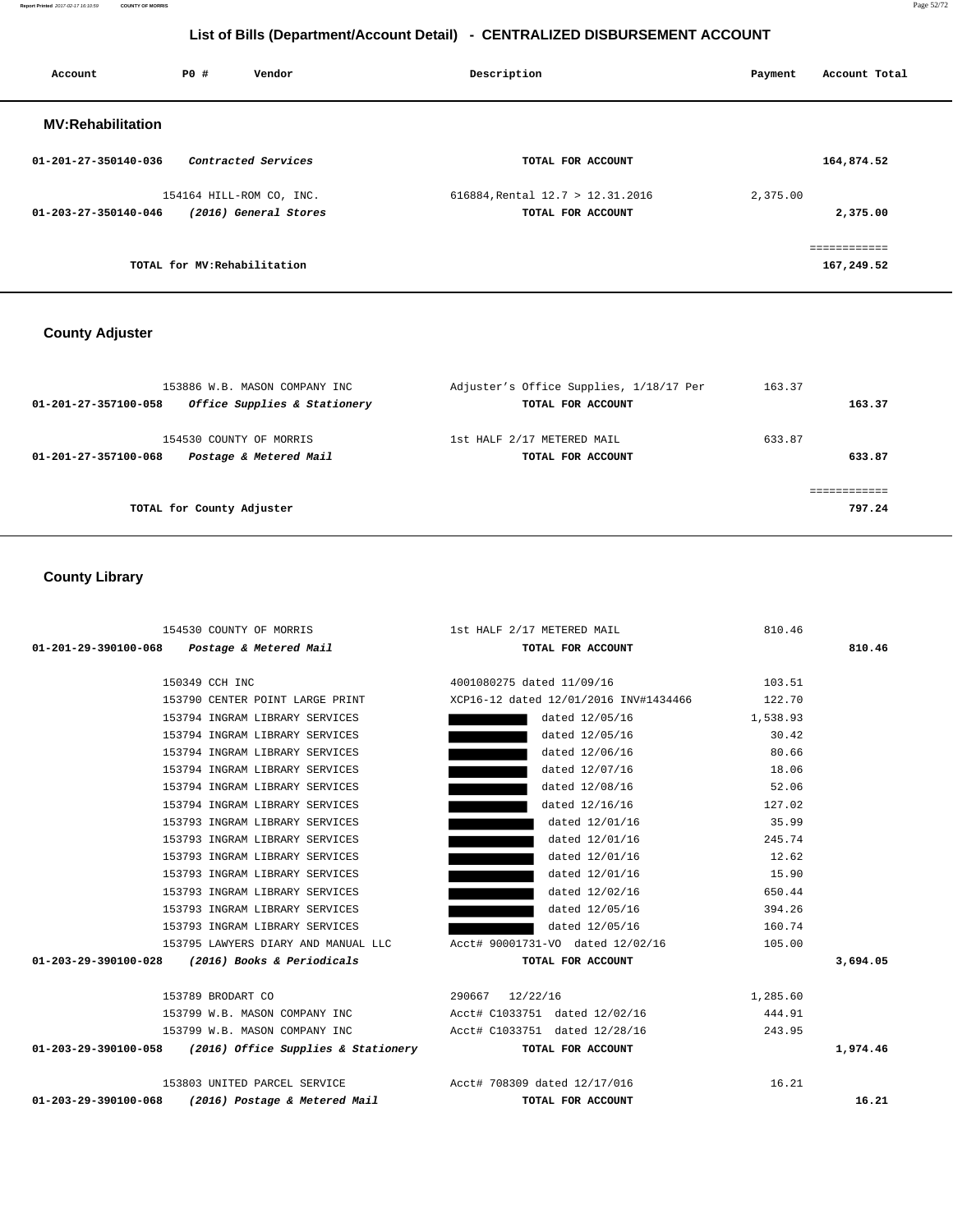| Account               | PO#                            | Vendor                               | Description                         |                                          | Payment  | Account Total |
|-----------------------|--------------------------------|--------------------------------------|-------------------------------------|------------------------------------------|----------|---------------|
| <b>County Library</b> |                                |                                      |                                     |                                          |          |               |
|                       | 153984 RICOH USA, INC.         |                                      | Machine ID# 7158 S/N E165MA10399    |                                          | 8.05     |               |
| 01-203-29-390100-069  | $(2016)$ Printing              |                                      |                                     | TOTAL FOR ACCOUNT                        |          | 105.63        |
|                       |                                |                                      |                                     |                                          |          |               |
|                       | 153793 INGRAM LIBRARY SERVICES |                                      |                                     | dated 12/01/16                           | 28.55    |               |
| 01-203-29-390100-083  |                                | (2016) Video & Film Materials        |                                     | TOTAL FOR ACCOUNT                        |          | 28.55         |
|                       | 149287 OCLC ONLINE COMPUTER    |                                      |                                     | 010CLC00009592 dated 10/31/16 - Catalogi | 946.59   |               |
|                       | 149287 OCLC ONLINE COMPUTER    |                                      | 010CLC00009592 dated 10/31/16 - ILL |                                          | 1,219.83 |               |
|                       | 149288 OCLC ONLINE COMPUTER    |                                      |                                     | 010CLC00009592 dated 11/30/16 - Catalogi | 946.59   |               |
|                       | 149288 OCLC ONLINE COMPUTER    |                                      | 010CLC00009592 dated 11/30/16 - ILL |                                          | 1,219.83 |               |
|                       | 149323 OCLC ONLINE COMPUTER    |                                      |                                     | 010CLC00009592 dated 12/31/16 - Catalogi | 946.59   |               |
|                       | 149323 OCLC ONLINE COMPUTER    |                                      | 010CLC00009592 dated 12/31/16 - ILL |                                          | 1,219.83 |               |
| 01-203-29-390100-084  |                                | (2016) Other Outside Services        |                                     | TOTAL FOR ACCOUNT                        |          | 6,499.26      |
|                       | 153806 JANWAY COMPANY          |                                      | Acct# 11085 dated 12/29/16          |                                          | 924.28   |               |
|                       | 153806 JANWAY COMPANY          |                                      | Acct# 11085 dated 12/29/16          |                                          | 322.42   |               |
|                       | 153806 JANWAY COMPANY          |                                      | Acct# 11085 dated 12/29/16          |                                          | 512.88   |               |
|                       | 153805 JANWAY COMPANY          |                                      | Acct# 11085 dated 12/29/16          |                                          | 422.22   |               |
|                       | 153805 JANWAY COMPANY          |                                      | Acct# 11085 dated 12/29/16          |                                          | 654.79   |               |
|                       | 153805 JANWAY COMPANY          |                                      | Acct# 11085 dated 12/29/16          |                                          | 415.54   |               |
|                       | 153805 JANWAY COMPANY          |                                      | Acct# 11085 dated 12/29/16          |                                          | 687.32   |               |
|                       | 153989 W.B. MASON COMPANY INC  |                                      | C1033751 dated 12/29/16             |                                          | 1,985.92 |               |
|                       | 153989 W.B. MASON COMPANY INC  |                                      | C1033751 dated 12/29/16             |                                          | 201.78   |               |
| 01-203-29-390100-095  |                                | (2016) Other Administrative Supplies |                                     | TOTAL FOR ACCOUNT                        |          | 6.127.15      |
|                       |                                |                                      |                                     |                                          |          |               |

**TOTAL for County Library 19,255.77**

#### **County Superintendent of Schoo**

| 154530 COUNTY OF MORRIS                                  | 1st HALF 2/17 METERED MAIL               | 74.20 |             |
|----------------------------------------------------------|------------------------------------------|-------|-------------|
| $01 - 201 - 29 - 392100 - 068$<br>Postage & Metered Mail | TOTAL FOR ACCOUNT                        |       | 74.20       |
|                                                          |                                          |       |             |
| 153919 ROGER JINKS                                       | MORRISTOWN/RIVERDALE/BOONTON/MORRISTOWN  | 13.34 |             |
| 153919 ROGER JINKS                                       | MORRISTOWN/DENVILLE                      | 4.90  |             |
| 153919 ROGER JINKS                                       | MORRISTOWN/HANOVER TWP./MORRIS SCHOOL DI | 5.39  |             |
| 153919 ROGER JINKS                                       | MORRISTOWN/DENVILLE                      | 4.90  |             |
| 153919 ROGER JINKS                                       | MORRISTOWN/RANDOLPH                      | 5.60  |             |
| 153919 ROGER JINKS                                       | MORRIS CTY.OFFICE/WESTIN HOTEL/MORRISTOW | 1.05  |             |
| 153919 ROGER JINKS                                       | MORRISTOWN/CHATHAM/MORRISTOWN            | 5.18  |             |
| (2016) Travel Expense<br>$01 - 203 - 29 - 392100 - 082$  | TOTAL FOR ACCOUNT                        |       | 40.36       |
|                                                          |                                          |       | =========== |
| TOTAL for County Superintendent of Schoo                 |                                          |       | 114.56      |

============

 **Contribution to County College**

| 492,916.67 | 2nd HALF 2/17 OPERATING BUDGET | 154522 COUNTY COLLEGE OF MORRIS      |
|------------|--------------------------------|--------------------------------------|
| 492,916.67 | TOTAL FOR ACCOUNT              | 01-201-29-395100-090<br>Expenditures |
|            |                                |                                      |
|            |                                |                                      |

**TOTAL for Contribution to County College 492,916.67**

**Report Printed** 2017-02-17 16:10:59 **COUNTY OF MORRIS** Page 53/72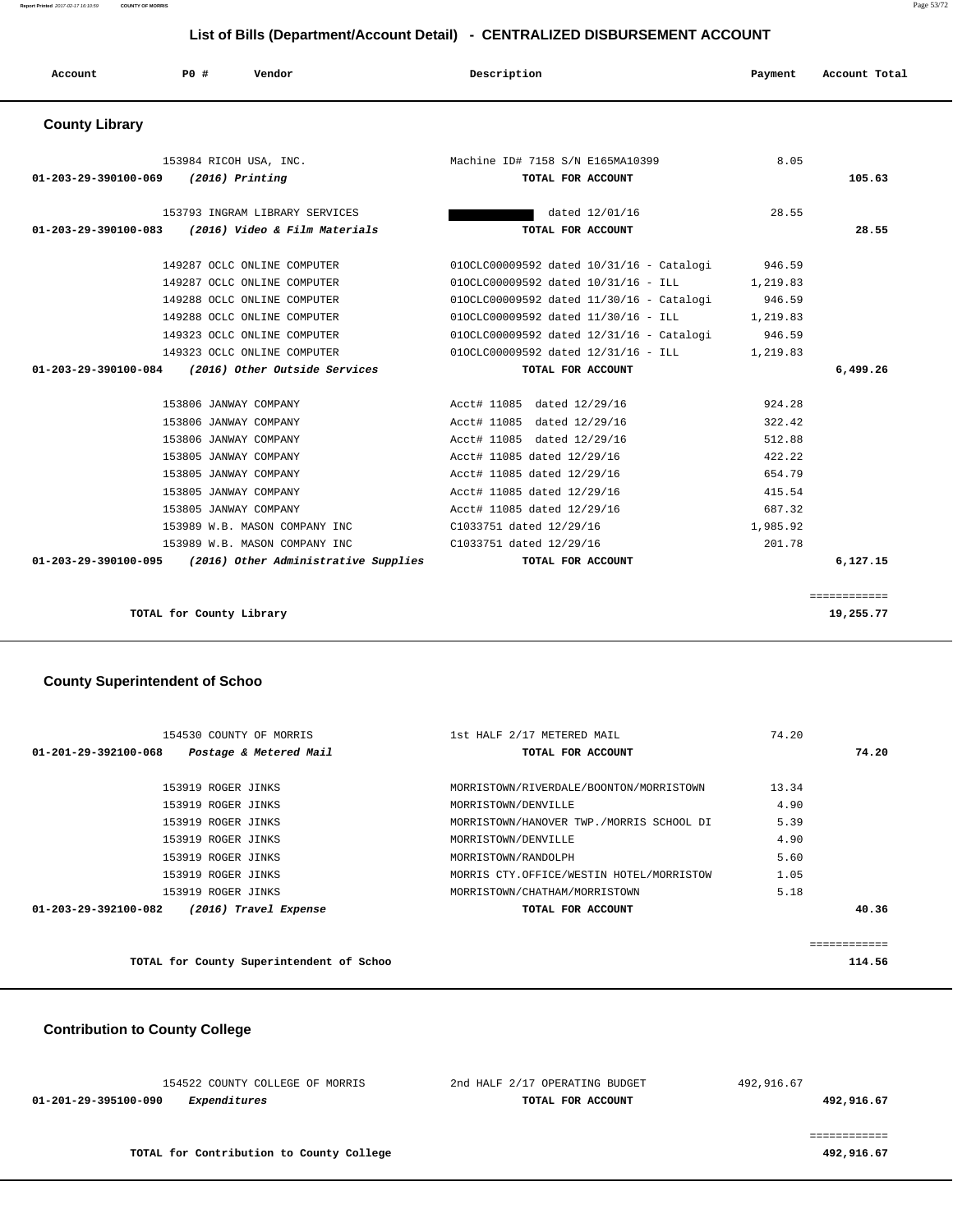**Report Printed** 2017-02-17 16:10:59 **COUNTY OF MORRIS** Page 54/72

# **List of Bills (Department/Account Detail) - CENTRALIZED DISBURSEMENT ACCOUNT**

| Account                          | P0 #                    | Vendor                 | Description                                     | Account Total<br>Payment |
|----------------------------------|-------------------------|------------------------|-------------------------------------------------|--------------------------|
| <b>Rutgers Extension Service</b> |                         |                        |                                                 |                          |
| 01-201-29-396100-068             | 154530 COUNTY OF MORRIS | Postage & Metered Mail | 1st HALF 2/17 METERED MAIL<br>TOTAL FOR ACCOUNT | 6.76<br>6.76             |

| 152899 M.C. SOIL CONSERVATION DISTRICT          | Soil Services     | 12,500.00 |
|-------------------------------------------------|-------------------|-----------|
| (2016) Special Projects<br>01-203-29-396100-079 | TOTAL FOR ACCOUNT | 12,500.00 |
|                                                 |                   |           |
| TOTAL for Rutgers Extension Service             |                   | 12,506.76 |

### **Rmb Out of Cty Two Yr Coll**

| 154525 SUSSEX COUNTY COMMUNITY COLLEGE |                                          | 2017 SPRING CHARGEBACKS - PARKER         | 675.33   |          |
|----------------------------------------|------------------------------------------|------------------------------------------|----------|----------|
| 01-201-29-397100-090                   | Rmb Out of Cty Two Yr Coll Expenditures  | TOTAL FOR ACCOUNT                        |          | 675.33   |
|                                        |                                          |                                          |          |          |
| 154524 UNION COUNTY COLLEGE            |                                          | 2016 FALL CHARGEBACKS - IRVING, KOZAS, M | 4,359.92 |          |
| 154524 UNION COUNTY COLLEGE            |                                          | MINOR CAPITAL CHARGE                     | 63.00    |          |
| 154524 UNION COUNTY COLLEGE            |                                          | PRIOR YR. DIFF. C/B RATE                 | $-25.30$ |          |
| 01-203-29-397100-090                   | (2016) Rmb Out of Cty Two Yr Coll Expend | TOTAL FOR ACCOUNT                        |          | 4,397.62 |
|                                        |                                          |                                          |          |          |
|                                        |                                          |                                          |          |          |
| TOTAL for Rmb Out of Cty Two Yr Coll   |                                          |                                          |          | 5,072.95 |
|                                        |                                          |                                          |          |          |

### **Fire and Police Academy**

| $01 - 203 - 29 - 407100 - 058$<br>(2016) Office Supplies & Stationery | TOTAL FOR ACCOUNT              |        | 282.83   |
|-----------------------------------------------------------------------|--------------------------------|--------|----------|
| 153536 W.B. MASON COMPANY INC                                         | Highlighters                   | 10.56  |          |
| 153536 W.B. MASON COMPANY INC                                         | Labels, Folder                 | 9.66   |          |
| 153536 W.B. MASON COMPANY INC                                         | Lubricant for Shredder         | 5.18   |          |
| 153536 W.B. MASON COMPANY INC                                         | Legal Pads                     | 15.80  |          |
| 153536 W.B. MASON COMPANY INC                                         | Package Tape                   | 22.20  |          |
| 153536 W.B. MASON COMPANY INC                                         | Protector Tabs                 | 10.63  |          |
| 153536 W.B. MASON COMPANY INC                                         | Tyvek Envelopes                | 48.94  |          |
| 153536 W.B. MASON COMPANY INC                                         | Manila Folders-Legal           | 78.36  |          |
| 153536 W.B. MASON COMPANY INC                                         | Tab Dividers                   | 81.50  |          |
| $01 - 201 - 29 - 407100 - 291$<br>Vehicle Repairs                     | TOTAL FOR ACCOUNT              |        | 1,587.08 |
| 153534 ABSOLUTE FIRE PROTECTION                                       | Labor charge                   | 546.25 |          |
| 153534 ABSOLUTE FIRE PROTECTION                                       | Repairs to Pumper truck        | 40.83  |          |
| 153534 ABSOLUTE FIRE PROTECTION                                       | Labor charge                   | 863.40 |          |
| 153534 ABSOLUTE FIRE PROTECTION                                       | Repairs to Pumper truck        | 136.60 |          |
| 01-201-29-407100-068<br>Postage & Metered Mail                        | TOTAL FOR ACCOUNT              |        | 74.66    |
| 154530 COUNTY OF MORRIS                                               | 1st HALF 2/17 METERED MAIL     | 74.66  |          |
| $01 - 201 - 29 - 407100 - 028$<br><b>Books &amp; Periodicals</b>      | TOTAL FOR ACCOUNT              |        | 112.00   |
| 153542 LAWYERS DIARY AND MANUAL, LLC                                  | Shipping                       | 7.00   |          |
| 153542 LAWYERS DIARY AND MANUAL, LLC                                  | 90044830-VO - NJ Lawyers Diary | 105.00 |          |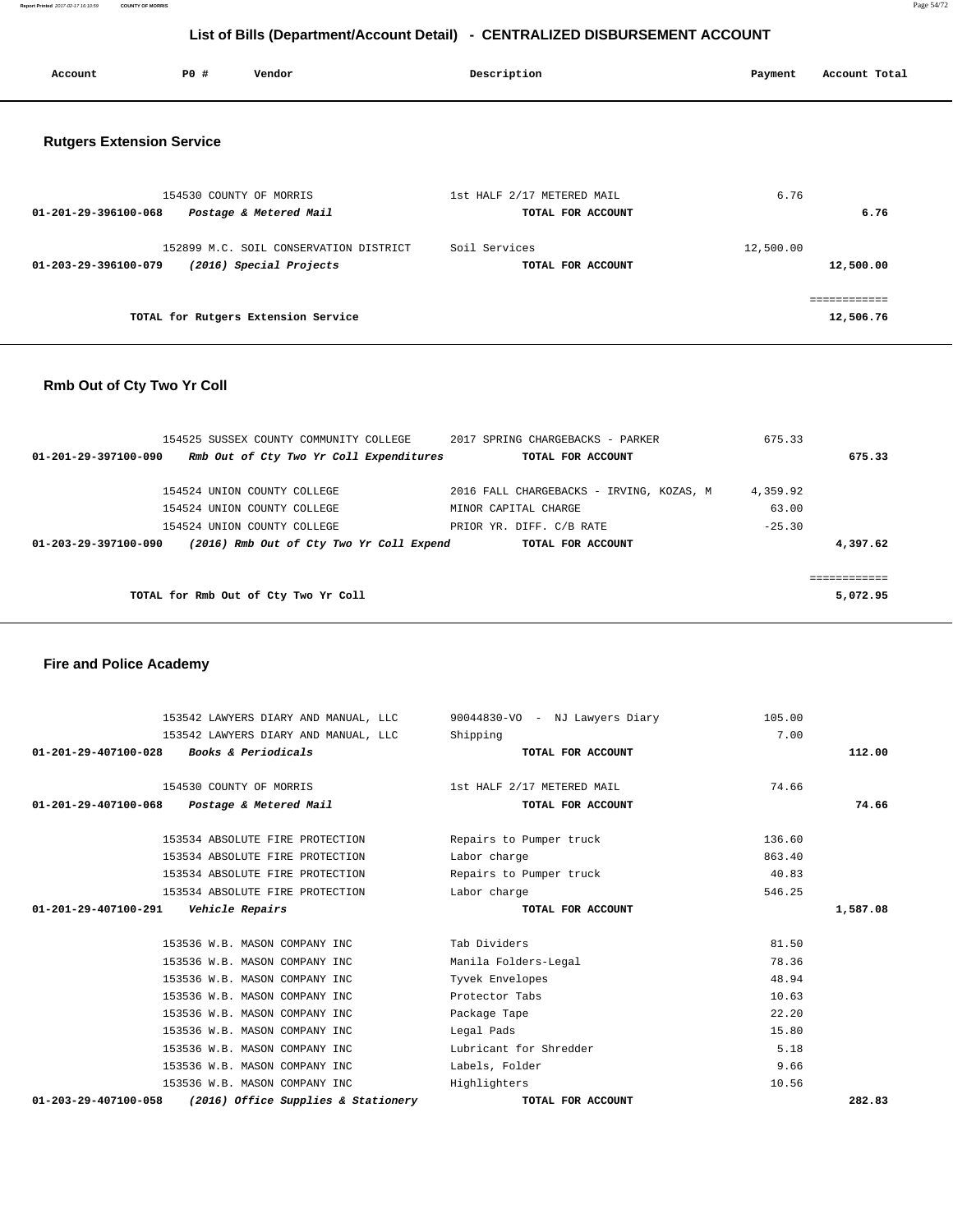**Report Printed** 2017-02-17 16:10:59 **COUNTY OF MORRIS** Page 55/72

# **List of Bills (Department/Account Detail) - CENTRALIZED DISBURSEMENT ACCOUNT**

| Account                        | PO# | Vendor                                              | Description |                   | Payment | Account Total            |
|--------------------------------|-----|-----------------------------------------------------|-------------|-------------------|---------|--------------------------|
| <b>Fire and Police Academy</b> |     |                                                     |             |                   |         |                          |
| $01 - 203 - 29 - 407100 - 164$ |     | (2016) Office Machines - Rental                     |             | TOTAL FOR ACCOUNT |         | 936.51                   |
| 01-203-29-407100-258           |     | 153536 W.B. MASON COMPANY INC<br>$(2016)$ Equipment | Toner       | TOTAL FOR ACCOUNT | 170.20  | 170.20                   |
|                                |     | TOTAL for Fire and Police Academy                   |             |                   |         | ------------<br>3,163.28 |

# **Utilities**

| 152919 NATIONAL FUEL OIL INC.                                     | Diesel fuel                                       | 1,947.55   |           |
|-------------------------------------------------------------------|---------------------------------------------------|------------|-----------|
| 152920 NATIONAL FUEL OIL INC.                                     | Diesel fuel                                       | 7,329.84   |           |
| 152921 NATIONAL FUEL OIL INC.                                     | Diesel fuel                                       | 8,632.00   |           |
| 01-201-31-430100-136<br><i>Diesel Fuel</i>                        | TOTAL FOR ACCOUNT                                 |            | 17,909.39 |
|                                                                   |                                                   |            |           |
| 153933 BOROUGH OF BUTLER                                          | 8496-0 Rt 23 & Decker Ave                         | 63.58      |           |
| 153933 BOROUGH OF BUTLER                                          | 8495-1 Rt 23 Traffic Light                        | 109.14     |           |
| 153933 BOROUGH OF BUTLER                                          | 8495-0 Rt 23 So Light Pole # 144                  | 110.39     |           |
| 154147 JERSEY CENTRAL POWER & LIGHT                               | 10-00-64-2465-3-9 Rt 53 & Diamond Spring          | 36.46      |           |
| 153814 JERSEY CENTRAL POWER & LIGHT                               | 10-00-28-8978-6-4 Mt. Arlington Jan. 26,          | 69.26      |           |
| 153671 JERSEY CENTRAL POWER & LIGHT                               | 10-00-89-1397-3-5 Rt 206 Jan. 27, 2017 160.04     |            |           |
| 154165 JERSEY CENTRAL POWER & LIGHT 100 004 803 738, January~2017 |                                                   | 46,196.73  |           |
| 01-201-31-430100-137 Electricity                                  | TOTAL FOR ACCOUNT                                 |            | 46,745.60 |
| 154529 NATIONAL FUEL OIL INC.                                     | FUEL CHARGES 1/17                                 | 32,926.50  |           |
| 01-201-31-430100-140 Gas Purchases                                | TOTAL FOR ACCOUNT                                 |            | 32,926.50 |
|                                                                   |                                                   |            |           |
| 154097 N.J. NATURAL GAS COMPANY                                   | 12-1157-4515-09 DOVER PROBATION                   | 149.70     |           |
| 154098 N.J. NATURAL GAS COMPANY                                   | 22-0009-8231-77 WHARTON BRIDGE GEN                | 22.09      |           |
| 154099 N.J. NATURAL GAS COMPANY                                   | 06-1126-4355-14 WHARTON BRIDGES                   | 1,342.60   |           |
| 154119 N.J. NATURAL GAS COMPANY                                   | 06-1126-4370-18 - WHARTON ROADS                   | 559.07     |           |
| 154071 N.J. NATURAL GAS COMPANY                                   | 06-1126-4174-12 WHARTON OFFICES                   | 166.04     |           |
| 154035 PSE&G CO                                                   | REF # MOMBAG/ 66-254-142-04 - 18 HIGHVIE 1,772.66 |            |           |
| 154245 PSE&G CO                                                   | 65 858 068 08, Bldg.#3, January~2017              | 15,899.10  |           |
| 154245 PSE&G CO                                                   | 66 472 055 00, Morris View, January~2017          | 3,138.38   |           |
| 154255 WOODRUFF ENERGY                                            | 508-579, January~2017                             | 29, 158.38 |           |
| 154255 WOODRUFF ENERGY                                            | 508-584, January~2017                             | 5,771.85   |           |
| 01-201-31-430100-141 Natural Gas                                  | TOTAL FOR ACCOUNT                                 |            | 57,979.87 |
|                                                                   |                                                   |            |           |
| 153835 TAX COLLECTOR                                              | 502-0 / A & R BLDG                                | 7,201.92   |           |
| 153835 TAX COLLECTOR                                              | 2083-0 / COURTHOUSE                               | 16,399.68  |           |
| 153835 TAX COLLECTOR                                              | 513-0 / 8 COURT ST                                | 380.15     |           |
| 153835 TAX COLLECTOR                                              | 2593-0 / SCHUYLER                                 | 1,510.08   |           |
| 153835 TAX COLLECTOR                                              | 512-0 / 6 COURT ST                                | 126.75     |           |
| 153835 TAX COLLECTOR                                              | 3688-0 / W & M                                    | 112.48     |           |
| 153835 TAX COLLECTOR                                              | 5537-0 / CORRECTION FACILITY                      | 41,500.80  |           |
| 01-201-31-430100-144<br>Sewer                                     | TOTAL FOR ACCOUNT                                 |            | 67,231.86 |
| 153942 CENTURYLINK                                                | 309973303, 1/19/17, T1 Chester site (1/1          | 1,785.33   |           |
| 152996 DATA NETWORK SOLUTIONS                                     | Acocunt 10000009316                               | 11,961.60  |           |
| 152549 VERIZON                                                    | Account 609 Z64-6804 073 45Y - 01/2017            | 333.15     |           |
| 152897 VERIZON                                                    | 201 V63-2073 999 44Y 01/2017                      | 792.65     |           |
| 152898 VERIZON                                                    | 201 Z43-6526 999 90Y 01/201704/2016               | 7,012.16   |           |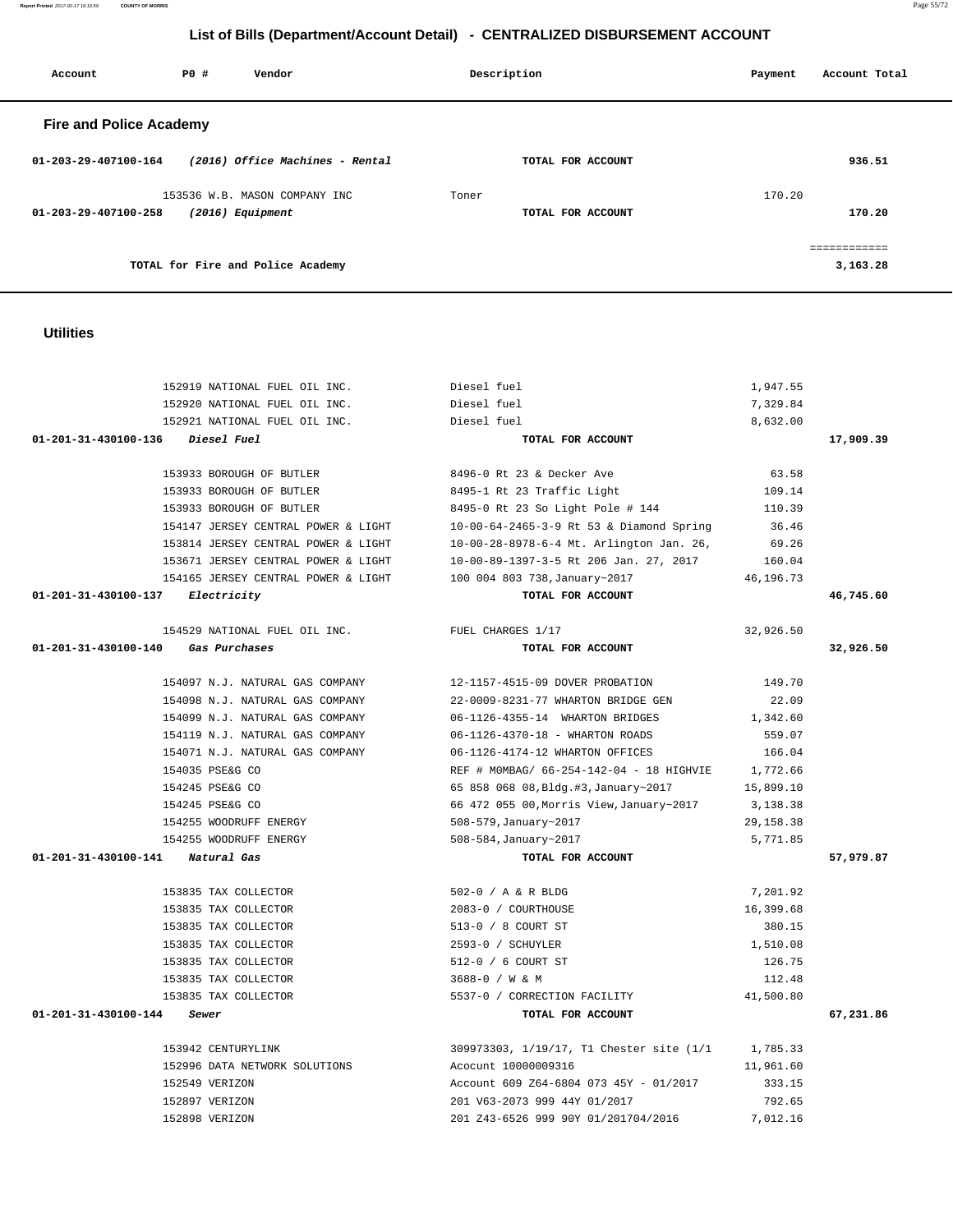|                                                                        | 973-326-8955 127 49Y, 1/25/17, Sheriff's                                           | 30.77     |            |
|------------------------------------------------------------------------|------------------------------------------------------------------------------------|-----------|------------|
| 153943 VERIZON<br>152383 CDW GOVERNMENT<br>------                      | Cisco Wall Mount Kit                                                               | 241.80    |            |
|                                                                        | 973-539-7933 842 07Y, 1/16/17, Randolph                                            | 30.79     |            |
| 153117 VERIZON                                                         | 201 V03-7261 127 66Y, 1/16/17, 911 Switc 12,470.10                                 |           |            |
| 153618 VERIZON                                                         | Account 201 V03-8565 500 58Y Telephone                                             | 419.20    |            |
| 154335 VERIZON WIRELESS                                                | COUNTY WIDE VERIZON 486023883-00001 DATE 8,166.06                                  |           |            |
| 01-201-31-430100-146 Telephone                                         | TOTAL FOR ACCOUNT                                                                  |           | 43,274.38  |
|                                                                        |                                                                                    |           |            |
| 154023 WHARTON WATER DEPARTMENT                                        | 10841 / 2465 - WHARTON OFFICE                                                      | 5.99      |            |
| 154023 WHARTON WATER DEPARTMENT                                        | 10859 / 2465A - WHARTON ROAD                                                       | 264.25    |            |
| 154023 WHARTON WATER DEPARTMENT                                        | 10866 / 2465B - WHARTON ROAD                                                       | 33.91     |            |
|                                                                        | 154023 WHARTON WATER DEPARTMENT 10873 / 2465C - WHARTON BRIDGE                     | 39.40     |            |
|                                                                        | 154249 SOUTHEAST MORRIS COUNTY 2120000537.00, 12.15 > 1.18.2017 5,196.76           |           |            |
| 01-201-31-430100-147 Water                                             | TOTAL FOR ACCOUNT                                                                  |           | 5,540.31   |
| 152540 NATIONAL FUEL OIL INC.                                          | PURCHASE DIESEL FUEL WHARTON 10/28/16                                              | 6,712.49  |            |
| 152540 NATIONAL FUEL OIL INC.                                          | PURCHASE DIESEL FUEL MONTVILLE 11/10/16                                            | 1,375.20  |            |
| 152540 NATIONAL FUEL OIL INC.                                          | PURCHASE DIESEL FUEL WHARTON 11/18/16                                              | 6,941.70  |            |
| 152540 NATIONAL FUEL OIL INC. PURCHASE DIESEL FUEL HILL 11/15/16       |                                                                                    | 6,427.72  |            |
|                                                                        | 152540 NATIONAL FUEL OIL INC. PURCHASE DIESEL FUEL GARAGE 12/05/16                 | 6,928.00  |            |
|                                                                        | 152540 NATIONAL FUEL OIL INC. PURCHASE DIESEL FUEL WHARTON 12/09/16                | 7,764.90  |            |
|                                                                        | 152540 NATIONAL FUEL OIL INC. PURCHASE DIESEL FUEL HILL 12/05/16                   | 7,795.73  |            |
|                                                                        |                                                                                    | 1,492.19  |            |
| 152540 NATIONAL FUEL OIL INC.                                          | 152540 NATIONAL FUEL OIL INC. PURCHASE DIESEL FUEL MONTVILLE 12/19/16              | 7,958.70  |            |
| 152540 NATIONAL FUEL OIL INC.                                          | PURCHASE DIESEL FUEL WHARTON 12/23/16<br>PURCHASE DIESEL FUEL HILL 12/23/16        | 7,958.70  |            |
| 01-203-31-430100-136 (2016) Diesel Fuel                                | TOTAL FOR ACCOUNT                                                                  |           | 61,355.33  |
|                                                                        |                                                                                    |           |            |
|                                                                        | 151450 JERSEY CENTRAL POWER & LIGHT 100 118 444 189 Howard Blvd Mt. Arlingto 14.67 |           |            |
|                                                                        | 153495 JERSEY CENTRAL POWER & LIGHT 100 102 601 695 - COMM CENTER 14,032.54        |           |            |
|                                                                        | 153494 JERSEY CENTRAL POWER & LIGHT 100 079 438 253 - CAC COMPLEX                  | 11,342.45 |            |
| 153496 JERSEY CENTRAL POWER & LIGHT                                    | 100 102 459 416 - WARRANTS                                                         | 1,045.64  |            |
| 154120 JERSEY CENTRAL POWER & LIGHT                                    | 20 00 00 0537 8 1 - MASTER ACCT - HILL                                             | 77,944.75 |            |
| 154121 JERSEY CENTRAL POWER & LIGHT                                    | 20-00-00-0528-1-7 MASTER ACCOUNT DATED 1                                           | 29,249.12 |            |
| 154122 JERSEY CENTRAL POWER & LIGHT 200 000 053 849 - REMOTE LOCATIONS |                                                                                    | 5,230.22  |            |
|                                                                        | 154276 JERSEY CENTRAL POWER & LIGHT 100 004 885 628 MOSQUITO COMMISSION            | 704.31    |            |
|                                                                        | 151224 TIOGA SOLAR MORRIS COUNTY 1 LLC 136242003/RE: VOTING TECH                   | 313.42    |            |
| 151224 TIOGA SOLAR MORRIS COUNTY 1 LLC                                 | 136242003/ RE: SCHUYLER BUILDING                                                   | 208.95    |            |
| 151224 TIOGA SOLAR MORRIS COUNTY 1 LLC                                 | 136242003/ RE: SCHYULER GARAGE                                                     | 535.46    |            |
| 152708 TIOGA SOLAR MORRIS COUNTY 1 LLC                                 | 136242003/ RE: VOTING TECH                                                         | 219.52    |            |
| 152708 TIOGA SOLAR MORRIS COUNTY 1 LLC                                 | 136242003/ RE: SCHUYLER BUILDING                                                   | 146.35    |            |
| 152708 TIOGA SOLAR MORRIS COUNTY 1 LLC                                 | 136242003/ RE: SCHYULER GARAGE                                                     | 369.00    |            |
| (2016) Electricity<br>01-203-31-430100-137                             | TOTAL FOR ACCOUNT                                                                  |           | 141,356.40 |
| 154100 DIRECT ENERGY BUSINESS MARKETING                                | 1316 - SUMMARY GROUP #/ MORRIS COUNTY (6                                           | 5,190.27  |            |
| 01-203-31-430100-141<br>(2016) Natural Gas                             | TOTAL FOR ACCOUNT                                                                  |           | 5,190.27   |
|                                                                        |                                                                                    |           |            |
| 152535 AT&T MOBILITY                                                   | 11/01/16-11/30/16                                                                  | 259.91    |            |
| 152548 AT&T MOBILITY                                                   |                                                                                    | 259.91    |            |
| 152895 DATA NETWORK SOLUTIONS                                          | Local Telephone Service                                                            | 12,429.09 |            |
| 152894 CABLEVISION LIGHLPATH INC.                                      | Account 53521 NOV. 2016                                                            | 9,219.50  |            |
| 152904 CABLEVISION LIGHLPATH INC.                                      | Account 53521                                                                      | 9,112.57  |            |
| 152536 VERIZON BUSINESS                                                | Account 6000083582X26                                                              | 99.51     |            |
| 152534 VERIZON                                                         | 201 V63-2073 999 44Y 12/2016                                                       | 794.24    |            |
| 152537 VERIZON                                                         | 201 Z43-6526 999 90Y 12/2016                                                       | 7,012.43  |            |
| 151210 VERIZON BUSINESS                                                | 6000057810 X26, 12/1/16, Mthly charge(au)                                          | 300.00    |            |
| 151216 VERIZON CABS                                                    | 201 M55-5534 968, 11/25/16, E911 fiber 1                                           | 1,577.86  |            |

- **Utilities**
- **List of Bills (Department/Account Detail) CENTRALIZED DISBURSEMENT ACCOUNT**

 **Account P0 # Vendor Description Payment Account Total**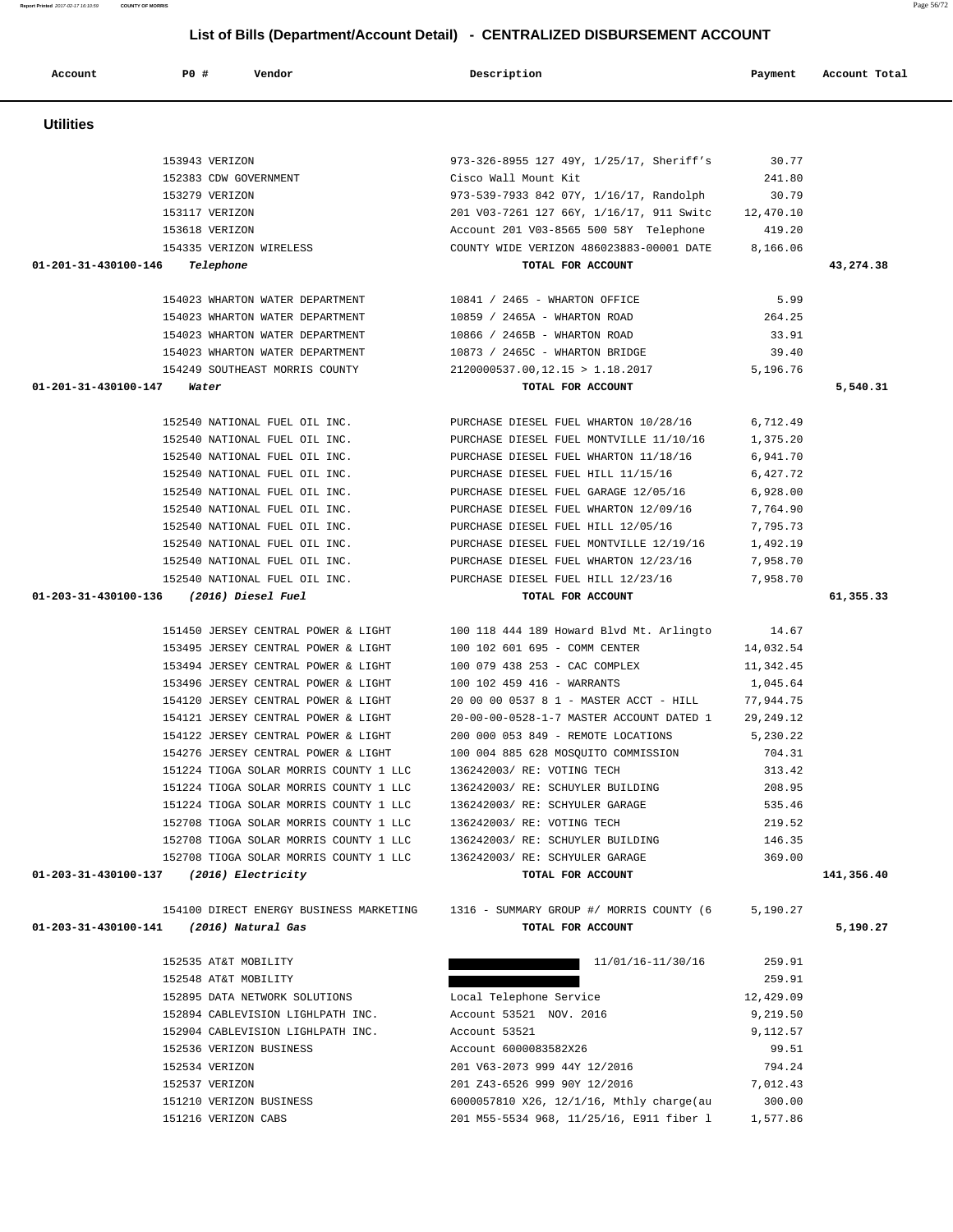**Report Printed** 2017-02-17 16:10:59 **COUNTY OF MORRIS** Page 57/72

# **List of Bills (Department/Account Detail) - CENTRALIZED DISBURSEMENT ACCOUNT**

| Account                        | PO#                 | Vendor                         | Description                             | Payment  | Account Total |
|--------------------------------|---------------------|--------------------------------|-----------------------------------------|----------|---------------|
| <b>Utilities</b>               |                     |                                |                                         |          |               |
|                                | 151223 VERIZON CABS |                                | 201 M55-4914 825, 11/25/16, T1 American | 1,116.45 |               |
|                                | 151223 VERIZON CABS |                                | 201 M55-4914 825, 12/25/16, T1 American | 1,116.45 |               |
| $01 - 203 - 31 - 430100 - 146$ |                     | (2016) Telephone               | TOTAL FOR ACCOUNT                       |          | 44,875.78     |
|                                |                     | 154249 SOUTHEAST MORRIS COUNTY | 2120000537.00,11.17 > 12.15.2016        | 4,677.98 |               |
| 01-203-31-430100-147           |                     | $(2016)$ Water                 | TOTAL FOR ACCOUNT                       |          | 4,677.98      |
|                                |                     |                                |                                         |          |               |
|                                | TOTAL for Utilities |                                |                                         |          | 529,063.67    |

#### **Nutrition**

| FUEL CHARGES 1/17                  | 2,201.66    |            |
|------------------------------------|-------------|------------|
| TOTAL FOR ACCOUNT                  |             | 2,201.66   |
|                                    |             |            |
|                                    |             |            |
| week-end                           | 7,316.80    |            |
| Frozen meals                       | 5,828.22    |            |
| Boxed meals                        | 13,001.80   |            |
| Kosher                             | 1,007.40    |            |
| Coffee                             | 1,326.82    |            |
| Other                              | 804.63      |            |
| Shelf Meals                        | 5,457.78    |            |
| TOTAL FOR ACCOUNT                  |             | 169,241.52 |
| xmas items for Morristown Nut site | 109.81      |            |
| TOTAL FOR ACCOUNT                  |             | 109.81     |
|                                    |             |            |
|                                    |             | 171,552.99 |
|                                    | daily meals | 134,498.07 |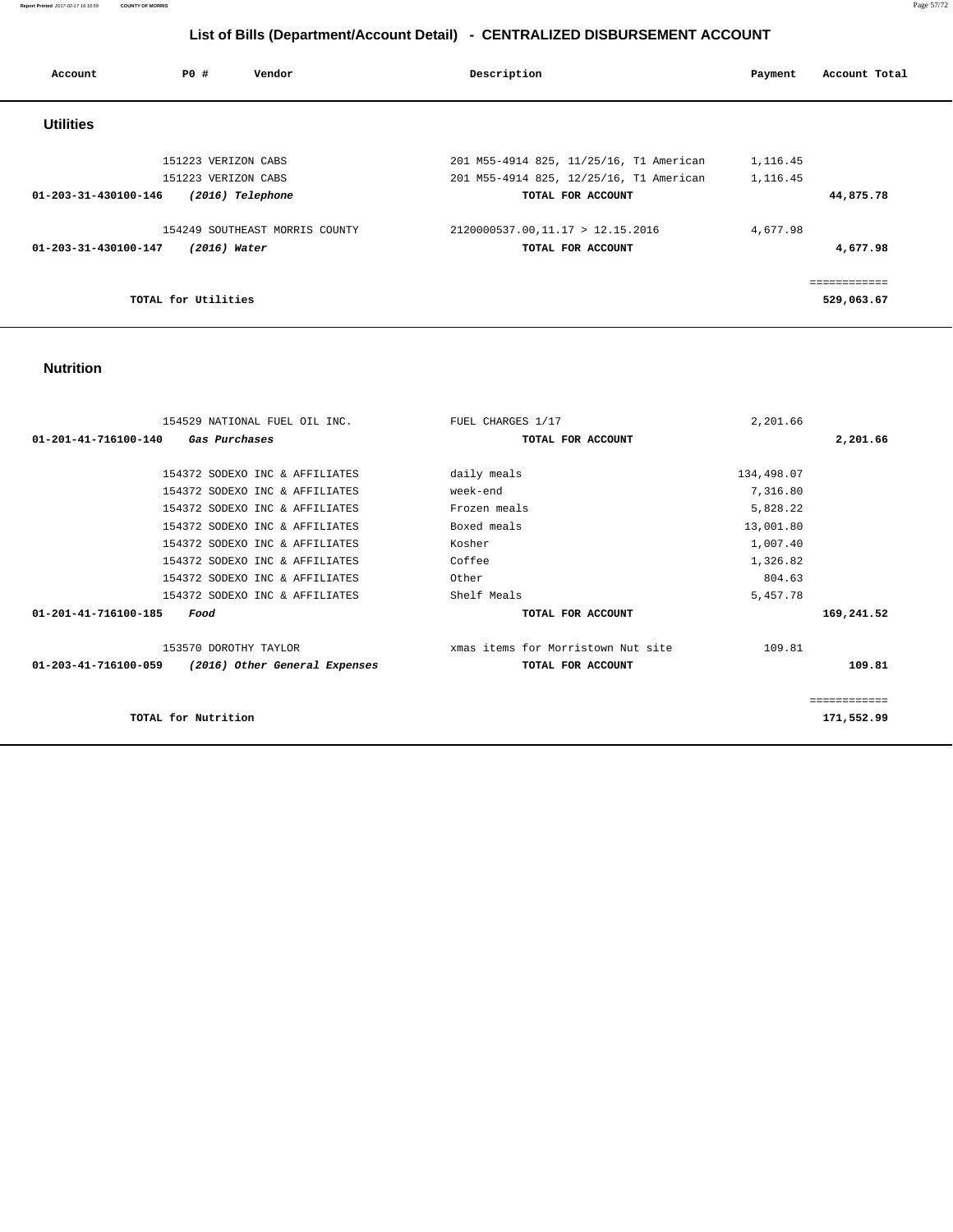| Account              | <b>PO #</b>                 | Vendor                                                                 | Description                                                                 | Payment          | Account Total           |
|----------------------|-----------------------------|------------------------------------------------------------------------|-----------------------------------------------------------------------------|------------------|-------------------------|
| DEPARTMENT 718710    |                             |                                                                        | <b>Grant Fund</b>                                                           |                  |                         |
|                      | 154248 CABLEVISION          | 153452 W.B. MASON COMPANY INC                                          | Supplies invoice dated 1/9/2017<br>07876 616465 01 8 Billing period 2/1/201 | 735.52<br>258.49 |                         |
| 02-213-41-718710-391 |                             | 154531 COUNTY OF MORRIS<br>Public Health Emer Grant $(7/1/16-6/30/17)$ | 1st Half of 2/17 Metered Mail<br>TOTAL FOR ACCOUNT                          | 16.81            | 1,010.82                |
|                      | TOTAL for DEPARTMENT 718710 |                                                                        |                                                                             |                  | ===========<br>1,010.82 |

#### **DEPARTMENT 720710**

|                      | 153854 MONARCH HOUSING ASSOCIATES, INC. |                                           | 2014 COC Planning Grant 4/21/16-12/30/16 | 11,250.00 |           |
|----------------------|-----------------------------------------|-------------------------------------------|------------------------------------------|-----------|-----------|
| 02-213-41-720710-391 |                                         | 2014 CoC Planning Grant (4/21/16-4/20/17) | TOTAL FOR ACCOUNT                        |           | 11,250.00 |
|                      |                                         |                                           |                                          |           |           |
|                      |                                         |                                           |                                          |           |           |
|                      |                                         |                                           |                                          |           |           |
|                      | TOTAL for DEPARTMENT 720710             |                                           |                                          |           | 11,250.00 |
|                      |                                         |                                           |                                          |           |           |

#### **DEPARTMENT 741715**

| 153178 AT&T                       |                                          | 1.76     |
|-----------------------------------|------------------------------------------|----------|
| 152034 ACRO SERVICE CORP          | Karen I., W/E 11/6/16.                   | 709.38   |
| 152034 ACRO SERVICE CORP          | Karen I., W/E 11/13/16.                  | 709.38   |
| 152034 ACRO SERVICE CORP          | Karen I., W/E 11/20/16.                  | 1,148.52 |
| 152034 ACRO SERVICE CORP          | Karen I., W/E 11/27/16.                  | 675.60   |
| 152215 CENTURYLINK                |                                          | 8.72     |
| 152216 CENTURYLINK                |                                          | 8.86     |
| 152220 NISIVOCCIA, LLP            |                                          | 300.00   |
| 153595 RICOH AMERICAS CORPORATION |                                          | 45.35    |
| 153597 RICOH AMERICAS CORPORATION | MP2554SP, S/N G145R600090. covering 8/11 | 13.43    |
| 153597 RICOH AMERICAS CORPORATION | MP2554SP - covering 11/11/16 to 2/10/17. | 13.43    |
| 153604 RICOH AMERICAS CORPORATION |                                          | 23.67    |
| 153604 RICOH AMERICAS CORPORATION |                                          | 23.67    |
| 153132 TELESEARCH INC             |                                          | 19.66    |
| 153132 TELESEARCH INC             |                                          | 28.73    |
| 153132 TELESEARCH INC             | Helen K.; W/E 1/8/17.                    | 638.34   |
| 153159 TELESEARCH INC             | Helen K., W/E 12/25/16.                  | 742.25   |
| 153159 TELESEARCH INC             |                                          | 24.57    |
| 153159 TELESEARCH INC             |                                          | 35.91    |
| 153159 TELESEARCH INC             | Helen K., W/E 1/1/17.                    | 742.25   |
| 153159 TELESEARCH INC             |                                          | 19.66    |
| 153159 TELESEARCH INC             |                                          | 28.73    |
| 153176 TELESEARCH INC             | Mileage reimbursement to Helen K. for W/ | 30.80    |
| 153469 TELESEARCH INC             | Helen K., W/E 1/15/17.                   | 53.90    |
| 153568 TELESEARCH INC             |                                          | 21.76    |
| 153568 TELESEARCH INC             |                                          | 32.83    |
| 153568 TELESEARCH INC             | Helen K., W/E 1/15/17.                   | 831.32   |
| 153177 VERIZON                    |                                          | 11.99    |
| 153414 VERIZON                    |                                          | 12.30    |

**Report Printed** 2017-02-17 16:10:59 **COUNTY OF MORRIS** Page 58/72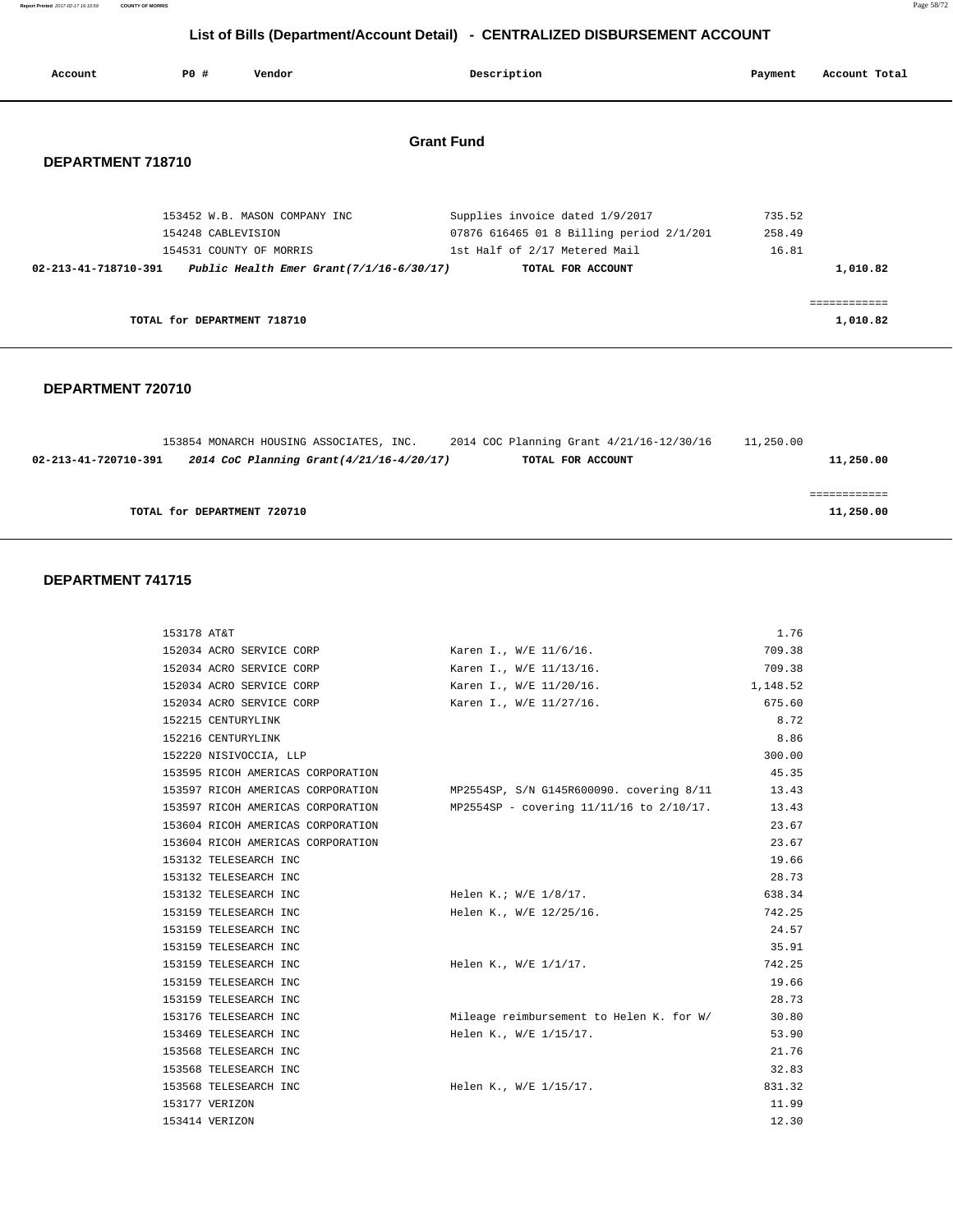| Account                  | PO#                  | Vendor                          | Description                              | Payment  | Account Total |
|--------------------------|----------------------|---------------------------------|------------------------------------------|----------|---------------|
| <b>DEPARTMENT 741715</b> |                      |                                 |                                          |          |               |
|                          |                      | 152035 ACRO SERVICE CORP        | Karen I., W/E 12/4/16.                   | 1,148.52 |               |
|                          |                      | 152035 ACRO SERVICE CORP        | Karen I., W/E 12/11/16.                  | 709.38   |               |
|                          |                      | 152035 ACRO SERVICE CORP        | Karen I., W/E 12/18/16.                  | 1,114.74 |               |
|                          |                      | 152035 ACRO SERVICE CORP        | Karen I., W/E 12/25/16.                  | 945.84   |               |
|                          | 153179 AT&T          |                                 |                                          | 1.51     |               |
|                          |                      | 154200 PROJECT SELF SUFFICIENCY | Regina M.                                | 550.00   |               |
|                          |                      | 153593 PLIC SBD GRAND ISLAND    |                                          | 10.34    |               |
|                          |                      | 152789 TELESEARCH INC           |                                          | 14.04    |               |
|                          |                      | 152789 TELESEARCH INC           |                                          | 21.55    |               |
|                          |                      | 152789 TELESEARCH INC           | Helen K.; W/E 12/4/16.                   | 742.25   |               |
|                          |                      | 152789 TELESEARCH INC           |                                          | 24.22    |               |
|                          |                      | 152789 TELESEARCH INC           |                                          | 35.91    |               |
|                          |                      | 153158 TELESEARCH INC           |                                          | 24.57    |               |
|                          |                      | 153158 TELESEARCH INC           |                                          | 35.91    |               |
|                          |                      | 153158 TELESEARCH INC           | Helen K., W/E 12/11/16.                  | 742.25   |               |
|                          |                      | 153158 TELESEARCH INC           | Helen K., W/E 12/18/16.                  | 742.25   |               |
|                          |                      | 153158 TELESEARCH INC           |                                          | 19.66    |               |
|                          |                      | 153158 TELESEARCH INC           |                                          | 26.68    |               |
|                          |                      | 154365 EDWARDS LEARNING CENTER  | Monthly Rental & Expenses for December 2 | 4,905.00 |               |
|                          |                      | 154367 EDWARDS LEARNING CENTER  | Twaiyah P.                               | 250.00   |               |
|                          |                      | 154206 LILLY HYMOWITZ           | Parking expense for February 2017.       | 3.00     |               |
|                          |                      | 154196 PROJECT SELF SUFFICIENCY | Rosemary S.                              | 208.00   |               |
|                          |                      | 154369 AEROFUND FINANCIAL INC.  | Transportation from 1/3/17 to 1/6/17.    | 2,470.96 |               |
|                          |                      | 154197 PROJECT SELF SUFFICIENCY | Autumn Q.                                | 453.00   |               |
|                          |                      | 154195 PROJECT SELF SUFFICIENCY | Regina M.                                | 250.00   |               |
|                          | 154210 KAREN INSINGA |                                 | Parking fees incurred for he month of Ja | 100.00   |               |
|                          | 154210 KAREN INSINGA |                                 | parking fees incurred for the month of F | 100.00   |               |
|                          |                      | 154529 NATIONAL FUEL OIL INC.   | FUEL CHARGES 1/17                        | 27.67    |               |
| 02-213-41-741715-392     |                      | WFNJ-TANF (7/1/16-12/31/17)     | TOTAL FOR ACCOUNT                        |          | 22,675.84     |

**TOTAL for DEPARTMENT 741715 22,675.84**

============

| 153178 AT&T                       |                                          | 3.08     |
|-----------------------------------|------------------------------------------|----------|
| 152034 ACRO SERVICE CORP          | Erika M., W/E 11/6/16.                   | 1,075.55 |
| 152034 ACRO SERVICE CORP          | Erika M., W/E 11/13/16.                  | 645.33   |
| 152034 ACRO SERVICE CORP          | Erika M., W/E 11/20/16.                  | 1,075.55 |
| 152034 ACRO SERVICE CORP          | Erika M., W/E 11/27/16.                  | 645.33   |
| 152215 CENTURYLINK                |                                          | 15.28    |
| 152216 CENTURYLINK                |                                          | 15.50    |
| 152220 NISIVOCCIA, LLP            |                                          | 150.00   |
| 153595 RICOH AMERICAS CORPORATION |                                          | 79.36    |
| 153597 RICOH AMERICAS CORPORATION | MP2554SP, S/N G145R600090. covering 8/11 | 23.50    |
| 153597 RICOH AMERICAS CORPORATION | MP2554SP - covering 11/11/16 to 2/10/17. | 23.50    |
| 153604 RICOH AMERICAS CORPORATION |                                          | 41.43    |
| 153604 RICOH AMERICAS CORPORATION |                                          | 41.43    |
| 153132 TELESEARCH INC             |                                          | 34.40    |
| 153132 TELESEARCH INC             |                                          | 50.27    |
| 153159 TELESEARCH INC             |                                          | 43.00    |
| 153159 TELESEARCH INC             |                                          | 62.84    |
| 153159 TELESEARCH INC             |                                          | 34.40    |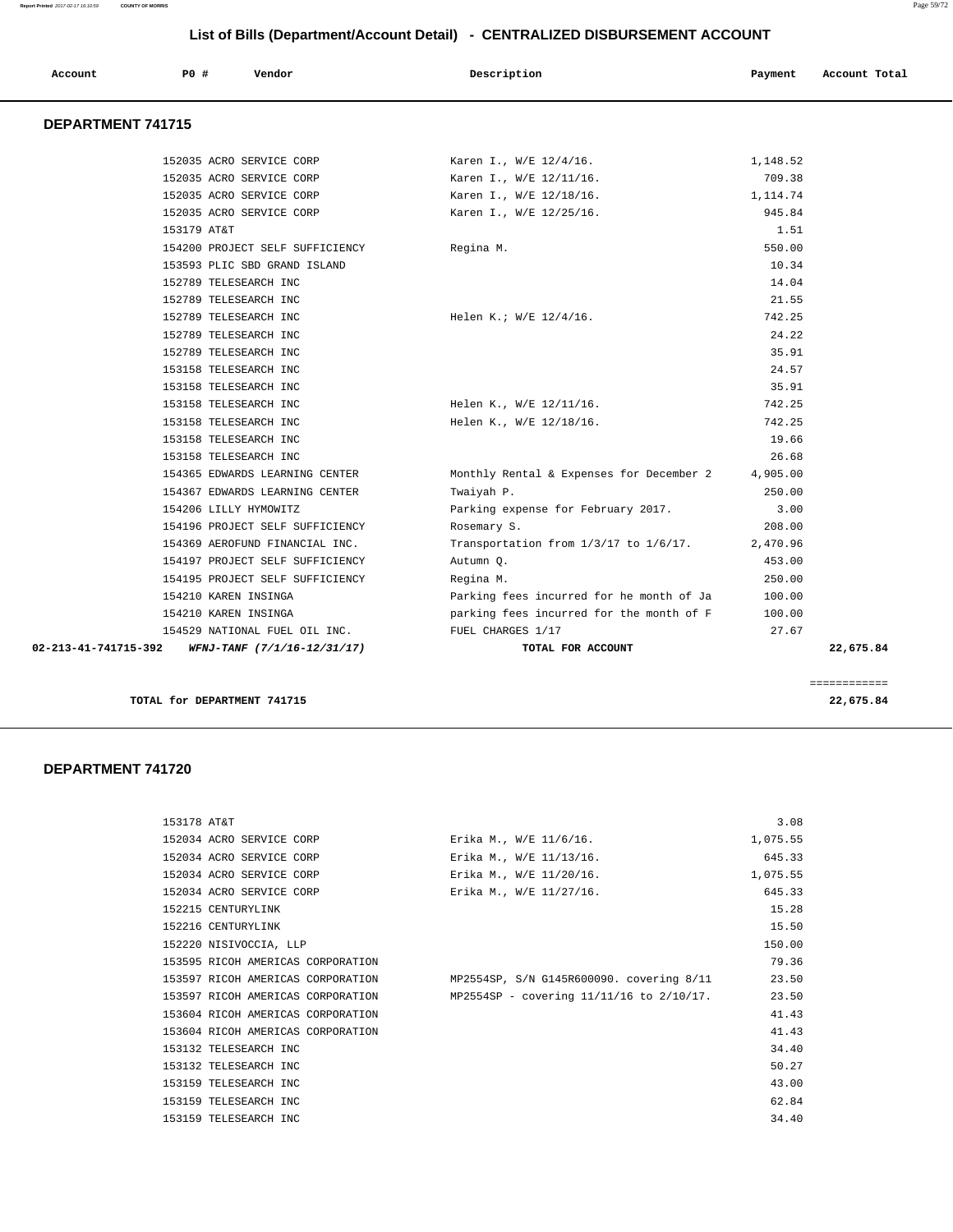| Account | <b>PO #</b> | Vendor | Description | Payment | Account Total |
|---------|-------------|--------|-------------|---------|---------------|
|         |             |        |             |         |               |

# **DEPARTMENT 741720**

| 02-213-41-741720-392 WFNJ-General Assistance(7/1/16-12/31/17) TOTAL FOR ACCOUNT |                                    |          | 15,807.25 |
|---------------------------------------------------------------------------------|------------------------------------|----------|-----------|
| 154197 PROJECT SELF SUFFICIENCY Thomas F.                                       |                                    | 453.00   |           |
| 154197 PROJECT SELF SUFFICIENCY                                                 | John M.                            | 453.00   |           |
| 154197 PROJECT SELF SUFFICIENCY                                                 | Danielle P.                        | 453.00   |           |
| 154369 AEROFUND FINANCIAL INC.                                                  |                                    | 823.67   |           |
| 154196 PROJECT SELF SUFFICIENCY                                                 | Thomas F.                          | 208.00   |           |
| 154196 PROJECT SELF SUFFICIENCY                                                 | John M.                            | 208.00   |           |
| 154196 PROJECT SELF SUFFICIENCY                                                 | Danielle P.                        | 208.00   |           |
| 154206 LILLY HYMOWITZ                                                           | Parking expense for February 2017. | 5.25     |           |
| 154181 WARREN COUNTY TECHNICAL SCHOOL Andrea S.                                 |                                    | 787.64   |           |
| 154183 BLOOMFIELD COLLEGE                                                       | Cheryl W.                          | 3,500.00 |           |
| 153158 TELESEARCH INC                                                           |                                    | 46.68    |           |
| 153158 TELESEARCH INC                                                           |                                    | 34.40    |           |
| 153158 TELESEARCH INC                                                           |                                    | 62.84    |           |
| 153158 TELESEARCH INC                                                           |                                    | 43.00    |           |
| 152789 TELESEARCH INC                                                           |                                    | 62.84    |           |
| 152789 TELESEARCH INC                                                           |                                    | 42.38    |           |
| 152789 TELESEARCH INC                                                           |                                    | 37.71    |           |
| 152789 TELESEARCH INC                                                           |                                    | 24.57    |           |
| 153593 PLIC SBD GRAND ISLAND                                                    |                                    | 18.09    |           |
| 154134 AVTECH INSTITUTE                                                         | Eartha W.                          | 800.00   |           |
| 153179 AT&T                                                                     |                                    | 2.64     |           |
| 152035 ACRO SERVICE CORP                                                        | Erika M., W/E 12/25/16.            | 860.44   |           |
| 152035 ACRO SERVICE CORP                                                        | Erika M., W/E 12/18/16.            | 1,060.19 |           |
| 152035 ACRO SERVICE CORP                                                        | Erika M., W/E 12/11/16.            | 215.11   |           |
| 152035 ACRO SERVICE CORP                                                        | Erika M., W/E 12/4/16.             | 1,075.55 |           |
| 153571 W.B. MASON COMPANY INC                                                   |                                    | 73.18    |           |
| 153414 VERIZON                                                                  |                                    | 21.53    |           |
| 153177 VERIZON                                                                  |                                    | 20.98    |           |
| 153568 TELESEARCH INC                                                           |                                    | 57.46    |           |

**TOTAL for DEPARTMENT 741720** 15,807.25

#### **DEPARTMENT 741730**

| 154194 DOROTHY SNIDER                               | Mileage from 8/17/16 to 11/1/16.        | 23.66 |
|-----------------------------------------------------|-----------------------------------------|-------|
| 154194 DOROTHY SNIDER                               | Expense for disinfectant wipes (receipt | 14.43 |
| 02-213-41-741730-392<br>WFNJ-WLLP (7/1/16-12/31/17) | TOTAL FOR ACCOUNT                       | 38.09 |
|                                                     |                                         |       |
|                                                     |                                         |       |
| TOTAL for DEPARTMENT 741730                         |                                         | 38.09 |
|                                                     |                                         |       |

| 135249 INFORMATION & TECHNOLOGY | Gloria S.   | 1,410.00 |
|---------------------------------|-------------|----------|
| 135253 INFORMATION & TECHNOLOGY | Felicia R.  | 600.00   |
| 154133 SCHOOL OF COMMUNICATIONS | Karen H.    | 4,000.00 |
| 154203 AVTECH INSTITUTE         | Lyudmila K. | 800.00   |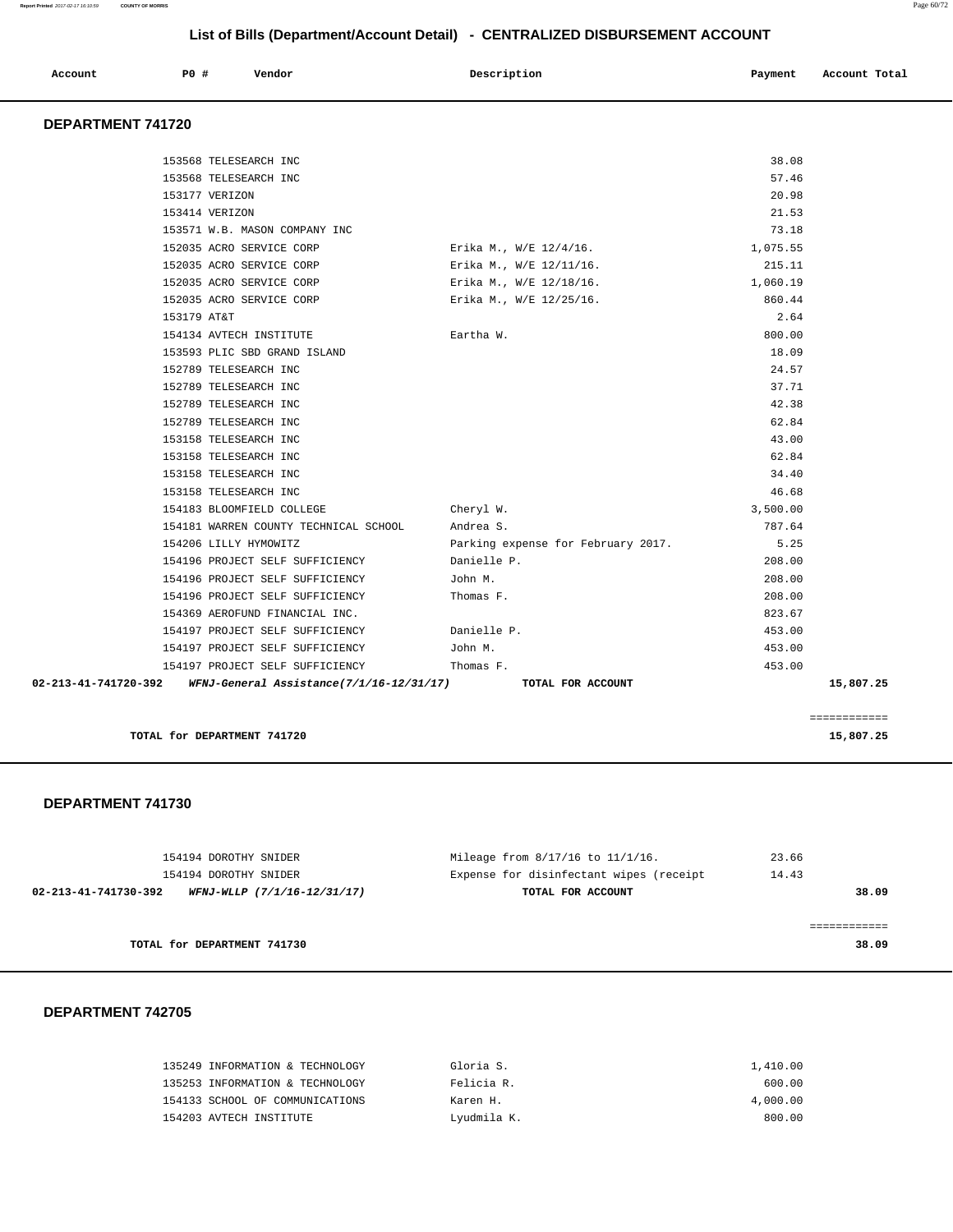**Report Printed** 2017-02-17 16:10:59 **COUNTY OF MORRIS** Page 61/72

# **List of Bills (Department/Account Detail) - CENTRALIZED DISBURSEMENT ACCOUNT**

| Account                  | PO#                         | Vendor                      | Description       | Payment | Account Total                           |
|--------------------------|-----------------------------|-----------------------------|-------------------|---------|-----------------------------------------|
| <b>DEPARTMENT 742705</b> |                             |                             |                   |         |                                         |
| 02-213-41-742705-391     |                             | WIOA Adult (7/1/15-6/30/17) | TOTAL FOR ACCOUNT |         | 7,876.67                                |
|                          | TOTAL for DEPARTMENT 742705 |                             |                   |         | ------------<br>___________<br>7,876.67 |

#### **DEPARTMENT 742710**

| 154136 BERKELEY COLLEGE                                         | Mario C.          | 1,499.00 |
|-----------------------------------------------------------------|-------------------|----------|
| 154192 BERKELEY COLLEGE                                         | Anne Marie C.     | 937.00   |
| 154315 COUNTY COLLEGE OF MORRIS                                 | Peter S.          | 1,694.00 |
| 154310 AMERICAN INSTITUTE                                       | Pamela Z.         | 843.60   |
| WIOA Dislocated Worker (7/1/15-6/30/17)<br>02-213-41-742710-391 | TOTAL FOR ACCOUNT | 4,973.60 |
|                                                                 |                   |          |
|                                                                 |                   |          |
| TOTAL for DEPARTMENT 742710                                     |                   | 4,973.60 |

| 153178 AT&T                       |                                          | 7.05     |
|-----------------------------------|------------------------------------------|----------|
| 152215 CENTURYLINK                |                                          | 34.92    |
| 152216 CENTURYLINK                |                                          | 35.44    |
| 141799 MANPOWER                   | Samantha P., W/E 6/12/16.                | 918.40   |
| 141799 MANPOWER                   | $W/E$ 6/19/16.                           | 918.40   |
| 141799 MANPOWER                   | $W/E$ 4/24/16.                           | 13.00    |
| 144365 MANPOWER                   | Samantha P., Youth Counselor, W/E 5/15/1 | 918.40   |
| 152220 NISIVOCCIA, LLP            |                                          | 2,550.00 |
| 153595 RICOH AMERICAS CORPORATION |                                          | 181.40   |
| 153597 RICOH AMERICAS CORPORATION | MP2554SP, S/N G145R600090.covering 8/11/ | 53.71    |
| 153597 RICOH AMERICAS CORPORATION | MP2554SP - covering 11/11/16 to 2/10/17. | 53.71    |
| 153604 RICOH AMERICAS CORPORATION |                                          | 94.70    |
| 153604 RICOH AMERICAS CORPORATION |                                          | 94.70    |
| 153132 TELESEARCH INC             |                                          | 78.62    |
| 153132 TELESEARCH INC             |                                          | 114.91   |
| 153159 TELESEARCH INC             |                                          | 98.28    |
| 153159 TELESEARCH INC             |                                          | 143.64   |
| 153159 TELESEARCH INC             |                                          | 78.62    |
| 153159 TELESEARCH INC             |                                          | 114.91   |
| 153568 TELESEARCH INC             |                                          | 87.05    |
| 153568 TELESEARCH INC             |                                          | 131.33   |
| 153177 VERIZON                    |                                          | 47.94    |
| 153414 VERIZON                    |                                          | 49.21    |
| 153571 W.B. MASON COMPANY INC     |                                          | 167.28   |
| 153179 AT&T                       |                                          | 6.04     |
| 153593 PLIC SBD GRAND ISLAND      |                                          | 41.34    |
| 152789 TELESEARCH INC             |                                          | 56.16    |
| 152789 TELESEARCH INC             |                                          | 86.18    |
| 152789 TELESEARCH INC             |                                          | 96.88    |
| 152789 TELESEARCH INC             |                                          | 143.64   |
| 153158 TELESEARCH INC             |                                          | 98.28    |
| 153158 TELESEARCH INC             |                                          | 143.64   |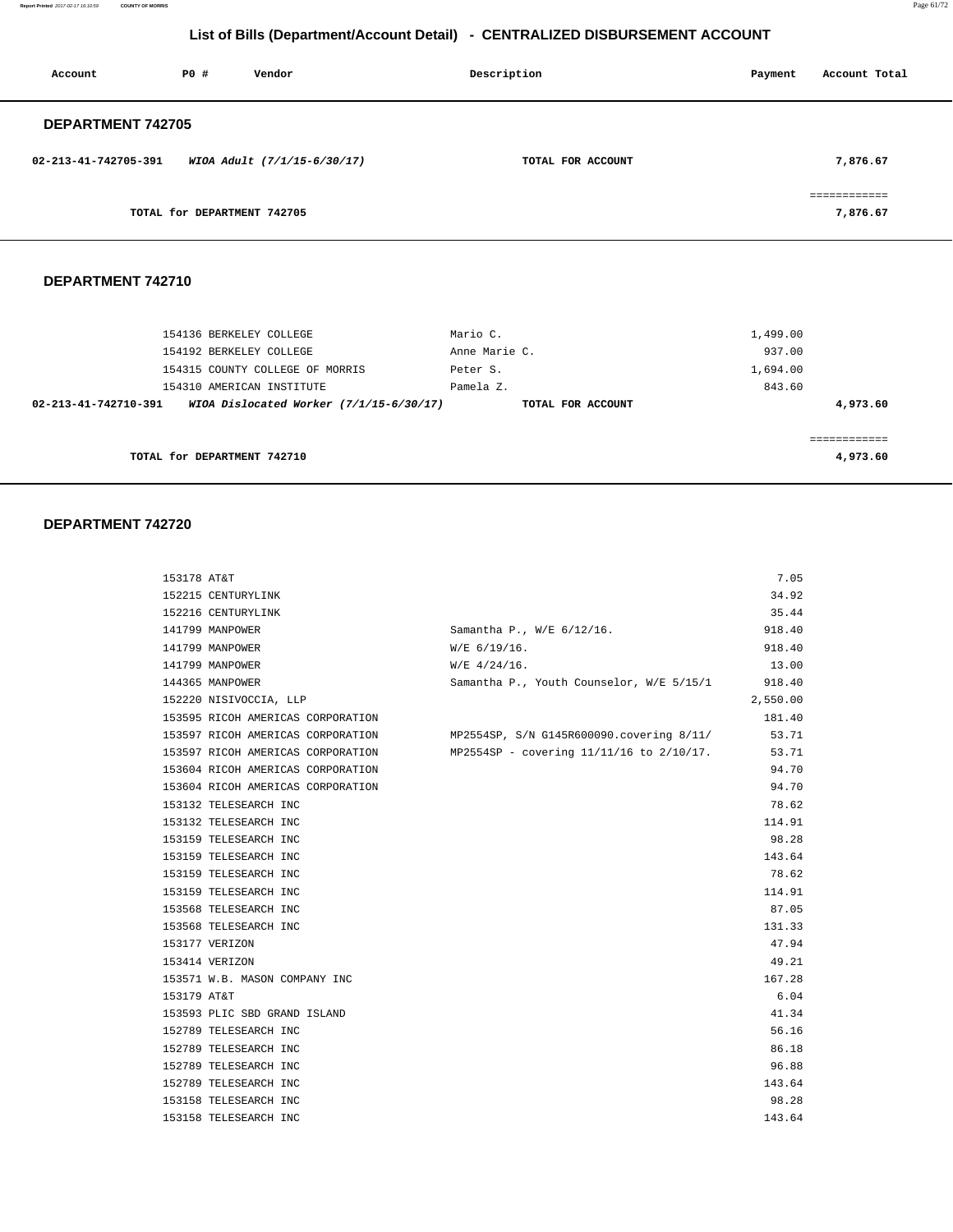**Report Printed** 2017-02-17 16:10:59 **COUNTY OF MORRIS** Page 62/72

# **List of Bills (Department/Account Detail) - CENTRALIZED DISBURSEMENT ACCOUNT**

| Account                        | PO#<br>Vendor                       | Description                        | Account Total<br>Payment |  |
|--------------------------------|-------------------------------------|------------------------------------|--------------------------|--|
| DEPARTMENT 742720              |                                     |                                    |                          |  |
|                                | 153158 TELESEARCH INC               |                                    | 106.70                   |  |
|                                | 154201 FORTIS INSTITUTE             | Jermarie M.                        | 1,000.00                 |  |
|                                | 154202 LINCOLN TECHINICAL INSTITUTE | James L.                           | 381.78                   |  |
|                                | 154206 LILLY HYMOWITZ               | Parking expense for February 2017. | 12.00                    |  |
| $02 - 213 - 41 - 742720 - 391$ | WIOA Youth (7/1/15-6/30/17)         | TOTAL FOR ACCOUNT                  | 9,236.88                 |  |
|                                |                                     |                                    | ------------             |  |
|                                | TOTAL for DEPARTMENT 742720         |                                    | 9,236.88                 |  |

#### **DEPARTMENT 742805**

| 02-213-41-742805-391 | WIOA Adult (7/1/16-6/30/18)                    | TOTAL FOR ACCOUNT                        |          | 13,603.93 |
|----------------------|------------------------------------------------|------------------------------------------|----------|-----------|
|                      | 154179 WARREN COUNTY COMMUNITY COLL.           | Ryan J.                                  | 1,374.00 |           |
|                      | 154205 MADELEINE LACZHAZY                      |                                          | 109.56   |           |
|                      | 154206 LILLY HYMOWITZ                          | Parking expense for February 2017.       | 18.00    |           |
|                      | 154180 WARREN COUNTY TECHNICAL SCHOOL          | Danielle H.                              | 787.64   |           |
|                      | 153158 TELESEARCH INC                          |                                          | 160.06   |           |
|                      | 153158 TELESEARCH INC                          |                                          | 117.94   |           |
|                      | 153158 TELESEARCH INC                          |                                          | 215.46   |           |
|                      | 153158 TELESEARCH INC                          |                                          | 147.42   |           |
|                      | 152789 TELESEARCH INC                          |                                          | 215.46   |           |
|                      | 152789 TELESEARCH INC                          |                                          | 145.32   |           |
|                      | 152789 TELESEARCH INC                          |                                          | 129.28   |           |
|                      | 152789 TELESEARCH INC                          |                                          | 84.24    |           |
|                      | 154139 WILLIAM PATERSON UNIVERSITY             | Linda M.                                 | 1,792.22 |           |
|                      | 153593 PLIC SBD GRAND ISLAND                   |                                          | 62.01    |           |
|                      | 154135 EZ WHEELS DRIVING SCHOOL                | Roger M.                                 | 1,066.40 |           |
|                      | 153487 KIMBERLY JOHNSON                        |                                          | 21.75    |           |
|                      | 153179 AT&T                                    |                                          | 9.06     |           |
|                      | 152973 JOAN STREHL                             |                                          | 31.30    |           |
|                      | 153417 WARREN COUNTY COMMUNITY COLL. Nicole B. |                                          | 415.63   |           |
|                      | 153571 W.B. MASON COMPANY INC                  |                                          | 250.92   |           |
|                      | 153414 VERIZON                                 |                                          | 73.81    |           |
|                      | 153177 VERIZON                                 |                                          | 71.92    |           |
|                      | 153568 TELESEARCH INC                          |                                          | 196.99   |           |
|                      | 153568 TELESEARCH INC                          |                                          | 130.58   |           |
|                      | 153159 TELESEARCH INC                          |                                          | 172.37   |           |
|                      | 153159 TELESEARCH INC                          |                                          | 117.94   |           |
|                      | 153159 TELESEARCH INC                          |                                          | 215.46   |           |
|                      | 153159 TELESEARCH INC                          |                                          | 147.42   |           |
|                      | 153132 TELESEARCH INC                          |                                          | 172.37   |           |
|                      | 153132 TELESEARCH INC                          |                                          | 117.94   |           |
|                      | 153604 RICOH AMERICAS CORPORATION              |                                          | 142.05   |           |
|                      | 153604 RICOH AMERICAS CORPORATION              |                                          | 142.05   |           |
|                      | 153597 RICOH AMERICAS CORPORATION              | MP2554SP - covering 11/11/16 to 2/10/17. | 80.57    |           |
|                      | 153597 RICOH AMERICAS CORPORATION              | MP2554SP, S/N G145R600090. covering 8/11 | 80.57    |           |
|                      | 153595 RICOH AMERICAS CORPORATION              |                                          | 272.12   |           |
|                      | 152220 NISIVOCCIA, LLP                         | Client No. - 00119R001.                  | 4,200.00 |           |
|                      | 152216 CENTURYLINK                             |                                          | 53.16    |           |
|                      | 152215 CENTURYLINK                             |                                          | 52.38    |           |
|                      | 153178 AT&T                                    |                                          | 10.56    |           |

============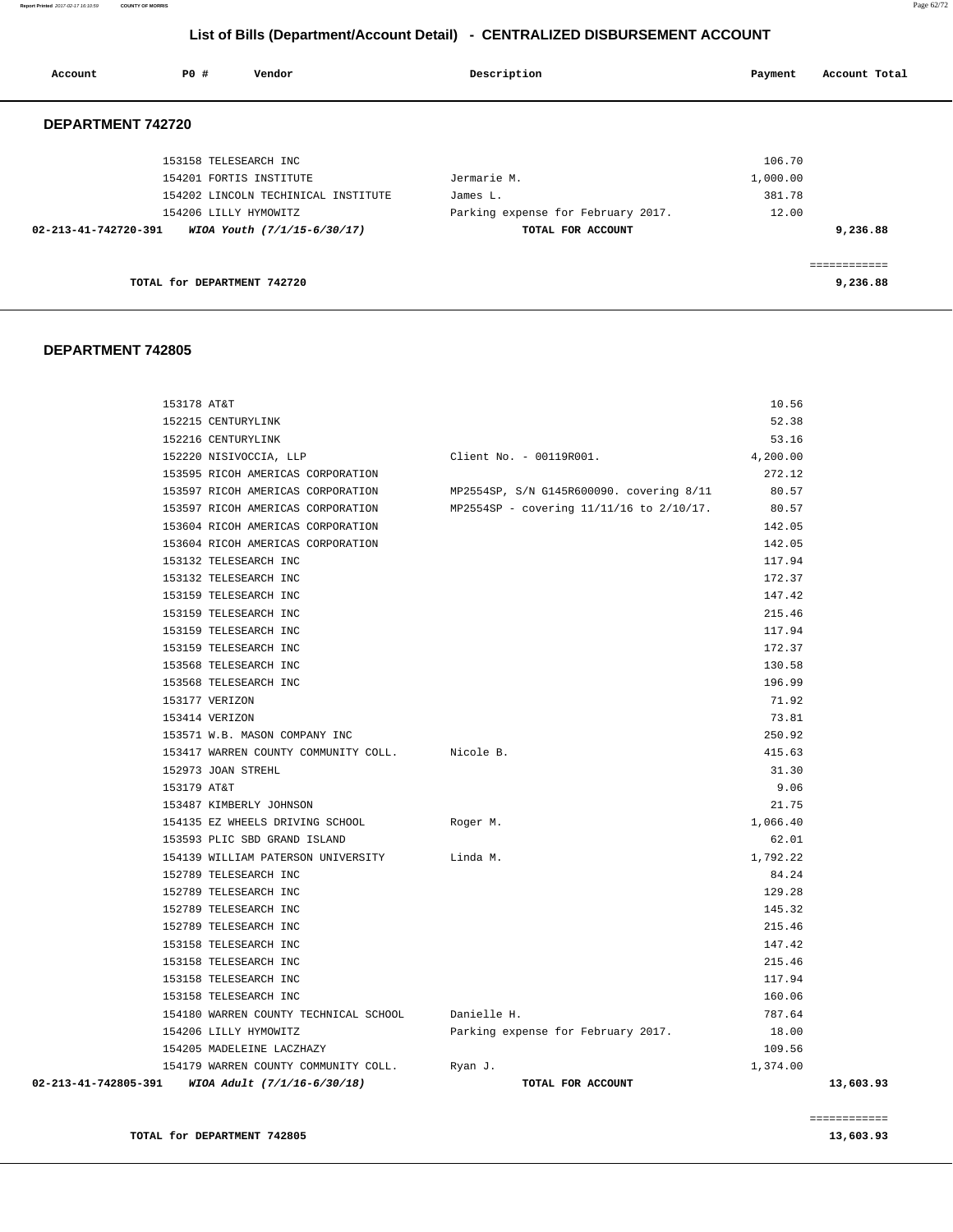| Account<br>. | P <sub>0</sub> | Vendor<br>. | Description | Payment | Account Total |
|--------------|----------------|-------------|-------------|---------|---------------|

#### **DEPARTMENT 742810**

| 153178 AT&T                                                       | 030 515 8956 001 Bill dated Dec. 27, 20       | 21.56     |
|-------------------------------------------------------------------|-----------------------------------------------|-----------|
| 152215 CENTURYLINK                                                | ACCT#310372742 973-383-8033 - Bill date       | 106.93    |
| 152216 CENTURYLINK                                                | Acct#310372742 973-383-8033. Bill Dated       | 108.53    |
| 152220 NISIVOCCIA, LLP                                            | Professional fees for accounting service      | 7,800.00  |
| 153595 RICOH AMERICAS CORPORATION                                 | Ricoh digital copier MP6054SP G196R94022      | 555.55    |
| 153597 RICOH AMERICAS CORPORATION                                 | MP2554SP, S/N G145R600090. covering 8/11      | 164.48    |
| 153597 RICOH AMERICAS CORPORATION                                 | MP2554SP - covering $11/11/16$ to $2/10/17$ . | 164.48    |
| 153604 RICOH AMERICAS CORPORATION                                 | MP4054SP; S/N G175R530245. Period coveri      | 290.02    |
| 153604 RICOH AMERICAS CORPORATION                                 | MP4054SP; S/N G175R53045; period coverin      | 290.02    |
| 153132 TELESEARCH INC                                             | Lilly H., W/E 1/8/17.                         | 240.78    |
| 153132 TELESEARCH INC                                             | Samantha P., W/E 1/8/17.                      | 351.92    |
| 153159 TELESEARCH INC                                             | Lilly H., W/E 12/25/16.                       | 300.98    |
| 153159 TELESEARCH INC                                             | Samantha P., W/E 12/25/16.                    | 439.90    |
| 153159 TELESEARCH INC                                             | Lilly H., W/E 1/1/17.                         | 240.78    |
| 153159 TELESEARCH INC                                             | Samantha P., W/E 1/1/17.                      | 351.92    |
| 153568 TELESEARCH INC                                             | Lilly H., W/E 1/15/17.                        | 266.58    |
| 153568 TELESEARCH INC                                             | Samantha P., W/E 1/15/17.                     | 402.19    |
| 153177 VERIZON                                                    | Bill dated: 12/4/16. 908-859-3220 143 27      | 146.82    |
| 153414 VERIZON                                                    | 908-859-3220 143 27Y . Bill dated: 1/4/1      | 150.69    |
| 153571 W.B. MASON COMPANY INC                                     | Various office supplies                       | 512.30    |
| 152973 JOAN STREHL                                                | Travel from 11/2/16 to 12/20/16.              | 63.55     |
| 153179 AT&T                                                       | 030 515 8956 001 Bill dated - 11/27/16        | 18.49     |
| 153487 KIMBERLY JOHNSON                                           | Travel from 10/11/16 to 1/23/17.              | 44.15     |
| 154085 AVTECH INSTITUTE                                           | Margarita G.                                  | 2,166.01  |
| 154138 WARREN COUNTY TECHNICAL SCHOOL                             | Allison H.                                    | 271.60    |
| 154137 EZ WHEELS DRIVING SCHOOL                                   | Werner C. G.                                  | 1,125.81  |
| 153593 PLIC SBD GRAND ISLAND                                      | Premium from 2/1/17 to 2/28/17.               | 126.61    |
| 152789 TELESEARCH INC                                             | Lilly H., W/E 11/27/16.                       | 171.99    |
| 152789 TELESEARCH INC                                             | Samantha P., W/E 11/27/16.                    | 263.93    |
| 152789 TELESEARCH INC                                             | Lilly H., W/E 12/4/16.                        | 296.68    |
| 152789 TELESEARCH INC                                             | Samantha P., W/E 12/4/16.                     | 439.90    |
| 153158 TELESEARCH INC                                             | Lilly H., W/E 12/11/16.                       | 300.98    |
| 153158 TELESEARCH INC                                             | Samantha P., W/E 12/11/16.                    | 439.90    |
| 153158 TELESEARCH INC                                             | Lilly H., W/E 12/18/16.                       | 240.78    |
| 153158 TELESEARCH INC                                             | Samantha P., W/E 12/18/16.                    | 326.78    |
| 154362 DESIGNPLAN LIGHTING INC.                                   | Audrey A., Dates: 10/11/16 to 12/31/16.       | 4,996.82  |
| 154206 LILLY HYMOWITZ                                             | Parking expense for February 2017.            | 36.75     |
| 154205 MADELEINE LACZHAZY                                         | Travel from 7/28/16 to 1/26/17.               | 222.45    |
| 154182 SMITH & SOLOMON                                            | Geimar P.                                     | 3,200.00  |
| 154199 THE CAREER COMPANY                                         | Joe R.                                        | 800.00    |
| 154184 FAIRLEIGH DICKINSON UNIVERSITY                             | Kristine V.                                   | 906.95    |
| 154186 EZ WHEELS DRIVING SCHOOL                                   | Matthew J. H.                                 | 399.90    |
| 154187 EZ WHEELS DRIVING SCHOOL                                   | Dorent S. F.                                  | 399.90    |
| 154189 EZ WHEELS DRIVING SCHOOL                                   | Michael O.                                    | 399.90    |
| 154190 EZ WHEELS DRIVING SCHOOL                                   | Michael D. D.                                 | 1,125.81  |
| 154193 SMITH & SOLOMON                                            | Geimar P.                                     | 400.00    |
| 154185 EZ WHEELS DRIVING SCHOOL                                   | Michael J. D.                                 | 387.00    |
| 154188 EZ WHEELS DRIVING SCHOOL                                   | Matthew H.                                    | 1,066.40  |
| 154319 EZ WHEELS DRIVING SCHOOL                                   | Paul D.                                       | 1,066.40  |
| 154312 EZ WHEELS DRIVING SCHOOL                                   | Michael J. D.                                 | 387.00    |
| 154313 JERSEY TRACTOR TRAILER                                     | Patrick F.                                    | 3,600.00  |
| 154317 LASCOMP INSTITUTE                                          | Robert L.                                     | 4,000.00  |
| 154307 EZ WHEELS DRIVING SCHOOL                                   | Kevin M.                                      | 1,013.08  |
| 154531 COUNTY OF MORRIS                                           | 1st Half of 2/17 Metered Mail                 | 163.32    |
| 02-213-41-742810-391<br>WIOA Dislocated Worker $(7/1/16-6/30/18)$ | TOTAL FOR ACCOUNT                             | 43,775.27 |

============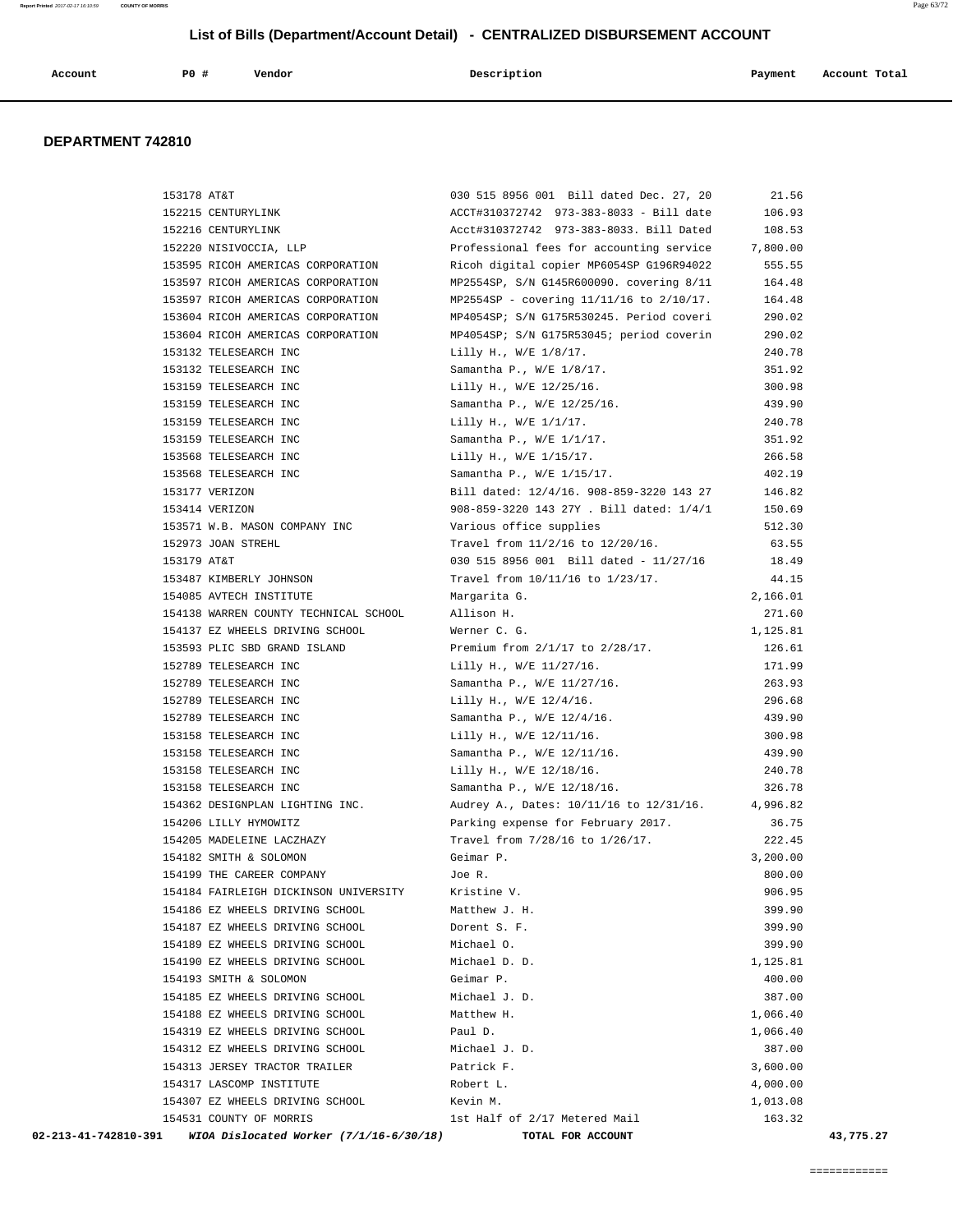| Account           | P0#                         | Vendor | Description | Payment | Account Total |
|-------------------|-----------------------------|--------|-------------|---------|---------------|
| DEPARTMENT 742810 |                             |        |             |         |               |
|                   | TOTAL for DEPARTMENT 742810 |        |             |         | 43,775.27     |

# **Reach Program**

|                      | 154368 AEROFUND FINANCIAL INC.<br>154369 AEROFUND FINANCIAL INC. | Transportation from 1/16/17 to 1/20/17.      | 4,915.46<br>1,128.97 |
|----------------------|------------------------------------------------------------------|----------------------------------------------|----------------------|
|                      |                                                                  |                                              |                      |
|                      | 154370 AEROFUND FINANCIAL INC.                                   | Transportation from 1/9/17 to 1/13/17.       | 5,421.14             |
|                      | 154396 AEROFUND FINANCIAL INC.                                   | Transportation from $1/23/17$ to $1/27/17$ . | 5,336.86             |
|                      |                                                                  |                                              |                      |
| 02-213-41-751705-391 | REACH Program (7/1/16-6/30/17)                                   | TOTAL FOR ACCOUNT                            | 16,802.43            |
|                      |                                                                  |                                              |                      |
|                      |                                                                  |                                              |                      |
|                      |                                                                  |                                              |                      |

#### **DEPARTMENT 752620**

|                      | 153637 CENTER FOR EVALUATION               | CEC-16-JJC 1 Firesetter Evaluation       | 500.00    |
|----------------------|--------------------------------------------|------------------------------------------|-----------|
|                      | 153874 MORRIS COUNTY PREVENTION            | 04-JJ-1611 Completed TCBAM at MC Youth S | 2,250.00  |
|                      | 154434 THE EDUCATIONAL CENTER              | 04-JJ-1601 ESCUCHA!                      | 13,860.00 |
| 02-213-41-752620-392 | $SCP-Program$ Services $(1/1/16-12/31/16)$ | TOTAL FOR ACCOUNT                        | 16,610.00 |
|                      |                                            |                                          |           |
|                      |                                            |                                          |           |
|                      | TOTAL for DEPARTMENT 752620                |                                          | 16,610.00 |
|                      |                                            |                                          |           |

# **Chapter 51**

| 153865 CORNERSTONE FAMILY PROGRAMS  | 6-hour workshop (27 youth and parents)                   | 6,600.00  |
|-------------------------------------|----------------------------------------------------------|-----------|
| 153866 CORNERSTONE FAMILY PROGRAMS  | Social Work hours - Q4 2016                              | 6,679.40  |
| 153866 CORNERSTONE FAMILY PROGRAMS  | Client Transportation - Q4 2016                          | 277.00    |
| 153866 CORNERSTONE FAMILY PROGRAMS  | Adjustment for amt. left in CAF                          | $-82.89$  |
| 153863 CFCS - HOPE HOUSE            | Group Sessions - December 2016                           | 680.00    |
| 153863 CFCS - HOPE HOUSE            | Case management - December 2016 175.00                   |           |
| 153868 MENTAL HEALTH ASSOCIATION OF | 8 hour workshop for 26 individuals - Q4                  | 5,000.00  |
| 153872 MORRIS COUNTY PREVENTION     | Recovery Support Contacts - 04 2016                      | 9,620.00  |
| 153872 MORRIS COUNTY PREVENTION     | Adj. for amount left in CAF                              | $-516.00$ |
| 153869 MORRISTOWN MEDICAL CENTER    | IOP session                                              | 290.00    |
| 153936 MORRISTOWN MEDICAL CENTER    | November 2016 - Psych eval                               | 200.00    |
| 153936 MORRISTOWN MEDICAL CENTER    | November 2016 - UDS                                      | 50.00     |
| 153936 MORRISTOWN MEDICAL CENTER    | November 2016 - IOP                                      | 2,610.00  |
| 153860 NEWBRIDGE SERVICES INC       | Individual Sessions - Q4 2016                            | 3,627.00  |
| 153860 NEWBRIDGE SERVICES INC       | Group Sessions - 04 2016                                 | 1,476.00  |
| 153860 NEWBRIDGE SERVICES INC       | Case Mgmt Sessions - Q4 2016                             | 400.00    |
| 153860 NEWBRIDGE SERVICES INC       | Supervision - 04 2016                                    | 900.00    |
| 153860 NEWBRIDGE SERVICES INC       | Substance Awareness Wkshps Q4 2016                       | 21,000.00 |
| 153860 NEWBRIDGE SERVICES INC       | Positive Coping Wkshp - 04 2016                          | 2,600.00  |
|                                     | 153864 NEW HOPE FOUNDATION INC. Bed days - December 2016 | 8,967.00  |
| 153864 NEW HOPE FOUNDATION INC.     | Adjustment to amount left in CAF                         | $-858.00$ |
| 153859 TURNING POINT, INC           | Detox bed days - November 2016                           | 5,100.00  |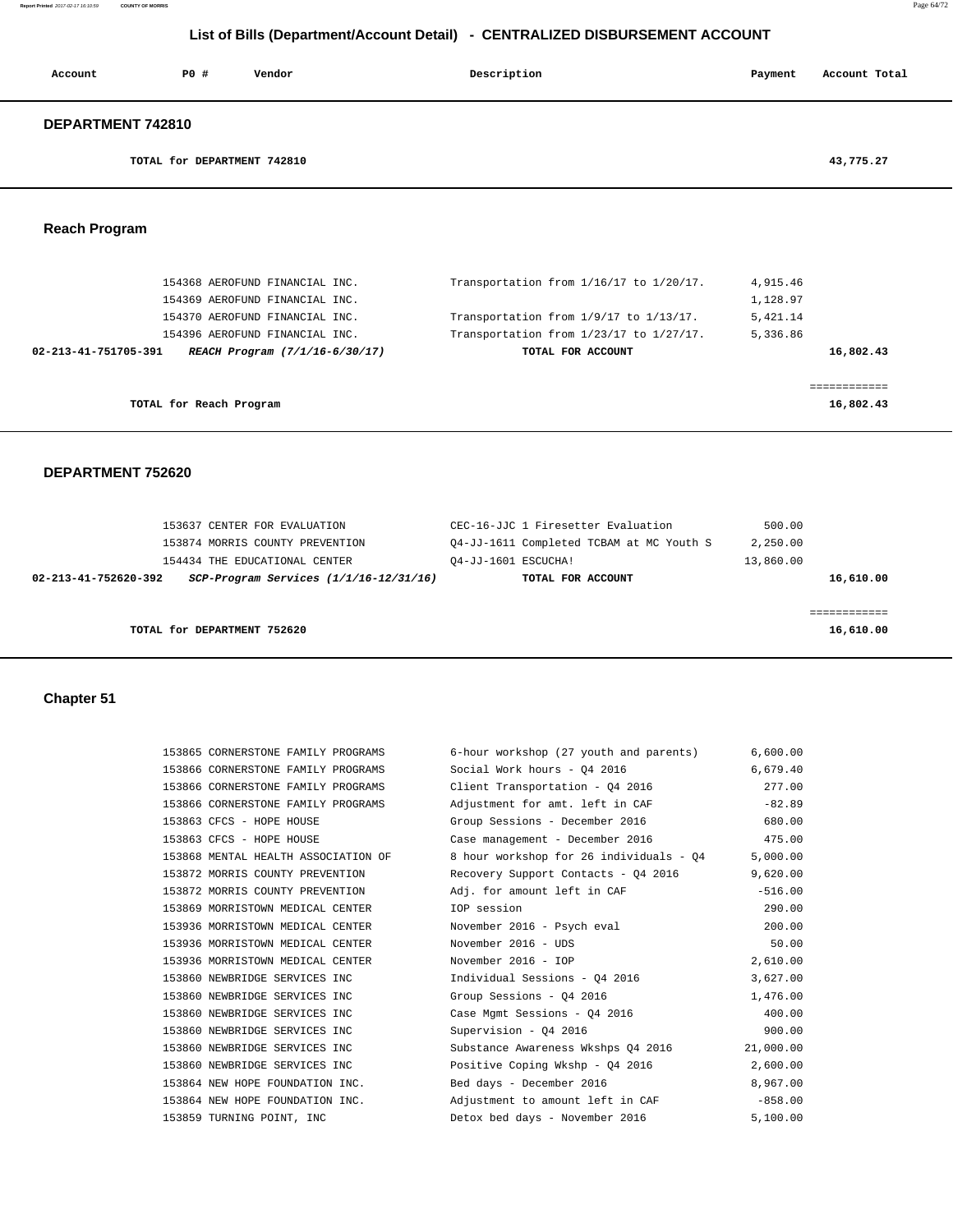**Report Printed** 2017-02-17 16:10:59 **COUNTY OF MORRIS** Page 65/72

# **List of Bills (Department/Account Detail) - CENTRALIZED DISBURSEMENT ACCOUNT**

| Account              | PO#                  | Vendor                       | Description              | Account Total<br>Payment |
|----------------------|----------------------|------------------------------|--------------------------|--------------------------|
| <b>Chapter 51</b>    |                      |                              |                          |                          |
|                      |                      | 153861 TURNING POINT, INC    | Bed days - November 2016 | 1,323.00                 |
|                      |                      | 153861 TURNING POINT, INC    | Bed days - December 2016 | 8,232.00                 |
|                      |                      | 153861 TURNING POINT, INC    | Less amount left in CAF  | $-2,311.00$              |
| 02-213-41-757605-392 |                      | Chapter 51 (1/1/16-12/31/16) | TOTAL FOR ACCOUNT        | 86,214.51                |
|                      |                      |                              |                          | ============             |
|                      | TOTAL for Chapter 51 |                              |                          | 86,214.51                |

#### **DEPARTMENT 758610**

| 154102 BOROUGH OF BUTLER                                         | Butler Municipal Alliance Supplemental E | 2,000.00 |
|------------------------------------------------------------------|------------------------------------------|----------|
| Municipal Alliance $(1/1/16 - 12/31/16)$<br>02-213-41-758610-394 | TOTAL FOR ACCOUNT                        | 2,000.00 |
|                                                                  |                                          |          |
|                                                                  |                                          |          |
| TOTAL for DEPARTMENT 758610                                      |                                          | 2,000.00 |
|                                                                  |                                          |          |

#### **DEPARTMENT 758710**

| 153884 CHATHAM TOWNSHIP                                       | Chatham Municipal Alliance Expenditures | 10,416.09 |
|---------------------------------------------------------------|-----------------------------------------|-----------|
| 154141 TOWN OF BOONTON                                        | Boonton Municipal Alliance Expenditures | 2,855.09  |
| Municipal Alliance $(7/1/16-6/30/17)$<br>02-213-41-758710-392 | TOTAL FOR ACCOUNT                       | 13,271.18 |
|                                                               |                                         |           |
|                                                               |                                         |           |
| TOTAL for DEPARTMENT 758710                                   |                                         | 13,271.18 |
|                                                               |                                         |           |

#### **Safe Communities Construction**

|                      | 154526 MORRISTOWN MEDICAL CENTER        |                   | SAFE COMMUNITIES OCT 2016-DEC 2016 OUART | 21,064.36 |
|----------------------|-----------------------------------------|-------------------|------------------------------------------|-----------|
| 02-213-41-773705-391 | Safe Communities (10/1/16-9/30/17)      | TOTAL FOR ACCOUNT |                                          | 21,064.36 |
|                      |                                         |                   |                                          |           |
|                      |                                         |                   |                                          |           |
|                      | TOTAL for Safe Communities Construction |                   |                                          | 21,064.36 |
|                      |                                         |                   |                                          |           |

| TOTAL for DEPARTMENT 783610                                      |                                          | 751.93 |
|------------------------------------------------------------------|------------------------------------------|--------|
|                                                                  |                                          |        |
| SART/SANE Program 10/1/15-9/30/16Ex10/15<br>02-213-41-783610-391 | TOTAL FOR ACCOUNT                        | 751.93 |
| 146439 W.B. MASON COMPANY INC                                    | SanDisk 8GB microSDHC Memory Card (Item  | 296.16 |
| 146439 W.B. MASON COMPANY INC                                    | Verbatim Classic USB 2.0 Flash Drive, 32 | 210.76 |
| 146439 W.B. MASON COMPANY INC                                    | Tennsco Steel Welded Storage Cabinet, 72 | 245.01 |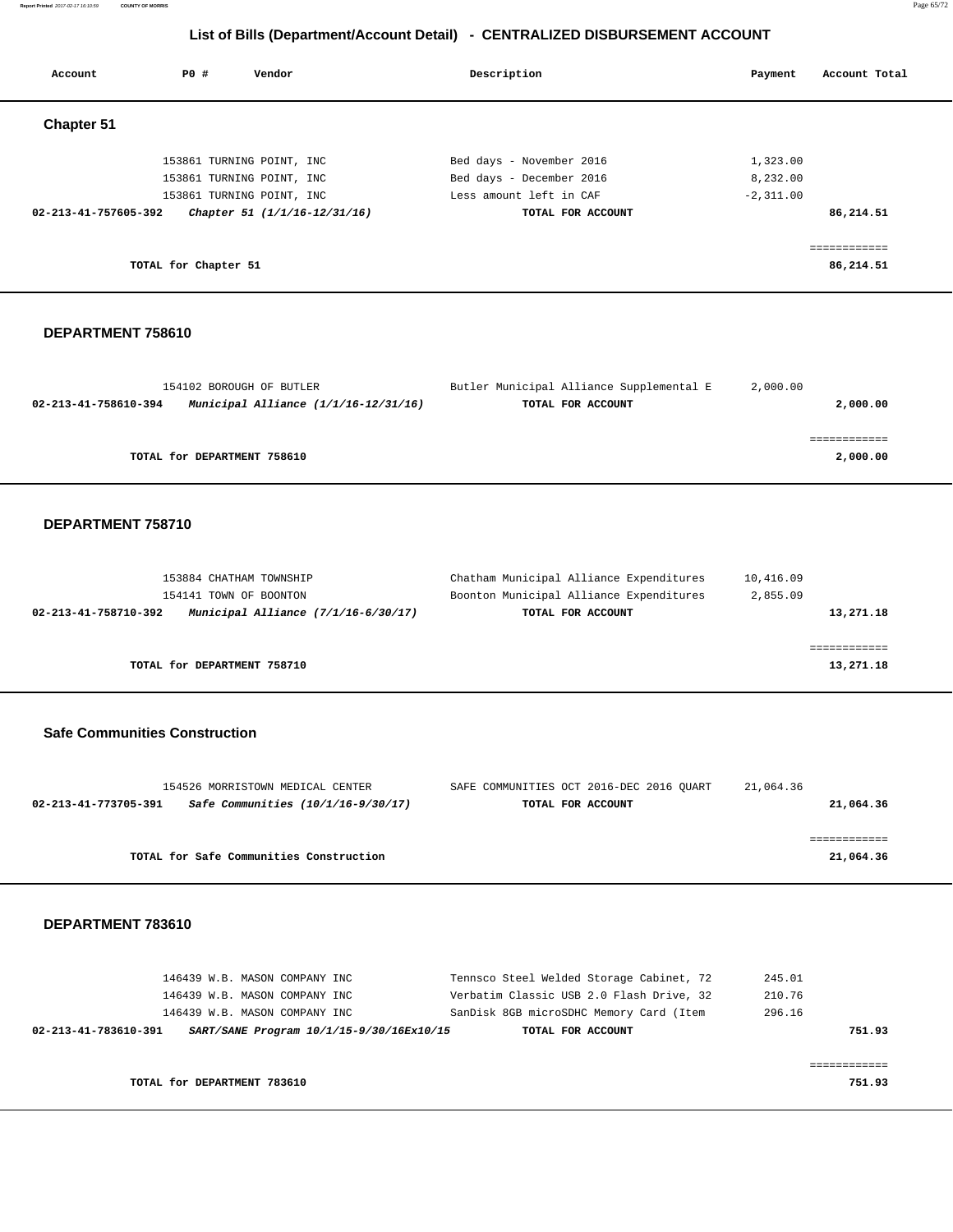**Report Printed** 2017-02-17 16:10:59 **COUNTY OF MORRIS** Page 66/72

# **List of Bills (Department/Account Detail) - CENTRALIZED DISBURSEMENT ACCOUNT**

| Account              | PO #           | Vendor                                | Description                       | Payment    | Account Total |
|----------------------|----------------|---------------------------------------|-----------------------------------|------------|---------------|
|                      |                |                                       |                                   |            |               |
|                      |                | 153635 SENIOR SERVICES CENTER OF      | 3rd Quarter 2016                  | 1,350.00   |               |
|                      |                | 154382 FIVE TOWN REGIONAL DIAL-A-RIDE | SCDRTP 4th 0 2016                 | 24, 414.47 |               |
|                      |                | 153636 TOWNSHIP OF ROXBURY            | SCADRTAP 4th q 2016               | 1,527.75   |               |
|                      |                | 154391 TOWNSHIP OF JEFFERSON          | SCADRTAP - SC003 para transit dar | 18,000.00  |               |
| 02-213-41-786505-394 |                | MAPS (1/1/15-12/31/15)                | TOTAL FOR ACCOUNT                 |            | 45,292.22     |
|                      |                |                                       |                                   |            | ============  |
|                      | TOTAL for MAPS |                                       |                                   |            | 45,292.22     |
|                      |                |                                       |                                   |            |               |

#### **DEPARTMENT 786725**

| 154529 NATIONAL FUEL OIL INC.                  | FUEL CHARGES 1/17 | 5,984.42 |
|------------------------------------------------|-------------------|----------|
| 02-213-41-786725-394<br>MAPS (1/1/17-12/31/17) | TOTAL FOR ACCOUNT | 5,984.42 |
|                                                |                   |          |
|                                                |                   |          |
| TOTAL for DEPARTMENT 786725                    |                   | 5,984.42 |
|                                                |                   |          |

### **DEPARTMENT 864607**

|                      | 154083 GREENMAN PEDERSEN INC           | Construction Inspection Services for Sus | 22,457.16 |
|----------------------|----------------------------------------|------------------------------------------|-----------|
| 02-213-41-864607-391 | Sussex(CR617)STP-0350 (9/8/14-3/18/18) | TOTAL FOR ACCOUNT                        | 22,457.16 |
|                      |                                        |                                          |           |
|                      |                                        |                                          |           |
|                      | TOTAL for DEPARTMENT 864607            |                                          | 22,457.16 |

#### **DEPARTMENT 864680**

| 153493 TRAC          |                                         | Hibernia Stickle Odgen RR Crossing work | 108,060.43 |            |
|----------------------|-----------------------------------------|-----------------------------------------|------------|------------|
| 02-213-41-864680-391 | RGrdCrss/STP-C00S(680)(8/20/14-8/20/16) | TOTAL FOR ACCOUNT                       |            | 108,060.43 |
|                      |                                         |                                         |            |            |
|                      |                                         |                                         |            |            |
|                      | TOTAL for DEPARTMENT 864680             |                                         |            | 108,060.43 |
|                      |                                         |                                         |            |            |

| 153493 TRAC          |  |                                         | Hibernia Stickle Odgen RR Crossing work | 37,980.01 |
|----------------------|--|-----------------------------------------|-----------------------------------------|-----------|
| 02-213-41-864684-391 |  | RGrdCrss/STP-C00S(684)(9/10/14-9/10/16) | TOTAL FOR ACCOUNT                       | 37,980.01 |
|                      |  |                                         |                                         |           |
|                      |  |                                         |                                         |           |
|                      |  | TOTAL for DEPARTMENT 864684             |                                         | 37,980.01 |
|                      |  |                                         |                                         |           |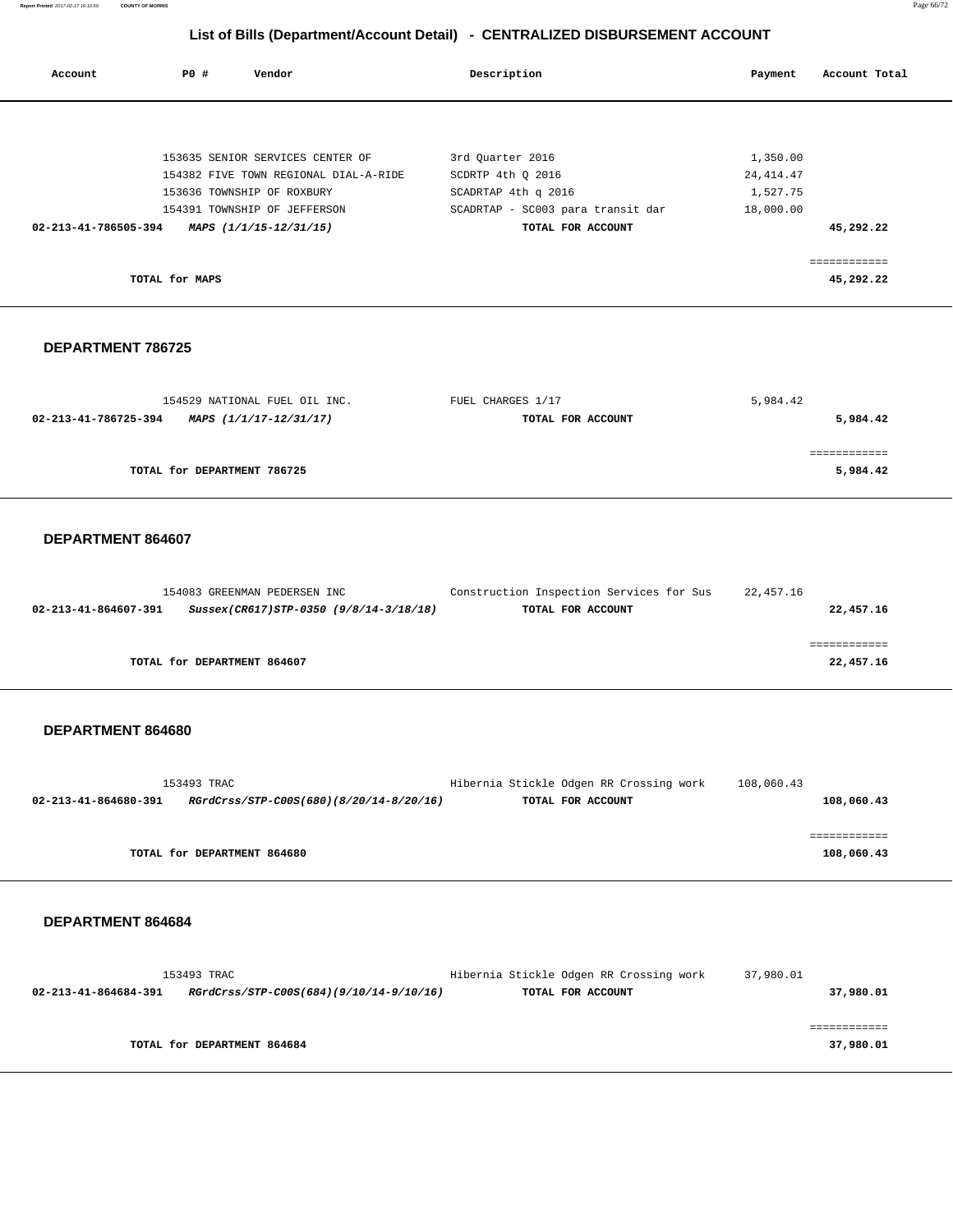| Report Printed 2017-02-17 16:10:59 | <b>COUNTY OF MORRIS</b> | Page 67/72 |
|------------------------------------|-------------------------|------------|
|                                    |                         |            |

| List of Bills (Department/Account Detail) - CENTRALIZED DISBURSEMENT ACCOUNT |                             |                                                                                 |                                                                                                          |                        |                            |
|------------------------------------------------------------------------------|-----------------------------|---------------------------------------------------------------------------------|----------------------------------------------------------------------------------------------------------|------------------------|----------------------------|
| Account                                                                      | <b>PO #</b>                 | Vendor                                                                          | Description                                                                                              | Payment                | Account Total              |
| <b>Improvemnts Historic Speedwell</b>                                        |                             |                                                                                 | <b>County Capital</b>                                                                                    |                        |                            |
| 04-216-55-951159-909                                                         |                             | 153774 ECLECTIC ARCHITECTURE LLC<br>Miscellaneous - Other                       | 100% of Addtl Services for Change Order<br>TOTAL FOR ACCOUNT                                             | 7,125.00               | 7,125.00                   |
|                                                                              |                             | TOTAL for Improvemnts Historic Speedwell                                        |                                                                                                          |                        | ============<br>7,125.00   |
| Analy dam condition, rehab dams                                              |                             |                                                                                 |                                                                                                          |                        |                            |
| 04-216-55-953113-909                                                         |                             | 153776 CIVIL DYNAMICS INC<br>153775 CIVIL DYNAMICS INC<br>Miscellaneous - Other | Site Inspections completed at all dams,<br>Site Inspections made at 8 of 10 dams, i<br>TOTAL FOR ACCOUNT | 17,655.00<br>12,840.00 | 30,495.00                  |
|                                                                              |                             | TOTAL for Analy dam condition, rehab dams                                       |                                                                                                          |                        | ============<br>30,495.00  |
| DEPARTMENT 953202                                                            |                             |                                                                                 |                                                                                                          |                        |                            |
| 04-216-55-953202-951                                                         | 153493 TRAC                 | Road Resurfacing/Construction/Imprvments                                        | Hibernia Stickle Odgen RR Crossing work<br>TOTAL FOR ACCOUNT                                             | 105,031.15             | 105,031.15                 |
|                                                                              | TOTAL for DEPARTMENT 953202 |                                                                                 |                                                                                                          |                        | ============<br>105,031.15 |
| <b>DEPARTMENT 953269</b>                                                     |                             |                                                                                 |                                                                                                          |                        |                            |
| 04-216-55-953269-909                                                         |                             | 154376 KELLER & KIRKPATRICK<br>Bridge Design/Constr - var locations             | Construction Inspection - Clerk of the W<br>TOTAL FOR ACCOUNT                                            | 2,756.00               | 2,756.00                   |
|                                                                              | TOTAL for DEPARTMENT 953269 |                                                                                 |                                                                                                          |                        | ============<br>2,756.00   |
| <b>DEPARTMENT 953270</b>                                                     |                             |                                                                                 |                                                                                                          |                        |                            |
| 04-216-55-953270-909                                                         | 154082 NV5                  | Road Design/Construc - var locations                                            | Prof. Services rendered concerning the e<br>TOTAL FOR ACCOUNT                                            | 1,342.50               | 1,342.50                   |
|                                                                              | TOTAL for DEPARTMENT 953270 |                                                                                 |                                                                                                          |                        | ============<br>1,342.50   |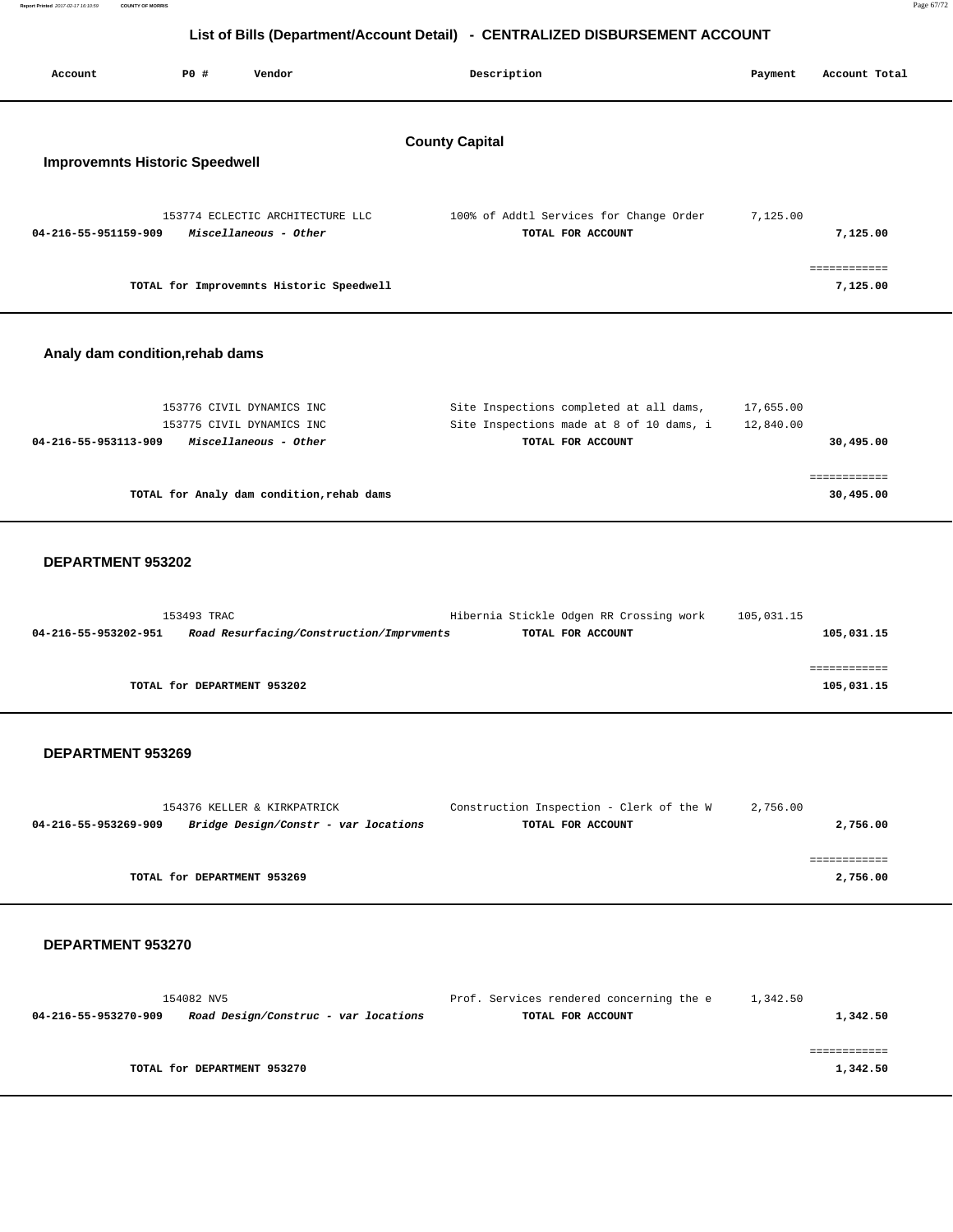**Report Printed** 2017-02-17 16:10:59 **COUNTY OF MORRIS** Page 68/72

# **List of Bills (Department/Account Detail) - CENTRALIZED DISBURSEMENT ACCOUNT**

| Account              | PO#                         | Vendor                                  | Description              | Account Total<br>Payment |
|----------------------|-----------------------------|-----------------------------------------|--------------------------|--------------------------|
|                      |                             |                                         |                          |                          |
|                      |                             | 152707 WEBSTER PLUMBING &               | RE: BOMB SQUAD/ 12-30-16 | 504.00                   |
| 04-216-55-953290-951 |                             | Plumbing Fixture Rplcments - BldgsGrnds | TOTAL FOR ACCOUNT        | 504.00                   |
|                      |                             |                                         |                          |                          |
|                      |                             |                                         |                          | ===========              |
|                      | TOTAL for DEPARTMENT 953290 |                                         |                          | 504.00                   |

#### **DEPARTMENT 953291**

| 154364 KELLER & KIRKPATRICK                                      | General Engineering On Site Services. Pr | 8,192.00 |
|------------------------------------------------------------------|------------------------------------------|----------|
| Var Roadway Drainage Proj - Public Works<br>04-216-55-953291-909 | TOTAL FOR ACCOUNT                        | 8,192.00 |
|                                                                  |                                          |          |
|                                                                  |                                          |          |
| TOTAL for DEPARTMENT 953291                                      |                                          | 8,192.00 |
|                                                                  |                                          |          |

#### **DEPARTMENT 953314**

| 153320 CONTINENTAL HARDWARE, INC. |                                          | WO78659/ RE: CH/ 12-28-16 |                   | 214.95 |  |
|-----------------------------------|------------------------------------------|---------------------------|-------------------|--------|--|
| 04-216-55-953314-951              | Repair/Rplcment/Upgrd VarEquip-BldgGrnds |                           | TOTAL FOR ACCOUNT | 214.95 |  |
|                                   |                                          |                           |                   |        |  |
|                                   |                                          |                           |                   |        |  |
| TOTAL for DEPARTMENT 953314       |                                          |                           |                   | 214.95 |  |
|                                   |                                          |                           |                   |        |  |

#### **DEPARTMENT 953349**

|                      | 154339 PANCIELLO CONSTRUCTION LLC   | RE:CH- SHERIFF/ 02-10-17 | 6,160.00 |
|----------------------|-------------------------------------|--------------------------|----------|
| 04-216-55-953349-956 | Various Bldging Repairs-County Wide | TOTAL FOR ACCOUNT        | 6,160.00 |
|                      |                                     |                          |          |
|                      |                                     |                          |          |
|                      | TOTAL for DEPARTMENT 953349         |                          | 6,160.00 |
|                      |                                     |                          |          |

#### **DEPARTMENT 953353**

|                      | 153830 T & M ASSOCIATES            | ORIGINAL BUILDING - BASEMENT SMALL FIRST | 990.00 |        |
|----------------------|------------------------------------|------------------------------------------|--------|--------|
| 04-216-55-953353-909 | Various Improvements at Courthouse | TOTAL FOR ACCOUNT                        |        | 990.00 |
|                      |                                    |                                          |        |        |
|                      |                                    |                                          |        |        |
|                      | TOTAL for DEPARTMENT 953353        |                                          |        | 990.00 |
|                      |                                    |                                          |        |        |

| 5,521.75 |
|----------|
|          |
|          |
|          |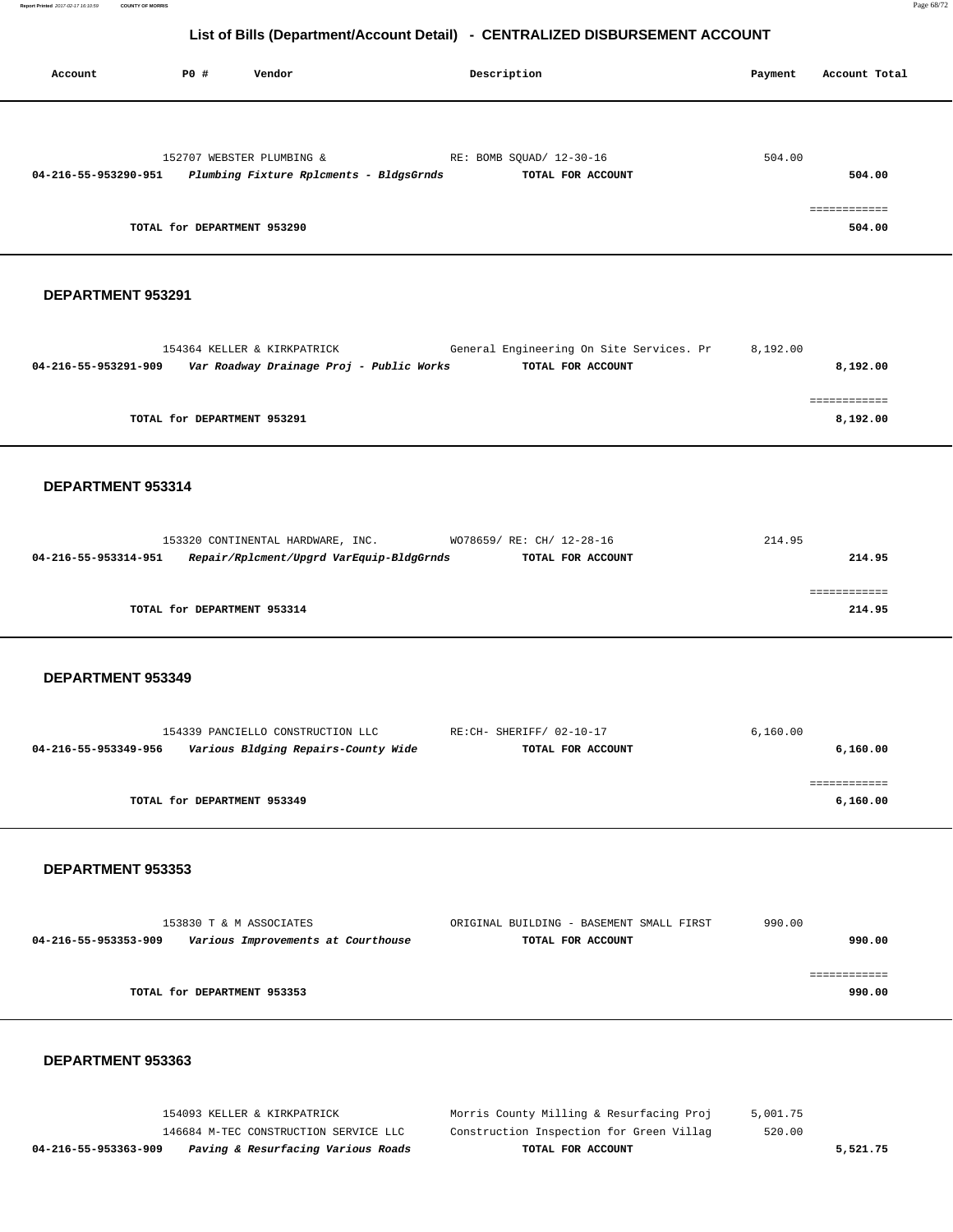**Report Printed** 2017-02-17 16:10:59 **COUNTY OF MORRIS** Page 69/72

# **List of Bills (Department/Account Detail) - CENTRALIZED DISBURSEMENT ACCOUNT**

| Account                  | PO# | Vendor | Description | Payment | Account Total |
|--------------------------|-----|--------|-------------|---------|---------------|
| <b>DEPARTMENT 953363</b> |     |        |             |         |               |

**TOTAL for DEPARTMENT 953363** 5,521.75

============

#### **DEPARTMENT 953382**

|                                                                                | 152848 R.S. KNAPP CO INC | Mill & Resurf of Mountain Ave            | 82.31     |              |
|--------------------------------------------------------------------------------|--------------------------|------------------------------------------|-----------|--------------|
|                                                                                | 152848 R.S. KNAPP CO INC | Extra copies of Mountain Ave             | 302.48    |              |
|                                                                                | 152848 R.S. KNAPP CO INC | Mill & Resurf of Prospect St.            | 91.65     |              |
|                                                                                | 152848 R.S. KNAPP CO INC | Extra Copies of Prospect                 | 302.48    |              |
|                                                                                | 152847 R.S. KNAPP CO INC | Mill & Resurf of James Street            | 298.16    |              |
| 152847 R.S. KNAPP CO INC                                                       |                          | Mill & Resurf of James St. extras        | 88.92     |              |
|                                                                                | 152847 R.S. KNAPP CO INC | Mill & Resurf of Loantaka Way            | 88.72     |              |
| 152847 R.S. KNAPP CO INC                                                       |                          | Extra Mill & Resurf of Loantaka Way      | 340.41    |              |
|                                                                                | 152834 R.S. KNAPP CO INC | Plans & Specs for Lincoln Park/Boonton T | 355.87    |              |
|                                                                                | 152834 R.S. KNAPP CO INC | Plans & Specs Project: Salem Street      | 183.42    |              |
| 152834 R.S. KNAPP CO INC                                                       |                          | Plans & Specs Project: South Salem Stree | 213.35    |              |
| 152834 R.S. KNAPP CO INC                                                       |                          | Plans & Specs Project: Lincoln Park      | 83.69     |              |
|                                                                                | 152834 R.S. KNAPP CO INC | Plans & Specs Lincoln Park Project       | 328.02    |              |
|                                                                                | 152834 R.S. KNAPP CO INC | Plans & Specs Pave of Jacksonville Road. | 124.99    |              |
| 04-216-55-953382-909 Road Resurfacing, MV arking lot, Railrd                   |                          | TOTAL FOR ACCOUNT                        |           | 2,884.47     |
| 153493 TRAC                                                                    |                          | Hibernia Stickle Odgen RR Crossing work  | 29,566.50 |              |
| 04-216-55-953382-940 Road Resurfacing, MV arking lot, Railrd TOTAL FOR ACCOUNT |                          |                                          |           | 29,566.50    |
|                                                                                |                          |                                          |           | ============ |
| TOTAL for DEPARTMENT 953382                                                    |                          |                                          |           | 32,450.97    |

#### **DEPARTMENT 953383**

| 153655 RFS COMMERCIAL, INC.                                | WO78603/ RE: B&G STOCK/ 12-01-16 | 19,997.50 |
|------------------------------------------------------------|----------------------------------|-----------|
| 153836 RFS COMMERCIAL, INC.                                | WO78970/ RE: CH/ 01-30-17        | 630.00    |
| B&G Interior Building Improvements<br>04-216-55-953383-940 | TOTAL FOR ACCOUNT                | 20,627.50 |
|                                                            |                                  |           |
|                                                            |                                  |           |
| TOTAL for DEPARTMENT 953383                                |                                  | 20,627.50 |
|                                                            |                                  |           |

| 153499 BINSKY SERVICE LLC                                      | RE: A&R/ 01-24-17 | 3,613.83 |
|----------------------------------------------------------------|-------------------|----------|
| Replace Repair Upgrade HVAC Var. Build<br>04-216-55-953385-940 | TOTAL FOR ACCOUNT | 3,613.83 |
|                                                                |                   |          |
|                                                                |                   |          |
| TOTAL for DEPARTMENT 953385                                    |                   | 3,613.83 |
|                                                                |                   |          |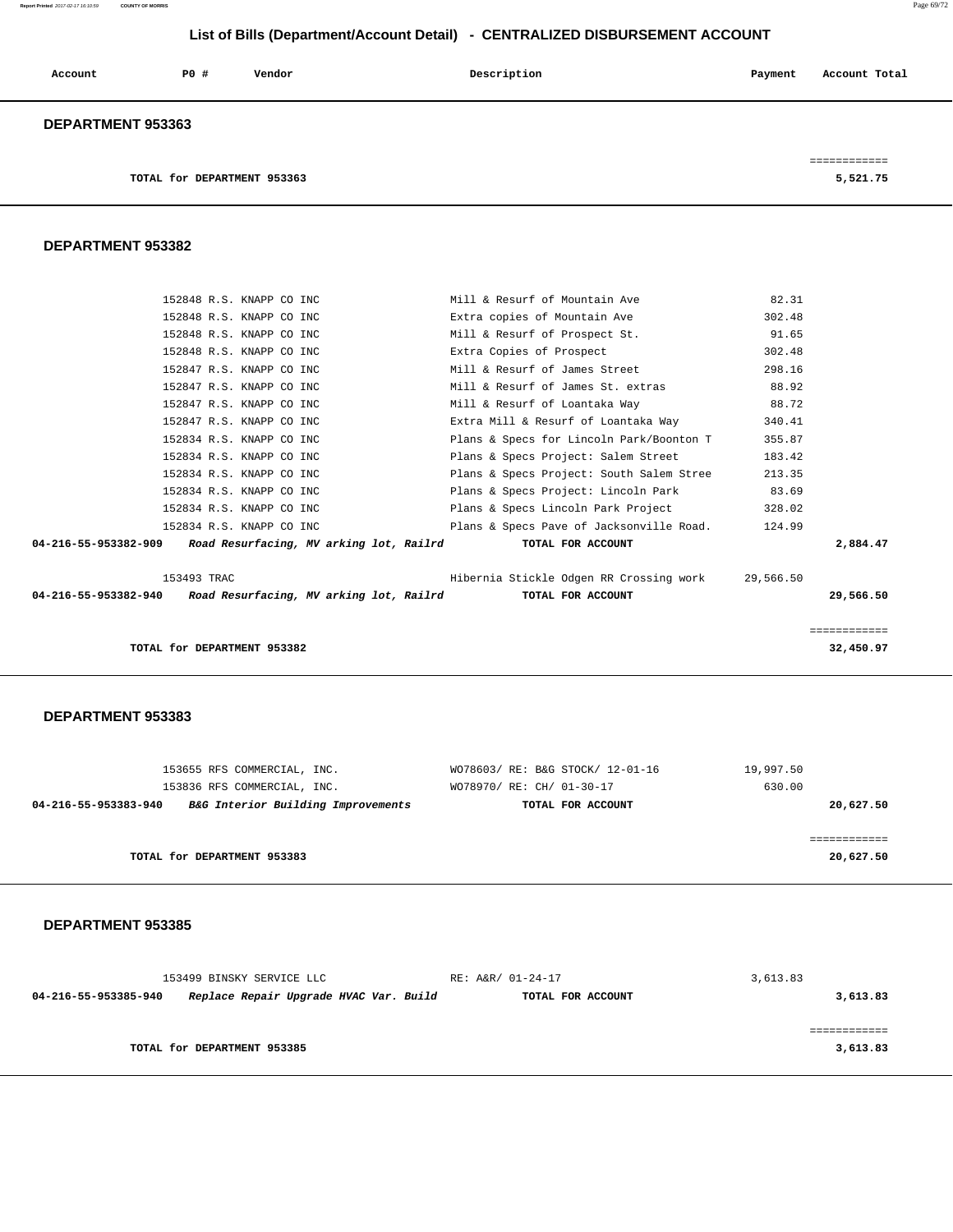| Account              | P0 #                        | Vendor                                                                 | Description                               | Account Total<br>Payment |
|----------------------|-----------------------------|------------------------------------------------------------------------|-------------------------------------------|--------------------------|
|                      |                             |                                                                        |                                           |                          |
| 04-216-55-953388-957 |                             | 152292 SAFETY- KLEEN SYSTEMS, INC.<br>Equip. & Vehicle Replacement-PPW | PARTS WASHER SERVICE<br>TOTAL FOR ACCOUNT | 241.00<br>241.00         |
|                      | TOTAL for DEPARTMENT 953388 |                                                                        |                                           | ============<br>241.00   |

#### **DEPARTMENT 953419**

|                      | 154077 KONKUS CORPORATION               | Milling & Resurfacing of Schooleys Mount | 68,449.74 |
|----------------------|-----------------------------------------|------------------------------------------|-----------|
| 04-216-55-953419-951 | PublicWorks-Railroad&Road Constr/Resurf | TOTAL FOR ACCOUNT                        | 68,449.74 |
|                      |                                         |                                          |           |
|                      |                                         |                                          |           |
|                      | TOTAL for DEPARTMENT 953419             |                                          | 68,449.74 |
|                      |                                         |                                          |           |

#### **DEPARTMENT 953420**

| 153654 CONNOLLY & HICKEY HISTORICAL                          | COURT HOUSE ENTRANCE PROJECT #1701C DATE | 846.43                |
|--------------------------------------------------------------|------------------------------------------|-----------------------|
| B&G - Interior Building Improvements<br>04-216-55-953420-909 | TOTAL FOR ACCOUNT                        | 846.43                |
|                                                              |                                          |                       |
| 152616 R.D. SALES DOOR & HARDWARE LLC                        | RE: INTERFAITH FOOD PANTRY/ 11-11-16     | 225.00                |
| 152616 R.D. SALES DOOR & HARDWARE LLC                        | RE: PROSECUTOR'S/ 12-09-16               | 315.00                |
| 152717 R.D. SALES DOOR & HARDWARE LLC                        | RE: OTA/ 07-05-16                        | 315.00                |
| 152717 R.D. SALES DOOR & HARDWARE LLC                        | RE: OTA/ 12-21-16                        | 750.00                |
| 153771 R.D. SALES DOOR & HARDWARE LLC                        | RE: SHERIFF - LEGAL AID/ 11-17-16        | 460.00                |
| 153326 R.D. SALES DOOR & HARDWARE LLC                        | RE: YOUTH SHELTER/ 12-21-16              | 345.00                |
| B&G - Interior Building Improvements<br>04-216-55-953420-951 | TOTAL FOR ACCOUNT                        | 2,410.00              |
|                                                              |                                          |                       |
|                                                              |                                          | . = = = = = = = = = = |
| TOTAL for DEPARTMENT 953420                                  |                                          | 3,256.43              |
|                                                              |                                          |                       |

#### **DEPARTMENT 954434**

|                      | 142518 WITMER-PUBLIC SAFETY GROUP      | ITEM #SILCO-SUI286 - Silencer Co. Omega | 2,940.00 |
|----------------------|----------------------------------------|-----------------------------------------|----------|
| 04-216-55-954434-956 | Sheriff - Various Upgrades & Equipment | TOTAL FOR ACCOUNT                       | 2,940.00 |
|                      |                                        |                                         |          |
|                      |                                        |                                         |          |
|                      | TOTAL for DEPARTMENT 954434            |                                         | 2,940.00 |

| 04-216-55-962432-955        | OIT-Computer & Network Upgrades & Equip | TOTAL FOR ACCOUNT         |           | 49,798.78 |
|-----------------------------|-----------------------------------------|---------------------------|-----------|-----------|
| 147895 CSAM MARKETING, INC. |                                         | Installation Services     | 1,650.00  |           |
| 147895 CSAM MARKETING, INC. |                                         | Vehicle Mounts            | 7,059.38  |           |
| 147895 CSAM MARKETING, INC. |                                         | Tughbook Protection Plus  | 7,200.00  |           |
| 147895 CSAM MARKETING, INC. |                                         | Panasonic Toughbook CF-20 | 33,889.40 |           |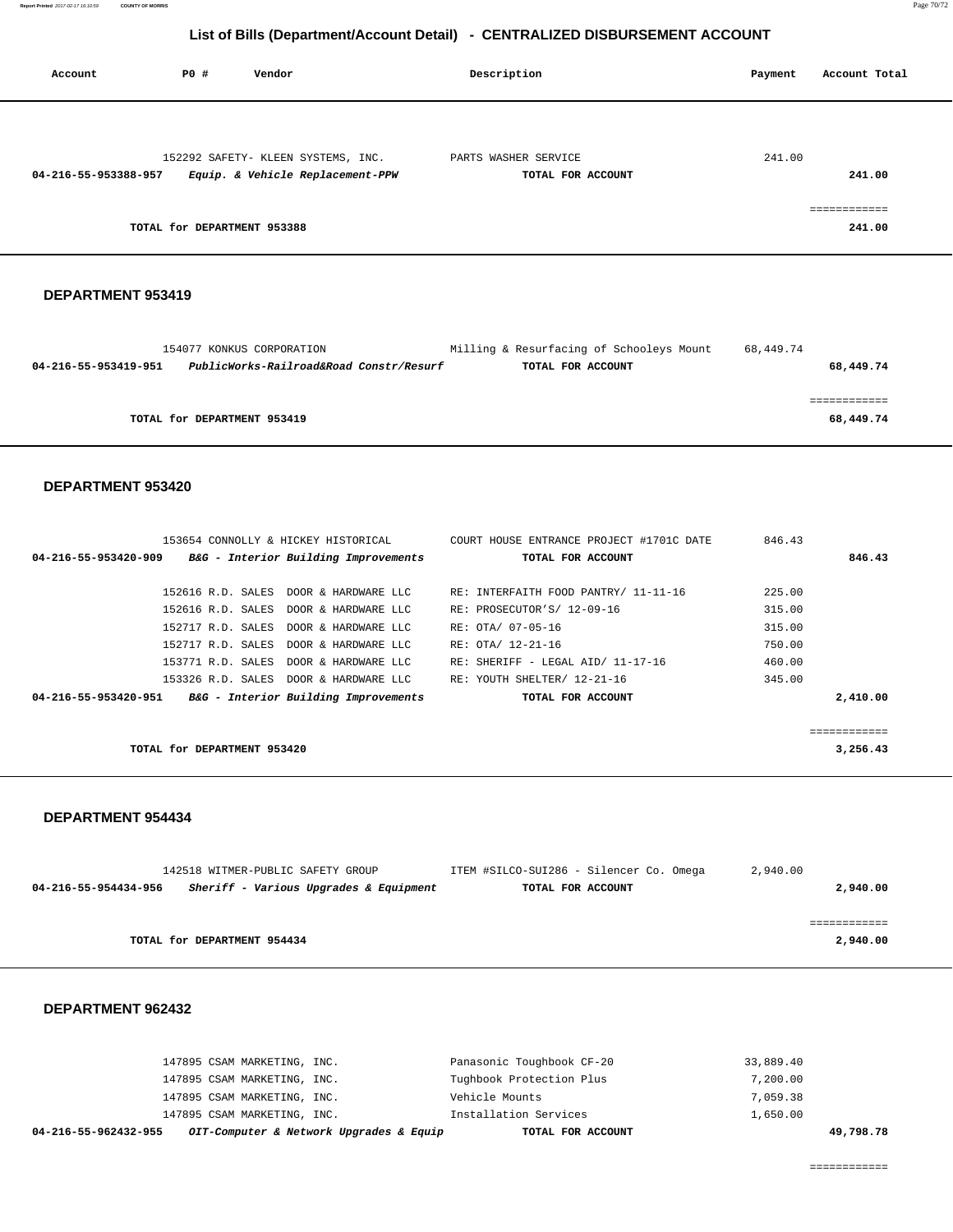| Account                  | PO# | Vendor | Description | Payment | Account Total |
|--------------------------|-----|--------|-------------|---------|---------------|
| <b>DEPARTMENT 962432</b> |     |        |             |         |               |

**TOTAL for DEPARTMENT 962432 49,798.78**